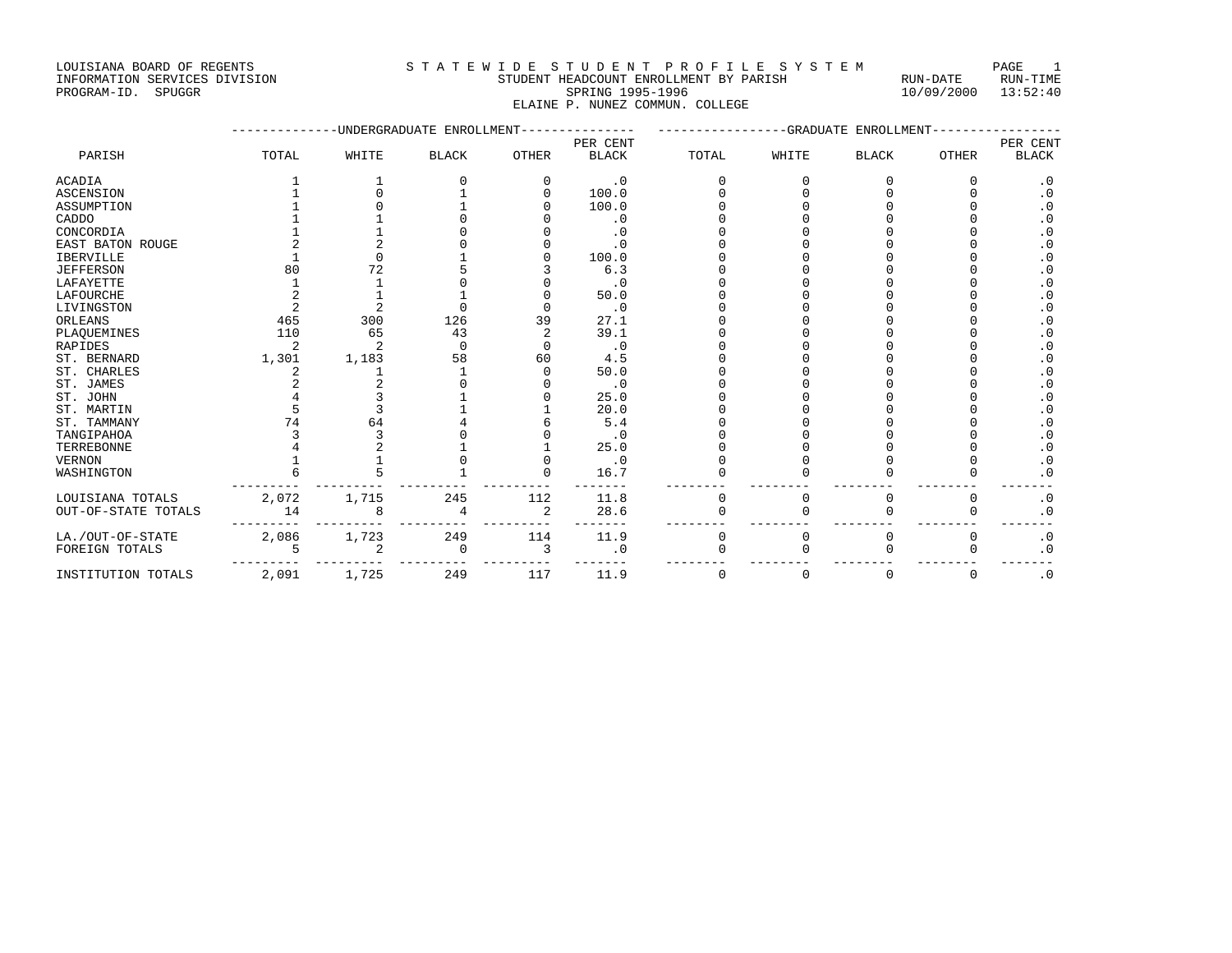|                               |                                        |                         | -----    |
|-------------------------------|----------------------------------------|-------------------------|----------|
| INFORMATION SERVICES DIVISION | STUDENT HEADCOUNT ENROLLMENT BY PARISH | RIJN-DATE               | RUN-TIME |
| PROGRAM-ID. SPUGGR            | SPRING 1995-1996                       | $10/09/2000$ $13:52:40$ |          |
|                               | DELGADO COMMUNITY COLLEGE              |                         |          |
|                               |                                        |                         |          |

|                  |              | ,,,,,,,,,,,,,,,,,,,,,,, | - Lundo Timininini |              | PER CENT     |          | undu un i<br>- Luitollininin 1 |              |              |                          |
|------------------|--------------|-------------------------|--------------------|--------------|--------------|----------|--------------------------------|--------------|--------------|--------------------------|
| PARISH           | TOTAL        | WHITE                   | <b>BLACK</b>       | <b>OTHER</b> | <b>BLACK</b> | TOTAL    | WHITE                          | <b>BLACK</b> | <b>OTHER</b> | PER CENT<br><b>BLACK</b> |
| <b>ACADIA</b>    | 7            | 5                       | $\overline{c}$     | $\mathbf{0}$ | 28.6         | 0        | 0                              | $\mathbf 0$  | $\mathbf 0$  | $\cdot$ 0                |
| ALLEN            | $\mathbf{1}$ | $\mathbf{1}$            | $\mathbf{0}$       | $\mathbf 0$  | $\cdot$ 0    | 0        | $\mathbf 0$                    | $\mathbf 0$  | $\mathbf 0$  | $\cdot$ 0                |
| ASCENSION        | 20           | 13                      | 7                  | 0            | 35.0         | $\Omega$ | $\Omega$                       | O            | $\mathbf 0$  | $\cdot$ 0                |
| ASSUMPTION       | 3            | 2                       | 1                  | $\Omega$     | 33.3         | $\Omega$ | $\Omega$                       | $\Omega$     | $\mathbf 0$  | $\cdot$ 0                |
| <b>AVOYELLES</b> | 7            | 7                       | $\Omega$           | O            | $\cdot$ 0    | $\Omega$ | $\Omega$                       | $\Omega$     | $\mathbf 0$  | $\cdot$ 0                |
| <b>BOSSIER</b>   | -1           | 1                       | $\Omega$           | $\Omega$     | $\cdot$ 0    | $\Omega$ | $\Omega$                       | U            | $\Omega$     | . 0                      |
| CADDO            | 6            | 5                       | $\mathbf{1}$       | $\Omega$     | 16.7         | $\Omega$ | $\Omega$                       | $\Omega$     | $\Omega$     | $\cdot$ 0                |
| CALCASIEU        | 18           | 17                      | 1                  | 0            | 5.6          | O        | $\Omega$                       | $\Omega$     | $\mathbf 0$  | $\cdot$ 0                |
| CALDWELL         | $\mathbf{1}$ | $1\,$                   | $\mathbf{0}$       | $\Omega$     | $\cdot$ 0    | $\Omega$ | $\Omega$                       | $\cap$       | $\Omega$     | $\cdot$ 0                |
| CONCORDIA        | 3            | 1                       | 1                  |              | 33.3         | U        | $\Omega$                       | U            | $\Omega$     | $\cdot$ 0                |
| DE SOTO          | $\mathbf{1}$ | $\mathbf 0$             | $\mathbf{1}$       | $\Omega$     | 100.0        | $\Omega$ | $\Omega$                       | $\cap$       | $\Omega$     | $\cdot$ 0                |
| EAST BATON ROUGE | 57           | 30                      | 18                 | 9            | 31.6         | $\Omega$ | $\Omega$                       | $\Omega$     | $\mathbf 0$  | $\cdot$ 0                |
| EAST CARROLL     | 2            | $\overline{c}$          | 0                  | O            | $\cdot$ 0    | O        | $\Omega$                       | O            | 0            | $\cdot$ 0                |
| EAST FELICIANA   | 1            | $\mathbf{0}$            | 1                  | $\Omega$     | 100.0        | $\Omega$ | $\Omega$                       | $\Omega$     | $\mathbf 0$  | $\cdot$ 0                |
| EVANGELINE       | 4            | $\overline{c}$          | $\overline{c}$     | $\Omega$     | 50.0         | $\Omega$ | $\Omega$                       | $\Omega$     | $\mathbf 0$  | $\cdot$ 0                |
| FRANKLIN         | $\mathbf{1}$ | 1                       | $\Omega$           | O            | $\cdot$ 0    | $\cap$   | $\Omega$                       | U            | $\Omega$     | $\cdot$ 0                |
| <b>IBERIA</b>    | 11           | 9                       | $\overline{c}$     | $\Omega$     | 18.2         | $\Omega$ | $\Omega$                       | $\Omega$     | $\mathbf 0$  |                          |
|                  | 5            | 4                       | 1                  | $\mathbf 0$  |              | 0        | $\Omega$                       | $\Omega$     | 0            | $\cdot$ 0<br>$\cdot$ 0   |
| IBERVILLE        |              |                         | $\Omega$           | $\Omega$     | 20.0         | $\Omega$ | $\Omega$                       | U            | $\Omega$     |                          |
| <b>JACKSON</b>   | -1           | 1                       |                    |              | $\cdot$ 0    |          |                                |              |              | $\cdot$ 0                |
| <b>JEFFERSON</b> | 5,607        | 3,796                   | 942                | 869          | 16.8         | $\Omega$ | $\Omega$                       | $\cap$       | $\Omega$     | $\cdot$ 0                |
| JEFFERSON DAVIS  | 1            | 1                       | 0                  | 0            | $\cdot$ 0    | $\Omega$ | $\Omega$                       | $\cap$       | $\mathbf 0$  | $\cdot$ 0                |
| LAFAYETTE        | 21           | 18                      | 3                  | $\mathbf 0$  | 14.3         | $\Omega$ | $\Omega$                       | $\Omega$     | 0            | $\cdot$ 0                |
| LAFOURCHE        | 100          | 88                      | 8                  | 4            | 8.0          | $\Omega$ | $\Omega$                       | U            | 0            | $\cdot$ 0                |
| LA SALLE         | 3            | 3                       | $\Omega$           | $\mathbf{0}$ | $\cdot$ 0    | $\Omega$ | $\Omega$                       | $\cap$       | $\mathbf 0$  | $\cdot$ 0                |
| LIVINGSTON       | 8            | 7                       | $\mathbf{1}$       | $\mathbf{0}$ | 12.5         | $\Omega$ | $\Omega$                       | $\Omega$     | $\mathbf 0$  | $\cdot$ 0                |
| MOREHOUSE        | -1           | 1                       | $\Omega$           | $\Omega$     | $\cdot$ 0    | n        | $\cap$                         | U            | $\Omega$     | $\cdot$ 0                |
| NATCHITOCHES     | $\mathbf{1}$ | $\mathbf{0}$            | $\Omega$           | $\mathbf{1}$ | $\cdot$ 0    | $\Omega$ | $\Omega$                       | $\Omega$     | $\mathbf 0$  | $\cdot$ 0                |
| ORLEANS          | 5,444        | 1,541                   | 3,433              | 470          | 63.1         | $\Omega$ | $\Omega$                       | $\Omega$     | $\mathbf 0$  | $\cdot$ 0                |
| OUACHITA         | 5            | 5                       | 0                  | 0            | $\cdot$ 0    | U        | $\Omega$                       | C            | $\mathbf 0$  | $\cdot$ 0                |
| PLAOUEMINES      | 231          | 162                     | 57                 | 12           | 24.7         | $\Omega$ | $\Omega$                       | $\Omega$     | $\mathbf 0$  | $\cdot$ 0                |
| POINTE COUPEE    | 1            | $\mathbf 1$             | $\Omega$           | $\mathbf 0$  | $\cdot$ 0    | $\Omega$ | $\Omega$                       | $\Omega$     | $\mathbf 0$  | $\cdot$ 0                |
| RAPIDES          | 5            | 4                       | $\Omega$           | $\mathbf{1}$ | $\cdot$ 0    | $\Omega$ | $\Omega$                       | U            | $\Omega$     | . 0                      |
| RICHLAND         | $\mathbf{1}$ | $\mathbf{1}$            | $\Omega$           | $\Omega$     | $\cdot$ 0    | $\Omega$ | $\Omega$                       | $\cap$       | $\Omega$     | $\cdot$ 0                |
| SABINE           | 1            | $\mathbf{1}$            | $\mathbf 0$        | $\mathbf 0$  | $\cdot$ 0    | U        | $\Omega$                       | $\Omega$     | $\mathbf 0$  | $\cdot$ 0                |
| ST. BERNARD      | 247          | 211                     | 13                 | 23           | 5.3          | $\Omega$ | $\Omega$                       | $\Omega$     | 0            | $\cdot$ 0                |
| ST. CHARLES      | 282          | 201                     | 67                 | 14           | 23.8         | n        | $\Omega$                       | U            | $\Omega$     | $\cdot$ 0                |
| ST. HELENA       | $\sqrt{2}$   | $\mathbf{1}$            | $\mathbf{1}$       | $\mathbf 0$  | 50.0         | $\Omega$ | $\Omega$                       | $\cap$       | $\Omega$     | $\cdot$ 0                |
| ST. JAMES        | 42           | 23                      | 17                 | 2            | 40.5         | $\Omega$ | $\Omega$                       | $\Omega$     | $\mathbf 0$  | $\cdot$ 0                |
| ST. JOHN         | 231          | 133                     | 86                 | 12           | 37.2         | O        | $\Omega$                       | C            | $\mathbf 0$  | $\cdot$ 0                |
| ST. LANDRY       | 8            | $\overline{4}$          | $\overline{4}$     | $\mathbf 0$  | 50.0         | $\Omega$ | $\Omega$                       | $\Omega$     | $\mathbf 0$  | $\cdot$ 0                |
| ST. MARTIN       | 5            | $\overline{c}$          | 3                  | $\mathbf{0}$ | 60.0         | $\Omega$ | $\Omega$                       | $\Omega$     | $\mathbf 0$  | $\cdot$ 0                |
| ST. MARY         | 72           | 53                      | 9                  | 10           | 12.5         | U        | $\Omega$                       | U            | $\Omega$     | $\cdot$ 0                |
| ST. TAMMANY      | 931          | 803                     | 78                 | 50           | 8.4          | $\Omega$ | $\Omega$                       | $\Omega$     | 0            | $\cdot$ 0                |
| TANGIPAHOA       | 50           | 33                      | 16                 | 1            | 32.0         | $\Omega$ | $\Omega$                       | $\Omega$     | $\mathbf 0$  | $\cdot$ 0                |
| TENSAS           | 4            | $\overline{2}$          | $\overline{2}$     | $\mathbf{0}$ | 50.0         | $\Omega$ | $\Omega$                       | C            | $\Omega$     | $\cdot$ 0                |
| TERREBONNE       | 106          | 90                      | 10                 | 6            | 9.4          | $\Omega$ | $\Omega$                       | C            | $\Omega$     | $\cdot$ 0                |
| VERMILLION       | 4            | 3                       | $\Omega$           | 1            | $\cdot$ 0    | $\Omega$ | $\Omega$                       | U            | $\Omega$     | $\cdot$ 0                |
| <b>VERNON</b>    | 3            | $\overline{a}$          | $\mathbf{1}$       | O            | 33.3         | $\Omega$ | $\Omega$                       | $\cap$       | $\Omega$     | $\cdot$ 0                |
| WASHINGTON       | 15           | 7                       | 6                  | 2            | 40.0         | U        | $\Omega$                       | O            | 0            | $\cdot$ 0                |
| WEBSTER          | 3            | $\overline{2}$          | $\mathbf{1}$       | $\Omega$     | 33.3         | $\Omega$ | $\Omega$                       | $\Omega$     | $\Omega$     | $\cdot$ 0                |
|                  |              |                         |                    |              |              |          |                                |              |              |                          |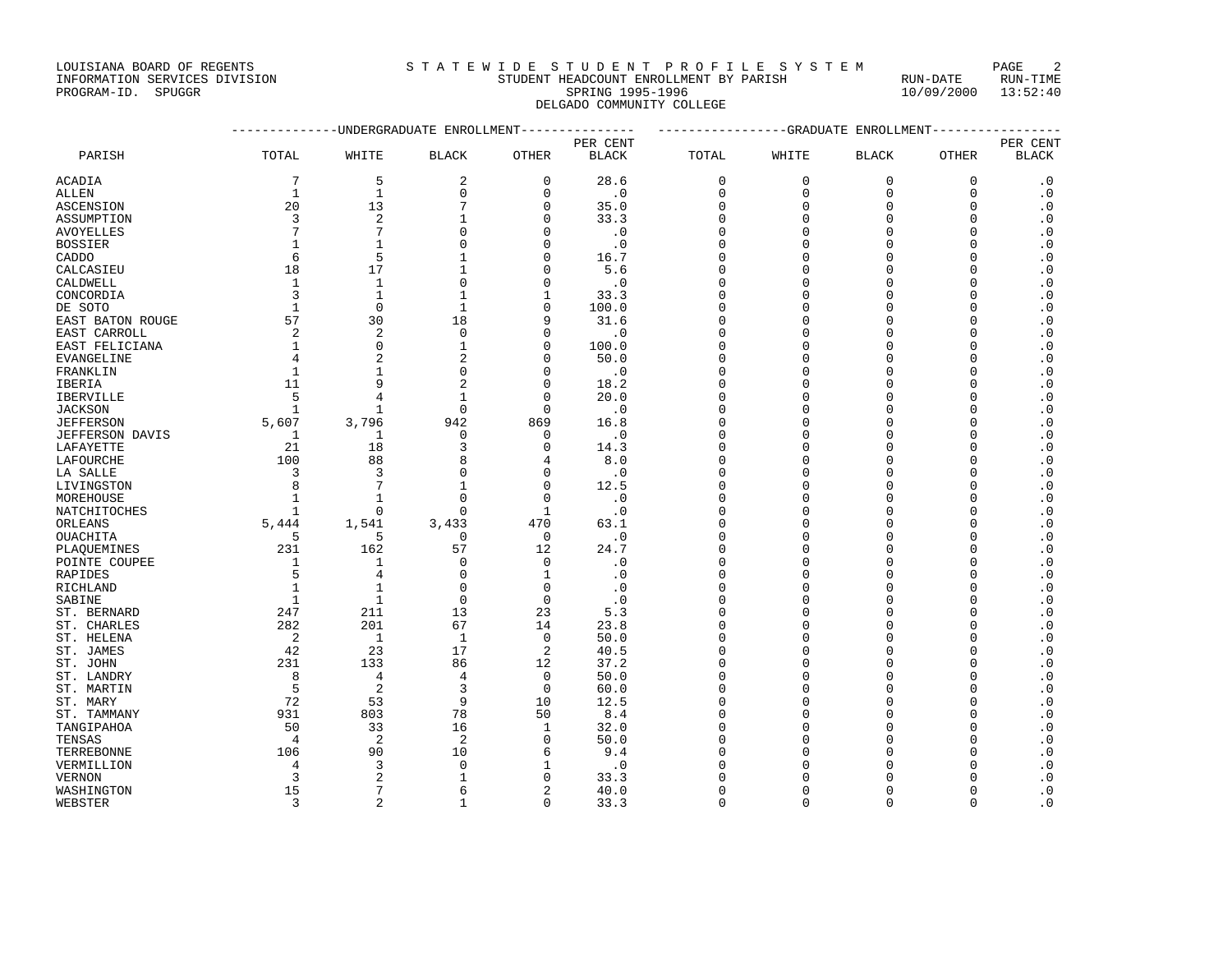### LOUISIANA BOARD OF REGENTS S T A T E W I D E S T U D E N T P R O F I L E S Y S T E M PAGE 3 INFORMATION SERVICES DIVISION STUDENT HEADCOUNT ENROLLMENT BY PARISH RUN-DATE RUN-TIME PROGRAM-ID. SPUGGR SPRING 1995-1996 10/09/2000 13:52:40 DELGADO COMMUNITY COLLEGE

|                                         |               |              | -UNDERGRADUATE ENROLLMENT- |              |                          |       |       | -GRADUATE ENROLLMENT- |              |                          |
|-----------------------------------------|---------------|--------------|----------------------------|--------------|--------------------------|-------|-------|-----------------------|--------------|--------------------------|
| PARISH                                  | TOTAL         | WHITE        | <b>BLACK</b>               | <b>OTHER</b> | PER CENT<br><b>BLACK</b> | TOTAL | WHITE | <b>BLACK</b>          | <b>OTHER</b> | PER CENT<br><b>BLACK</b> |
| WEST BATON ROUGE                        |               |              |                            | 0            | 25.0                     | 0     |       |                       | 0            | $\cdot$ 0                |
| LOUISIANA TOTALS<br>OUT-OF-STATE TOTALS | 13,589<br>179 | 7,304<br>126 | 4,797<br>31                | 1,488<br>22  | 35.3<br>17.3             |       |       |                       |              | $\cdot$ 0<br>$\cdot$ 0   |
| LA./OUT-OF-STATE<br>FOREIGN TOTALS      | 13,768<br>169 | 7,430<br>27  | 4,828                      | 1,510<br>134 | 35.1<br>4.7              |       |       |                       |              | $\cdot$ 0<br>$\cdot$ 0   |
| INSTITUTION TOTALS                      | 13,937        | 7,457        | 4,836                      | 1,644        | 34.7                     |       |       |                       |              | $\cdot$ 0                |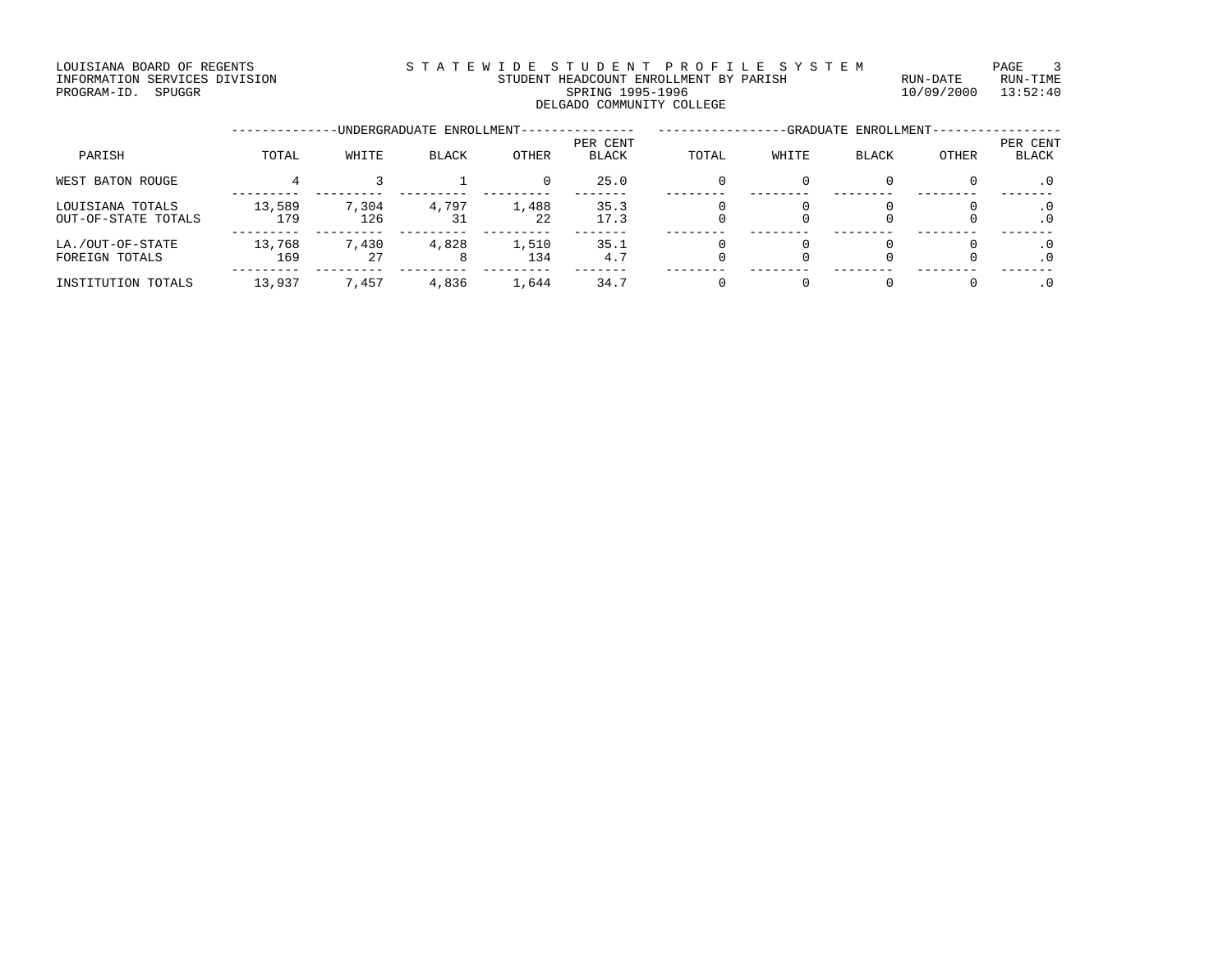GRAMBLING STATE UNIVERSITY

|                  |                 | -----------UNDERGRADUATE ENROLLMENT-------------- |                |              | ---------------GRADUATE ENROLLMENT-------------- |                     |                |                |                |                |
|------------------|-----------------|---------------------------------------------------|----------------|--------------|--------------------------------------------------|---------------------|----------------|----------------|----------------|----------------|
|                  |                 |                                                   |                |              | PER CENT                                         | PER CENT            |                |                |                |                |
| PARISH           | TOTAL           | WHITE                                             | <b>BLACK</b>   | OTHER        | <b>BLACK</b>                                     | TOTAL               | WHITE          | <b>BLACK</b>   | OTHER          | <b>BLACK</b>   |
| ACADIA           | 18              | $\mathbf{0}$                                      | 18             | $\mathbf 0$  | 100.0                                            | $\mathbf 0$         | $\mathbf 0$    | $\Omega$       | $\mathbf 0$    | $\cdot$ 0      |
| ALLEN            | 15              | 1                                                 | 14             | 0            | 93.3                                             | 3                   | $\mathbf 0$    | 3              | $\mathbf 0$    | 100.0          |
| ASCENSION        | 15              | $\Omega$                                          | 15             | $\Omega$     | 100.0                                            | 1                   | $\Omega$       | $\mathbf{1}$   | $\Omega$       | 100.0          |
| ASSUMPTION       | $7\overline{ }$ | $\Omega$                                          | 7              | $\Omega$     | 100.0                                            | 5                   | $\Omega$       |                | $\Omega$       | 100.0          |
| AVOYELLES        | 31              |                                                   | 29             |              | 93.5                                             | 4                   | 1              |                | 0              | 75.0           |
| BEAUREGARD       | 11              | $\Omega$                                          | 11             | 0            | 100.0                                            | 2                   | 0              | $\mathbf{1}$   | 1              | 50.0           |
| BIENVILLE        | 100             | 3                                                 | 95             | 2            | 95.0                                             | 22                  | $\Omega$       | 21             | $\mathbf{1}$   | 95.5           |
| BOSSIER          | 56              | 9                                                 | 45             | 2            | 80.4                                             | 11                  | 5              | 5              | $\mathbf{1}$   | 45.5           |
| CADDO            | 367             | 8                                                 | 350            | 9            | 95.4                                             | 71                  | 15             | 53             | 3              | 74.6           |
| CALCASIEU        | 57              | $\mathbf{1}$                                      | 53             | 3            | 93.0                                             | 5                   | $\mathbf{1}$   | 4              | $\Omega$       | 80.0           |
| CALDWELL         | <sup>1</sup>    | $\mathbf{1}$                                      | $\Omega$       | $\Omega$     | $\cdot$ 0                                        | $\Omega$            | $\Omega$       | $\Omega$       | $\Omega$       | $\cdot$ 0      |
| CATAHOULA        | 17              | $\mathbf{0}$                                      | 16             |              | 94.1                                             | 6                   | $\Omega$       | 6              | $\mathbf 0$    | 100.0          |
| CLAIBORNE        | 96              | $\overline{a}$                                    | 94             | $\Omega$     | 97.9                                             | 18                  | 3              | 15             | $\Omega$       | 83.3           |
| CONCORDIA        | 32              | $\Omega$                                          | 31             | 1            | 96.9                                             | 2                   | $\Omega$       | 2              | $\mathbf 0$    | 100.0          |
| DE SOTO          | 41              | $\Omega$                                          | 40             | 1            | 97.6                                             | 13                  | $\mathbf 1$    | 11             | 1              | 84.6           |
| EAST BATON ROUGE | 102             | $\Omega$                                          | 99             | 3            | 97.1                                             | 5                   | $\mathbf{1}$   | $\overline{4}$ | $\mathbf 0$    | 80.0           |
| EAST CARROLL     | 55              | $\Omega$                                          | 55             | $\Omega$     | 100.0                                            | 10                  | $\Omega$       | 10             | $\Omega$       | 100.0          |
| EAST FELICIANA   | 9               | $\Omega$                                          | 8              |              | 88.9                                             | 2                   | 1              | $\mathbf{1}$   | 0              | 50.0           |
| EVANGELINE       | 17              | $\Omega$                                          | 17             | $\Omega$     | 100.0                                            | 2                   | $\Omega$       | $\overline{2}$ | $\Omega$       | 100.0          |
| FRANKLIN         | 35              |                                                   | 34             | $\Omega$     | 97.1                                             | 11                  |                |                | U              | 63.6           |
|                  |                 | $\mathbf 0$                                       |                | 1            | 90.9                                             |                     | 0              | 1              | 0              |                |
| GRANT            | 11<br>37        | $\Omega$                                          | 10<br>37       | 0            | 100.0                                            | 1<br>$\overline{2}$ | $\Omega$       | 2              | $\Omega$       | 100.0<br>100.0 |
| IBERIA           | 10              | $\Omega$                                          | 10             | $\cap$       |                                                  | $\overline{2}$      | $\Omega$       | $\overline{2}$ | $\Omega$       |                |
| IBERVILLE        | 90              |                                                   |                |              | 100.0                                            |                     |                |                |                | 100.0          |
| JACKSON          |                 | 3                                                 | 85             | 2            | 94.4                                             | 22                  | $\overline{2}$ | 20             | $\Omega$       | 90.9           |
| <b>JEFFERSON</b> | 76              | $\mathbf{1}$                                      | 71             | 4            | 93.4                                             | 5                   | $\Omega$       | 5              | $\Omega$       | 100.0          |
| JEFFERSON DAVIS  | 19              | $\Omega$                                          | 19             | $\Omega$     | 100.0                                            | $\Omega$            | $\Omega$       | $\Omega$       | $\Omega$       | $\cdot$ 0      |
| LAFAYETTE        | 38              | $\mathbf 0$                                       | 38             | 0            | 100.0                                            | 2                   | $\Omega$       | 2              | 0              | 100.0          |
| LAFOURCHE        | 5               | $\Omega$                                          | 5              | $\Omega$     | 100.0                                            | 1                   | $\Omega$       | $\mathbf{1}$   | $\Omega$       | 100.0          |
| LA SALLE         | $\overline{4}$  | $\Omega$                                          | 3              | $\mathbf{1}$ | 75.0                                             | 1                   | $\Omega$       | $\mathbf{1}$   | $\mathbf 0$    | 100.0          |
| LINCOLN          | 341             | 24                                                | 304            | 13           | 89.1                                             | 73                  | 3              | 67             | 3              | 91.8           |
| LIVINGSTON       | 7               | $\Omega$                                          | 7              | $\Omega$     | 100.0                                            | $\mathbf 0$         | $\Omega$       | $\Omega$       | $\Omega$       | $\cdot$ 0      |
| MADISON          | 85              | $\mathbf{1}$                                      | 83             | 1            | 97.6                                             | 3                   | $\mathbf 0$    | 3              | O              | 100.0          |
| MOREHOUSE        | 108             | 7                                                 | 99             | 2            | 91.7                                             | 12                  | 1              | 11             | $\Omega$       | 91.7           |
| NATCHITOCHES     | 19              | 1                                                 | 17             | 1            | 89.5                                             | 11                  | 3              | 8              | U              | 72.7           |
| ORLEANS          | 204             | $\Omega$                                          | 204            | $\Omega$     | 100.0                                            | 17                  | $\mathbf{0}$   | 17             | O              | 100.0          |
| OUACHITA         | 334             | 33                                                | 292            | 9            | 87.4                                             | 44                  | 10             | 32             | 2              | 72.7           |
| PLAQUEMINES      | 4               | $\Omega$                                          | 4              | O            | 100.0                                            | $\overline{c}$      | 1              | $\mathbf{1}$   | $\Omega$       | 50.0           |
| POINTE COUPEE    | 10              | $\Omega$                                          | 10             | $\cap$       | 100.0                                            | $\mathbf 0$         | $\mathbf 0$    | $\Omega$       | $\Omega$       | $\cdot$ 0      |
| RAPIDES          | 143             | $\mathfrak{D}$                                    | 136            | 5            | 95.1                                             | 32                  | 11             | 19             | $\overline{a}$ | 59.4           |
| RED RIVER        | 10              | $\mathbf{1}$                                      | 8              | 1            | 80.0                                             | 1                   | $\mathbf{0}$   | $\mathbf{1}$   | $\Omega$       | 100.0          |
| RICHLAND         | 48              | $\mathsf{R}$                                      | 40             | $\Omega$     | 83.3                                             | 6                   | $\mathbf{1}$   |                | $\Omega$       | 83.3           |
| SABINE           | 6               | $\mathbf{1}$                                      | 5              | $\Omega$     | 83.3                                             | 3                   | $\Omega$       |                | $\Omega$       | 100.0          |
| ST. BERNARD      | 2               | $\Omega$                                          | $\overline{c}$ | O            | 100.0                                            | 0                   | $\Omega$       |                | 0              | $\cdot$ 0      |
| ST. CHARLES      | 6               | $\cap$                                            | 6              | ∩            | 100.0                                            |                     | $\Omega$       |                | $\mathbf 0$    | 100.0          |
| ST. HELENA       | 22              | $\cap$                                            | 22             |              | 100.0                                            |                     | $\Omega$       |                | $\Omega$       | 100.0          |
| ST. JAMES        | 2               | $\Omega$                                          | 2              |              | 100.0                                            |                     | $\Omega$       |                | 1              | $\cdot$ 0      |
| ST. JOHN         | 16              | $\Omega$                                          | 16             | $\Omega$     | 100.0                                            | $\Omega$            | $\Omega$       | $\Omega$       | $\Omega$       | $\cdot$ 0      |

ST. LANDRY 62 62 0 82 0 100.0 8 0 8 0 100.0 ST. MARTIN 8 0 8 0 100.0 0 0 0 0 .0 ST. MARY 38 0 37 1 97.4 1 0 1 0 100.0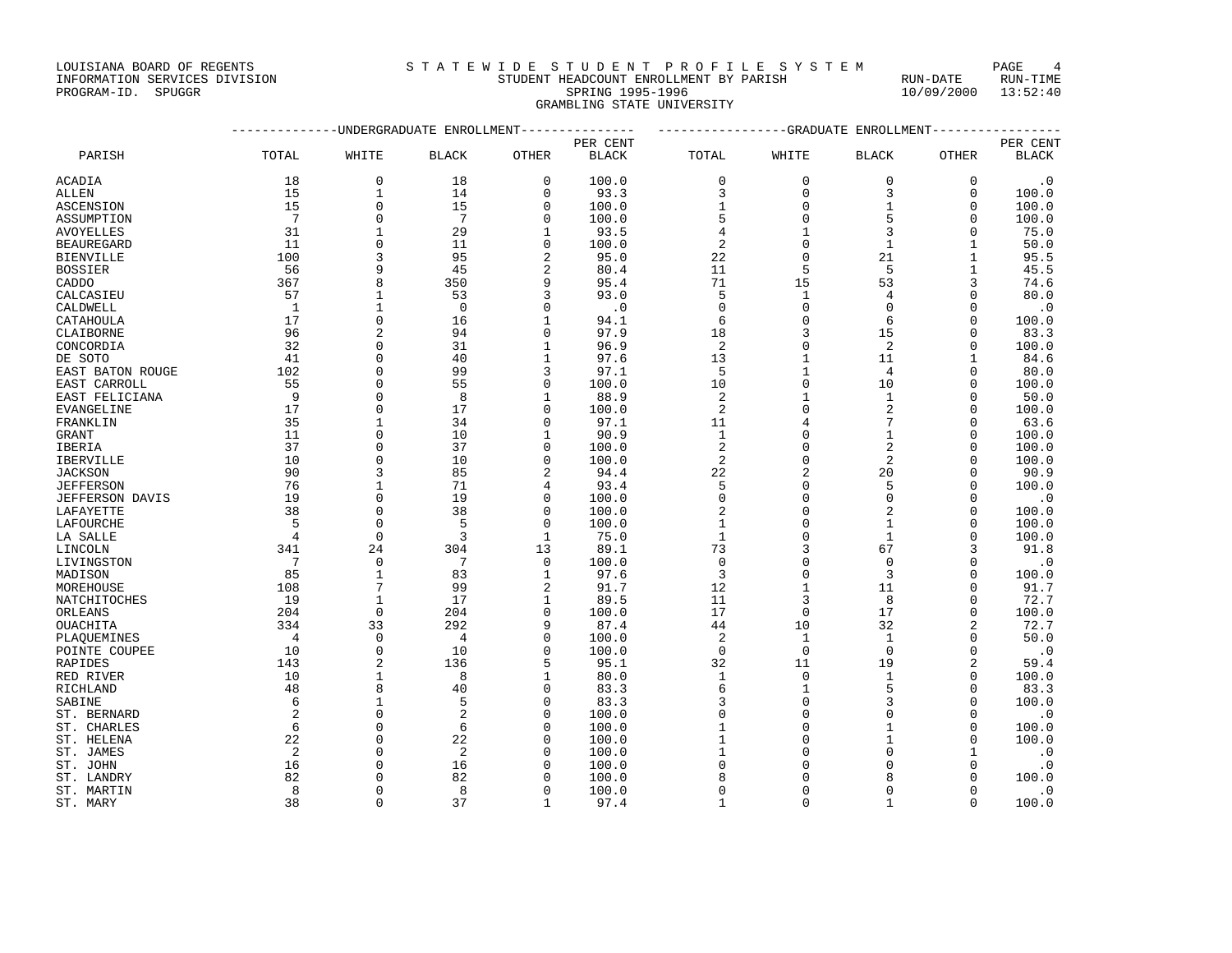| INFORMATION SERVICES DIVISION | STUDENT HEADCOUNT ENROLLMENT BY PARISH | RUN-DATE | RUN-TIME |
|-------------------------------|----------------------------------------|----------|----------|
| PROGRAM-ID.<br>SPUGGR         | SPRING 1995-1996                       |          |          |
|                               | GRAMBLING STATE UNIVERSITY             |          |          |

|                     |       |       | -UNDERGRADUATE ENROLLMENT- |              | -GRADUATE ENROLLMENT- |       |       |              |              |              |
|---------------------|-------|-------|----------------------------|--------------|-----------------------|-------|-------|--------------|--------------|--------------|
|                     |       |       |                            |              | PER CENT              |       |       |              |              | PER CENT     |
| PARISH              | TOTAL | WHITE | <b>BLACK</b>               | <b>OTHER</b> | <b>BLACK</b>          | TOTAL | WHITE | <b>BLACK</b> | <b>OTHER</b> | <b>BLACK</b> |
| ST. TAMMANY         | 18    |       | 18                         |              | 100.0                 |       |       |              |              | $\cdot$ 0    |
| TANGIPAHOA          | 36    |       | 36                         |              | 100.0                 |       |       |              |              | 75.0         |
| TENSAS              | 28    |       | 24                         |              | 85.7                  |       |       |              |              | 80.0         |
| TERREBONNE          | 22    |       | 22                         |              | 100.0                 |       |       |              |              | 100.0        |
| UNION               |       |       | 45                         |              | 88.2                  |       |       |              |              | 100.0        |
| VERMILLION          |       |       |                            |              | 100.0                 |       |       |              |              | 100.0        |
| VERNON              | 10    |       | 10                         |              | 100.0                 |       |       |              |              | 100.0        |
| WASHINGTON          | 18    |       | 17                         |              | 94.4                  |       |       |              |              | 100.0        |
| WEBSTER             | 118   |       | 112                        |              | 94.9                  | 23    |       |              |              | 91.3         |
| WEST BATON ROUGE    |       |       |                            |              | 100.0                 |       |       |              |              | $\cdot$ 0    |
| WEST CARROLL        |       |       |                            |              | 81.8                  |       |       |              |              | 100.0        |
| WEST FELICIANA      |       |       |                            |              | 100.0                 |       |       |              |              | $\cdot$ 0    |
| WINN                | 37    |       | 34                         |              | 91.9                  |       |       |              |              | 85.7         |
| LOUISIANA TOTALS    | 3,225 | 123   | 3,029                      | 73           | 93.9                  | 508   | 67    | 424          | 17           | 83.5         |
| OUT-OF-STATE TOTALS | 3,032 | 12    | 2,975                      | 45           | 98.1                  | 188   | 17    | 160          | 11           | 85.1         |
| LA./OUT-OF-STATE    | 6,257 | 135   | 6,004                      | 118          | 96.0                  | 696   | 84    | 584          | 28           | 83.9         |
| FOREIGN TOTALS      | 44    |       | 18                         | 26           | 40.9                  | 23    |       |              | 18           | 21.7         |
| INSTITUTION TOTALS  | 6,301 | 135   | 6,022                      | 144          | 95.6                  | 719   | 84    | 589          | 46           | 81.9         |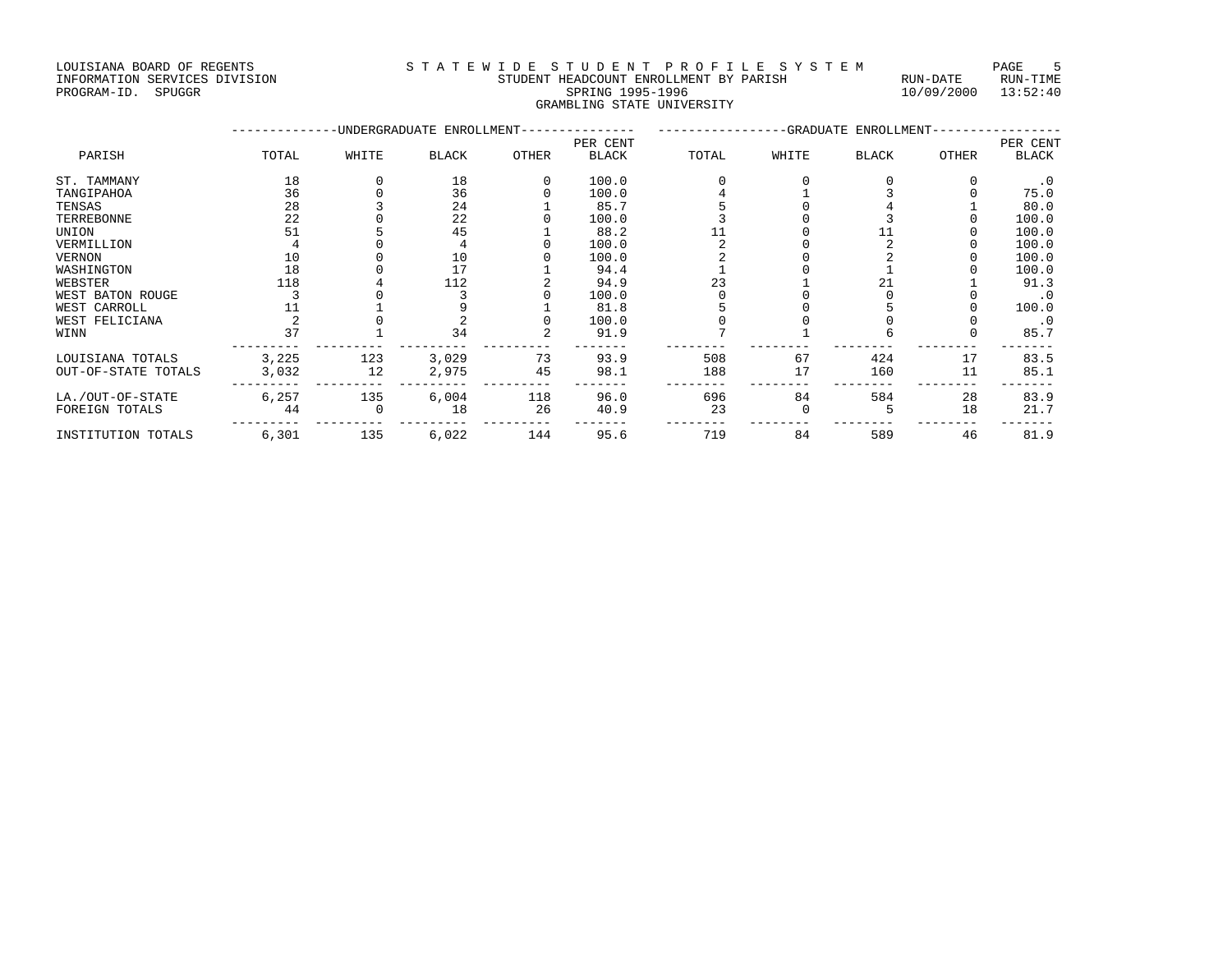INFORMATION SERVICES DIVISION STUDENT HEADCOUNT ENROLLMENT BY PARISH RUN-DATE RUN-TIME PROGRAM-ID. SPUGGR SPRING 1995-1996 10/09/2000 13:52:40

LOUISIANA TECH UNIVERSITY

--------------UNDERGRADUATE ENROLLMENT--------------- -----------------GRADUATE ENROLLMENT----------------- PER CENT PER CENT PARISH TOTAL WHITE BLACK OTHER BLACK TOTAL WHITE BLACK OTHER BLACK ACADIA 1 1 0 0 .0 2 2 0 0 .0 ALLEN 17 15 2 0 11.8 1 1 0 0 .0 ASCENSION 34 30 3 1 8.8 0 0 0 0 .0 ASSUMPTION 14 14 0 0 .0 1 1 0 0 .0 AVOYELLES 15 15 0 0 .0 5 5 0 0 .0 BEAUREGARD 60 51 6 3 10.0 2 2 0 0 .0 BIENVILLE 143 108 23 12 16.1 36 28 6 2 16.7 BOSSIER 667 511 73 83 10.9 147 122 14 11 9.5 CADDO 779 560 162 57 20.8 186 150 31 5 16.7 CALCASIEU 92 86 3 3 3.3 2 2 0 0 .0 CALDWELL 19 15 4 0 21.1 1 1 0 0 0 .0 CAMERON 1 1 0 0 .0 0 0 0 0 .0 CATAHOULA 42 41 1 0 2.4 0 0 0 0 .0 CLAIBORNE 102 85 13 4 12.7 29 25 2 2 6.9 CONCORDIA 63 53 6 4 9.5 3 3 0 0 .0 DE SOTO 41 25 15 1 36.6 2 1 1 0 50.0 EAST BATON ROUGE 330 298 21 11 6.4 13 13 0 0 .0 EAST CARROLL 19 11 8 0 42.1 2 1 1 0 50.0 EAST FELICIANA 11 11 0 0 .0 0 0 0 0 .0 EVANGELINE 8 8 0 0 .0 0 0 0 0 .0 FRANKLIN 71 59 10 2 14.1 4 4 0 0 .0 GRANT 30 26 4 0 13.3 5 4 1 0 20.0 IBERIA 6 6 0 0 .0 0 0 0 0 .0 IBERVILLE 5 3 2 0 40.0 0 0 0 0 .0 JACKSON 200 169 27 4 13.5 24 19 5 0 20.8 JEFFERSON 107 79 13 15 12.1 8 5 3 0 37.5 JEFFERSON DAVIS 4 4 0 0 .0 1 1 0 0 .0 LAFAYETTE 50 45 5 0 10.0 9 7 0 2 .0 LAFOURCHE 17 14 2 1 11.8 5 4 1 0 20.0 LA SALLE 34 31 0 3 .0 2 2 0 0 .0 LINCOLN 1,195 1,073 86 36 7.2 146 127 9 10 6.2 LIVINGSTON 34 34 0 0 .0 1 1 0 0 .0 MADISON 30 14 14 2 46.7 1 0 0 1 .0 MOREHOUSE 74 50 23 1 31.1 7 4 3 0 42.9 NATCHITOCHES 57 49 5 3 8.8 6 5 1 0 16.7 ORLEANS 91 52 34 5 37.4 3 2 1 0 33.3 OUACHITA 487 425 42 20 8.6 64 54 8 2 12.5 PLAQUEMINES 12 10 0 2 .0 0 0 0 0 .0 POINTE COUPEE 10 10 0 0 .0 0 0 0 0 .0 RAPIDES 239 195 35 9 14.6 23 21 1 1 4.3 RED RIVER 16 9 7 0 43.8 4 3 1 0 25.0 RICHLAND 60 46 14 0 23.3 2 1 1 0 50.0 SABINE 34 29 2 3 5.9 2 2 0 0 .0 ST. BERNARD 6 5 0 1 .0 0 0 0 0 .0 ST. CHARLES 37 25 6 6 16.2 1 1 0 0 .0 ST. JAMES 1 1 0 0 .0 0 0 0 0 .0

ST. JOHN 25 22 3 0 12.0 0 0 0 0 0 0 ST. LANDRY 12 10 1 1 8.3 3 2 0 1 .0 ST. MARTIN 4 3 1 0 25.0 1 1 0 0 .0 ST. MARY 8 5 3 0 37.5 0 0 0 0 .0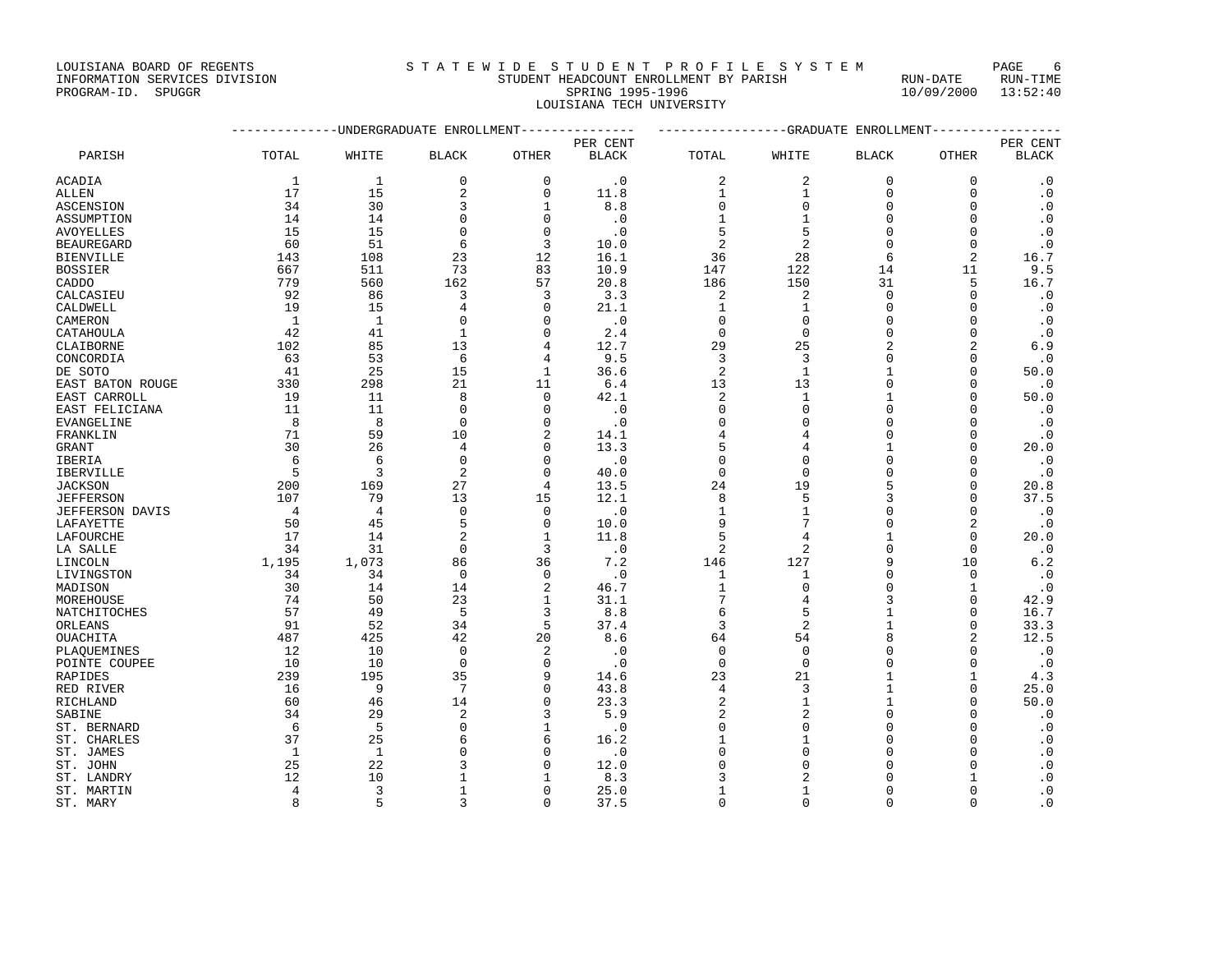LOUISIANA BOARD OF REGENTS STA TEWIDE STUDENT PROFILE SYSTEM PAGE 7 INFORMATION SERVICES DIVISION STUDENT HEADCOUNT ENROLLMENT BY PARISH RUN-DATE RUN-TIME

LOUISIANA TECH UNIVERSITY

--------- --------- --------- --------- ------- -------- -------- -------- -------- -------

# PROGRAM-ID. SPUGGR SPRING 1995-1996 10/09/2000 13:52:40

|                     |       |       | -UNDERGRADUATE ENROLLMENT- |       |           |       | -GRADUATE ENROLLMENT- |              |       |           |
|---------------------|-------|-------|----------------------------|-------|-----------|-------|-----------------------|--------------|-------|-----------|
|                     |       |       |                            |       | PER CENT  |       |                       |              |       | PER CENT  |
| PARISH              | TOTAL | WHITE | <b>BLACK</b>               | OTHER | BLACK     | TOTAL | WHITE                 | <b>BLACK</b> | OTHER | BLACK     |
| ST. TAMMANY         | 103   | 93    |                            |       | 5.8       |       |                       |              |       | . 0       |
| TANGIPAHOA          | 23    | 16    |                            |       | 26.1      |       |                       |              |       | 50.0      |
| TENSAS              |       | 14    |                            |       | 11.8      |       |                       |              |       | . 0       |
| TERREBONNE          | 54    | 50    |                            |       | 3.7       |       |                       |              |       | 25.0      |
| UNION               | 191   | 154   | 28                         |       | 14.7      | 24    |                       |              |       | 12.5      |
| VERMILLION          |       |       |                            |       | 14.3      |       |                       |              |       | . 0       |
| VERNON              | 63    | 55    |                            |       | 3.2       |       |                       |              |       | $\cdot$ 0 |
| WASHINGTON          | 18    | 18    |                            |       | $\cdot$ 0 |       |                       |              |       | $\cdot$ 0 |
| WEBSTER             | 253   | 206   | 42                         |       | 16.6      | 65    | 60                    |              |       | 4.6       |
| WEST BATON ROUGE    |       |       |                            |       | . 0       |       |                       |              |       | . 0       |
| WEST CARROLL        | 57    | 54    |                            |       | 3.5       |       |                       |              |       | . 0       |
| WEST FELICIANA      | 14    | 13    |                            |       |           |       |                       |              |       | $\cdot$ 0 |
| WINN                | 73    | 64    |                            |       | 9.6       |       |                       |              |       | $\cdot$ 0 |
| LOUISIANA TOTALS    | 6,289 | 5,187 | 777                        | 325   | 12.4      | 868   | 729                   | 98           | 41    | 11.3      |
| OUT-OF-STATE TOTALS | 1,024 | 767   | 202                        | 55    | 19.7      | 159   | 140                   | 12           |       | 7.5       |
| LA./OUT-OF-STATE    | 7,313 | 5,954 | 979                        | 380   | 13.4      | 1,027 | 869                   | 110          | 48    | 10.7      |
| FOREIGN TOTALS      | 121   |       |                            | 116   | . 0       | 192   |                       |              | 190   | . 5       |

INSTITUTION TOTALS 7,434 5,959 979 496 13.2 1,219 870 111 238 9.1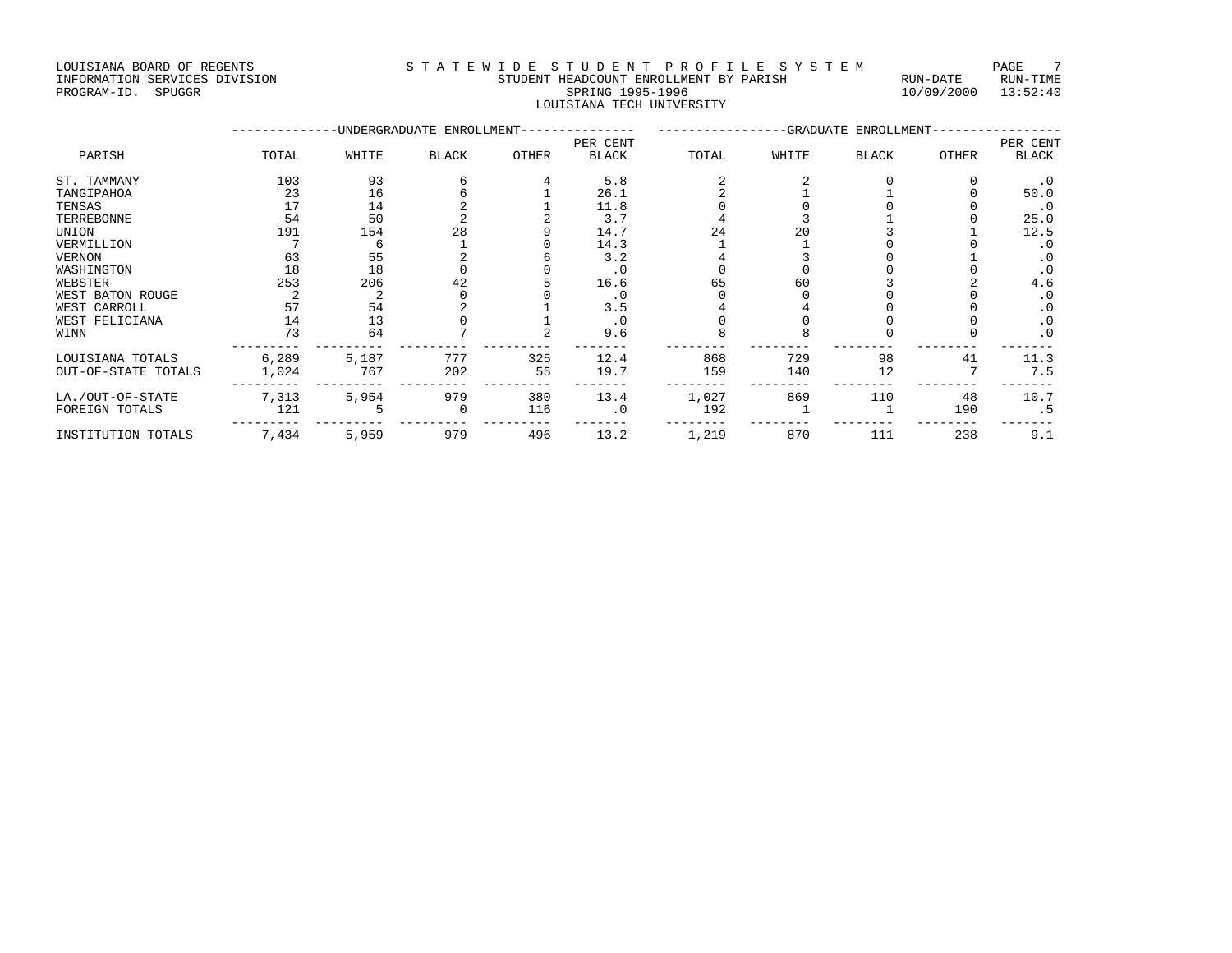INFORMATION SERVICES DIVISION STUDENT HEADCOUNT ENROLLMENT BY PARISH RUN-DATE RUN-TIME

PROGRAM-ID. SPUGGR SPRING 1995-1996 10/09/2000 13:52:40 MCNEESE STATE UNIVERSITY

|                  | -------------DINDERGRADUATE ENROLLMENT--------------- |                |                |                | ----------------GRADUATE ENROLLMENT-------------- |              |                |              |              |              |  |
|------------------|-------------------------------------------------------|----------------|----------------|----------------|---------------------------------------------------|--------------|----------------|--------------|--------------|--------------|--|
|                  |                                                       |                |                | PER CENT       |                                                   |              |                |              |              | PER CENT     |  |
| PARISH           | TOTAL                                                 | WHITE          | <b>BLACK</b>   | OTHER          | <b>BLACK</b>                                      | TOTAL        | WHITE          | <b>BLACK</b> | OTHER        | <b>BLACK</b> |  |
| ACADIA           | 200                                                   | 171            | 27             | $\overline{2}$ | 13.5                                              | 30           | 26             | 3            | 1            | 10.0         |  |
| ALLEN            | 212                                                   | 197            | 12             | 3              | 5.7                                               | 45           | 39             | 5            | $\mathbf{1}$ | 11.1         |  |
| ASCENSION        | 11                                                    | 8              | 3              | 0              | 27.3                                              | 0            | $\mathbf 0$    | $\Omega$     | O            | $\cdot$ 0    |  |
| ASSUMPTION       | 8                                                     | 4              | 4              | $\Omega$       | 50.0                                              | $\Omega$     | $\Omega$       | $\Omega$     | $\Omega$     | $\cdot$ 0    |  |
| AVOYELLES        | 11                                                    | 10             | $\mathbf{1}$   | $\Omega$       | 9.1                                               | 3            | 3              | $\cap$       | $\Omega$     | $\cdot$ 0    |  |
| BEAUREGARD       | 360                                                   | 323            | 25             | 12             | 6.9                                               | 60           | 52             |              | $\mathbf{1}$ | 11.7         |  |
| BIENVILLE        | 4                                                     | 2              | $\overline{2}$ | $\Omega$       | 50.0                                              | $\Omega$     | $\mathbf 0$    | $\Omega$     | $\Omega$     | $\cdot$ 0    |  |
| BOSSIER          | 16                                                    | 12             | $\overline{4}$ | $\Omega$       | 25.0                                              | $\Omega$     | $\Omega$       | $\Omega$     | $\Omega$     | $\cdot$ 0    |  |
| CADDO            | 14                                                    | 8              | 6              | $\Omega$       | 42.9                                              | 9            | 9              | $\Omega$     | $\mathbf 0$  | $\cdot$ 0    |  |
| CALCASIEU        | 3,813                                                 | 3,106          | 605            | 102            | 15.9                                              | 566          | 456            | 97           | 13           | 17.1         |  |
| CALDWELL         | 0                                                     | $\Omega$       | $\Omega$       | 0              | $\cdot$ 0                                         | 1            | 1              | $\Omega$     | 0            | $\cdot$ 0    |  |
| CAMERON          | 183                                                   | 179            | $\overline{2}$ | $\mathfrak{D}$ | 1.1                                               | 16           | 15             | $\Omega$     | $\mathbf{1}$ | $\cdot$ 0    |  |
| CATAHOULA        | 5                                                     | 3              | $\overline{c}$ | $\Omega$       | 40.0                                              | 1            | 1              | $\Omega$     | O            | $\cdot$ 0    |  |
| CONCORDIA        | 1                                                     | 1              | $\Omega$       | O              | $\cdot$ 0                                         |              | 1              | $\Omega$     | U            | $\cdot$ 0    |  |
| DE SOTO          | 2                                                     | $\Omega$       | $\overline{2}$ | $\Omega$       | 100.0                                             | $\mathbf 0$  | $\mathbf{0}$   | $\Omega$     | U            | $\cdot$ 0    |  |
| EAST BATON ROUGE | 68                                                    | 62             | 5              | 1              | 7.4                                               | 17           | 16             | $\mathbf{1}$ | $\Omega$     | 5.9          |  |
| EVANGELINE       | 102                                                   | 91             | 10             | 1              | 9.8                                               | 22           | 21             | $\mathbf{1}$ | $\mathbf 0$  | 4.5          |  |
| FRANKLIN         | 1                                                     | $\Omega$       | $\mathbf{1}$   | O              | 100.0                                             | 1            | $\mathbf 0$    | $\mathbf{1}$ | $\Omega$     | 100.0        |  |
| GRANT            | $\overline{4}$                                        | $\overline{4}$ | $\mathbf 0$    | O              | $\cdot$ 0                                         | $\mathbf 0$  | $\Omega$       | $\Omega$     | U            | $\cdot$ 0    |  |
| IBERIA           | 55                                                    | 34             | 21             | $\cap$         | 38.2                                              | 10           | 8              | $\mathbf{1}$ | 1            | 10.0         |  |
| IBERVILLE        | 2                                                     | 1              | 1              | $\cap$         | 50.0                                              | 0            | $\mathbf{0}$   | $\Omega$     | $\Omega$     | $\cdot$ 0    |  |
| <b>JACKSON</b>   | 3                                                     | 3              | $\mathbf 0$    | O              | $\cdot$ 0                                         | 0            | $\mathbf{0}$   | $\Omega$     | $\Omega$     | $\cdot$ 0    |  |
| <b>JEFFERSON</b> | 26                                                    | 18             | 4              |                | 15.4                                              | 3            | $\overline{2}$ | 1            | 0            | 33.3         |  |
| JEFFERSON DAVIS  | 460                                                   | 399            | 54             |                | 11.7                                              | 75           | 63             | 12           | $\Omega$     | 16.0         |  |
| LAFAYETTE        | 52                                                    | 39             | 11             | $\overline{2}$ | 21.2                                              | 11           | 10             | $\mathbf 0$  | 1            | $\cdot$ 0    |  |
| LAFOURCHE        | 13                                                    | 10             | 3              | O              | 23.1                                              | 5            | 5              | $\Omega$     | U            | $\cdot$ 0    |  |
| LA SALLE         | 3                                                     | 2              | $\mathbf{1}$   | ∩              | 33.3                                              | <sup>0</sup> | $\Omega$       | $\Omega$     | U            | $\cdot$ 0    |  |
| LINCOLN          | 2                                                     | $\overline{a}$ | $\Omega$       | $\cap$         | $\cdot$ 0                                         | $\Omega$     | $\Omega$       | $\Omega$     | U            | $\cdot$ 0    |  |
| LIVINGSTON       | 8                                                     | 5              | 3              | $\Omega$       | 37.5                                              | 0            | $\Omega$       | $\Omega$     | U            | $\cdot$ 0    |  |
| MOREHOUSE        | 1                                                     | 1              | $\Omega$       | O              | $\cdot$ 0                                         | 0            | $\Omega$       | $\Omega$     | O            | $\cdot$ 0    |  |
| NATCHITOCHES     | 8                                                     | 5              | 2              | 1              | 25.0                                              | 6            | 5              | $\mathbf{1}$ | U            | 16.7         |  |
| ORLEANS          | 26                                                    | 10             | 16             | $\cap$         | 61.5                                              | 7            | 5              | $\mathbf{1}$ | 1            | 14.3         |  |
| OUACHITA         | 21                                                    | 12             | 9              | $\Omega$       | 42.9                                              | 4            | 4              | $\Omega$     | $\mathbf 0$  | $\cdot$ 0    |  |
| PLAQUEMINES      | -1                                                    | 1              | $\Omega$       | O              | $\cdot$ 0                                         | 3            | 3              | $\Omega$     | O            | $\cdot$ 0    |  |
| POINTE COUPEE    | 1                                                     | $\Omega$       | 1              | ∩              | 100.0                                             | 1            | 1              | $\Omega$     | U            | $\cdot$ 0    |  |
| RAPIDES          | 48                                                    | 39             | 9              | $\cap$         | 18.8                                              | 13           | 13             | $\Omega$     | O            | $\cdot$ 0    |  |
| RED RIVER        | 2                                                     | 1              | 1              | O              | 50.0                                              | 0            | $\mathbf{0}$   | $\Omega$     | U            | $\cdot$ 0    |  |
| RICHLAND         | 1                                                     | 1              | $\Omega$       | ∩              | $\cdot$ 0                                         | 2            | $\overline{2}$ | $\cap$       | O            | $\cdot$ 0    |  |
| SABINE           | 11                                                    | 9              | $\mathbf{1}$   | 1              | 9.1                                               | 3            | 3              | $\Omega$     | U            | $\cdot$ 0    |  |
| ST. BERNARD      | $\overline{2}$                                        | $\mathbf{1}$   | $\Omega$       |                | $\cdot$ 0                                         | 1            | $\mathbf{1}$   | $\Omega$     | U            | $\cdot$ 0    |  |
| ST. CHARLES      | 5                                                     | $\overline{4}$ | $\mathbf{1}$   | $\Omega$       | 20.0                                              | 2            | $\overline{2}$ | $\Omega$     | U            | $\cdot$ 0    |  |
| ST. JAMES        | 2                                                     | 1              | $\mathbf{1}$   |                | 50.0                                              | 1            | $\mathbf 1$    | $\Omega$     | O            | $\cdot$ 0    |  |
| ST. JOHN         | 4                                                     | 4              | $\Omega$       | ∩              | $\cdot$ 0                                         | $\mathbf{1}$ | 1              | C            | U            | $\cdot$ 0    |  |
| ST. LANDRY       | 115                                                   | 90             | 25             | ∩              | 21.7                                              | 39           | 34             | 5            | $\Omega$     | 12.8         |  |
| ST. MARTIN       | 14                                                    | 8              | 6              | O              | 42.9                                              | 2            | $\overline{2}$ | $\Omega$     | U            | $\cdot$ 0    |  |
| ST. MARY         | 16                                                    | 11             | 5              |                | 31.3                                              | 5            | 5              | C            | U            | $\cdot$ 0    |  |
| ST. TAMMANY      | 16                                                    | 14             | 2              | $\cap$         | 12.5                                              | 3            | $\overline{c}$ | 1            | $\Omega$     | 33.3         |  |
| TANGIPAHOA       | 4                                                     | $\Omega$       | 4              |                | 100.0                                             | 3            | 1              |              | $\mathbf{1}$ | 33.3         |  |
| TENSAS           | 1                                                     | 1              | $\Omega$       | O              | $\cdot$ 0                                         | 0            | $\mathbf{0}$   | $\Omega$     | 0            | $\cdot$ 0    |  |
| TERREBONNE       | 12                                                    | 10             | $\overline{2}$ | ∩              | 16.7                                              | 1            | $\mathbf{1}$   | $\Omega$     | $\Omega$     | $\cdot$ 0    |  |
|                  |                                                       |                |                |                |                                                   |              |                |              |              |              |  |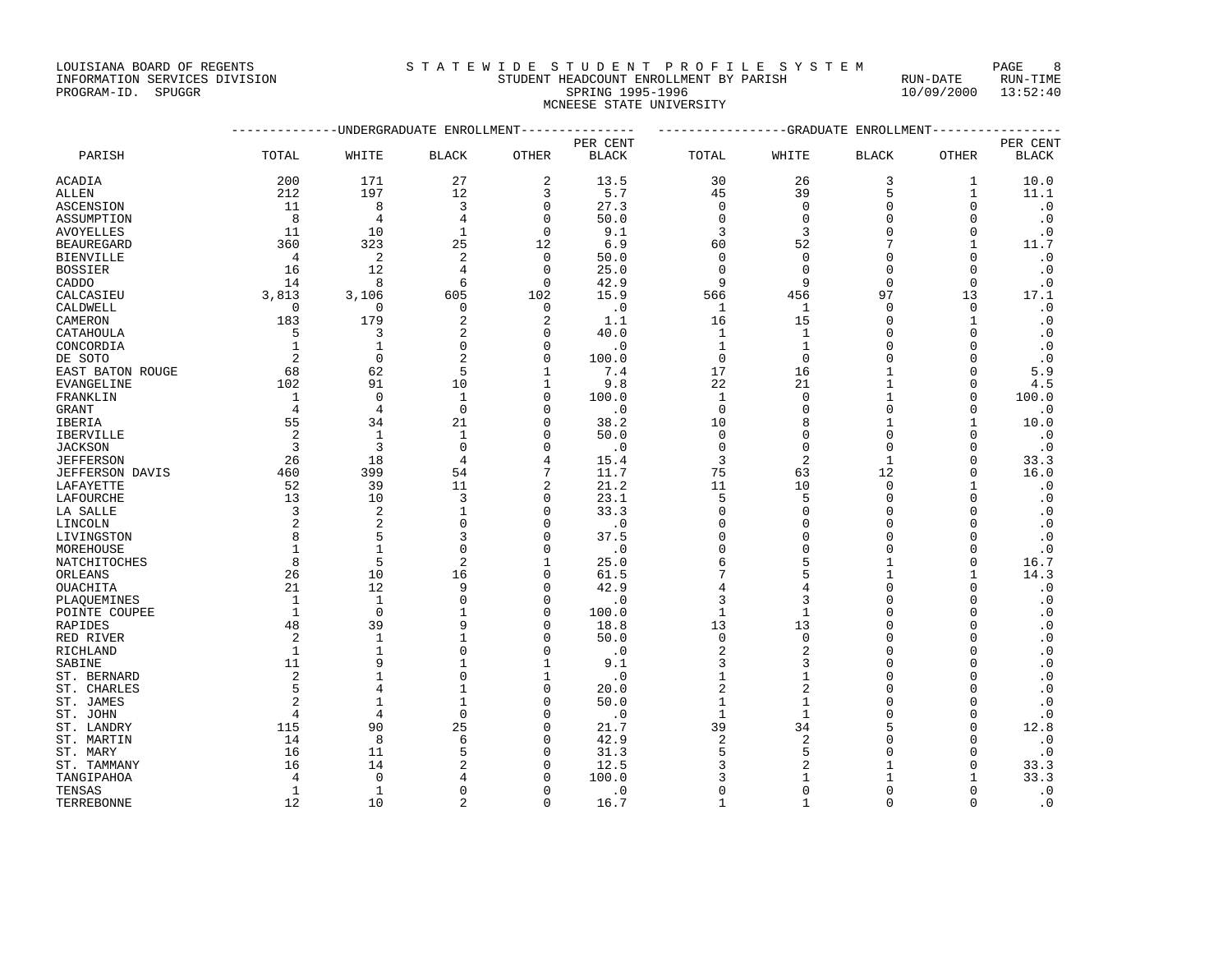## LOUISIANA BOARD OF REGENTS STA TEWIDE STUDENT PROFILE SYSTEM PAGE 9 INFORMATION SERVICES DIVISION STUDENT HEADCOUNT ENROLLMENT BY PARISH RUN-DATE RUN-TIME PROGRAM-ID. SPUGGR SPUSSION FORMATION SERVICES DIVISION STRANGERY STRANGERY STUDENT HEADCOUNT ENROLLMENT BY PARISH RUN-DATE RUN-TIME<br>PROGRAM-ID. SPUGGR SPUGGR SPRING 1995-1996 SPRING 1995-1996 SPRING 1995-1996<br>WANDELL SPRI

MCNEESE STATE UNIVERSITY

|                     |       |       | -UNDERGRADUATE ENROLLMENT- |       | -GRADUATE ENROLLMENT- |       |       |              |       |           |
|---------------------|-------|-------|----------------------------|-------|-----------------------|-------|-------|--------------|-------|-----------|
|                     |       |       |                            |       | PER CENT              |       |       |              |       | PER CENT  |
| PARISH              | TOTAL | WHITE | <b>BLACK</b>               | OTHER | <b>BLACK</b>          | TOTAL | WHITE | <b>BLACK</b> | OTHER | BLACK     |
| VERMILLION          | 103   | 97    |                            |       | 4.9                   | 12    | 11    |              |       | 8.3       |
| VERNON              | 130   | 112   | 12                         |       | 9.2                   | 21    | 18    |              |       | . 0       |
| WASHINGTON          |       |       |                            |       | . U                   |       |       |              |       | . 0       |
| WEBSTER             |       |       |                            |       | 50.0                  |       |       |              |       | . 0       |
| WEST BATON ROUGE    |       |       |                            |       |                       |       |       |              |       | 100.0     |
| WEST CARROLL        |       |       |                            |       | . U                   |       |       |              |       | . 0       |
| WEST FELICIANA      |       |       |                            |       | . 0                   |       |       |              |       | . 0       |
| WINN                |       |       |                            |       | . 0                   |       |       |              |       | 50.0      |
| LOUISIANA TOTALS    | 6,197 | 5,139 | 912                        | 146   | 14.7                  | 1,010 | 845   | 141          | 24    | 14.0      |
| OUT-OF-STATE TOTALS | 415   | 315   | 74                         | 26    | 17.8                  | 59    | 50    |              |       | 8.5       |
| LA./OUT-OF-STATE    | 6,612 | 5,454 | 986                        | 172   | 14.9                  | 1,069 | 895   | 146          | 28    | 13.7      |
| FOREIGN TOTALS      | 76    |       |                            | 72    | . 0                   | 38    |       |              | 36    | $\cdot$ 0 |
| INSTITUTION TOTALS  | 6,688 | 5,458 | 986                        | 244   | 14.7                  | 1,107 | 897   | 146          | 64    | 13.2      |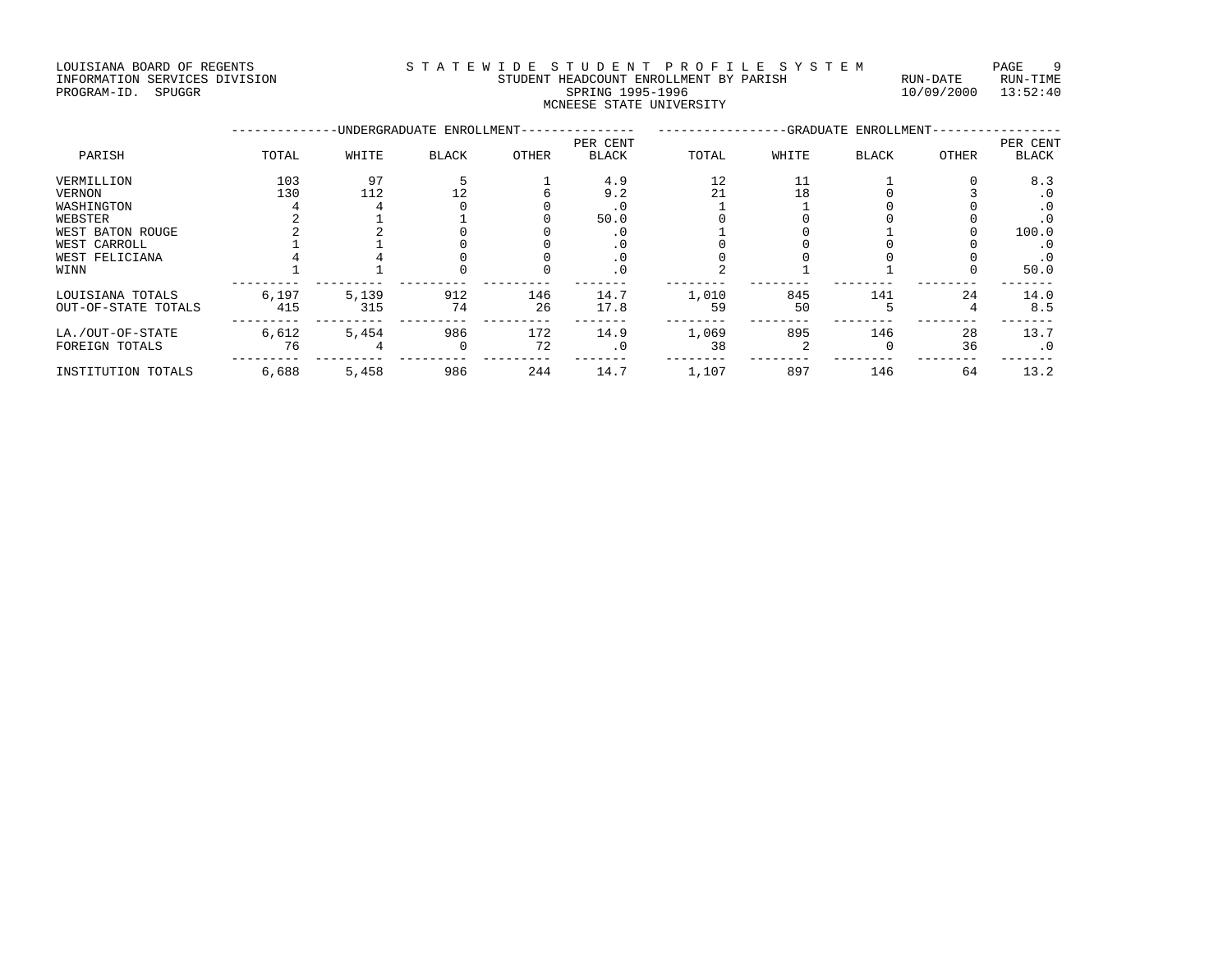## INFORMATION SERVICES DIVISION STUDENT HEADCOUNT ENROLLMENT BY PARISH RUN-DATE RUN-TIME THE ADCOUNT ENROLLMENT BY PARISH THE RUN-DATE RUN-DATE RUN-DATE RUN-TIME RUN-DATE RUN-TIME RUN-TIME RUN-TIME RUN<br>PROGRAM-ID. SPUGGR 13:52:40 NICHOLLS STATE UNIVERSITY

|                     |                         |              | -UNDERGRADUATE ENROLLMENT | ---------       | -----------------GRADUATE ENROLLMENT |                |                           |              |               |                          |
|---------------------|-------------------------|--------------|---------------------------|-----------------|--------------------------------------|----------------|---------------------------|--------------|---------------|--------------------------|
|                     |                         |              |                           |                 | PER CENT                             |                |                           |              |               |                          |
| PARISH              | TOTAL                   | WHITE        | <b>BLACK</b>              | OTHER           | <b>BLACK</b>                         | TOTAL          | WHITE                     | <b>BLACK</b> | OTHER         | PER CENT<br><b>BLACK</b> |
| ACADIA              | 4                       | 2            | 2                         | $\Omega$        | 50.0                                 | $\mathbf 0$    | $\mathbf 0$               | $\Omega$     | $\Omega$      | $\cdot$ 0                |
| <b>ASCENSION</b>    | 158                     | 132          | 25                        | 1               | 15.8                                 | 17             | 14                        | 3            | $\mathbf 0$   | 17.6                     |
| ASSUMPTION          | 309                     | 259          | 47                        | 3               | 15.2                                 | 60             | 42                        | 18           | $\Omega$      | 30.0                     |
| AVOYELLES           | $\overline{c}$          | 2            | $\mathbf 0$               | $\Omega$        | $\cdot$ 0                            | 0              | $\mathbf{0}$              | $\Omega$     | $\Omega$      | $\cdot$ 0                |
| BEAUREGARD          | 2                       | 2            | <sup>0</sup>              |                 | $\cdot$ 0                            | <sup>0</sup>   | O                         |              | U             | $\cdot$ 0                |
| BIENVILLE           |                         |              | $\Omega$                  |                 | . 0                                  |                | ∩                         |              | U             | $\cdot$ 0                |
| BOSSIER             |                         | $\cap$       | $\mathbf{1}$              | ∩               | 100.0                                |                | $\Omega$                  |              | U             | $\cdot$ 0                |
| CADDO               |                         |              |                           | O               | 44.4                                 | O              | O                         |              | U             | $\cdot$ 0                |
| CALCASIEU           |                         |              | 5                         |                 | 100.0                                |                | $\Omega$                  |              | U             | $\cdot$ 0                |
| CONCORDIA           |                         |              | $\Omega$                  |                 | $\cdot$ 0                            |                | $\Omega$                  |              | U             | $\cdot$ 0                |
| DE SOTO             | $\Omega$                | $\Omega$     | $\Omega$                  |                 | $\cdot$ 0                            |                | 1                         |              | U             | $\cdot$ 0                |
| EAST BATON ROUGE    | 56                      | 45           | 11                        |                 | 19.6                                 |                | $\overline{2}$            |              | U             | 50.0                     |
| IBERIA              | 20                      | 8            | 11                        |                 | 55.0                                 | 5              | 3                         |              | U             | 40.0                     |
| IBERVILLE           | - 52                    | 38           | 14                        | $\Omega$        | 26.9                                 | 3              | $\overline{2}$            |              | $\Omega$      | 33.3                     |
| JEFFERSON           | 351                     | 245          | 85                        | 21              | 24.2                                 | 19             | 17                        |              | 1             | 5.3                      |
| JEFFERSON DAVIS     | $\overline{\mathbf{3}}$ | 2            | 1                         | $\Omega$        | 33.3                                 | $\mathbf 0$    | $\mathbf 0$               |              | 0             | $\cdot$ 0                |
| LAFAYETTE           | 10                      | 8            | $\overline{2}$            | $\Omega$        | 20.0                                 | 6              | 4                         |              | $\Omega$      | 33.3                     |
| LAFOURCHE           | 1,700                   | 1,520        | 125                       | 55              | 7.4                                  | 282            | 257                       | 18           | 7             | 6.4                      |
| LA SALLE            | 2                       | 1            | 1                         | $\Omega$        | 50.0                                 | 0              | $\mathbf 0$               | $\Omega$     | U             | $\cdot$ 0                |
| LINCOLN             | 4                       | 4            | $\Omega$                  | ∩               | $\cdot$ 0                            | $\Omega$       | $\Omega$                  |              | U             | $\cdot$ 0                |
| LIVINGSTON          | 8                       |              | $\Omega$                  |                 | $\cdot$ 0                            |                | $\Omega$                  |              | U             | $\cdot$ 0                |
| NATCHITOCHES        | $\overline{2}$          | $\mathbf 0$  | 2                         |                 | 100.0                                | $\Omega$       | O                         |              | U             | $\cdot$ 0                |
| ORLEANS             | 196                     | 36           | 157                       |                 | 80.1                                 | 2              |                           |              | $\mathbf{1}$  | 50.0                     |
| <b>OUACHITA</b>     | $\overline{3}$          | $\mathbf{1}$ | $\overline{2}$            |                 | 66.7                                 | $\Omega$       | $\Omega$                  |              | O             | $\cdot$ 0                |
| PLAQUEMINES         | 31                      | 18           | 13                        |                 | 41.9                                 | O              | O                         |              | U             | $\cdot$ 0                |
| POINTE COUPEE       | 3                       | 2            | $\Omega$                  |                 | $\cdot$ 0                            |                | ∩                         |              | U             | $\cdot$ 0                |
| RAPIDES             | 5                       | 3            | $\overline{c}$            |                 | 40.0                                 |                | O                         |              | U             | $\cdot$ 0                |
| RED RIVER           | 1                       | $\Omega$     | 1                         |                 | 100.0                                | $\Omega$       | $\Omega$                  |              |               | $\cdot$ 0                |
| ST. BERNARD         | 22                      | 18           | $\mathbf{1}$              |                 | 4.5                                  | 1              | 1                         |              | U             | $\cdot$ 0                |
| ST. CHARLES         | 272                     | 225          | 39                        |                 | 14.3                                 | 26             | 22                        |              | 1             | 11.5                     |
| ST. HELENA          | $\overline{1}$          | 1            | $\mathbf 0$               | $\Omega$        | $\cdot$ 0                            | $\Omega$       | $\mathbf 0$               | $\Omega$     | U             | $\cdot$ 0                |
| ST. JAMES           | 195                     | 150          | 43                        | 2               | 22.1                                 | 33             | 23                        | 10           | U             | 30.3                     |
| ST. JOHN            | 71                      | 39           | 31                        |                 | 43.7                                 | 6              | 2                         |              | U             | 66.7                     |
| ST. LANDRY          | 9                       | 7            | $\overline{2}$            | $\Omega$        | 22.2                                 | $\Omega$       | $\mathbf 0$               | $\Omega$     | U             | $\cdot$ 0                |
| ST. MARTIN          | 10                      | 7            | 3                         | $\Omega$        | 30.0                                 | 1              | $\mathbf{1}$              | $\Omega$     | U             | $\cdot$ 0                |
| ST. MARY            | 490                     | 411          | 59                        | 20              | 12.0                                 | 134            | 116                       | 16           | 2             | 11.9                     |
| ST. TAMMANY         | 29                      | 23           |                           | 2               | 13.8                                 | 1              | 1                         | $\Omega$     | U             | $\cdot$ 0                |
| TANGIPAHOA          | $\overline{7}$          | 4            | 3                         | $\Omega$        | 42.9                                 | $\Omega$       | $\Omega$                  | $\Omega$     | $\Omega$      | $\cdot$ 0                |
| TERREBONNE          | 1,665                   | 1,449        | 128                       | 88              | 7.7                                  | 234            | 200                       | 28           | 6             | 12.0                     |
| VERMILLION          | .5                      | 3            | 1                         | 1               | 20.0                                 | 1              | $\Omega$                  | $\mathbf{1}$ | $\Omega$      | 100.0                    |
| VERNON              | $\mathbf{1}$            | $\Omega$     | $\Omega$                  | $\mathbf{1}$    | $\cdot$ 0                            | $\Omega$       | $\Omega$                  | $\Omega$     | $\Omega$      | $\cdot$ 0                |
| WASHINGTON          |                         | 5            | $\Omega$                  | 0               | $\cdot$ 0                            | 1              | $\mathbf 0$               | 1            | 0             | 100.0                    |
| WEBSTER             | 3                       | 3            | $\mathbf 0$               | $\Omega$        | $\cdot$ 0                            |                | 1                         | $\Omega$     | $\Omega$      | $\cdot$ 0                |
| WEST BATON ROUGE    | 8                       | 7            | $\mathbf{1}$              | $\mathbf 0$     | 12.5                                 | $\mathbf 0$    | $\mathbf 0$               | $\Omega$     | $\mathbf 0$   | $\cdot$ 0                |
| LOUISIANA TOTALS    | 5,735                   | 4,698        | 826                       | 211             | 14.4                                 | 838            | 709                       | 111          | 18            | 13.2                     |
| OUT-OF-STATE TOTALS | 88                      | 57           | 26<br>----------          | 5<br>---------- | 29.5<br>-------                      | 18<br>-------- | 16<br>$- - - - - - - - -$ | 1<br>$---$   | 1<br>-------- | 5.6                      |
| LA./OUT-OF-STATE    | 5,823                   | 4,755        | 852                       | 216             | 14.6                                 | 856            | 725                       | 112          | 19            | 13.1                     |

FOREIGN TOTALS 79 0 0 79 .0 41 0 0 41 .0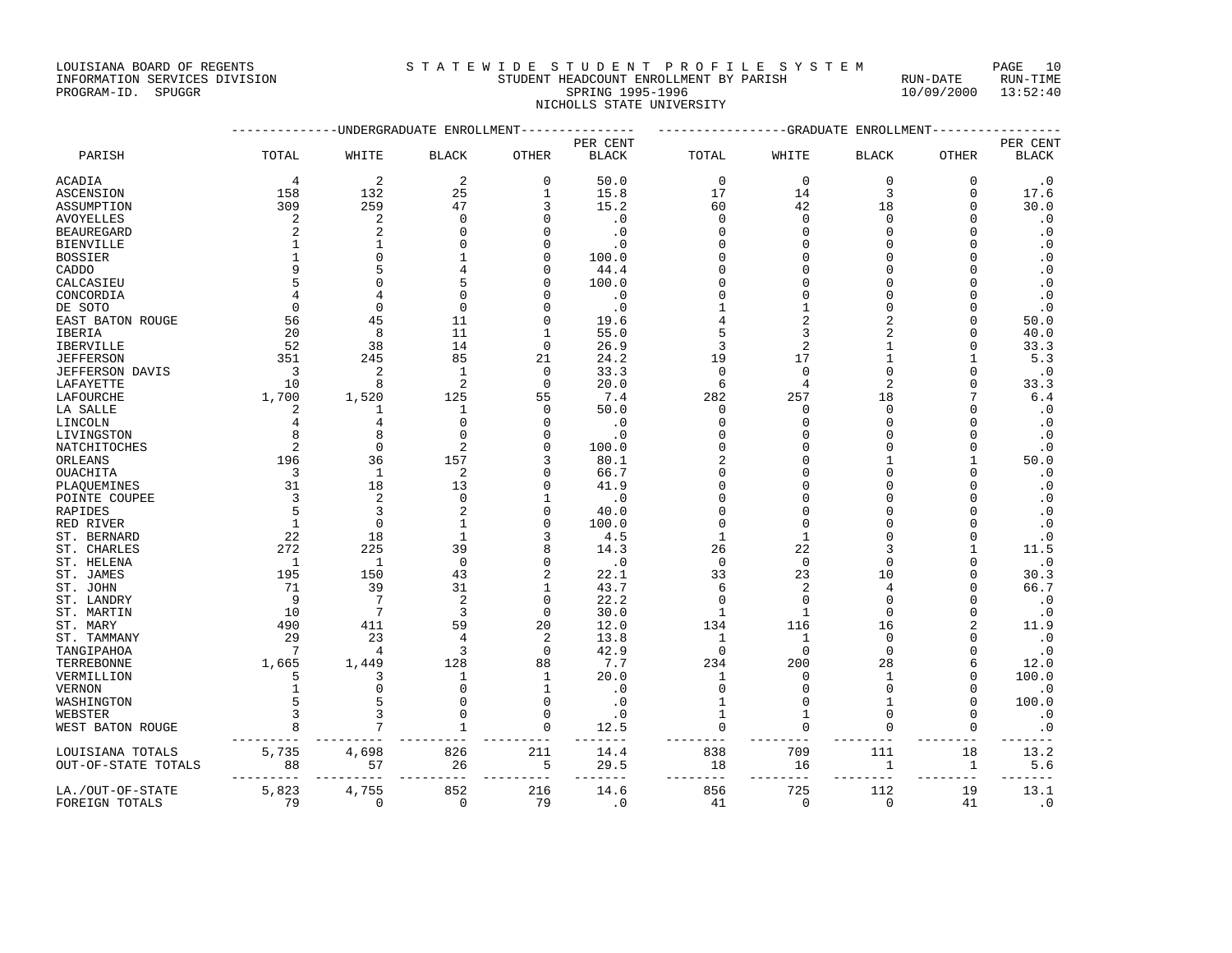|       | STATEWIDE STUDENT PROFILE SYSTEM       |                         | PAGE 11  |
|-------|----------------------------------------|-------------------------|----------|
| SION: | STUDENT HEADCOUNT ENROLLMENT BY PARISH | RIJN-DATE               | RUN-TIME |
|       | SPRING 1995-1996                       | $10/09/2000$ $13:52:40$ |          |
|       | NICHOLLS STATE UNIVERSITY              |                         |          |

|                    |       | -----UNDERGRADUATE ENROLLMENT--------------- |              |       |                          |       | -GRADUATE |              | ENROLLMENT----- |                                      |
|--------------------|-------|----------------------------------------------|--------------|-------|--------------------------|-------|-----------|--------------|-----------------|--------------------------------------|
| PARISH             | TOTAL | WHITE                                        | <b>BLACK</b> | OTHER | PER CENT<br><b>BLACK</b> | TOTAL | WHITE     | <b>BLACK</b> | OTHER           | . CENT<br><b>PER</b><br><b>BLACK</b> |
| INSTITUTION TOTALS | 5,902 | 4,755                                        | 852          | 295   | 144                      | 897   | 725       |              | 60              |                                      |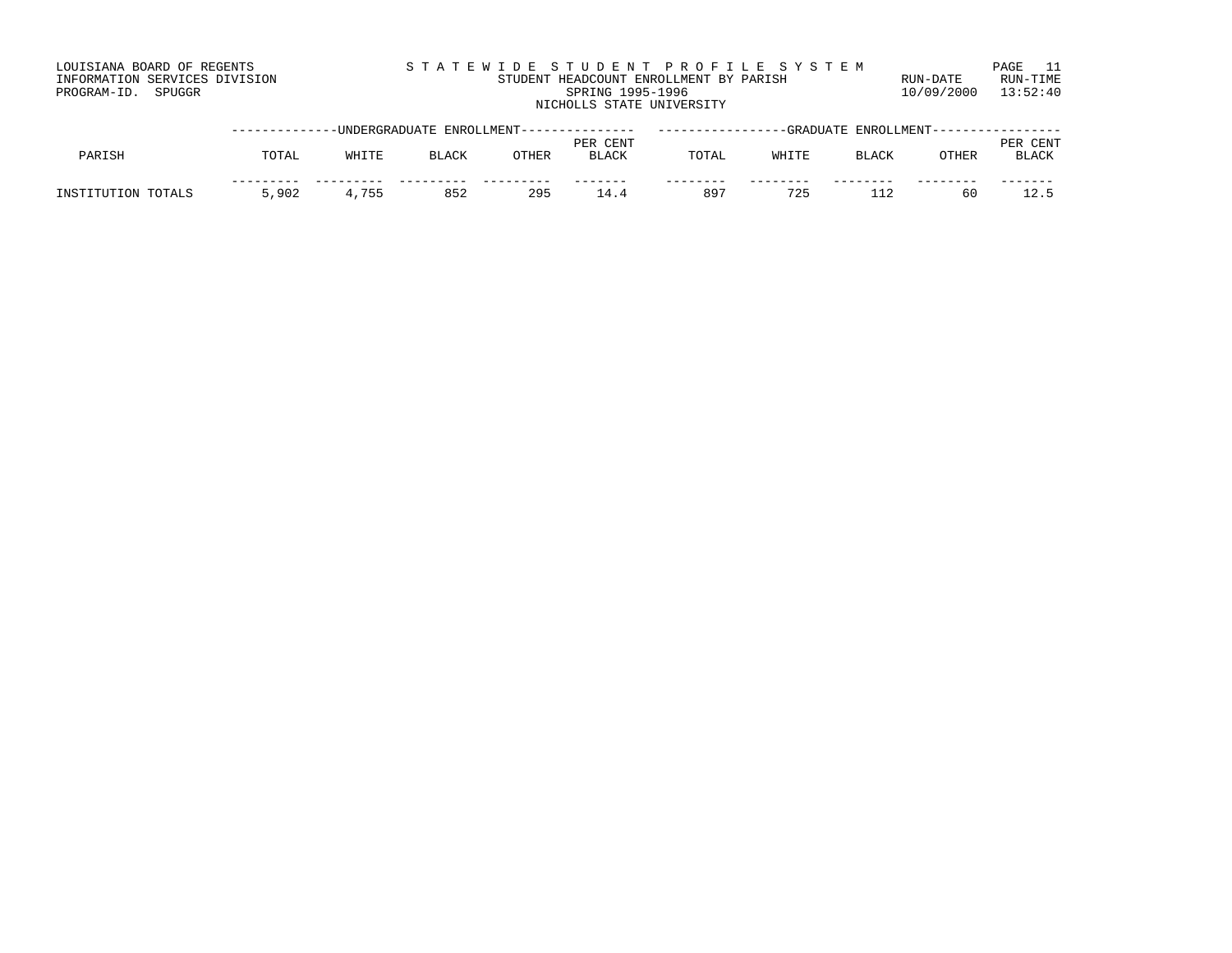UNIVERSITY OF LA. IN MONROE

|                  | --------------DNDERGRADUATE ENROLLMENT--------------- |                |                |                |              | ---------------GRADUATE ENROLLMENT---------------- |                |                |                |              |
|------------------|-------------------------------------------------------|----------------|----------------|----------------|--------------|----------------------------------------------------|----------------|----------------|----------------|--------------|
|                  |                                                       |                |                |                | PER CENT     |                                                    |                |                |                | PER CENT     |
| PARISH           | TOTAL                                                 | WHITE          | <b>BLACK</b>   | OTHER          | <b>BLACK</b> | TOTAL                                              | WHITE          | <b>BLACK</b>   | OTHER          | <b>BLACK</b> |
| ACADIA           | 42                                                    | 35             | 7              | $\mathbf 0$    | 16.7         | 2                                                  | 2              | $\Omega$       | 0              | $\cdot$ 0    |
| ALLEN            | 13                                                    | 10             | 3              | 0              | 23.1         | 0                                                  | $\mathbf 0$    | 0              | $\mathbf 0$    | $\cdot$ 0    |
| ASCENSION        | 36                                                    | 34             | 1              | 1              | 2.8          | $\Omega$                                           | $\Omega$       | $\Omega$       | O              | $\cdot$ 0    |
| ASSUMPTION       | 15                                                    | 11             | $\overline{4}$ | $\Omega$       | 26.7         | $\Omega$                                           | $\Omega$       | $\Omega$       | $\Omega$       | $\cdot$ 0    |
| AVOYELLES        | 60                                                    | 56             | $\overline{4}$ | $\Omega$       | 6.7          |                                                    | $\mathbf{1}$   | $\Omega$       | O              | $\cdot$ 0    |
| BEAUREGARD       | 19                                                    | 13             | 6              | $\Omega$       | 31.6         | 3                                                  | 3              | $\Omega$       | O              | $\cdot$ 0    |
| BIENVILLE        | 25                                                    | 12             | 13             | O              | 52.0         | $\mathbf{1}$                                       | $\mathbf{1}$   | $\Omega$       | O              | $\cdot$ 0    |
| <b>BOSSIER</b>   | 202                                                   | 146            | 56             | $\Omega$       | 27.7         | 8                                                  | 7              | $\Omega$       | $\mathbf{1}$   | $\cdot$ 0    |
| CADDO            | 325                                                   | 129            | 185            | 11             | 56.9         | 15                                                 | 12             |                | U              | 20.0         |
| CALCASIEU        | 66                                                    | 40             | 23             | 3              | 34.8         | 4                                                  | 4              | $\cap$         | U              | $\cdot$ 0    |
| CALDWELL         | 162                                                   | 148            | 10             |                | 6.2          | 37                                                 | 35             |                | $\Omega$       | 5.4          |
| CAMERON          | 3                                                     | 3              | $\mathbf 0$    | $\Omega$       | $\cdot$ 0    | $\mathbf 0$                                        | $\mathbf 0$    | $\Omega$       | $\Omega$       | $\cdot$ 0    |
| CATAHOULA        | 127                                                   | 108            | 16             | २              | 12.6         | 16                                                 | 14             | $\mathbf{1}$   | $\mathbf{1}$   | 6.3          |
| CLAIBORNE        | 33                                                    | 23             | 10             | $\Omega$       | 30.3         | 2                                                  | 1              | $\mathbf{1}$   | $\Omega$       | 50.0         |
| CONCORDIA        | 154                                                   | 110            | 44             | $\Omega$       | 28.6         | 23                                                 | 13             | 10             | $\mathbf 0$    | 43.5         |
| DE SOTO          | 40                                                    | 15             | 24             | $\mathbf{1}$   | 60.0         | $\mathbf{1}$                                       | $\mathbf{1}$   | $\Omega$       | $\Omega$       | $\cdot$ 0    |
| EAST BATON ROUGE | 191                                                   | 128            | 22             | 41             | 11.5         | 9                                                  | 7              | $\overline{a}$ | O              | 22.2         |
| EAST CARROLL     | 85                                                    | 48             | 36             | 1              | 42.4         | 17                                                 | 4              | 13             | U              | 76.5         |
| EAST FELICIANA   | 12                                                    | 12             | $\Omega$       | $\Omega$       | $\cdot$ 0    | $\Omega$                                           | $\Omega$       | $\Omega$       | U              | $\cdot$ 0    |
| EVANGELINE       | 50                                                    | 42             | 7              | $\mathbf{1}$   | 14.0         | $\mathbf 0$                                        | $\mathbf{0}$   | $\Omega$       | $\Omega$       | $\cdot$ 0    |
| FRANKLIN         | 343                                                   | 241            | 99             | २              | 28.9         | 78                                                 | 63             | 14             | 1              | 17.9         |
| GRANT            | 35                                                    | 29             | 4              | $\overline{2}$ | 11.4         | 3                                                  | 3              | $\Omega$       | $\Omega$       | $\cdot$ 0    |
| IBERIA           | 64                                                    | 54             | 7              | 3              | 10.9         | 1                                                  | $\mathbf 1$    | $\Omega$       | O              | $\cdot$ 0    |
| IBERVILLE        | 13                                                    | 6              | 6              | $\mathbf{1}$   | 46.2         | $\mathbf 0$                                        | $\Omega$       | $\Omega$       | $\Omega$       | $\cdot$ 0    |
| JACKSON          | 80                                                    | 56             | 24             | $\Omega$       | 30.0         | 8                                                  | 7              | $\mathbf{1}$   | $\Omega$       | 12.5         |
| JEFFERSON        | 158                                                   | 64             | 31             | 63             | 19.6         | 4                                                  | 4              | $\Omega$       | U              | $\cdot$ 0    |
| JEFFERSON DAVIS  | 17                                                    | 15             | $\mathbf{1}$   | $\mathbf{1}$   | 5.9          | 2                                                  | $\mathbf 1$    | $\mathbf{1}$   | O              | 50.0         |
| LAFAYETTE        | 60                                                    | 49             | 5              | 6              | 8.3          | 3                                                  | $\overline{2}$ | $\mathbf{1}$   | U              | 33.3         |
| LAFOURCHE        | 31                                                    | 19             | $\Omega$       | 12             | $\cdot$ 0    | $\mathbf{1}$                                       | $\mathbf{1}$   | $\Omega$       | O              | $\cdot$ 0    |
| LA SALLE         | 105                                                   | 101            | 3              | 1              | 2.9          | 9                                                  | 9              | $\Omega$       | U              | $\cdot$ 0    |
| LINCOLN          | 104                                                   | 78             | 25             | $\mathbf{1}$   | 24.0         | 36                                                 | 30             | 6              | $\Omega$       | 16.7         |
| LIVINGSTON       | 23                                                    | 23             | $\Omega$       | $\Omega$       | $\cdot$ 0    | $\overline{c}$                                     | $\overline{c}$ | $\Omega$       | $\Omega$       | $\cdot$ 0    |
| MADISON          | 139                                                   | 82             | 57             | $\Omega$       | 41.0         | 36                                                 | 16             | 20             | O              | 55.6         |
| MOREHOUSE        | 522                                                   | 355            | 165            | $\overline{a}$ | 31.6         | 76                                                 | 44             | 30             | $\mathfrak{D}$ | 39.5         |
| NATCHITOCHES     | 50                                                    | 34             | 13             | 3              | 26.0         | 2                                                  | $\overline{2}$ | $\Omega$       | $\Omega$       | $\cdot$ 0    |
| ORLEANS          | 130                                                   | 41             | 36             | 53             | 27.7         | 4                                                  | $\mathbf{1}$   | 2              | $\mathbf{1}$   | 50.0         |
| OUACHITA         | 3,622                                                 | 2,743          | 794            | 85             | 21.9         | 464                                                | 373            | 78             | 13             | 16.8         |
| PLAOUEMINES      | 13                                                    | 4              | $\mathbf{1}$   | 8              | 7.7          | 1                                                  | $\mathbf{0}$   | $\mathbf{1}$   | $\Omega$       | 100.0        |
| POINTE COUPEE    | 15                                                    | 13             | $\mathbf 0$    | 2              | $\cdot$ 0    | 1                                                  | $\mathbf{1}$   | $\Omega$       | $\Omega$       | $\cdot$ 0    |
| RAPIDES          | 286                                                   | 212            | 62             | 12             | 21.7         | 27                                                 | 24             | 3              | $\Omega$       | 11.1         |
| RED RIVER        | 12                                                    | 6              | 6              | $\Omega$       | 50.0         | $\Omega$                                           | $\Omega$       | $\Omega$       | $\Omega$       | $\cdot$ 0    |
| RICHLAND         | 420                                                   | 340            | 77             | २              | 18.3         | 65                                                 | 51             | 13             | 1              | 20.0         |
| SABINE           | 12                                                    | 12             | $\Omega$       | ∩              | $\cdot$ 0    | $\Omega$                                           | $\Omega$       | $\Omega$       | $\Omega$       | $\cdot$ 0    |
| ST. BERNARD      | 21                                                    | 17             | $\Omega$       | 4              | $\cdot$ 0    | $\Omega$                                           | $\Omega$       | $\Omega$       | U              | $\cdot$ 0    |
| ST. CHARLES      | 18                                                    | 15             | $\mathbf{1}$   |                | 5.6          | 2                                                  | $\mathbf{1}$   | $\mathbf{1}$   | $\Omega$       | 50.0         |
| ST. HELENA       | 4                                                     | $\overline{2}$ | $\mathcal{D}$  | $\cap$         | 50.0         | $\Omega$                                           | $\Omega$       |                | U              | $\cdot$ 0    |
| ST. JAMES        | 3                                                     | 2              | $\Omega$       |                | $\cdot$ 0    | $\Omega$                                           | $\Omega$       |                | U              | $\cdot$ 0    |
| ST. JOHN         | 33                                                    | 32             | 1              | $\Omega$       | 3.0          | 2                                                  | $\overline{c}$ | $\Omega$       | $\Omega$       | $\cdot$ 0    |

ST. LANDRY 60 16.3 2 1 1 0 50.0 ST. MARTIN 11 10 1 0 9.1 0 0 0 0 .0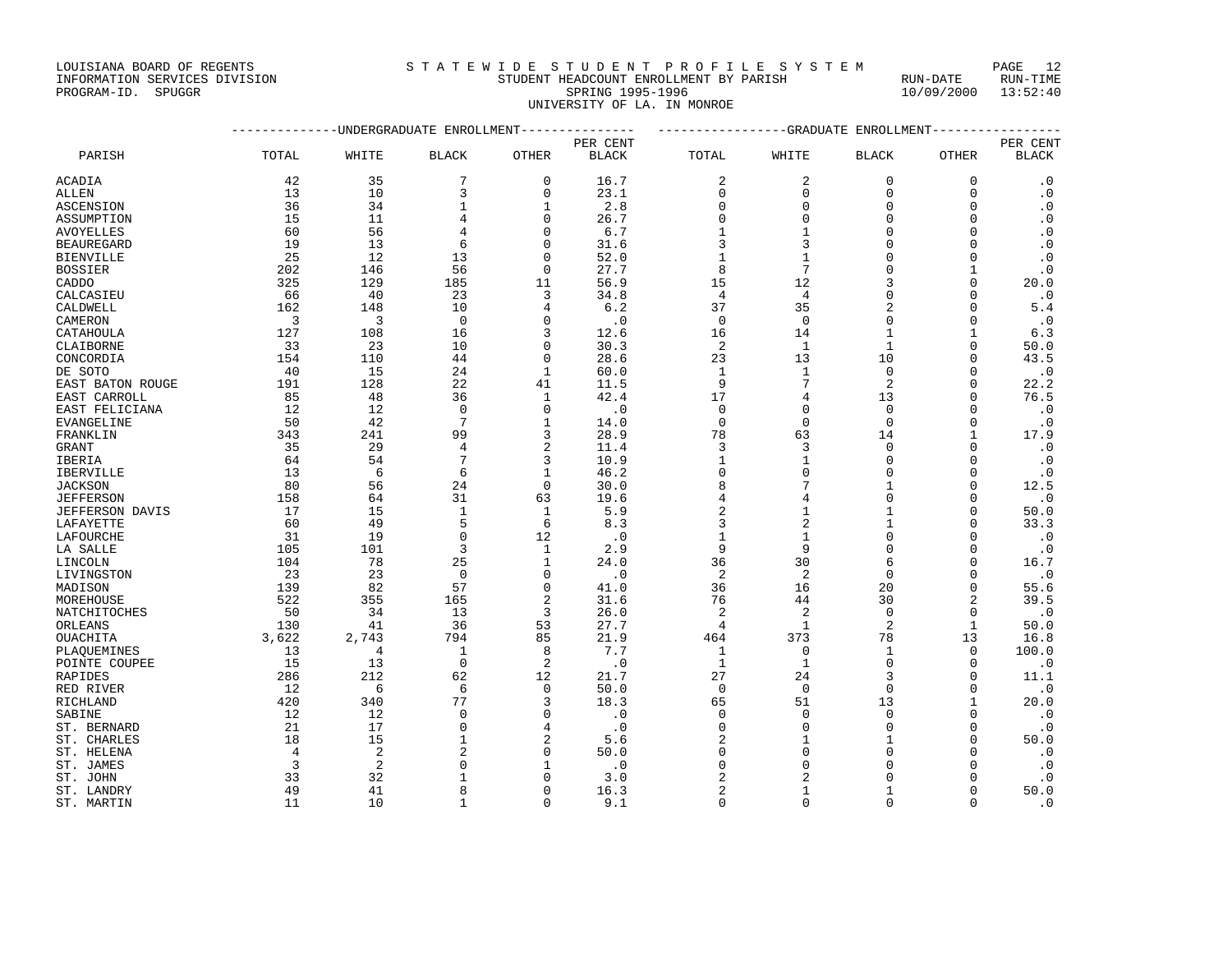## INFORMATION SERVICES DIVISION STUDENT HEADCOUNT ENROLLMENT BY PARISH RUN-DATE RUN-TIME RED INFORMATION SERVICES DIVISION AND STODENT HEADCOUNT ENROLLMENT BY PARISH THE SPUN-DATE RUN-TIME THE SPUGGR<br>PROGRAM-ID. SPUGGR 13:52:40 UNIVERSITY OF LA. IN MONROE

|                     |       |       | -UNDERGRADUATE ENROLLMENT- |       |              |       |       | -GRADUATE ENROLLMENT- |       |           |
|---------------------|-------|-------|----------------------------|-------|--------------|-------|-------|-----------------------|-------|-----------|
|                     |       |       |                            |       | PER CENT     |       |       |                       |       | PER CENT  |
| PARISH              | TOTAL | WHITE | <b>BLACK</b>               | OTHER | <b>BLACK</b> | TOTAL | WHITE | <b>BLACK</b>          | OTHER | BLACK     |
| ST. MARY            | 25    | 14    |                            |       | 20.0         |       |       |                       |       | . 0       |
| ST. TAMMANY         | 56    | 49    |                            |       | 8.9          |       |       |                       |       | $\cdot$ 0 |
| TANGIPAHOA          | 41    | 30    |                            |       | 26.8         |       |       |                       |       | $\cdot$ 0 |
| TENSAS              | 99    | 61    | 37                         |       | 37.4         | 28    |       |                       |       | 32.1      |
| TERREBONNE          | 51    | 31    | 10                         | 10    | 19.6         |       |       |                       |       | 40.0      |
| UNION               | 195   | 175   | 18                         |       | 9.2          |       | 31    |                       |       | 16.2      |
| VERMILLION          | 43    | 36    |                            |       | $\cdot$ 0    |       |       |                       |       | $\cdot$ 0 |
| VERNON              | 59    | 44    |                            |       | 13.6         |       |       |                       |       | $\cdot$ 0 |
| WASHINGTON          | 28    | 28    |                            |       | $\cdot$ 0    |       |       |                       |       | $\cdot$ 0 |
| WEBSTER             | 89    | 58    | 31                         |       | 34.8         |       |       |                       |       | $\cdot$ 0 |
| WEST BATON ROUGE    |       |       |                            |       | 40.0         |       |       |                       |       | $\cdot$ 0 |
| WEST CARROLL        | 203   | 181   | 19                         |       | 9.4          | 23    |       |                       |       | 17.4      |
| WEST FELICIANA      | 15    | 15    |                            |       | $\cdot$ 0    |       |       |                       |       | $\cdot$ 0 |
| WINN                | 94    | 86    |                            |       | 8.5          | 33    | 32    |                       |       | 3.0       |
| LOUISIANA TOTALS    | 9,056 | 6,630 | 2,054                      | 372   | 22.7         | 1,109 | 862   | 226                   | 21    | 20.4      |
| OUT-OF-STATE TOTALS | 494   | 366   | 104                        | 24    | 21.1         | 111   | 99    | 12                    |       | 10.8      |
| LA./OUT-OF-STATE    | 9,550 | 6,996 | 2,158                      | 396   | 22.6         | 1,220 | 961   | 238                   | 21    | 19.5      |
| FOREIGN TOTALS      | 120   |       |                            | 120   | $\cdot$ 0    | 158   |       |                       | 158   | $\cdot$ 0 |
|                     |       |       |                            |       |              |       |       |                       |       |           |

INSTITUTION TOTALS 9,670 6,996 2,158 516 22.3 1,378 961 238 179 17.3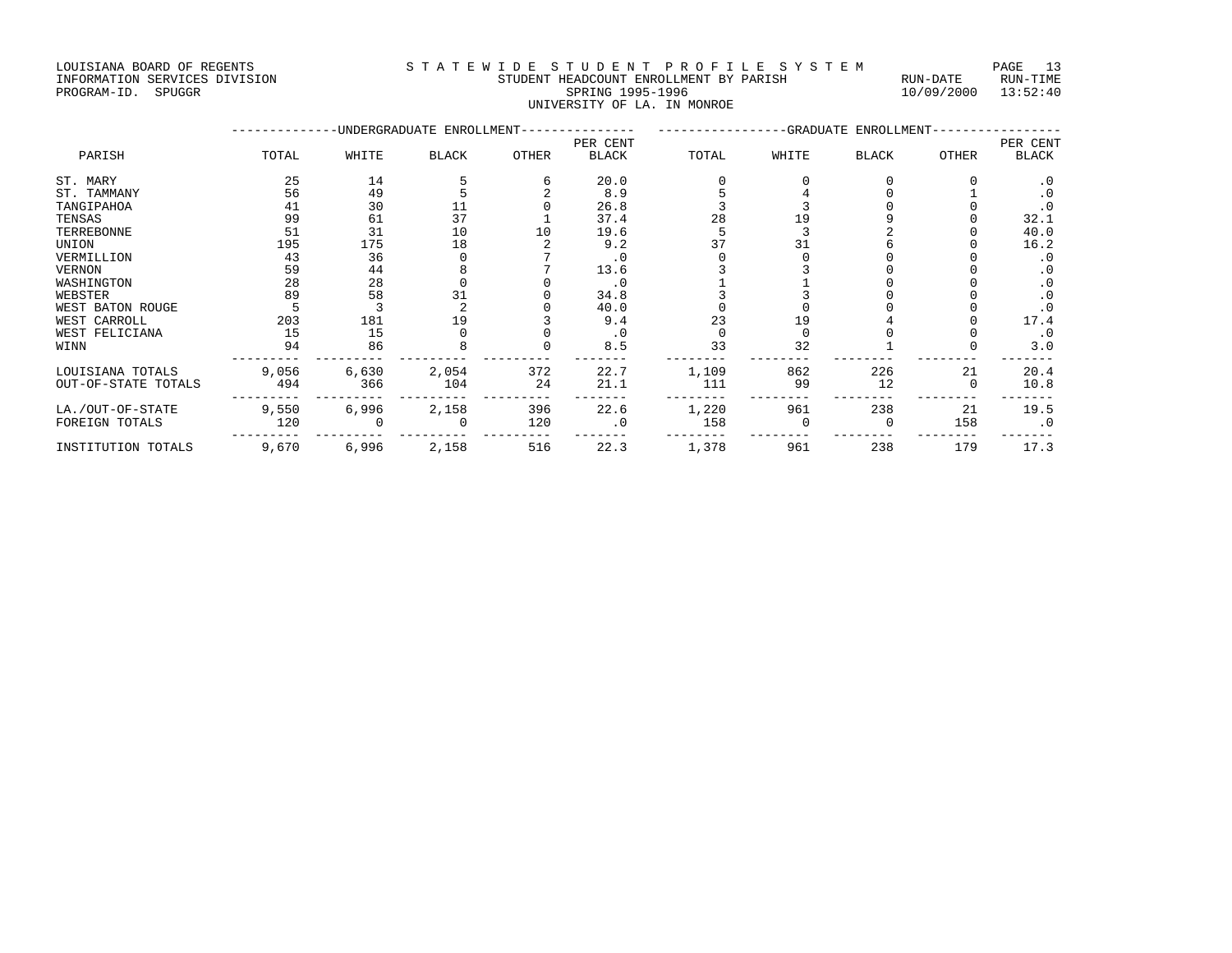## INFORMATION SERVICES DIVISION STUDENT HEADCOUNT ENROLLMENT BY PARISH RUN-DATE RUN-TIME PROGRAM-ID. SPUGGR SPRING 1995-1996 10/09/2000 13:52:40

NORTHWESTERN STATE UNIVERSITY

|                  |                 | -----------DNDERGRADUATE ENROLLMENT--------------- |                |              |              | ---------------GRADUATE ENROLLMENT---------------- |                |                |                |              |
|------------------|-----------------|----------------------------------------------------|----------------|--------------|--------------|----------------------------------------------------|----------------|----------------|----------------|--------------|
|                  |                 |                                                    |                |              | PER CENT     |                                                    |                |                |                | PER CENT     |
| PARISH           | TOTAL           | WHITE                                              | <b>BLACK</b>   | OTHER        | <b>BLACK</b> | TOTAL                                              | WHITE          | <b>BLACK</b>   | <b>OTHER</b>   | <b>BLACK</b> |
| ACADIA           | 21              | 14                                                 | 7              | $\mathbf 0$  | 33.3         | $\mathbf{1}$                                       | 1              | $\mathbf 0$    | $\mathbf 0$    | $\cdot$ 0    |
| ALLEN            | 35              | 24                                                 | 7              | 4            | 20.0         | 10                                                 | 8              | $\Omega$       | $\overline{a}$ | $\cdot$ 0    |
| ASCENSION        | 16              | 14                                                 | $\mathbf{1}$   | 1            | 6.3          | 0                                                  | $\mathbf{0}$   | $\Omega$       | O              | $\cdot$ 0    |
| ASSUMPTION       | $\overline{3}$  | $\overline{2}$                                     | $\mathbf{1}$   | $\Omega$     | 33.3         | $\mathbf 0$                                        | $\mathbf{0}$   | $\Omega$       | $\Omega$       | $\cdot$ 0    |
| AVOYELLES        | 67              | 47                                                 | 17             | 3            | 25.4         | 22                                                 | 19             | $\mathbf{1}$   | 2              | 4.5          |
| BEAUREGARD       | 165             | 121                                                | 31             | 13           | 18.8         | 20                                                 | 15             | 5              | $\Omega$       | 25.0         |
| BIENVILLE        | 72              | 49                                                 | 22             | 1            | 30.6         | 2                                                  | 1              | $\Omega$       | 1              | $\cdot$ 0    |
| BOSSIER          | 346             | 277                                                | 43             | 26           | 12.4         | 13                                                 | 11             | 1              | $\mathbf{1}$   | 7.7          |
| CADDO            | 845             | 572                                                | 224            | 49           | 26.5         | 70                                                 | 60             | 8              | 2              | 11.4         |
| CALCASIEU        | 72              | 45                                                 | 24             | 3            | 33.3         | 5                                                  | 4              | $\mathbf{1}$   | $\Omega$       | 20.0         |
| CALDWELL         | 12              | 11                                                 | $\Omega$       | 1            | $\cdot$ 0    | 1                                                  | $\mathbf{1}$   | $\Omega$       | $\Omega$       | $\cdot$ 0    |
| CATAHOULA        | 80              | 70                                                 | 6              | 4            | 7.5          | 9                                                  | 8              | $\mathbf{1}$   | $\Omega$       | 11.1         |
| CLAIBORNE        | 28              | 26                                                 | 1              | 1            | 3.6          | 2                                                  | 1              | $\mathbf{1}$   | 0              | 50.0         |
| CONCORDIA        | 52              | 41                                                 | 8              | 3            | 15.4         | 11                                                 | 8              |                | $\mathbf{1}$   | 18.2         |
| DE SOTO          | 216             | 131                                                | 65             | 20           | 30.1         | 32                                                 | 26             |                | $\mathbf{1}$   | 15.6         |
| EAST BATON ROUGE | 153             | 114                                                | 29             | 10           | 19.0         | 11                                                 | 7              |                | $\mathbf{1}$   | 27.3         |
| EAST CARROLL     | 5               | 2                                                  | 3              | $\Omega$     | 60.0         | $\Omega$                                           | $\mathbf{0}$   | $\Omega$       | $\Omega$       | $\cdot$ 0    |
| EAST FELICIANA   | 9               | 6                                                  | $\Omega$       | 3            | $\cdot$ 0    | $\Omega$                                           | $\mathbf{0}$   | $\Omega$       | $\Omega$       | $\cdot$ 0    |
| EVANGELINE       | 16              | 15                                                 | $\Omega$       | $\mathbf{1}$ | $\cdot$ 0    | 4                                                  | 4              | $\Omega$       | $\Omega$       | $\cdot$ 0    |
| FRANKLIN         | 14              | 10                                                 | 3              | $\mathbf{1}$ | 21.4         | 1                                                  | $\mathbf{1}$   | $\Omega$       | $\mathbf 0$    | $\cdot$ 0    |
| GRANT            | 152             | 124                                                | 17             | 11           | 11.2         | 30                                                 | 26             | $\overline{c}$ | 2              | 6.7          |
| IBERIA           | 18              | 13                                                 | $\overline{c}$ | 3            | 11.1         | 1                                                  | 1              | $\Omega$       | $\Omega$       | $\cdot$ 0    |
| IBERVILLE        | $7\phantom{.0}$ | 6                                                  | $\mathbf 0$    | $\mathbf{1}$ | $\cdot$ 0    | $\mathbf 0$                                        | $\mathbf{0}$   | $\Omega$       | $\Omega$       | $\cdot$ 0    |
| JACKSON          | 47              | 33                                                 | 13             | 1            | 27.7         | 1                                                  | $\mathbf 1$    | $\Omega$       | 0              | $\cdot$ 0    |
| <b>JEFFERSON</b> | 90              | 66                                                 | 14             | 10           | 15.6         | 5                                                  | 5              | $\Omega$       | $\Omega$       | $\cdot$ 0    |
| JEFFERSON DAVIS  | 9               | $\overline{4}$                                     | 5              | $\Omega$     | 55.6         | $\mathbf{1}$                                       | $\mathbf 1$    | $\Omega$       | $\Omega$       | $\cdot$ 0    |
| LAFAYETTE        | 47              | 37                                                 | 4              | 6            | 8.5          | 12                                                 | 9              | $\overline{c}$ | $\mathbf{1}$   | 16.7         |
| LAFOURCHE        | 49              | 43                                                 | $\Omega$       | 6            | $\cdot$ 0    | 3                                                  | 3              | $\Omega$       | 0              | $\cdot$ 0    |
| LA SALLE         | 151             | 127                                                | 9              | 15           | 6.0          | 7                                                  | 6              | $\mathbf{1}$   | $\Omega$       | 14.3         |
| LINCOLN          | 34              | 14                                                 | 18             | 2            | 52.9         | 5                                                  | 3              |                | U              | 40.0         |
| LIVINGSTON       | 33              | 27                                                 | $\mathbf{1}$   | 5            | 3.0          | $\mathbf{1}$                                       | $\mathbf 1$    | $\Omega$       | $\Omega$       | $\cdot$ 0    |
| MADISON          | 2               | 1                                                  | $\mathbf{1}$   | $\Omega$     | 50.0         | $\mathbf 0$                                        | $\mathbf{0}$   | $\Omega$       | U              | $\cdot$ 0    |
| MOREHOUSE        | 7               | 1                                                  | 6              | $\Omega$     | 85.7         | 1                                                  | 1              | $\Omega$       | $\Omega$       | $\cdot$ 0    |
| NATCHITOCHES     | 1,082           | 646                                                | 339            | 97           | 31.3         | 187                                                | 139            | 39             | 9              | 20.9         |
| ORLEANS          | 47              | 9                                                  | 35             | 3            | 74.5         | 6                                                  | 4              | $\mathbf{1}$   | $\mathbf{1}$   | 16.7         |
| OUACHITA         | 47              | 34                                                 | 12             | 1            | 25.5         | 10                                                 | 9              | 1              | $\Omega$       | 10.0         |
| PLAQUEMINES      | 13              | 8                                                  | $\overline{4}$ | 1            | 30.8         | $\Omega$                                           | $\mathbf{0}$   | $\Omega$       | $\Omega$       | $\cdot$ 0    |
| POINTE COUPEE    | 37              | 35                                                 | $\overline{2}$ | $\Omega$     | 5.4          | $\Omega$                                           | $\mathbf 0$    | $\Omega$       | $\Omega$       | $\cdot$ 0    |
| RAPIDES          | 723             | 489                                                | 180            | 54           | 24.9         | 206                                                | 161            | 38             | 7              | 18.4         |
| RED RIVER        | 132             | 83                                                 | 40             | 9            | 30.3         | 12                                                 | 11             | $\mathbf{1}$   | $\Omega$       | 8.3          |
| RICHLAND         | 9               | 6                                                  | 3              | $\mathbf 0$  | 33.3         | $\mathbf 0$                                        | $\mathbf 0$    | $\Omega$       | 0              | $\cdot$ 0    |
| SABINE           | 466             | 341                                                | 57             | 68           | 12.2         | 57                                                 | 44             | κ              | 10             | 5.3          |
| ST. BERNARD      | 16              | 13                                                 | $\mathbf{1}$   | 2            | 6.3          | $\Omega$                                           | $\Omega$       | $\cap$         | $\Omega$       | $\cdot$ 0    |
| ST. CHARLES      | 22              | 21                                                 | $\mathbf{1}$   | $\Omega$     | 4.5          | <sup>0</sup>                                       | $\mathbf{0}$   | $\Omega$       | $\Omega$       | $\cdot$ 0    |
| ST. HELENA       | 5               | 5                                                  | $\Omega$       | ∩            | $\cdot$ 0    | $\Omega$                                           | $\Omega$       | $\cap$         | $\Omega$       | $\cdot$ 0    |
| ST. JAMES        | 2               | $\overline{2}$                                     | $\Omega$       |              | $\cdot$ 0    |                                                    | $\Omega$       |                | $\Omega$       | 100.0        |
| ST. JOHN         | 5               | $\overline{4}$                                     | 1              | ∩            | 20.0         |                                                    | 1              | $\cap$         | U              | $\cdot$ 0    |
| ST. LANDRY       | 76              | 54                                                 | 21             |              | 27.6         | 3                                                  | $\overline{2}$ |                | 1              | $\cdot$ 0    |
| ST. MARTIN       | 10              | $\mathbf{1}$                                       | 8              | 1            | 80.0         | 1                                                  | 1              | O              | U              | $\cdot$ 0    |
| ST. MARY         | 14              | 7                                                  | 6              |              | 42.9         | $\Omega$                                           | $\Omega$       | $\Omega$       | $\Omega$       | $\cdot$ 0    |
|                  |                 |                                                    |                |              |              |                                                    |                |                |                |              |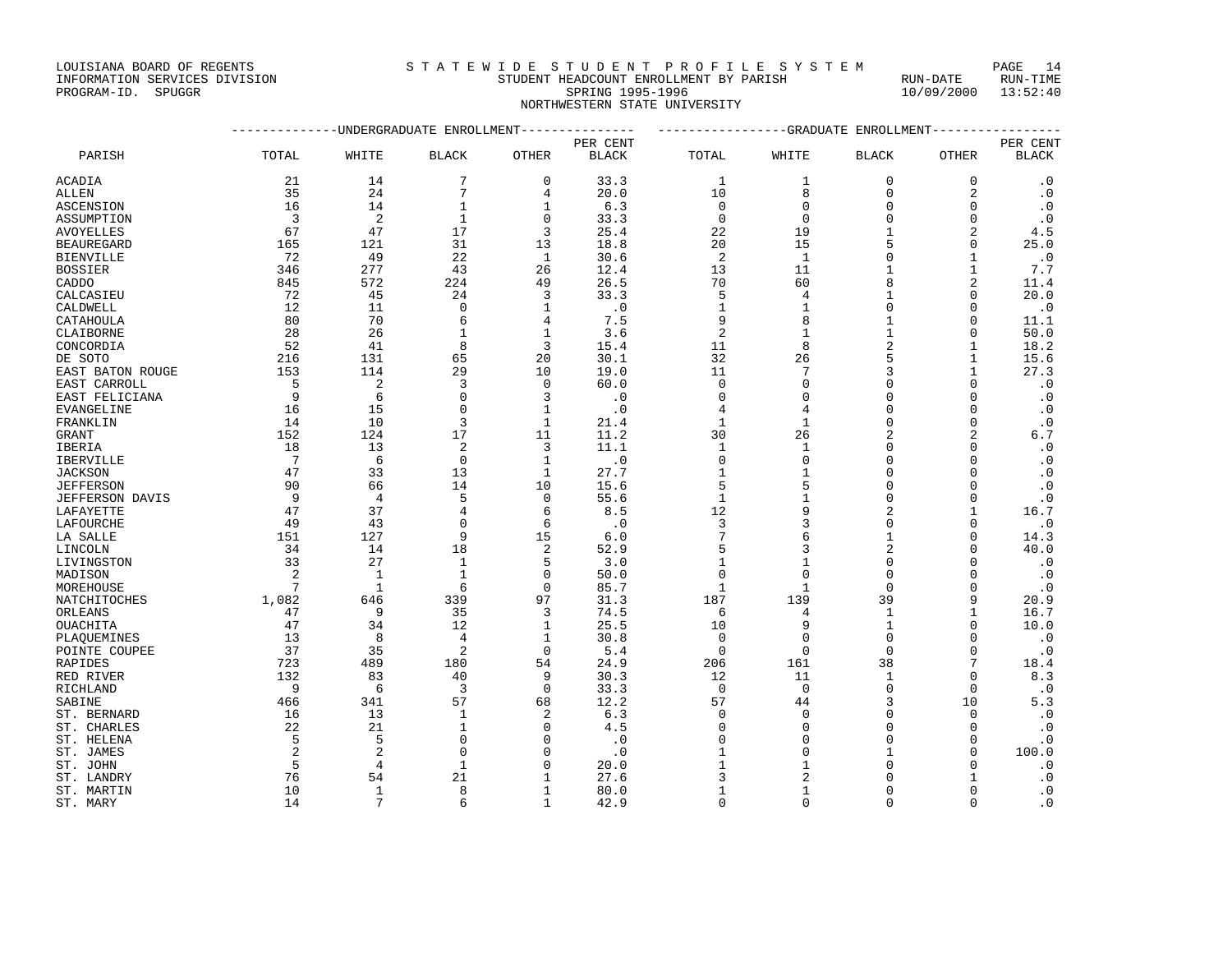LOUISIANA BOARD OF REGENTS S T A T E W I D E S T U D E N T P R O F I L E S Y S T E M PAGE 15

## INFORMATION SERVICES DIVISION SUNTEREDUCER STUDENT HEADCOUNT ENROLLMENT BY PARISH PROGRAM-ID. SPUGGRAM-ID. SUNTEREDUCE RUN-DATE RUN-DATE RUN-DATE RUN-DATE RUN-DATE RUN-TIME RUN-TIME RUN-TIME RUN-TIME RUN-TIME RUN-TIME RUN-NORTHWESTERN STATE UNIVERSITY

|                     |       |       | UNDERGRADUATE ENROLLMENT- |              |              |       |       | -GRADUATE ENROLLMENT- |       |              |
|---------------------|-------|-------|---------------------------|--------------|--------------|-------|-------|-----------------------|-------|--------------|
|                     |       |       |                           |              | PER CENT     |       |       |                       |       | PER CENT     |
| PARISH              | TOTAL | WHITE | <b>BLACK</b>              | <b>OTHER</b> | <b>BLACK</b> | TOTAL | WHITE | <b>BLACK</b>          | OTHER | <b>BLACK</b> |
| ST. TAMMANY         | 52    | 45    |                           |              | 3.8          |       |       |                       |       | . 0          |
| TANGIPAHOA          | 15    | 13    |                           |              | 13.3         |       |       |                       |       | . 0          |
| TENSAS              |       |       |                           |              | $\cdot$ 0    |       |       |                       |       | $\cdot$ 0    |
| TERREBONNE          | 29    | 25    |                           |              | 3.4          |       |       |                       |       | $\cdot$ 0    |
| UNION               |       |       |                           |              | $\cdot$ 0    |       |       |                       |       | $\cdot$ 0    |
| VERMILLION          | 20    | 12    |                           |              | 40.0         |       |       |                       |       | $\cdot$ 0    |
| VERNON              | 1,145 | 801   | 198                       | 146          | 17.3         | 116   | 96    |                       |       | 10.3         |
| WASHINGTON          | 11    |       |                           |              | 18.2         |       |       |                       |       | . 0          |
| WEBSTER             | 81    | 58    | 19                        |              | 23.5         |       |       |                       |       | . 0          |
| WEST BATON ROUGE    |       |       |                           |              | 12.5         |       |       |                       |       | . 0          |
| WEST CARROLL        |       |       |                           |              | 33.3         |       |       |                       |       | $\cdot$ 0    |
| WEST FELICIANA      |       |       |                           |              | $\cdot$ 0    |       |       |                       |       | . 0          |
| WINN                | 288   | 201   | 70                        | 17           | 24.3         | 15    | 13    |                       |       | 13.3         |
| LOUISIANA TOTALS    | 7,250 | 5,036 | 1,596                     | 618          | 22.0         | 899   | 716   | 133                   | 50    | 14.8         |
| OUT-OF-STATE TOTALS | 435   | 306   | 91                        | 38           | 20.9         | 87    | 65    |                       | 13    | 10.3         |
| LA./OUT-OF-STATE    | 7,685 | 5,342 | 1,687                     | 656          | 22.0         | 986   | 781   | 142                   | 63    | 14.4         |
| FOREIGN TOTALS      | 17    |       |                           | 17           | $\cdot$ 0    | 12    |       |                       | 12    | $\cdot$ 0    |
| INSTITUTION TOTALS  | 7,702 | 5,342 | 1,687                     | 673          | 21.9         | 998   | 781   | 142                   | 75    | 14.2         |

 $10/09/2000$   $13:52:40$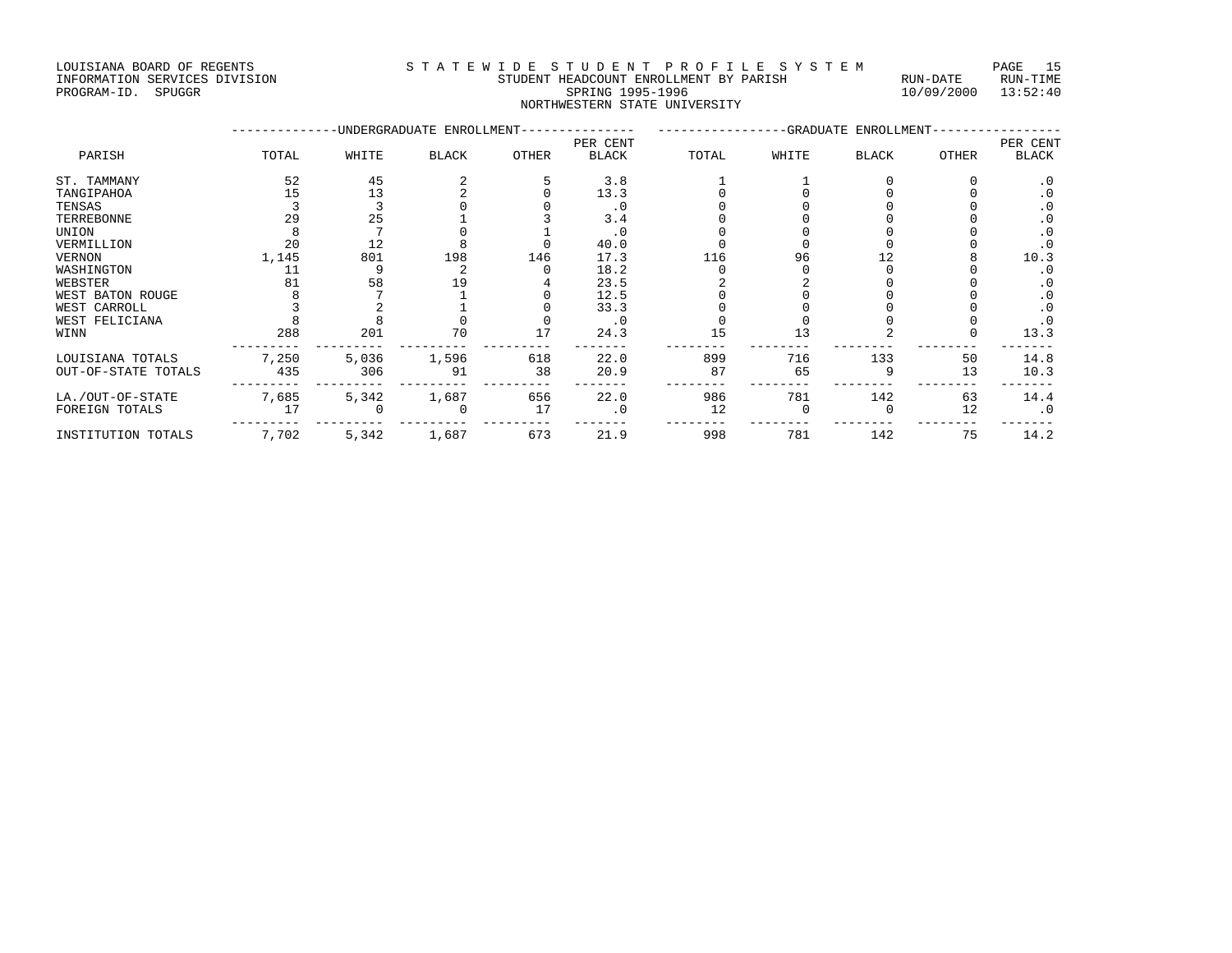## INFORMATION SERVICES DIVISION STUDENT HEADCOUNT ENROLLMENT BY PARISH RUN-DATE RUN-TIME PROGRAM-ID. SPUGGR SPRING 1995-1996 10/09/2000 13:52:40 SOUTHEASTERN LA. UNIVERSITY

|                  | --------------DNDERGRADUATE ENROLLMENT--------------- |                |                |              |              | ----------------GRADUATE ENROLLMENT---------------- |                |              |              |              |
|------------------|-------------------------------------------------------|----------------|----------------|--------------|--------------|-----------------------------------------------------|----------------|--------------|--------------|--------------|
|                  |                                                       |                |                |              | PER CENT     |                                                     |                |              |              | PER CENT     |
| PARISH           | TOTAL                                                 | WHITE          | <b>BLACK</b>   | <b>OTHER</b> | <b>BLACK</b> | TOTAL                                               | WHITE          | <b>BLACK</b> | <b>OTHER</b> | <b>BLACK</b> |
| ACADIA           | 6                                                     | 6              | $\mathbf 0$    | $\mathbf 0$  | $\cdot$ 0    | 2                                                   | $\overline{2}$ | $\mathbf 0$  | 0            | $\cdot$ 0    |
| ALLEN            | 2                                                     | $\overline{2}$ | $\Omega$       | $\Omega$     | $\cdot$ 0    | $\Omega$                                            | $\mathbf 0$    | $\Omega$     | $\Omega$     | $\cdot$ 0    |
| ASCENSION        | 481                                                   | 460            | 14             | 7            | 2.9          | 21                                                  | 19             | $\mathbf{1}$ | 1            | 4.8          |
| ASSUMPTION       | 18                                                    | 16             | $\overline{c}$ | $\Omega$     | 11.1         | 2                                                   | $\mathbf 1$    | $\mathbf{1}$ | $\mathbf 0$  | 50.0         |
| AVOYELLES        | 18                                                    | 16             | $\overline{c}$ | $\Omega$     | 11.1         | 3                                                   | $\overline{a}$ | $\mathbf{1}$ | $\Omega$     | 33.3         |
| BEAUREGARD       | 2                                                     | 2              | $\Omega$       | O            | $\cdot$ 0    | $\Omega$                                            | $\mathbf{0}$   | $\Omega$     | U            | $\cdot$ 0    |
| BIENVILLE        | 3                                                     | $\overline{2}$ | 1              | O            | 33.3         |                                                     | $\mathbf{1}$   | $\Omega$     | O            | $\cdot$ 0    |
| <b>BOSSIER</b>   | 3                                                     | 3              | $\Omega$       | $\Omega$     | $\cdot$ 0    | 0                                                   | $\Omega$       | $\Omega$     | O            | $\cdot$ 0    |
| CADDO            | 23                                                    | 22             | 1              | ∩            | 4.3          | $\Omega$                                            | $\Omega$       | $\Omega$     | U            | $\cdot$ 0    |
| CALCASIEU        | 22                                                    | 14             | 7              |              | 31.8         | 3                                                   | $\overline{2}$ | 1            | $\Omega$     | 33.3         |
| CALDWELL         | 2                                                     | $\overline{2}$ | $\Omega$       | $\Omega$     | $\cdot$ 0    | $\Omega$                                            | $\Omega$       | $\Omega$     | $\mathbf 0$  | $\cdot$ 0    |
| CATAHOULA        | $\overline{2}$                                        | $\mathbf{1}$   | 1              | $\Omega$     | 50.0         | $\mathbf{1}$                                        | $\mathbf 1$    | $\Omega$     | O            | $\cdot$ 0    |
| CONCORDIA        | २                                                     | २              | $\Omega$       | $\cap$       | $\cdot$ 0    |                                                     | 1              | $\Omega$     | U            | $\cdot$ 0    |
| DE SOTO          | $\overline{2}$                                        | 1              | 1              | $\Omega$     | 50.0         | $\mathbf 0$                                         | $\mathbf{0}$   | $\Omega$     | O            | $\cdot$ 0    |
| EAST BATON ROUGE | 2,518                                                 | 2,346          | 105            | 67           | 4.2          | 232                                                 | 213            | 16           | ζ            | $6.9$        |
| EAST CARROLL     | 1                                                     | 1              | $\mathbf 0$    | $\Omega$     | $\cdot$ 0    | 0                                                   | $\mathbf 0$    | $\Omega$     | $\Omega$     | $\cdot$ 0    |
| EAST FELICIANA   | 87                                                    | 73             | 14             | $\Omega$     | 16.1         | 7                                                   | 6              | $\mathbf{1}$ | U            | 14.3         |
| EVANGELINE       | 6                                                     | 6              | $\mathbf 0$    | $\Omega$     | $\cdot$ 0    | 3                                                   | 3              | $\Omega$     | O            | $\cdot$ 0    |
| FRANKLIN         | 1                                                     | $\mathbf{1}$   | $\Omega$       | $\cap$       | $\cdot$ 0    | 2                                                   | $\overline{2}$ | $\Omega$     | O            | $\cdot$ 0    |
| GRANT            | $\overline{2}$                                        | $\overline{c}$ | $\Omega$       | ∩            | $\cdot$ 0    | $\Omega$                                            | $\Omega$       | $\Omega$     | U            | $\cdot$ 0    |
| IBERIA           | 15                                                    | 12             | 3              | $\mathbf 0$  | 20.0         | 1                                                   | $\mathbf{1}$   | $\Omega$     | $\Omega$     | $\cdot$ 0    |
| IBERVILLE        | 77                                                    | 72             | 4              | 1            | 5.2          | 6                                                   | 5              | 1            | 0            | 16.7         |
| JEFFERSON        | 802                                                   | 724            | 36             | 42           | 4.5          | 92                                                  | 82             |              | ζ            | 7.6          |
| JEFFERSON DAVIS  | 3                                                     | 3              | $\Omega$       | $\Omega$     | $\cdot$ 0    | $\mathbf 0$                                         | $\mathbf{0}$   | $\Omega$     | U            | $\cdot$ 0    |
| LAFAYETTE        | 23                                                    | 19             | 3              | 1            | 13.0         | 2                                                   | $\overline{c}$ | $\cap$       | O            | $\cdot$ 0    |
| LAFOURCHE        | 39                                                    | 35             | $\mathbf{1}$   | 3            | 2.6          | 2                                                   | $\overline{2}$ | $\Omega$     | $\Omega$     | $\cdot$ 0    |
| LA SALLE         | $\Omega$                                              | $\Omega$       | $\Omega$       | $\Omega$     | $\cdot$ 0    | 2                                                   | 1              | 1            | $\Omega$     | 50.0         |
| LIVINGSTON       | 1,179                                                 | 1,126          | 33             | 20           | 2.8          | 102                                                 | 100            |              | $\Omega$     | 2.0          |
| MADISON          | 3                                                     | $\overline{2}$ | $\mathbf{1}$   | $\Omega$     | 33.3         | 1                                                   | $\mathbf{1}$   | $\Omega$     | O            | $\cdot$ 0    |
|                  | 2                                                     | -1             | $\mathbf{1}$   | $\Omega$     | 50.0         | $\Omega$                                            | $\Omega$       | $\Omega$     | U            |              |
| MOREHOUSE        | 13                                                    | 12             | $\mathbf{1}$   | $\Omega$     | 7.7          | $\Omega$                                            | $\Omega$       | $\Omega$     | $\Omega$     | $\cdot$ 0    |
| NATCHITOCHES     |                                                       |                |                |              |              |                                                     |                |              | 2            | $\cdot$ 0    |
| ORLEANS          | 471                                                   | 381            | 71             | 19           | 15.1         | 66                                                  | 56             | 8            |              | 12.1         |
| OUACHITA         | 10                                                    | 10             | $\mathbf 0$    | $\Omega$     | $\cdot$ 0    | 2                                                   | $\overline{2}$ | $\cap$       | $\Omega$     | $\cdot$ 0    |
| PLAOUEMINES      | 84                                                    | 67             | 14             | 3            | 16.7         | 6                                                   | 6              | $\cap$       | U            | $\cdot$ 0    |
| POINTE COUPEE    | 59                                                    | 56             | $\overline{2}$ | 1            | 3.4          | 2                                                   | $\overline{2}$ | $\Omega$     | U            | $\cdot$ 0    |
| RAPIDES          | 29                                                    | 26             | $\overline{c}$ | 1            | 6.9          | 4                                                   | 4              | $\Omega$     | O            | $\cdot$ 0    |
| RED RIVER        | $\Omega$                                              | $\Omega$       | $\Omega$       | ∩            | $\cdot$ 0    | 1                                                   | 1              | $\Omega$     | U            | $\cdot$ 0    |
| RICHLAND         | 2                                                     | $\overline{2}$ | $\Omega$       |              | $\cdot$ 0    | $\Omega$                                            | $\Omega$       | $\Omega$     | 0            | $\cdot$ 0    |
| SABINE           | 2                                                     | $\overline{a}$ | $\Omega$       |              | $\cdot$ 0    | $\mathbf 0$                                         | $\mathbf{0}$   | $\Omega$     | O            | $\cdot$ 0    |
| ST. BERNARD      | 184                                                   | 175            | $\Omega$       |              | $\cdot$ 0    | 6                                                   | 6              | $\Omega$     | U            | $\cdot$ 0    |
| ST. CHARLES      | 155                                                   | 139            | 14             | 2            | 9.0          | 42                                                  | 30             | 12           | U            | 28.6         |
| ST. HELENA       | 72                                                    | 22             | 47             | 3            | 65.3         | 15                                                  | 9              | 6            | U            | 40.0         |
| ST. JAMES        | 45                                                    | 37             | 8              | $\Omega$     | 17.8         | $\Omega$                                            | $\mathbf{0}$   | $\Omega$     | $\mathbf 0$  | $\cdot$ 0    |
| ST. JOHN         | 280                                                   | 254            | 19             |              | 6.8          | 36                                                  | 26             | 9            | 1            | 25.0         |
| ST. LANDRY       | 13                                                    | 12             | 1              | $\Omega$     | 7.7          | 3                                                   | 3              | $\Omega$     | U            | $\cdot$ 0    |
| ST. MARTIN       | $\overline{2}$                                        | $\overline{2}$ | $\Omega$       | $\Omega$     | $\cdot$ 0    | 1                                                   | 1              | $\Omega$     | U            | $\cdot$ 0    |
| ST. MARY         | 13                                                    | 10             | 3              | $\Omega$     | 23.1         | 2                                                   | 1              | 1            | U            | 50.0         |
| ST. TAMMANY      | 2,050                                                 | 1,851          | 146            | 53           | 7.1          | 313                                                 | 299            | 9            | 5            | 2.9          |
| TANGIPAHOA       | 2,679                                                 | 2,190          | 423            | 66           | 15.8         | 307                                                 | 261            | 43           | ζ            | 14.0         |
|                  |                                                       |                |                |              |              |                                                     |                |              |              |              |

TENSAS 1 1 1 0 0 .0 0 0 0 0 0 0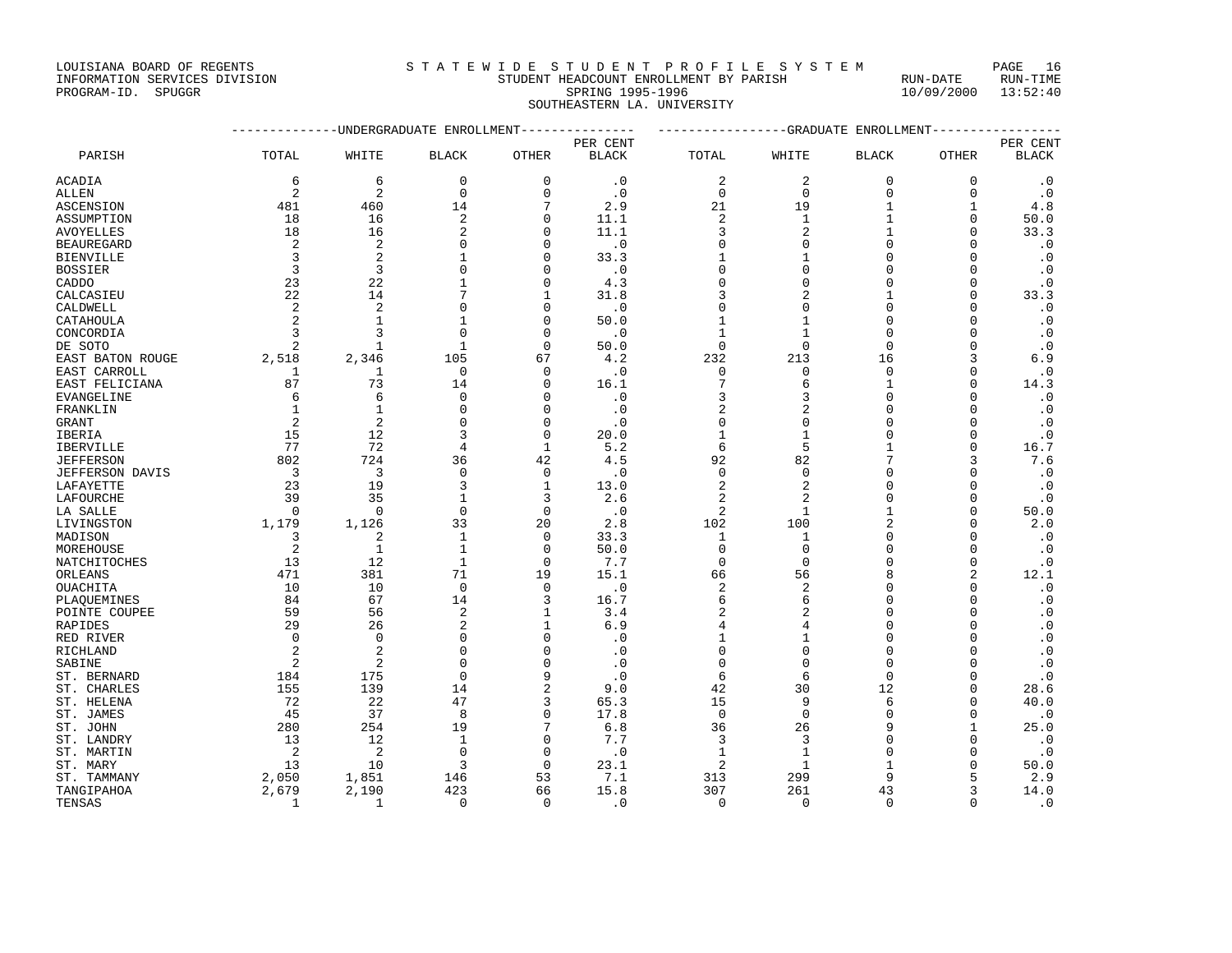LOUISIANA BOARD OF REGENTS STATEWIDE STUDENT PROFILE SYSTEM PAGE 17 INFORMATION SERVICES DIVISION STUDENT HEADCOUNT ENROLLMENT BY PARISH RUN-DATE RUN-TIME

## PROGRAM-ID. SPUGGR SPRING 1995-1996 10/09/2000 13:52:40 SOUTHEASTERN LA. UNIVERSITY

|                     |        |        | -UNDERGRADUATE ENROLLMENT- |       |              |       |       | -GRADUATE ENROLLMENT- |       |              |
|---------------------|--------|--------|----------------------------|-------|--------------|-------|-------|-----------------------|-------|--------------|
|                     |        |        |                            |       | PER CENT     |       |       |                       |       | PER CENT     |
| PARISH              | TOTAL  | WHITE  | <b>BLACK</b>               | OTHER | <b>BLACK</b> | TOTAL | WHITE | <b>BLACK</b>          | OTHER | <b>BLACK</b> |
| TERREBONNE          | 29     | 23     |                            |       | 20.7         |       |       |                       |       | $\cdot$ 0    |
| UNION               |        |        |                            |       | $\cdot$ 0    |       |       |                       |       | . 0          |
| VERMILLION          |        |        |                            |       | 33.3         |       |       |                       |       | . 0          |
| VERNON              |        |        |                            |       | 25.0         |       |       |                       |       | . 0          |
| WASHINGTON          | 494    | 388    | 102                        |       | 20.6         | 61    |       |                       |       | 21.3         |
| WEBSTER             |        |        |                            |       | . 0          |       |       |                       |       | 50.0         |
| WEST BATON ROUGE    | 78     | 70     |                            |       | 7.7          |       |       |                       |       | . 0          |
| WEST FELICIANA      | 36     | 34     |                            |       | 2.8          |       |       |                       |       | $\cdot$ 0    |
| WINN                |        |        |                            |       | 50.0         |       |       |                       |       | $\cdot$ 0    |
| LOUISIANA TOTALS    | 12,174 | 10,758 | 1,102                      | 314   | 9.1          | 1,365 | 1,211 | 134                   | 20    | 9.8          |
| OUT-OF-STATE TOTALS | 181    | 138    | 31                         | 12    | 17.1         | 58    | 56    |                       |       | 3.4          |
| LA./OUT-OF-STATE    | 12,355 | 10,896 | 1,133                      | 326   | 9.2          | 1,423 | 1,267 | 136                   | 20    | 9.6          |
| FOREIGN TOTALS      | 51     |        | $\Omega$                   | 51    | $\cdot$ 0    | 39    |       |                       | 39    | $\cdot$ 0    |
| INSTITUTION TOTALS  | 12,406 | 10,896 | 1,133                      | 377   | 9.1          | 1,462 | 1,267 | 136                   | 59    | 9.3          |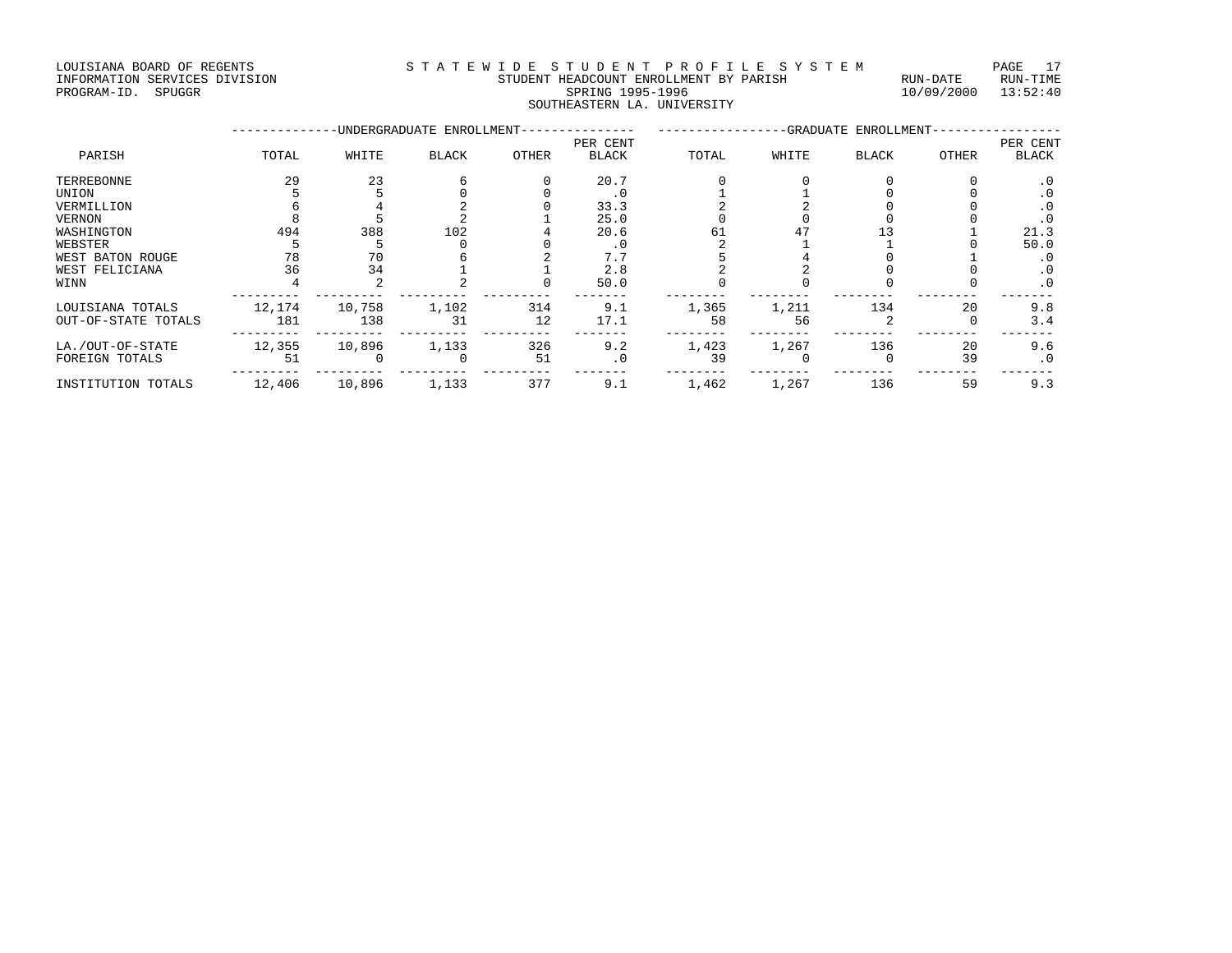## INFORMATION SERVICES DIVISION STUDENT HEADCOUNT ENROLLMENT BY PARISH RUN-DATE RUN-TIME PROGRAM-ID. SPUGGR SPRING 1995-1996 10/09/2000 13:52:40 UNIVERSITY OF LA. IN LAFAYETTE

|                        |                |                 | -----------UNDERGRADUATE ENROLLMENT-------------- |                | ----------------GRADUATE ENROLLMENT- |                |              |              |                |              |
|------------------------|----------------|-----------------|---------------------------------------------------|----------------|--------------------------------------|----------------|--------------|--------------|----------------|--------------|
|                        |                |                 |                                                   |                | PER CENT                             |                |              |              |                | PER CENT     |
| PARISH                 | TOTAL          | WHITE           | <b>BLACK</b>                                      | <b>OTHER</b>   | <b>BLACK</b>                         | TOTAL          | WHITE        | <b>BLACK</b> | <b>OTHER</b>   | <b>BLACK</b> |
| ACADIA                 | 544            | 455             | 82                                                | 7              | 15.1                                 | 46             | 43           | 3            | 0              | 6.5          |
| ALLEN                  | 13             | 9               | 4                                                 | $\mathbf 0$    | 30.8                                 | 1              | 1            | 0            | $\mathbf 0$    | $\cdot$ 0    |
| ASCENSION              | 51             | 39              | 10                                                | $\overline{2}$ | 19.6                                 | $\mathbf{1}$   | 1            | $\mathbf 0$  | $\Omega$       | $\cdot$ 0    |
| ASSUMPTION             | 10             | $\overline{2}$  | 8                                                 | $\Omega$       | 80.0                                 | 1              |              | 0            | $\Omega$       | $\cdot$ 0    |
| AVOYELLES              | 87             | 66              | 20                                                | $\mathbf{1}$   | 23.0                                 | 9              | 8            | 1            | $\Omega$       | 11.1         |
| <b>BEAUREGARD</b>      | 17             | 7               | 9                                                 | $\mathbf{1}$   | 52.9                                 | $\mathbf 0$    | $\Omega$     | $\mathbf 0$  | $\Omega$       | $\cdot$ 0    |
| <b>BOSSIER</b>         | 12             | 5               | 6                                                 | 1              | 50.0                                 | $\overline{2}$ | 2            | $\Omega$     | 0              | $\cdot$ 0    |
| CADDO                  | 66             | 34              | 32                                                | $\Omega$       | 48.5                                 | $\overline{2}$ | $\mathbf{1}$ | $\mathbf{1}$ | $\Omega$       | 50.0         |
| CALCASIEU              | 104            | 36              | 68                                                | $\Omega$       | 65.4                                 | 10             | 10           | $\mathbf 0$  | $\Omega$       | $\cdot$ 0    |
| CAMERON                | 4              | 4               | 0                                                 | $\Omega$       | $\cdot$ 0                            | 1              | 1            | $\Omega$     | n              | $\cdot$ 0    |
| CLAIBORNE              | 1              | $\mathbf{0}$    | $\mathbf{1}$                                      | $\Omega$       | 100.0                                | $\mathbf 0$    | $\mathbf 0$  | $\mathbf 0$  | $\Omega$       | $\cdot$ 0    |
| CONCORDIA              | 3              | 3               | 0                                                 | $\Omega$       | $\cdot$ 0                            | $\mathbf 0$    | $\Omega$     | 0            | $\Omega$       | $\cdot$ 0    |
| DE SOTO                | 5              | $\overline{4}$  | $\mathbf{1}$                                      | $\Omega$       | 20.0                                 | $\mathbf 0$    | $\mathbf 0$  | 0            | $\Omega$       | $\cdot$ 0    |
| EAST BATON ROUGE       | 272            | 178             | 85                                                | 9              | 31.3                                 | 25             | 21           | 4            | $\Omega$       | 16.0         |
| EAST CARROLL           | 3              | 2               | $\mathbf{1}$                                      | 0              | 33.3                                 | $\mathbf 0$    | $\mathbf 0$  | 0            | 0              | $\cdot$ 0    |
| EAST FELICIANA         | 10             | $\overline{4}$  | 6                                                 | $\Omega$       | 60.0                                 | $\overline{2}$ | $\mathbf{1}$ | $\mathbf{1}$ | $\Omega$       | 50.0         |
| EVANGELINE             | 132            | 104             | 26                                                |                | 19.7                                 | 6              | 6            | 0            | $\Omega$       | $\cdot$ 0    |
| FRANKLIN               | 2              | 2               | $\Omega$                                          | $\Omega$       | $\cdot$ 0                            | $\Omega$       | O            | O            | n              | $\cdot$ 0    |
| <b>GRANT</b>           | 7              | 3               | 4                                                 | $\mathbf{0}$   | 57.1                                 | $\mathbf 0$    | $\mathbf{0}$ | 0            | $\Omega$       | $\cdot$ 0    |
| IBERIA                 | 1,333          | 960             | 319                                               | 54             | 23.9                                 | 86             | 75           | 8            | 3              | 9.3          |
| IBERVILLE              | 44             | 24              | 18                                                | $\overline{2}$ | 40.9                                 | 1              | $\mathbf 0$  | 1            | $\mathbf 0$    | 100.0        |
| <b>JACKSON</b>         | 3              | $\Omega$        | 3                                                 | $\mathbf 0$    | 100.0                                | $\Omega$       | $\Omega$     | $\Omega$     | $\Omega$       | $\cdot$ 0    |
| <b>JEFFERSON</b>       | 331            | 228             | 76                                                | 27             | 23.0                                 | 3              | 3            | $\mathbf 0$  | $\Omega$       | $\cdot$ 0    |
| <b>JEFFERSON DAVIS</b> | 80             | 65              | 14                                                | 1              | 17.5                                 | 7              | 6            | $\mathbf{1}$ | $\mathbf 0$    | 14.3         |
| LAFAYETTE              | 6,354          | 5,075           | 1,015                                             | 264            | 16.0                                 | 752            | 677          | 43           | 32             | 5.7          |
| LAFOURCHE              | 74             | 56              | 17                                                | 1              | 23.0                                 | 4              | 4            | 0            | $\Omega$       | $\cdot$ 0    |
| LA SALLE               | 1              | $\mathbf{1}$    | $\Omega$                                          | $\Omega$       | $\cdot$ 0                            | $\mathbf 0$    | $\Omega$     | $\mathbf 0$  | $\Omega$       | $\cdot$ 0    |
| LINCOLN                | $\overline{2}$ | 2               | 0                                                 | $\Omega$       | $\cdot$ 0                            | 0              | $\Omega$     | 0            | $\Omega$       | $\cdot$ 0    |
| LIVINGSTON             | 19             | 16              | 2                                                 | $\mathbf{1}$   | 10.5                                 | 1              |              | $\Omega$     | $\Omega$       | $\cdot$ 0    |
| MADISON                | 3              | 2               | 1                                                 | $\Omega$       | 33.3                                 | 1              |              | 0            | $\Omega$       | $\cdot$ 0    |
| MOREHOUSE              | 1              | $\mathbf{1}$    | 0                                                 | $\Omega$       | $\cdot$ 0                            | $\mathbf 0$    | $\Omega$     | 0            | $\Omega$       | $\cdot$ 0    |
| NATCHITOCHES           | 12             | $7\phantom{.0}$ | 5                                                 | $\Omega$       | 41.7                                 | 6              | 6            | $\mathbf 0$  | $\mathbf 0$    | $\cdot$ 0    |
| ORLEANS                | 230            | 56              | 165                                               | 9              | 71.7                                 | 8              | 3            | 3            | $\overline{2}$ | 37.5         |
| OUACHITA               | 20             | 8               | 12                                                | $\Omega$       | 60.0                                 | 3              | 2            | 0            | 1              | $\cdot$ 0    |
| PLAQUEMINES            | 15             | 9               | 5                                                 | $\mathbf{1}$   | 33.3                                 | $\Omega$       | $\Omega$     | $\Omega$     | $\Omega$       | . 0          |
| POINTE COUPEE          | 95             | 80              | 14                                                | $\mathbf{1}$   | 14.7                                 | 2              | 2            | 0            | $\Omega$       | $\cdot$ 0    |
| RAPIDES                | 204            | 102             | 98                                                | 4              | 48.0                                 | 12             | 9            | 2            | 1              | 16.7         |
| RED RIVER              | 1              | $\mathbf{0}$    | $\mathbf{1}$                                      | $\Omega$       | 100.0                                | $\mathbf{1}$   |              | 0            | $\Omega$       | $\cdot$ 0    |
| SABINE                 | 1              | $\mathbf{1}$    | 0                                                 | $\Omega$       | $\cdot$ 0                            | 1              | 1            | 0            | 0              | $\cdot$ 0    |
| ST. BERNARD            | 35             | 34              | 1                                                 | $\Omega$       | 2.9                                  | 1              | 1            | $\Omega$     | $\Omega$       | $\cdot$ 0    |
| ST. CHARLES            | 46             | 37              | 8                                                 | 1              | 17.4                                 | 1              | 1            | 0            | $\Omega$       | $\cdot$ 0    |
| ST. HELENA             | $\overline{2}$ | $\mathbf 0$     | 2                                                 | $\Omega$       | 100.0                                | $\mathbf 0$    | $\Omega$     | $\mathbf 0$  | $\Omega$       | $\cdot$ 0    |
| ST. JAMES              | 13             | 9               | 4                                                 | $\Omega$       | 30.8                                 | $\Omega$       | $\Omega$     | $\Omega$     | $\Omega$       | $\cdot$ 0    |
| ST. JOHN               | 48             | 28              | 19                                                | $\mathbf{1}$   | 39.6                                 | $\mathbf{1}$   | $\mathbf{1}$ | $\mathbf 0$  | $\Omega$       | $\cdot$ 0    |
| ST. LANDRY             | 900            | 597             | 287                                               | 16             | 31.9                                 | 81             | 61           | 19           | 1              | 23.5         |
| ST. MARTIN             | 797            | 568             | 210                                               | 19             | 26.3                                 | 55             | 45           | 10           | $\Omega$       | 18.2         |
| ST. MARY               | 357            | 226             | 118                                               | 13             | 33.1                                 | 45             | 40           | 3            | 2              | 6.7          |
| ST. TAMMANY            | 164            | 138             | 18                                                | 8              | 11.0                                 | 3              | 3            | $\Omega$     | n              | $\cdot$ 0    |
| TANGIPAHOA             | 26             | 12              | 14                                                | $\Omega$       | 53.8                                 | $\overline{2}$ | 2            | $\mathbf 0$  | $\Omega$       | $\cdot$ 0    |
| TENSAS                 | 1              | -1              | $\Omega$                                          | $\Omega$       | $\cdot$ 0                            | $\Omega$       | $\Omega$     | $\Omega$     | $\Omega$       | $\cdot$ 0    |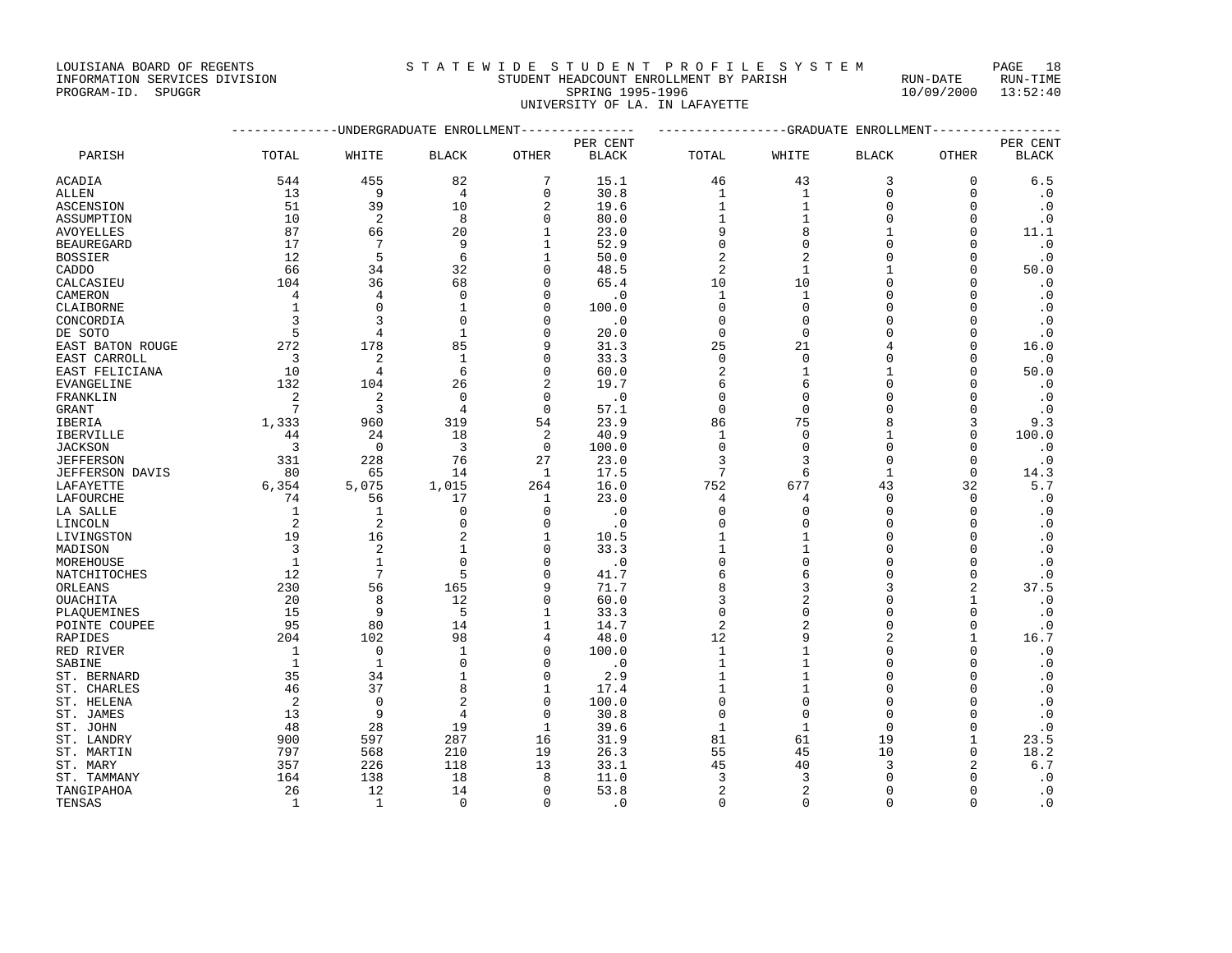LOUISIANA BOARD OF REGENTS S T A T E W I D E S T U D E N T P R O F I L E S Y S T E M PAGE 19 INFORMATION SERVICES DIVISION STUDENT HEADCOUNT ENROLLMENT BY PARISH RUN-DATE RUN-TIME PROGRAM-ID. SPUGGR SPRING 1995-1996 10/09/2000 13:52:40

|          |        |       |                                         |        |                      | UNIVERSITY OF LA. IN LAFAYETTE |        |                                  |        |          |
|----------|--------|-------|-----------------------------------------|--------|----------------------|--------------------------------|--------|----------------------------------|--------|----------|
|          |        |       | -UNDERGRADUATE ENROLLMENT-------------- |        |                      |                                |        | -GRADUATE ENROLLMENT------------ |        |          |
|          |        |       |                                         |        | PER CENT             |                                |        |                                  |        | PER CENT |
| PARISH   | TOTAL  | WHITE | <b>BLACK</b>                            | OTHER  | BLACK                | TOTAL                          | WHITE  | BLACK                            | OTHER  | BLACK    |
| RREBONNE | 163    | 97    | 62                                      | 4      | 38.0                 |                                |        |                                  |        |          |
| RMILLION | 924    | 799   | 81                                      | 44     | 8.8                  | 53                             | 47     |                                  |        |          |
| RNON     | 20     |       |                                         |        | 35.0                 |                                |        |                                  |        |          |
|          | $\sim$ |       | $\sim$                                  | $\sim$ | $\sim$ $\sim$ $\sim$ | $\sim$                         | $\sim$ |                                  | $\sim$ | $\sim$   |

| TERREBONNE          | 163    | 97     | 62       |     | 38.0      |       |       |     |     |           |
|---------------------|--------|--------|----------|-----|-----------|-------|-------|-----|-----|-----------|
| VERMILLION          | 924    | 799    | 81       | 44  | 8.8       | 53    |       |     |     | 11.3      |
| VERNON              | 20     | 10     |          |     | 35.0      |       |       |     |     |           |
| WASHINGTON          | 12     |        |          |     | 66.7      |       |       |     |     |           |
| WEBSTER             |        |        |          |     | 60.0      |       |       |     |     |           |
| WEST BATON ROUGE    | 30     | 24     |          |     | 20.0      |       |       |     |     | . 0       |
| WEST CARROLL        |        |        |          |     | $\cdot$ 0 |       |       |     |     | $\cdot$ 0 |
| WEST FELICIANA      |        |        |          |     | 40.0      |       |       |     |     | $\cdot$ 0 |
| WINN                |        |        |          |     | 50.0      |       |       |     |     | $\cdot$ 0 |
| LOUISIANA TOTALS    | 13,724 | 10,243 | 2,982    | 499 | 21.7      | 1,244 | 1,095 | 106 | 43  | 8.5       |
| OUT-OF-STATE TOTALS | 276    | 198    | 63       | 15  | 22.8      | 74    | 60    |     |     | 9.5       |
| LA./OUT-OF-STATE    | 14,000 | 10,441 | 3,045    | 514 | 21.8      | 1,318 | 1,155 | 113 | 50  | 8.6       |
| FOREIGN TOTALS      | 234    |        | $\Omega$ | 234 | $\cdot$ 0 | 223   |       |     | 223 | $\cdot$ 0 |
| INSTITUTION TOTALS  | 14,234 | 10,441 | 3,045    | 748 | 21.4      | 1,541 | 1,155 | 113 | 273 | 7.3       |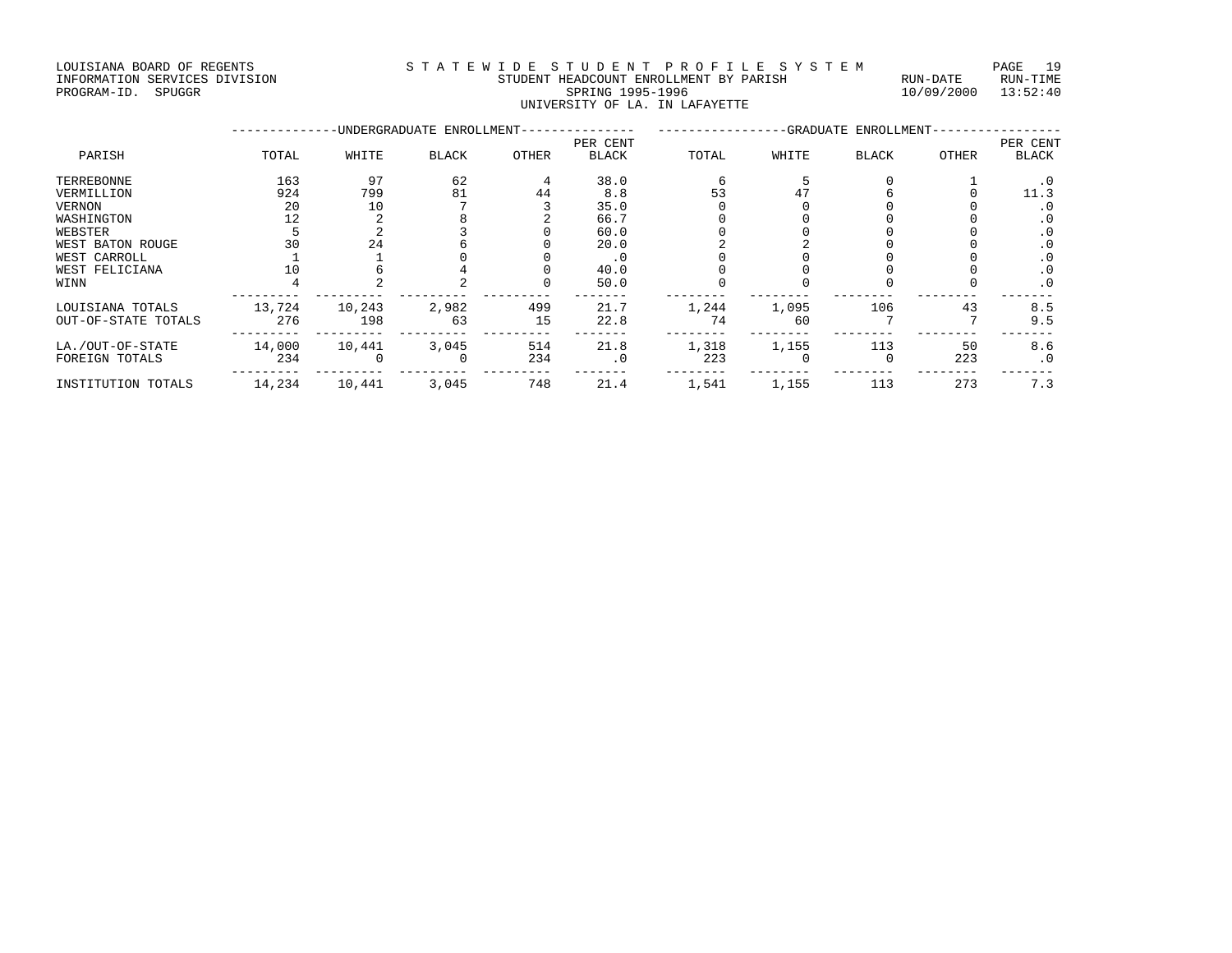## INFORMATION SERVICES DIVISION STUDENT HEADCOUNT ENROLLMENT BY PARISH RUN-DATE RUN-TIME PROGRAM-ID. SPUGGR SERVICES DIVISION AND REALLY AND STUDENT HEADCOUNT ENROLLMENT BY PARISH THAT SAND-DATE RUN<br>PROGRAM-ID. SPUGGR 13:52:40 L.S.U. AT ALEXANDRIA

|                  |                  | ----------UNDERGRADUATE ENROLLMENT--------------- |                          |                          |                   | ----------------GRADUATE ENROLLMENT---------------- |                   |                          |              |                   |
|------------------|------------------|---------------------------------------------------|--------------------------|--------------------------|-------------------|-----------------------------------------------------|-------------------|--------------------------|--------------|-------------------|
|                  |                  |                                                   |                          |                          | PER CENT          |                                                     |                   |                          |              | PER CENT          |
| PARISH           | TOTAL            | WHITE                                             | <b>BLACK</b>             | OTHER                    | <b>BLACK</b>      | TOTAL                                               | WHITE             | <b>BLACK</b>             | <b>OTHER</b> | <b>BLACK</b>      |
| ACADIA           | 7                | $7\phantom{.0}$                                   | $\mathbf 0$              | $\mathbf 0$              | $\cdot$ 0         | 0                                                   | $\mathbf 0$       | $\mathbf 0$              | $\mathbf{0}$ | $\cdot$ 0         |
| ALLEN            | 50               | 45                                                | 5                        | 0                        | 10.0              | 0                                                   | 0                 | 0                        | $\Omega$     | . 0               |
| ASCENSION        | 1                | 1                                                 | $\mathbf 0$              | $\Omega$                 | $\cdot$ 0         | $\Omega$                                            | $\Omega$          | 0                        | $\Omega$     | $\cdot$ 0         |
| AVOYELLES        | 384              | 330                                               | 47                       |                          | 12.2              | 0                                                   | O                 | $\Omega$                 | $\Omega$     | $\cdot$ 0         |
| BEAUREGARD       | 7                | 7                                                 | $\Omega$                 | $\Omega$                 | $\cdot$ 0         | $\Omega$                                            | ∩                 | $\Omega$                 | $\cap$       | . 0               |
| BOSSIER          | 4                | $\overline{4}$                                    | $\Omega$                 | $\Omega$                 | $\cdot$ 0         | $\Omega$                                            | O                 | $\Omega$                 | n            | $\cdot$ 0         |
| CADDO            | 12               | 11                                                | 1                        | $\Omega$                 | 8.3               | $\cap$                                              | ∩                 | U                        |              | $\cdot$ 0         |
| CALCASIEU        | 13               | 11                                                | $\overline{a}$           | $\Omega$                 | 15.4              | $\Omega$                                            | O                 | O                        |              | $\cdot$ 0         |
| CALDWELL         | 10               | 10                                                | $\Omega$                 | $\Omega$                 | $\cdot$ 0         | $\Omega$                                            | ∩                 | O                        | n            | $\cdot$ 0         |
| CATAHOULA        | 50               | 48                                                | $\overline{2}$           | $\Omega$                 | 4.0               | $\Omega$                                            | O                 | O                        | n            | $\cdot$ 0         |
| CONCORDIA        | 21               | 19                                                | $\mathbf{1}$             | $\mathbf{1}$             | 4.8               | $\Omega$                                            | O                 | $\Omega$                 | n            | $\cdot$ 0         |
| EAST BATON ROUGE | 16               | 16                                                | $\mathbf 0$              | $\mathbf{0}$             | $\cdot$ 0         | $\Omega$                                            | O                 | $\Omega$                 |              | $\cdot$ 0         |
| EAST CARROLL     | 1                | 1                                                 | $\Omega$                 | $\Omega$                 | $\cdot$ 0         | $\Omega$                                            | $\cap$            | $\Omega$                 |              | $\cdot$ 0         |
| EVANGELINE       | 103              | 99                                                | 3                        | 1                        | 2.9               | $\Omega$                                            | O                 | $\Omega$                 | U            | $\cdot$ 0         |
| FRANKLIN         | 1                | 1                                                 | $\mathbf 0$              | $\mathbf 0$              | $\cdot$ 0         | $\Omega$                                            | O                 | 0                        | U            | $\cdot$ 0         |
| GRANT            | 122              | 112                                               | 7                        | 3                        | 5.7               | $\Omega$                                            | U                 | $\Omega$                 |              | .0                |
| IBERIA           | 3                | 3                                                 | $\mathbf 0$              | $\mathbf{0}$             | $\cdot$ 0         | $\Omega$                                            | U                 | O                        | n            | $\cdot$ 0         |
| JACKSON          | 2                | $\mathbf{1}$                                      | 1                        | $\Omega$                 | 50.0              | $\Omega$                                            | ∩                 | O                        | n            | $\cdot$ 0         |
| JEFFERSON        | 7                | 5                                                 | $\mathbf 0$              | $\overline{2}$           | $\cdot$ 0         | $\Omega$                                            | $\Omega$          | $\Omega$                 | $\cap$       | $\cdot$ 0         |
| JEFFERSON DAVIS  | 3                | 3                                                 | $\mathbf 0$              | $\Omega$                 | $\cdot$ 0         | $\Omega$                                            | O                 | O                        |              | $\cdot$ 0         |
| LAFAYETTE        | 8                | 7                                                 | $\Omega$                 | $\mathbf{1}$             | $\cdot$ 0         | $\Omega$                                            | U                 | U                        |              | $\cdot$ 0         |
| LAFOURCHE        | $\mathbf{1}$     | 1                                                 | $\Omega$                 | $\Omega$                 | $\cdot$ 0         | $\Omega$                                            | N                 | $\Omega$                 |              | . 0               |
|                  | 57               | 56                                                | $\mathbf 0$              | $\mathbf{1}$             | $\cdot$ 0         | $\Omega$                                            | N                 | 0                        | U            | $\cdot$ 0         |
| LA SALLE         | $\overline{a}$   | 2                                                 | $\mathbf 0$              | $\Omega$                 | $\cdot$ 0         | $\Omega$                                            | ∩                 | $\Omega$                 | $\cap$       |                   |
| LIVINGSTON       |                  | $\mathbf{1}$                                      | $\mathbf 0$              | $\Omega$                 |                   | $\Omega$                                            |                   | O                        |              | $\cdot$ 0         |
| MADISON          | 1                | -1                                                | $\Omega$                 | $\cap$                   | $\cdot$ 0         | $\cap$                                              | ∩                 | U                        | n            | $\cdot$ 0         |
| MOREHOUSE        | 1                | 5                                                 | $\mathbf{1}$             | $\Omega$                 | $\cdot$ 0<br>16.7 | $\Omega$                                            | $\Omega$          | $\Omega$                 | $\Omega$     | . 0               |
| NATCHITOCHES     | 6                |                                                   |                          |                          |                   |                                                     |                   |                          | n            | $\cdot$ 0         |
| ORLEANS          | 8<br>10          | 5                                                 | $\overline{2}$           | 1                        | 25.0              | $\Omega$<br>$\Omega$                                | O<br>Λ            | $\Omega$<br>$\Omega$     |              | $\cdot$ 0         |
| OUACHITA         | 5                | 8                                                 | $\mathbf{1}$<br>$\Omega$ | $\mathbf{1}$<br>$\Omega$ | 10.0              | $\Omega$                                            | U                 | $\Omega$                 | n            | $\cdot$ 0         |
| POINTE COUPEE    |                  | 5                                                 |                          | 48                       | $\cdot$ 0         |                                                     | O                 | O                        |              | $\cdot$ 0         |
| RAPIDES          | 1,318            | 1,068                                             | 202                      |                          | 15.3              | 0<br>$\Omega$                                       | $\Omega$          | $\Omega$                 | $\cap$       | $\cdot$ 0         |
| RICHLAND         | 2                | $\overline{2}$                                    | $\mathbf 0$              | $\Omega$                 | $\cdot$ 0         |                                                     |                   |                          |              | $\cdot$ 0         |
| SABINE           | $7\phantom{.0}$  | 6                                                 | $\mathbf 0$              | $\mathbf{1}$             | $\cdot$ 0         | $\Omega$                                            | N                 | O                        |              | $\cdot$ 0         |
| ST. BERNARD      | 3                | $\overline{2}$                                    | $\mathbf{1}$<br>5        | $\Omega$                 | 33.3              | $\Omega$                                            | N                 | 0                        | U            | $\cdot$ 0         |
| ST. LANDRY       | 32               | 26                                                |                          | $\mathbf{1}$<br>$\Omega$ | 15.6              | $\Omega$                                            | O                 | $\Omega$                 |              | . 0               |
| ST. MARTIN       | $\mathbf{1}$     | $\mathbf{1}$                                      | $\mathbf 0$              |                          | $\cdot$ 0         | 0                                                   | O                 | 0                        | U            | $\cdot$ 0         |
| ST. MARY         | 2                | 2                                                 | $\Omega$                 | $\cap$                   | $\cdot$ 0         | $\Omega$                                            | ∩                 | $\Omega$                 | n            | $\cdot$ 0         |
| ST. TAMMANY      | 2                | $\overline{2}$                                    | $\Omega$                 | $\Omega$                 | $\cdot$ 0         | $\Omega$                                            |                   | O                        |              | $\cdot$ 0         |
| TANGIPAHOA       | 1                | 1                                                 | $\Omega$                 | $\Omega$                 | $\cdot$ 0         | $\Omega$                                            | O                 | O                        | U            | . 0               |
| TENSAS           | $\mathbf{1}$     | $\mathbf{1}$                                      | $\Omega$                 | $\Omega$                 | $\cdot$ 0         | $\Omega$                                            | ∩                 | O                        | n            | $\cdot$ 0         |
| TERREBONNE       | 4                | 4                                                 | $\Omega$                 | $\mathbf{0}$             | $\cdot$ 0         | $\Omega$                                            | ∩                 | O                        | $\cap$       | $\cdot$ 0         |
| UNION            | 3                | $\overline{2}$                                    | 1                        | $\Omega$                 | 33.3              | $\Omega$                                            |                   | $\Omega$                 |              | $\cdot$ 0         |
| VERNON           | 44               | 42                                                | $\mathbf{1}$             | $\mathbf{1}$             | 2.3               | $\cap$                                              | U                 | $\Omega$                 | $\cap$       | $\cdot$ 0         |
| WASHINGTON       | 2                | $\mathbf{2}$                                      | $\mathbf 0$              | $\Omega$                 | $\cdot$ 0         | $\Omega$                                            |                   | $\Omega$                 |              | $\cdot$ 0         |
| WEBSTER          | 1                | -1                                                | 0                        | $\Omega$                 | $\cdot$ 0         | $\Omega$                                            | O                 | 0                        | n            | . 0               |
| WEST BATON ROUGE | 3                | 3                                                 | $\Omega$                 | $\Omega$                 | $\cdot$ 0         | $\Omega$                                            | $\Omega$          | $\Omega$                 | $\Omega$     | .0                |
| WEST FELICIANA   | $\overline{4}$   | $\overline{4}$                                    | 0                        | $\Omega$                 | $\cdot$ 0         | $\Omega$                                            | 0                 | 0                        | ∩            | $\cdot$ 0         |
| WINN             | 14<br>---------- | 12<br>__________                                  | 2<br>----------          | $\Omega$<br>----------   | 14.3              | $\Omega$<br>---------                               | $\Omega$<br>$- -$ | $\mathbf 0$<br>--------- | $\Omega$     | $\cdot$ 0<br>$ -$ |
| LOUISIANA TOTALS | 2,360            | 2,006                                             | 285                      | 69                       | 12.1              | $\mathbf 0$                                         | $\mathbf 0$       | $\mathbf 0$              | $\Omega$     | $\cdot$ 0         |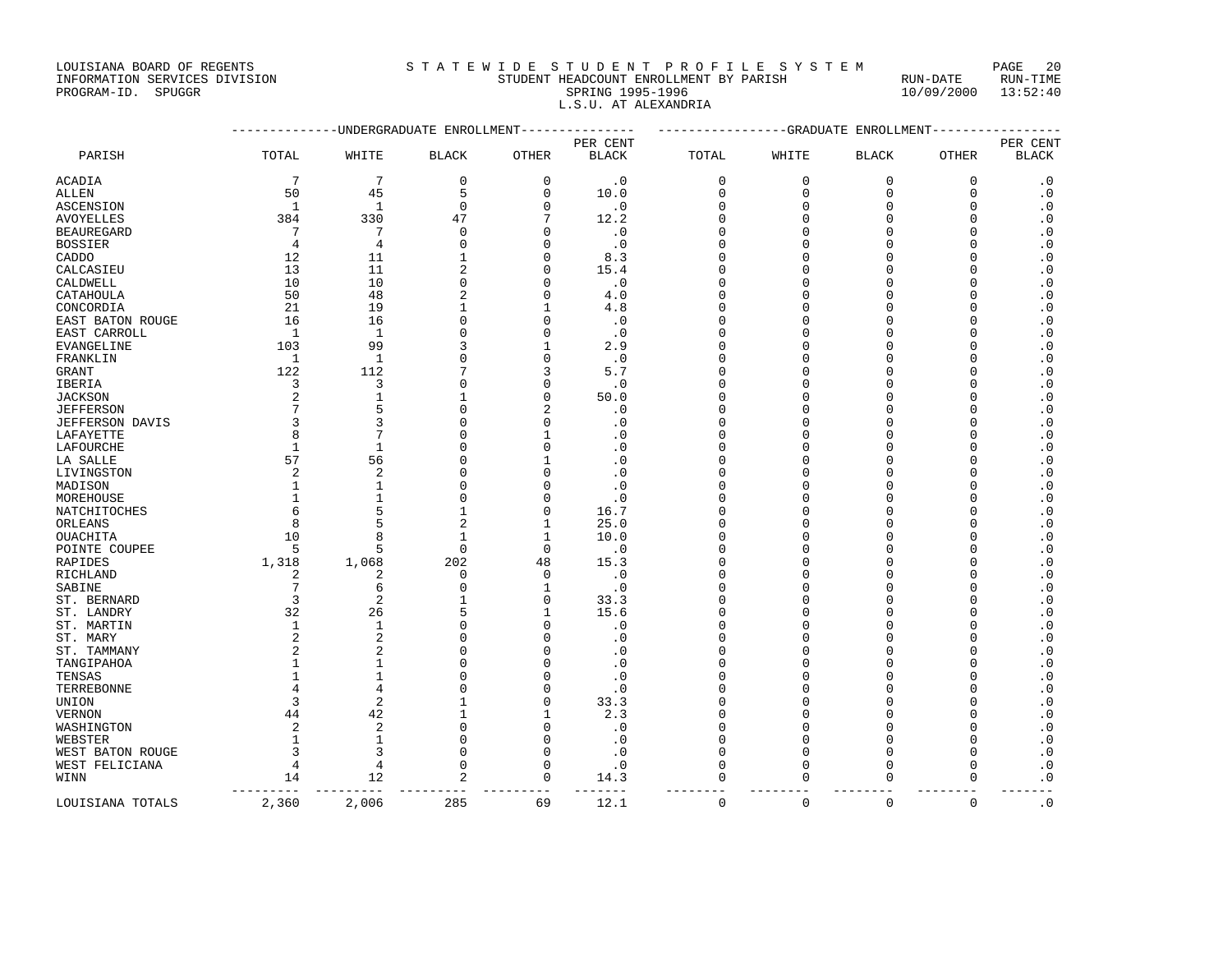### LOUISIANA BOARD OF REGENTS STATEWIDE STUDENT PROFILE SYSTEM PAGE 21 INFORMATION SERVICES DIVISION STUDENT HEADCOUNT ENROLLMENT BY PARISH RUN-DATE RUN-TIME DINFORMATION SERVICES DIVISION <br>
THE ADCOUNT ENROLLMENT BY PARISH RUN-DATE RUN-TIME RUN-TIME<br>
PROGRAM-ID. SPUGGR SPRING 1995-1996 10/09/2000 13:52:40 L.S.U. AT ALEXANDRIA

|                                    |       |       | -UNDERGRADUATE ENROLLMENT-- |       |                          |       |       | -GRADUATE ENROLLMENT- |       |                          |
|------------------------------------|-------|-------|-----------------------------|-------|--------------------------|-------|-------|-----------------------|-------|--------------------------|
| PARISH                             | TOTAL | WHITE | BLACK                       | OTHER | PER CENT<br><b>BLACK</b> | TOTAL | WHITE | <b>BLACK</b>          | OTHER | PER CENT<br><b>BLACK</b> |
| OUT-OF-STATE TOTALS                | 14    | 10    |                             | 2     | 14.3                     |       |       |                       |       |                          |
| LA./OUT-OF-STATE<br>FOREIGN TOTALS | 2,374 | 2,016 | 287<br>0                    | 71    | 12.1                     |       |       |                       |       |                          |
| INSTITUTION TOTALS                 | 2,377 | 2,018 | 287                         | 72    |                          |       |       |                       |       |                          |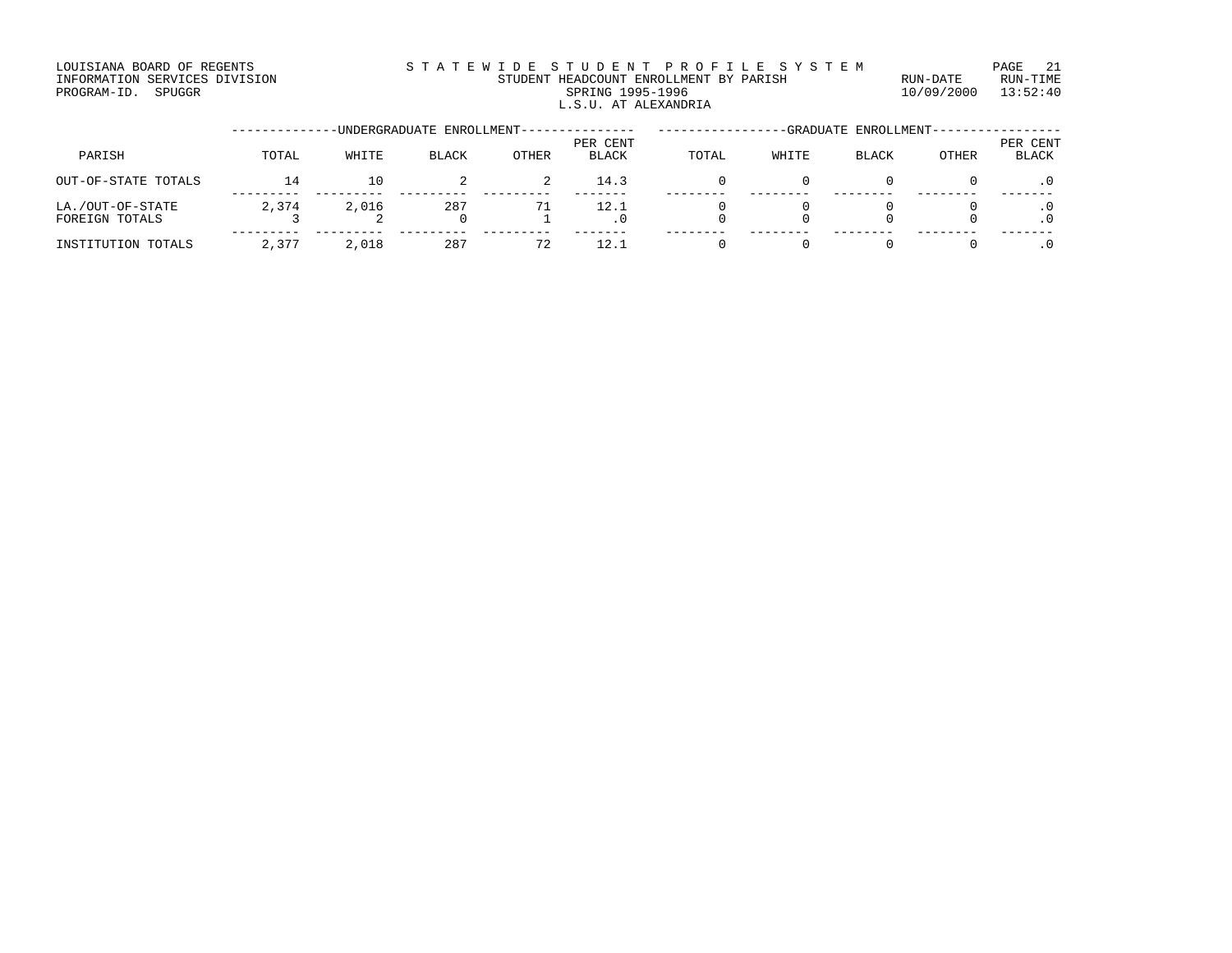## INFORMATION SERVICES DIVISION STUDENT HEADCOUNT ENROLLMENT BY PARISH RUN-DATE RUN-TIME

PROGRAM-ID. SPUGGR DIVISION BERVICES DIVISION COMPANY STUDENT HEADCOUNT ENROLLMENT BY PARISH RUN-DATE RUN-TIME<br>PROGRAM-ID. SPUGGR PROGRAM-ID. SPUGGR PROGRAM-ID. SPUGGRAM-ID. SPUGGRAM-ID. SPUGGRAM-ID. SPUGGRAM-ID. SPUGGRAM<br> L.S.U. IN BATON ROUGE

|                        |                | -GRADUATE ENROLLMENT-   |                           |                |              |                |                 |                |                |              |
|------------------------|----------------|-------------------------|---------------------------|----------------|--------------|----------------|-----------------|----------------|----------------|--------------|
|                        |                |                         | -UNDERGRADUATE ENROLLMENT | PER CENT       |              |                |                 |                |                | PER CENT     |
| PARISH                 | TOTAL          | WHITE                   | <b>BLACK</b>              | OTHER          | <b>BLACK</b> | TOTAL          | WHITE           | <b>BLACK</b>   | <b>OTHER</b>   | <b>BLACK</b> |
| ACADIA                 | 82             | 76                      | 5                         | 1              | 6.1          | 6              | 6               | 0              | 0              | . 0          |
| <b>ALLEN</b>           | 32             | 25                      | 5                         | 2              | 15.6         | 4              | 3               | $\mathbf{1}$   | $\mathbf 0$    | 25.0         |
| ASCENSION              | 518            | 466                     | 32                        | 20             | 6.2          | 63             | 54              | 9              | $\Omega$       | 14.3         |
| ASSUMPTION             | 60             | 54                      | $\overline{4}$            | 2              | 6.7          | 12             | 10              | $\overline{2}$ | $\Omega$       | 16.7         |
| AVOYELLES              | 104            | 95                      | $\overline{4}$            | 5              | 3.8          | 20             | 15              | 3              | $\overline{a}$ | 15.0         |
| <b>BEAUREGARD</b>      | 81             | 67                      | 9                         | 5              | 11.1         | 19             | 15              | $\mathbf 1$    | 3              | 5.3          |
| <b>BIENVILLE</b>       | 1              | 1                       | $\Omega$                  | $\Omega$       | $\cdot$ 0    | $\mathbf{1}$   | 1               | $\Omega$       | $\Omega$       | $\cdot$ 0    |
| <b>BOSSIER</b>         | 101            | 90                      | 8                         | 3              | 7.9          | 21             | 19              | $\overline{2}$ | $\Omega$       | 9.5          |
| CADDO                  | 286            | 246                     | 33                        | 7              | 11.5         | 74             | 59              | 13             |                | 17.6         |
| CALCASIEU              | 311            | 257                     | 38                        | 16             | 12.2         | 60             | 54              | 3              |                | 5.0          |
| CALDWELL               | - 6            | 5                       | $\mathbf{1}$              | $\mathbf 0$    | 16.7         | $\mathbf 0$    | $\mathbf 0$     | $\mathbf 0$    | $\Omega$       | $\cdot$ 0    |
| CAMERON                | 28             | 23                      | 3                         | 2              | 10.7         | 5              | 5               | $\Omega$       | $\Omega$       | $\cdot$ 0    |
| CATAHOULA              | 11             | 10                      | $\mathbf 0$               | 1              | $\cdot$ 0    | $\mathbf 0$    | $\mathbf 0$     | $\Omega$       | $\Omega$       | $\cdot$ 0    |
| CLAIBORNE              | 10             | 9                       | $\mathbf{1}$              | $\Omega$       | 10.0         | 3              | 3               | $\Omega$       | $\Omega$       | $\cdot$ 0    |
| CONCORDIA              | 55             | 49                      | 3                         | 3              | 5.5          | 13             | 12              | $\mathbf{1}$   | $\Omega$       | 7.7          |
| DE SOTO                | 26             | 18                      | 8                         | $\Omega$       | 30.8         | $\overline{4}$ | 2               | 1              | 1              | 25.0         |
| EAST BATON ROUGE       | 5,850          | 4,871                   | 469                       | 510            | 8.0          | 1,351          | 1,095           | 160            | 96             | 11.8         |
| EAST CARROLL           | 14             | 13                      | 1                         | $\mathbf 0$    | 7.1          | 5              | 2               | 1              | 2              | 20.0         |
| EAST FELICIANA         | 75             | 54                      | 17                        | 4              | 22.7         | 17             | 13              | $\mathbf{3}$   | 1              | 17.6         |
| EVANGELINE             | 79             | 72                      | 5                         | 2              | 6.3          | 9              | 8               | $\mathbf{1}$   | $\Omega$       | 11.1         |
| FRANKLIN               | 15             | 9                       | 6                         | $\Omega$       | 40.0         | 5              | 4               | $\mathbf{1}$   | $\Omega$       | 20.0         |
| GRANT                  | 11             | 9                       | 2                         | 0              | 18.2         | $\mathbf{1}$   | $\mathbf 0$     | $\mathbf{1}$   | $\Omega$       | 100.0        |
| IBERIA                 | 176            | 151                     | 19                        | 6              | 10.8         | 35             | 28              | $\overline{7}$ | $\Omega$       | 20.0         |
| IBERVILLE              | 194            | 156                     | 28                        | 10             | 14.4         | 31             | 23              | $\overline{7}$ | 1              | 22.6         |
| <b>JACKSON</b>         | 11             | 9                       | 2                         | $\Omega$       | 18.2         | $\overline{4}$ | $\overline{4}$  | $\Omega$       | $\Omega$       | $\cdot$ 0    |
| <b>JEFFERSON</b>       | 1,308          | 960                     | 82<br>$\mathbf{1}$        | 266            | 6.3          | 257            | 198             | 22             | 37<br>$\Omega$ | 8.6          |
| <b>JEFFERSON DAVIS</b> | 60<br>516      | 58<br>433               | 55                        | 1<br>28        | 1.7          | 6<br>104       | 5<br>91         | 1<br>9         | 4              | 16.7         |
| LAFAYETTE              | 258            | 230                     | 9                         | 19             | 10.7<br>3.5  | 37             | 33              | $\mathbf{1}$   | 3              | 8.7<br>2.7   |
| LAFOURCHE<br>LA SALLE  | 24             | 24                      | $\Omega$                  | $\Omega$       | $\cdot$ 0    | $\Omega$       | $\mathbf 0$     | $\Omega$       | $\Omega$       | $\cdot$ 0    |
| LINCOLN                | 40             | 34                      | 5                         | $\mathbf{1}$   | 12.5         | 14             | 13              | $\mathbf{1}$   | $\Omega$       | 7.1          |
| LIVINGSTON             | 428            | 401                     | 16                        | 11             | 3.7          | 71             | 61              | 5              | 5              | 7.0          |
| MADISON                | 61             | 52                      | 5                         | $\overline{4}$ | 8.2          | 13             | 12              | $\mathbf{1}$   | $\Omega$       | 7.7          |
| MOREHOUSE              | 13             | $7\phantom{.0}$         | 6                         | $\Omega$       | 46.2         | 1              | $\mathbf 0$     | $\mathbf{1}$   | $\Omega$       | 100.0        |
| NATCHITOCHES           | 241            | 200                     | 11                        | 30             | 4.6          | 60             | 47              | 10             | 3              | 16.7         |
| ORLEANS                | 1,755          | 1,292                   | 245                       | 218            | 14.0         | 278            | 226             | 34             | 18             | 12.2         |
| OUACHITA               | 163            | 132                     | 23                        | 8              | 14.1         | 22             | 18              | $\mathbf{3}$   | 1              | 13.6         |
| PLAQUEMINES            | 74             | 57                      | 12                        | 5              | 16.2         | 8              | $7\overline{ }$ | $\mathbf{1}$   | $\Omega$       | 12.5         |
| POINTE COUPEE          | 241            | 205                     | 20                        | 16             | 8.3          | 34             | 29              | 3              | 2              | 8.8          |
| RAPIDES                | 280            | 236                     | 31                        | 13             | 11.1         | 40             | 37              | $\overline{2}$ | $\mathbf{1}$   | 5.0          |
| RED RIVER              | $\overline{4}$ | $\overline{\mathbf{3}}$ | $\mathbf{1}$              | $\mathbf 0$    | 25.0         | 5              | 5               | $\Omega$       | $\mathbf{0}$   | $\cdot$ 0    |
| RICHLAND               | 39             | 30                      | 3                         | 6              | 7.7          | 16             | 12              | 3              | $\mathbf{1}$   | 18.8         |
| SABINE                 | 19             | 17                      | $\Omega$                  | 2              | $\cdot$ 0    | 3              | 3               | $\Omega$       | $\Omega$       | $\cdot$ 0    |
| ST. BERNARD            | 116            | 110                     | 2                         | 4              | 1.7          | 16             | 15              | $\mathbf{1}$   | $\Omega$       | 6.3          |
| ST. CHARLES            | 170            | 136                     | 14                        | 20             | 8.2          | 16             | 9               | $\overline{4}$ |                | 25.0         |
| ST. HELENA             | - 9            | 3                       | 6                         | $\Omega$       | 66.7         | $\Omega$       | $\Omega$        | $\Omega$       |                | $\cdot$ 0    |
| ST. JAMES              | 56             | 51                      | 5                         | $\mathbf 0$    | 8.9          | 11             | 10              | $\mathbf{1}$   | $\Omega$       | 9.1          |
| ST. JOHN               | 159            | 140                     | 8                         | 11             | 5.0          | 15             | 14              | $\mathbf{1}$   | $\Omega$       | 6.7          |
| ST. LANDRY             | 201            | 159                     | 30                        | 12             | 14.9         | 39             | 33              | 5              | $\mathbf{1}$   | 12.8         |
| ST. MARTIN             | 69             | 49                      | 10                        | 10             | 14.5         | 17             | 17              | $\Omega$       | $\Omega$       | $\cdot$ 0    |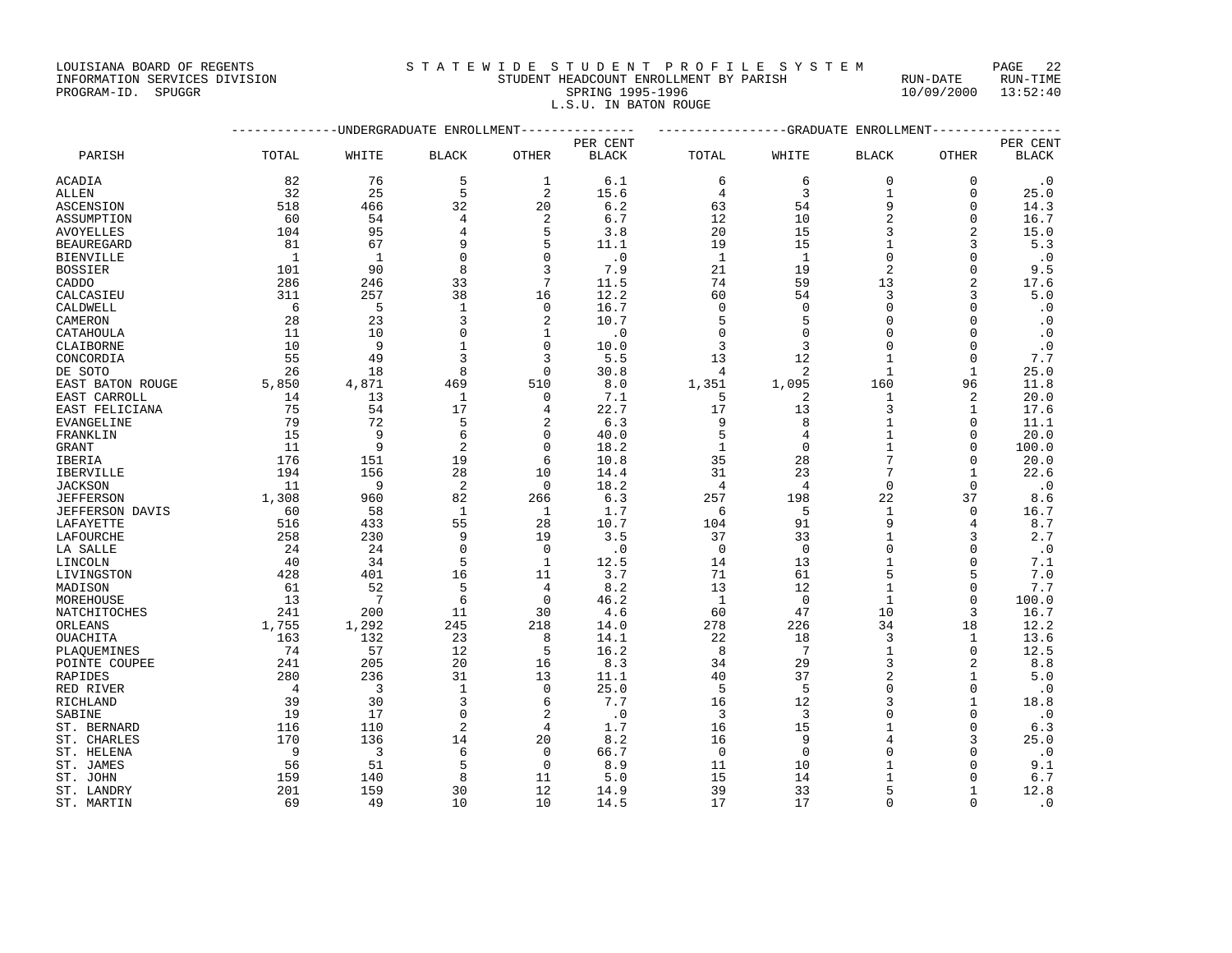LOUISIANA BOARD OF REGENTS STATEWIDE STUDENT PROFILE SYSTEM PAGE 23 INFORMATION SERVICES DIVISION STUDENT HEADCOUNT ENROLLMENT BY PARISH RUN-DATE RUN-TIME

|  |  | STUDENT HEADCOUNT ENROLLMENT BY PARISH |                  |  |                       |  |  |
|--|--|----------------------------------------|------------------|--|-----------------------|--|--|
|  |  |                                        | SPRING 1995-1996 |  |                       |  |  |
|  |  |                                        |                  |  | L.S.U. IN BATON ROUGE |  |  |

## PROGRAM-ID. SPUGGR SPRING 1995-1996 SPRING 1995-1996 10/09/2000 13:52:40 L.S.U. IN BATON ROUGE

|                     |        |        | -UNDERGRADUATE ENROLLMENT- |              | -GRADUATE ENROLLMENT-<br>--------- |       |       |              |              |              |
|---------------------|--------|--------|----------------------------|--------------|------------------------------------|-------|-------|--------------|--------------|--------------|
|                     |        |        |                            |              | PER CENT                           |       |       |              |              | PER CENT     |
| PARISH              | TOTAL  | WHITE  | <b>BLACK</b>               | <b>OTHER</b> | <b>BLACK</b>                       | TOTAL | WHITE | <b>BLACK</b> | <b>OTHER</b> | <b>BLACK</b> |
| ST. MARY            | 201    | 156    | 22                         | 23           | 10.9                               | 26    | 24    |              |              | 7.7          |
| ST. TAMMANY         | 953    | 853    | 44                         | 56           | 4.6                                | 124   | 108   | 10           |              | 8.1          |
| TANGIPAHOA          | 173    | 148    | 18                         |              | 10.4                               | 39    | 34    |              |              | 7.7          |
| TENSAS              |        |        |                            |              | 25.0                               |       |       |              |              | $\cdot$ 0    |
| TERREBONNE          | 260    | 227    | 13                         | 20           | 5.0                                |       | 32    |              |              | 10.8         |
| UNION               |        |        |                            |              | 12.5                               |       |       |              |              | . 0          |
| VERMILLION          | 109    | 85     |                            | 18           | 5.5                                | 10    | 10    |              |              | . 0          |
| VERNON              | 28     | 17     |                            |              | 14.3                               | 13    | 12    |              |              | $\cdot$ 0    |
| WASHINGTON          | 85     | 61     | 23                         |              | 27.1                               | 15    | 14    |              |              | 6.7          |
| WEBSTER             | 27     | 26     |                            |              | 3.7                                |       |       |              |              | $\cdot$ 0    |
| WEST BATON ROUGE    | 164    | 149    |                            |              | 5.5                                |       | 27    |              |              | 6.7          |
| WEST CARROLL        | 15     | 14     |                            |              | 6.7                                |       |       |              |              | 100.0        |
| WEST FELICIANA      | 42     | 41     |                            |              | $\cdot$ 0                          |       |       |              |              | 33.3         |
| WINN                | 11     | 11     |                            |              | $\cdot$ 0                          |       |       |              |              | $\cdot$ 0    |
| LOUISIANA TOTALS    | 16,521 | 13,652 | 1,446                      | 1,423        | 8.8                                | 3,159 | 2,607 | 351          | 201          | 11.1         |
| OUT-OF-STATE TOTALS | 1,978  | 1,542  | 237                        | 199          | 12.0                               | 1,075 | 931   | 65           | 79           | 6.0          |
| LA./OUT-OF-STATE    | 18,499 | 15,194 | 1,683                      | 1,622        | 9.1                                | 4,234 | 3,538 | 416          | 280          | 9.8          |
| FOREIGN TOTALS      | 618    |        |                            | 618          | $\cdot$ 0                          | 1,002 |       | $\Omega$     | 1,002        | $\cdot$ 0    |
|                     |        |        |                            |              |                                    |       |       |              |              |              |

INSTITUTION TOTALS 19,117 15,194 1,683 2,240 8.8 5,236 3,538 416 1,282 7.9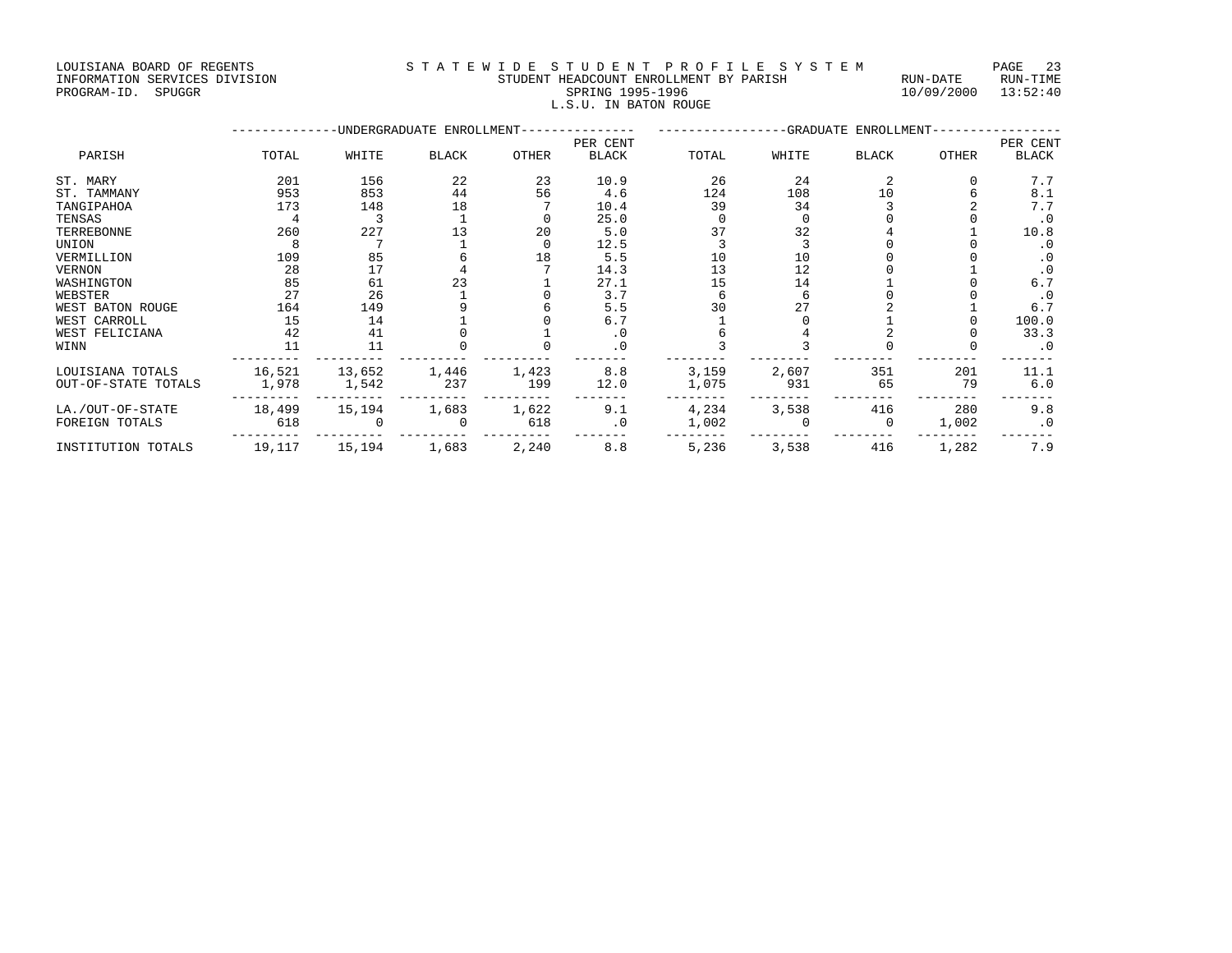LOUISIANA BOARD OF REGENTS SOURCOMENT S T A T E W I D E S T U D E N T P R O F I L E S Y S T E M PAGE 24<br>STUDENT HEADCOUNT ENROLLMENT BY PARISH RUN-DATE RUN-TIME

| POATDTUMU DAUG AL MEASUID     | u in i u i u u i u u i i i i u u i u u i u i u i |            | - ∠⊾∪<br>- - - |
|-------------------------------|--------------------------------------------------|------------|----------------|
| INFORMATION SERVICES DIVISION | STUDENT HEADCOUNT ENROLLMENT BY PARISH           | RUN-DATE   | RUN-TIME       |
| PROGRAM-ID.<br>SPUGGR         | SPRING 1995-1996                                 | 10/09/2000 | 13:52:40       |
|                               | L.S.U. AT EUNICE                                 |            |                |

|                        |                | -UNDERGRADUATE ENROLLMENT | ----------GRADUATE ENROLLMENT |                           |              |             |              |              |              |              |
|------------------------|----------------|---------------------------|-------------------------------|---------------------------|--------------|-------------|--------------|--------------|--------------|--------------|
|                        |                |                           |                               |                           | PER CENT     |             |              |              |              | PER CENT     |
| PARISH                 | TOTAL          | WHITE                     | <b>BLACK</b>                  | ${\small \texttt{OTHER}}$ | <b>BLACK</b> | TOTAL       | WHITE        | <b>BLACK</b> | <b>OTHER</b> | <b>BLACK</b> |
| ACADIA                 | 475            | 439                       | 29                            | 7                         | 6.1          | 0           | $\mathbf 0$  | 0            | 0            | $\cdot$ 0    |
| ALLEN                  | 60             | 44                        | 7                             | 9                         | 11.7         | $\Omega$    | ∩            | $\Omega$     | $\Omega$     | $\cdot$ 0    |
| ASSUMPTION             | $\mathbf{1}$   | $\mathbf{1}$              | $\Omega$                      | n                         | $\cdot$ 0    |             |              | $\Omega$     |              | . 0          |
| <b>AVOYELLES</b>       | 3              | 3                         | $\Omega$                      |                           | $\cdot$ 0    |             |              |              |              | $\cdot$ 0    |
| <b>BEAUREGARD</b>      | q              |                           | $\Omega$                      |                           | $\cdot$ 0    |             |              |              |              | . 0          |
| <b>BOSSIER</b>         | $\mathcal{D}$  | $\mathbf{1}$              | 1                             |                           | 50.0         |             |              |              |              | . 0          |
| CADDO                  | 14             | 12                        | $\overline{2}$                |                           | 14.3         |             |              |              |              | . 0          |
| CALCASIEU              | 56             | 50                        | 6                             |                           | 10.7         |             |              |              |              | . 0          |
| CAMERON                | 1              | $\mathbf{1}$              | $\cap$                        |                           | $\cdot$ 0    |             |              |              |              | . 0          |
| DE SOTO                | $\overline{c}$ | $\overline{2}$            | $\cap$                        |                           | $\cdot$ 0    |             |              |              |              | . 0          |
| EAST BATON ROUGE       | 32             | 25                        | 6                             |                           | 18.8         |             |              |              |              | . 0          |
| EAST FELICIANA         | 1              | $\mathbf{1}$              | $\Omega$                      |                           | $\cdot$ 0    |             |              |              |              | . 0          |
| EVANGELINE             | 364            | 299                       | 60                            |                           | 16.5         |             |              |              |              | . 0          |
| IBERIA                 | 39             | 24                        | 15                            |                           | 38.5         |             |              |              |              | $\cdot$ 0    |
| IBERVILLE              | 6              | $\sqrt{2}$                | $\Omega$                      |                           | $\cdot$ 0    |             |              |              |              | $\cdot$ 0    |
| <b>JEFFERSON</b>       | 6              | 5                         | $\mathbf{1}$                  |                           | 16.7         |             |              |              |              | $\cdot$ 0    |
| <b>JEFFERSON DAVIS</b> | 85             | 70                        | 9                             |                           | 10.6         |             |              |              |              | $\cdot$ 0    |
| LAFAYETTE              | 222            | 177                       | 39                            |                           | 17.6         |             |              |              |              | . 0          |
| LAFOURCHE              | 4              | 4                         | $\Omega$                      |                           | $\cdot$ 0    |             |              |              |              | . 0          |
| LIVINGSTON             | $\overline{3}$ | 3                         | $\mathbf 0$                   |                           | $\cdot$ 0    |             |              |              |              | $\cdot$ 0    |
| OUACHITA               | 27             | 18                        | 9                             |                           | 33.3         |             |              |              |              | $\cdot$ 0    |
| PLAQUEMINES            | $\mathbf{1}$   | 1                         | $\Omega$                      |                           | $\cdot$ 0    |             |              |              |              | . 0          |
| POINTE COUPEE          | 10             | 10                        | $\Omega$                      |                           | $\cdot$ 0    |             |              |              |              | . 0          |
| RAPIDES                | 20             | 16                        | $\overline{2}$                |                           | 10.0         |             |              |              |              | . 0          |
| SABINE                 | $\mathbf{1}$   | $\mathbf{1}$              | $\cap$                        |                           | $\cdot$ 0    |             |              |              |              | . 0          |
| ST. JOHN               | $\mathbf{1}$   | $\mathbf{1}$              | $\Omega$                      |                           | $\cdot$ 0    |             |              |              |              | . 0          |
| ST. LANDRY             | 833            | 656                       | 170                           |                           | 20.4         |             |              |              |              | . 0          |
| ST. MARTIN             | 35             | 28                        | 7                             |                           | 20.0         |             |              |              |              | . 0          |
| ST. TAMMANY            | $\overline{c}$ | $\overline{c}$            | $\Omega$                      |                           | $\cdot$ 0    |             |              |              |              | $\cdot$ 0    |
| TERREBONNE             |                | $\overline{a}$            | $\Omega$                      |                           | $\cdot$ 0    |             |              |              |              | . 0          |
| UNION                  |                |                           | $\Omega$                      |                           | $\cdot$ 0    |             |              |              |              | . 0          |
| VERMILLION             | 106            | 102                       | $\overline{a}$                |                           | 1.9          |             |              |              |              | . 0          |
| <b>VERNON</b>          | 3              | 3                         | $\Omega$                      |                           | $\cdot$ 0    |             |              |              |              | $\cdot$ 0    |
| WASHINGTON             |                |                           | $\Omega$                      |                           | $\cdot$ 0    |             |              |              |              | $\cdot$ 0    |
| WEST BATON ROUGE       |                |                           | $\Omega$                      |                           | $\cdot$ 0    |             |              | $\Omega$     |              | . 0          |
| WEST FELICIANA         | 1              |                           | $\Omega$                      |                           | $\cdot$ 0    | $\Omega$    |              | $\Omega$     | $\Omega$     | $\cdot$ 0    |
| WINN                   | 10             |                           | $\mathbf{1}$                  | $\mathbf{1}$              | 10.0         | $\Omega$    |              | $\Omega$     | $\Omega$     | . 0          |
| LOUISIANA TOTALS       | 2,440          | 2,028                     | 366                           | 46                        | 15.0         | $\mathbf 0$ | $\mathbf{0}$ | $\mathbf 0$  | $\mathbf 0$  | $\cdot$ 0    |
| OUT-OF-STATE TOTALS    | $\overline{2}$ | $\overline{2}$            | $\Omega$                      | 0                         | $\cdot$ 0    | $\mathbf 0$ | $\mathbf 0$  | 0            | $\mathbf 0$  | $\cdot$ 0    |
| LA./OUT-OF-STATE       | 2,442          | 2,030                     | 366                           | 46                        | 15.0         | $\mathbf 0$ | $\mathbf{0}$ | $\mathbf 0$  | $\mathbf 0$  | $\cdot$ 0    |
| FOREIGN TOTALS         | 2              | 2                         | 0                             | 0                         | $\cdot$ 0    | 0           | 0            | 0            | 0            | $\cdot$ 0    |
| INSTITUTION TOTALS     | 2,444          | 2,032                     | 366                           | 46                        | 15.0         | $\mathbf 0$ | $\mathbf{0}$ | $\Omega$     | $\Omega$     | $\cdot$ 0    |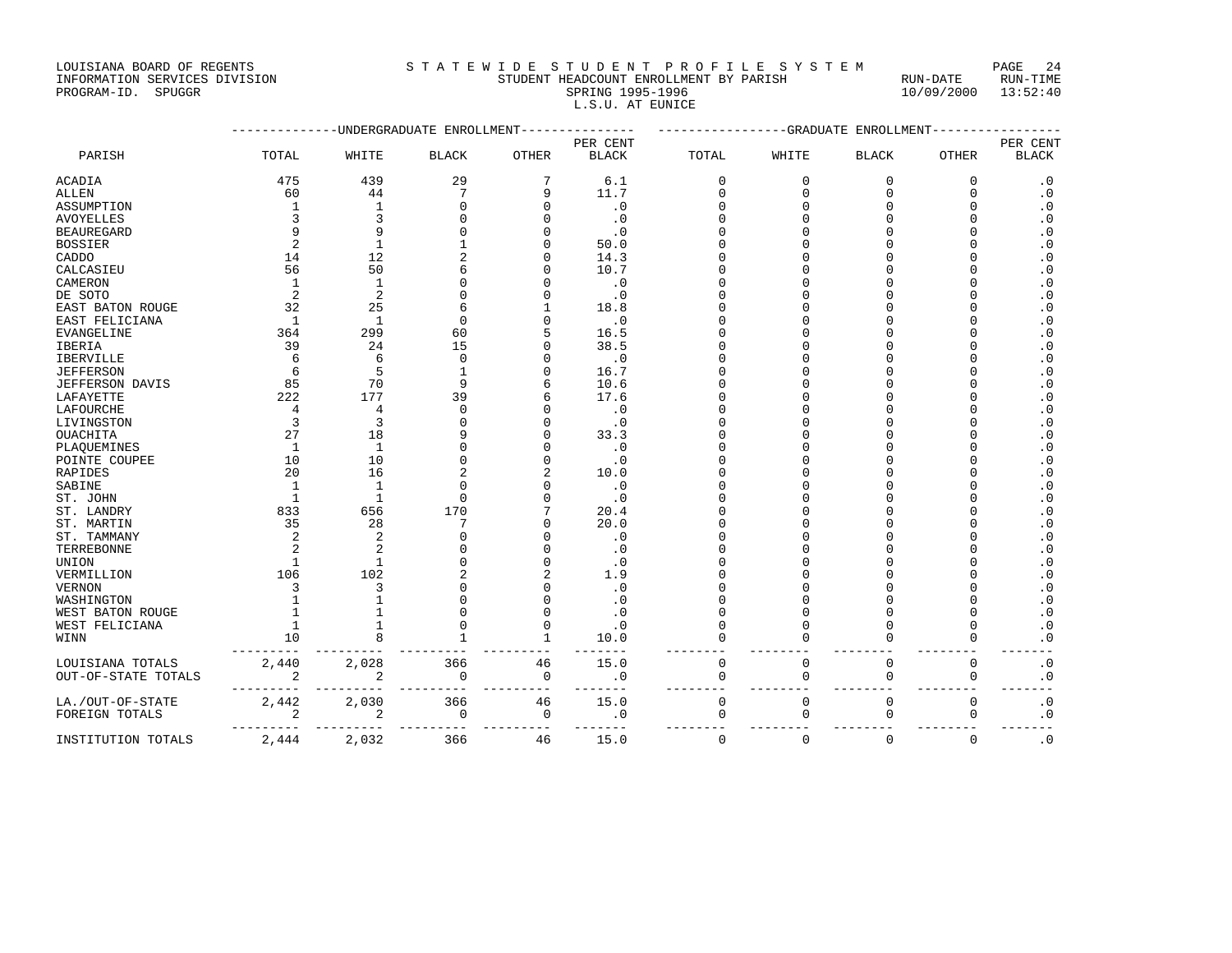### INFORMATION SERVICES DIVISION STUDENT HEADCOUNT ENROLLMENT BY PARISH RUN-DATE RUN-TIME PROGRAM-ID. SPUGGR SPRING 1995-1996 10/09/2000 13:52:40 L.S.U. IN SHREVEPORT

|                         |                | -----------UNDERGRADUATE ENROLLMENT | ---------------GRADUATE ENROLLMENT---------------- |                |                   |                |                |                     |                          |              |
|-------------------------|----------------|-------------------------------------|----------------------------------------------------|----------------|-------------------|----------------|----------------|---------------------|--------------------------|--------------|
|                         |                |                                     |                                                    |                | PER CENT          |                |                |                     |                          | PER CENT     |
| PARISH                  | TOTAL          | WHITE                               | <b>BLACK</b>                                       | OTHER          | <b>BLACK</b>      | TOTAL          | WHITE          | <b>BLACK</b>        | <b>OTHER</b>             | <b>BLACK</b> |
| <b>ACADIA</b>           | 5              | 5                                   | 0                                                  | 0              | $\cdot$ 0         | 1              | $\mathbf 0$    | 1                   | 0                        | 100.0        |
| ALLEN                   | 3              | 3                                   | $\mathbf 0$                                        | 0              | $\cdot$ 0         | $\Omega$       | $\mathbf{0}$   | $\mathbf 0$         | $\mathbf 0$              | $\cdot$ 0    |
| ASCENSION               | $\mathbf{1}$   | $\mathbf{1}$                        | $\Omega$                                           | $\Omega$       | $\cdot$ 0         | $\Omega$       | $\Omega$       | $\Omega$            | $\Omega$                 | $\cdot$ 0    |
| ASSUMPTION              | 3              | $\mathbf{1}$                        | $\overline{a}$                                     | 0              | 66.7              | $\Omega$       | $\Omega$       | $\Omega$            | $\Omega$                 | $\cdot$ 0    |
| <b>AVOYELLES</b>        |                | $\mathbf{1}$                        | $\Omega$                                           | $\Omega$       | $\cdot$ 0         | 1              | -1             | $\Omega$            | $\Omega$                 | $\cdot$ 0    |
| <b>BEAUREGARD</b>       | 3              | $\overline{2}$                      | $\mathbf{1}$                                       | 0              | 33.3              | $\overline{2}$ | $\overline{c}$ | $\Omega$            | $\Omega$                 | $\cdot$ 0    |
| <b>BIENVILLE</b>        | 11             | 9                                   | $\overline{2}$                                     | $\mathbf 0$    | 18.2              | 5              | 4              | $\mathbf{1}$        | $\Omega$                 | 20.0         |
| <b>BOSSIER</b>          | 657            | 572                                 | 43                                                 | 42             | 6.5               | 126            | 108            | 16                  | $\overline{c}$           | 12.7         |
| CADDO                   | 2,001          | 1,580                               | 347                                                | 74             | 17.3              | 336            | 259            | 66                  | 11                       | 19.6         |
| CALCASIEU               | 10             | 9                                   | $\mathbf{0}$                                       | $\mathbf{1}$   | $\cdot$ 0         | 3              | 3              | $\mathbf 0$         | $\Omega$                 | $\cdot$ 0    |
| CALDWELL                | $\mathbf 0$    | $\Omega$                            | $\mathbf{0}$                                       | $\Omega$       | . 0               | $\mathbf{1}$   | -1             | $\Omega$            | $\Omega$                 | $\cdot$ 0    |
| CAMERON                 | 2              | $\overline{2}$                      | $\Omega$                                           | $\Omega$       | . 0               | $\Omega$       | $\Omega$       | $\Omega$            | $\Omega$                 | $\cdot$ 0    |
| CATAHOULA               | 3              | 3                                   | $\mathbf{0}$                                       | $\Omega$       | $\cdot$ 0         | 1              | $\Omega$       | 1                   | $\Omega$                 | 100.0        |
| CLAIBORNE               | 9              | 6                                   | $\Omega$                                           | ζ              | $\cdot$ 0         | 4              | 4              | $\Omega$            | O                        | $\cdot$ 0    |
| CONCORDIA               | 4              | $\overline{4}$                      | $\mathbf{0}$                                       | O              | $\cdot$ 0         | $\mathbf{0}$   | $\Omega$       | $\Omega$            | $\Omega$                 | $\cdot$ 0    |
| DE SOTO                 | 105            | 87                                  | 16                                                 | 2              | 15.2              | 21             | 11             | 9                   | 1                        | 42.9         |
| EAST BATON ROUGE        | 23             | 15                                  | $\overline{2}$                                     | 6              | 8.7               | 5              | 3              | $\overline{2}$      | $\Omega$                 | 40.0         |
| EAST CARROLL            | 1              | 1                                   | $\Omega$                                           | $\Omega$       | $\cdot$ 0         | $\Omega$       | $\Omega$       | $\Omega$            | $\Omega$                 | . 0          |
| EVANGELINE              | $\mathbf{1}$   | $\mathbf{1}$                        | $\mathbf{0}$                                       | $\Omega$       | $\cdot$ 0         | $\Omega$       | $\Omega$       | $\Omega$            | $\Omega$                 | $\cdot$ 0    |
| FRANKLIN                | 2              | $\mathbf{1}$                        | 1                                                  | $\Omega$       | 50.0              | $\Omega$       | O              | $\Omega$            | $\Omega$                 | $\cdot$ 0    |
| GRANT                   | $\mathbf{1}$   | $\mathbf{1}$                        | $\Omega$                                           | $\Omega$       | $\cdot$ 0         | $\Omega$       | $\Omega$       | $\Omega$            | $\Omega$                 | $\cdot$ 0    |
| IBERIA                  | $\overline{2}$ | $\overline{2}$                      | $\Omega$                                           | $\Omega$       | $\cdot$ 0         | 1              |                | $\Omega$            | $\Omega$                 | $\cdot$ 0    |
| IBERVILLE               | $\mathbf{1}$   | $\overline{1}$                      | $\Omega$                                           | $\Omega$       | $\cdot$ 0         | $\Omega$       | $\Omega$       | $\Omega$            | $\Omega$                 | $\cdot$ 0    |
| <b>JACKSON</b>          | 2              | $\mathbf{1}$                        | $\mathbf{1}$                                       | $\Omega$       | 50.0              | 3              | 3              | $\Omega$            | O                        | $\cdot$ 0    |
| <b>JEFFERSON</b>        | 10             | 5                                   | 4                                                  | 1              | 40.0              | 3              | 3              | $\Omega$            | $\Omega$                 | $\cdot$ 0    |
| LAFAYETTE               | 6              | 6                                   | $\mathbf{0}$                                       | 0              | $\cdot$ 0         | $\Omega$       | $\Omega$       | $\Omega$            | $\Omega$                 | $\cdot$ 0    |
| LAFOURCHE               | 9              | 9                                   | $\Omega$                                           | $\Omega$       | $\cdot$ 0         | $\Omega$       | O              | $\Omega$            | $\Omega$                 | $\cdot$ 0    |
| LA SALLE                | 3              | 3                                   | $\Omega$                                           | $\Omega$       | $\cdot$ 0         | $\mathbf{1}$   |                | $\Omega$            | $\Omega$                 | $\cdot$ 0    |
| LINCOLN                 | 7              | 6                                   | $\mathbf{1}$                                       | $\Omega$       | 14.3              | 7              | 7              | $\Omega$            | U                        | $\cdot$ 0    |
| LIVINGSTON              | 4              | $\overline{4}$                      | $\mathbf{0}$<br>$\Omega$                           | $\Omega$       | $\cdot$ 0         | $\Omega$       | $\Omega$       | $\Omega$            | $\Omega$                 | $\cdot$ 0    |
| MOREHOUSE               | 0              | $\mathbf 0$                         | $\Omega$                                           | $\Omega$       | $\cdot$ 0         | 1              | -1<br>9        | $\Omega$            | $\Omega$<br>$\Omega$     | $\cdot$ 0    |
| NATCHITOCHES            | 22             | 17                                  |                                                    | 5<br>2         | $\cdot$ 0         | 11<br>7        | 3              | $\overline{a}$<br>3 |                          | 18.2         |
| ORLEANS                 | 14<br>28       | 8<br>27                             | 4<br>$\Omega$                                      | $\mathbf{1}$   | 28.6<br>$\cdot$ 0 | 13             | 10             | 3                   | $\mathbf{1}$<br>$\Omega$ | 42.9<br>23.1 |
| OUACHITA<br>PLAQUEMINES | 1              | 1                                   | $\Omega$                                           | 0              | $\cdot$ 0         | 1              | 1              | $\Omega$            | $\Omega$                 | $\cdot$ 0    |
| POINTE COUPEE           | $\mathbf{1}$   | $\mathbf{1}$                        | $\Omega$                                           | $\mathbf 0$    | $\cdot$ 0         | $\mathbf 0$    | $\mathbf{0}$   | $\Omega$            | $\Omega$                 | $\cdot$ 0    |
| RAPIDES                 | 26             | 18                                  | 8                                                  | $\Omega$       | 30.8              | 13             | 10             | 3                   | $\Omega$                 | 23.1         |
| RED RIVER               | 26             | 20                                  | 6                                                  | $\Omega$       | 23.1              | $\overline{2}$ | $\overline{2}$ | $\Omega$            | $\Omega$                 | $\cdot$ 0    |
| RICHLAND                | $\overline{4}$ | 3                                   | $\mathbf{1}$                                       | $\mathbf 0$    | 25.0              | $\mathbf{1}$   | 1              | $\Omega$            | $\Omega$                 | $\cdot$ 0    |
| SABINE                  | 13             | 10                                  | $\mathbf{1}$                                       | $\overline{2}$ | 7.7               | 5              | 5              | $\Omega$            | $\Omega$                 | $\cdot$ 0    |
| ST. BERNARD             | $\mathbf{1}$   | $\mathbf{1}$                        | $\Omega$                                           | $\Omega$       | $\cdot$ 0         | $\circ$        | $\Omega$       | $\Omega$            | $\Omega$                 | $\cdot$ 0    |
| ST. CHARLES             | $\Omega$       | $\Omega$                            | $\Omega$                                           | $\Omega$       | $\cdot$ 0         | $\mathbf{1}$   | 1              | $\Omega$            | $\Omega$                 | $\cdot$ 0    |
| ST. JOHN                | $\Omega$       | $\Omega$                            | $\Omega$                                           | $\Omega$       | . 0               | 1              | $\mathbf{1}$   | $\Omega$            | $\Omega$                 | . 0          |
| ST. MARTIN              | κ              | $\overline{a}$                      | $\Omega$                                           | $\mathbf{1}$   | $\cdot$ 0         | $\mathbf{1}$   | $\mathbf{1}$   | $\Omega$            | U                        | $\cdot$ 0    |
| ST. MARY                | 3              | $\overline{c}$                      | $\mathbf{1}$                                       | 0              | 33.3              | $\Omega$       | $\Omega$       | $\Omega$            | O                        | $\cdot$ 0    |
| ST. TAMMANY             | б              | 5                                   | 1                                                  | $\Omega$       | 16.7              | 1              |                | $\Omega$            | O                        | . 0          |
| TERREBONNE              |                | 6                                   | $\Omega$                                           | 1              | . 0               | $\overline{c}$ | $\overline{2}$ | $\Omega$            | U                        | $\cdot$ 0    |
| UNION                   |                | 1                                   | $\Omega$                                           | O              | $\cdot$ 0         | $\Omega$       | $\Omega$       | $\Omega$            |                          | $\cdot$ 0    |
| VERMILLION              | 3              | 3                                   | $\Omega$                                           | $\Omega$       | $\cdot$ 0         | $\Omega$       | $\Omega$       | $\Omega$            | O                        | $\cdot$ 0    |
| VERNON                  | 19             | 18                                  | $\mathbf{1}$                                       | $\Omega$       | 5.3               | $\overline{2}$ | $\mathbf{1}$   | $\Omega$            | 1                        | $\cdot$ 0    |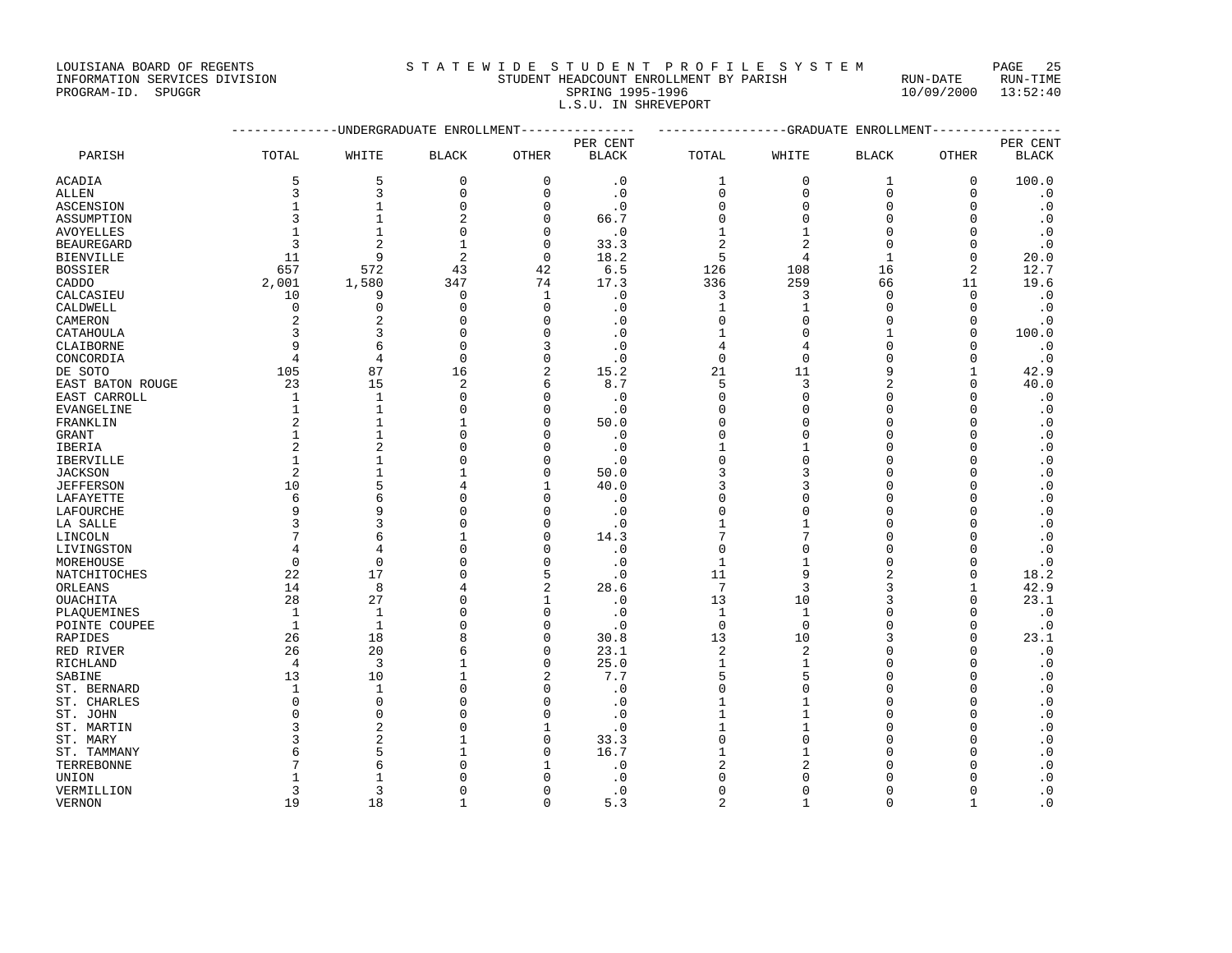LOUISIANA BOARD OF REGENTS STATEWIDE STUDENT PROFILE SYSTEM PAGE 26 INFORMATION SERVICES DIVISION STUDENT HEADCOUNT ENROLLMENT BY PARISH RUN-DATE RUN-TIME PROGRAM-ID. SPUGGR SPRING 1995-1996 10/09/2000 13:52:40 SPRING 1995-1996<br>L.S.U. IN SHREVEPORT

|                     |       |       | -UNDERGRADUATE ENROLLMENT- |          | -GRADUATE ENROLLMENT- |       |       |              |       |              |
|---------------------|-------|-------|----------------------------|----------|-----------------------|-------|-------|--------------|-------|--------------|
|                     |       |       |                            |          | PER CENT              |       |       |              |       | PER CENT     |
| PARISH              | TOTAL | WHITE | <b>BLACK</b>               | OTHER    | <b>BLACK</b>          | TOTAL | WHITE | <b>BLACK</b> | OTHER | <b>BLACK</b> |
| WASHINGTON          |       |       |                            |          |                       |       |       |              |       | $\cdot$ 0    |
| WEBSTER             | 96    | 81    | 14                         |          | 14.6                  | 18    |       |              |       | 22.2         |
| WEST BATON ROUGE    |       |       |                            |          |                       |       |       |              |       | . 0          |
| WEST CARROLL        |       |       |                            |          |                       |       |       |              |       | . 0          |
| WEST FELICIANA      |       |       |                            |          |                       |       |       |              |       | . 0          |
| WINN                |       |       |                            | O        | 16.7                  |       |       |              |       | $\cdot$ 0    |
| LOUISIANA TOTALS    | 3,176 | 2,576 | 458                        | 142      | 14.4                  | 604   | 476   | 111          | 17    | 18.4         |
| OUT-OF-STATE TOTALS | 79    | 71    | 8                          | $\Omega$ | 10.1                  |       |       |              |       | $\cdot$ 0    |
| LA./OUT-OF-STATE    | 3,255 | 2,647 | 466                        | 142      | 14.3                  | 611   | 483   | 111          |       | 18.2         |
| FOREIGN TOTALS      |       |       |                            | 11       |                       |       |       |              |       | $\cdot$ 0    |
| INSTITUTION TOTALS  | 3,266 | 2,647 | 466                        | 153      | 14.3                  | 614   | 483   | 111          | 20    | 18.1         |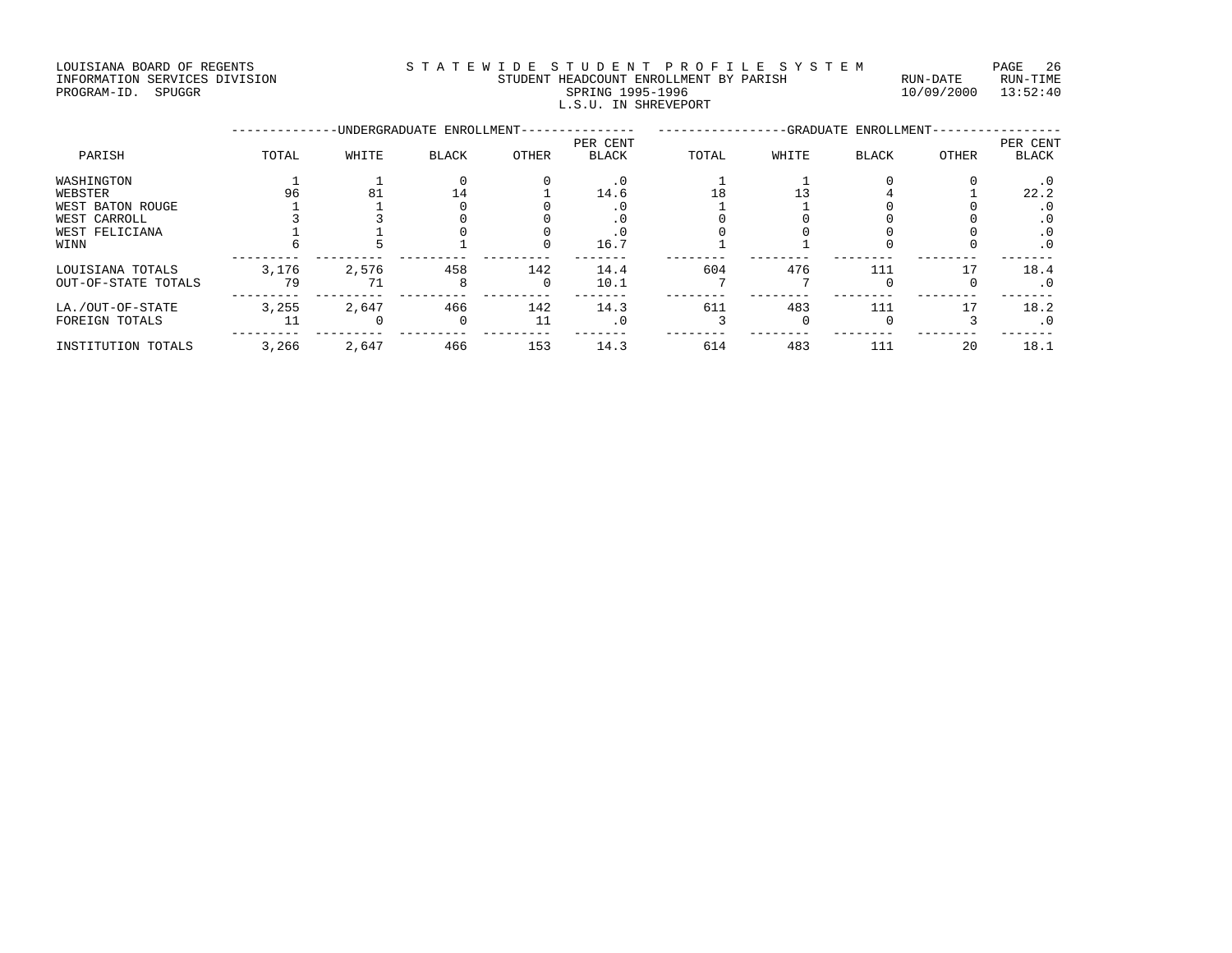UNIVERSITY OF NEW ORLEANS

--------------UNDERGRADUATE ENROLLMENT--------------- -----------------GRADUATE ENROLLMENT----------------- PER CENT PER CENT PARISH TOTAL WHITE BLACK OTHER BLACK TOTAL WHITE BLACK OTHER BLACK ACADIA 13 8 5 0 38.5 2 0 2 0 100.0 ALLEN 2 1 1 0 50.0 1 0 100.0 ASCENSION 21 21 11 7 3 33.3 4 4 0 0 .0 ASSUMPTION 6 4 2 0 33.3 0 0 0 0 .0 AVOYELLES 8 6 2 0 25.0 1 1 0 0 0 BEAUREGARD 2 1 0 1 .0 0 0 0 0 .0 BIENVILLE 1 1 0 0 .0 0 0 0 0 .0 BOSSIER 11 9 1 1 9.1 2 2 0 0 .0 CADDO 45 19 25 1 55.6 5 4 1 0 20.0 CALCASIEU 18 12 5 1 27.8 2 2 0 0 .0 CALDWELL 0 0 0 0 .0 1 1 0 0 .0 CATAHOULA 1 0 1 0 100.0 0 0 0 0 .0 CLAIBORNE 2 2 0 0 .0 0 0 0 0 .0 CONCORDIA 2 1 1 0 50.0 0 0 0 0 0<br>
DE SOTO 1 1 0 0 .0<br>
EAST BATON ROUGE 87 53 24 10 27.6 36 24 5 7 13.9<br>
FACT EFIICIANA DE SOTO 1 1 0 0 .0 2 2 0 0 .0 EAST BATON ROUGE 87 53 24 10 27.6 36 24 5 7 13.9 EAST FELICIANA 1 0 1 0 100.0 0 0 0 0 .0 EVANGELINE 3 2 1 0 33.3 3 3 0 0 .0 FRANKLIN 1 0 1 0 100.0 0 0 0 0 .0 GRANT 1 1 0 0 .0 0 0 0 0 .0 IBERIA 30 7 21 2 70.0 2 1 0 1 .0 IBERVILLE 4 2 2 0 50.0 0 0 0 0 .0 JACKSON 0 0 0 0 .0 1 1 0 0 .0 JEFFERSON 3,782 2,886 224 672 5.9 1,056 877 72 107 6.8 JEFFERSON DAVIS 7 6 0 1 .0 3 1 2 0 66.7 LAFAYETTE 41 27 8 6 19.5 12 9 0 3 .0 LAFOURCHE 47 38 5 4 10.6 24 22 1 1 4.2 LA SALLE 1 1 0 0 .0 0 0 0 0 .0 LINCOLN 2 1 1 0 50.0 1 0 0 1 .0 LIVINGSTON 12 10 1 1 8.3 5 5 0 0 .0 MADISON 1 1 0 0 .0 2 0 2 0 100.0 MOREHOUSE 1 1 0 0 .0 1 1 0 0 .0 NATCHITOCHES 15 13 1 1 6.7 6 5 0 1 .0 ORLEANS 4,471 2,625 1,273 573 28.5 1,489 1,030 338 121 22.7 OUACHITA 14 10 3 1 21.4 1 1 0 0 .0 PLAQUEMINES 113 86 18 9 15.9 33 29 3 1 9.1 POINTE COUPEE 3 3 2 1 0 33.3 1 1 0 0 0 .0 RAPIDES 20 13 7 0 35.0 4 3 0 1 .0 RED RIVER 3 0 2 1 66.7 0 0 0 0 .0 RICHLAND 1 1 0 0 .0 1 1 0 0 .0 SABINE 1 1 0 0 .0 0 0 0 0 .0 ST. BERNARD 387 336 5 46 1.3 116 102 5 9 4.3 ST. CHARLES 172 128 24 20 14.0 54 42 6 6 11.1 ST. HELENA 1 0 1 0 100.0 0 0 0 0 .0 ST. JAMES 17 6 10 1 58.8 2 0 2 0 100.0 ST. JOHN 138 98 22 18 15.9 30 24 3 3 10.0 ST. LANDRY 17 7 10 0 58.8 2 2 0 0 .0 3RINE<br>
ST. BERNARD 1 1 0 0 0 0 0 0 0<br>
ST. GHARLES 172 128 24 20 14.0 16 102 5 9 4.3<br>
ST. HELENA 1 0 1 0 100.0 0 0 0 0 0<br>
ST. JAMES 17 6 10 1 58.8 2 0 2 0 100.0<br>
ST. JAMES 17 6 10 1 58.8 2 0 2 0 100.0<br>
ST. JAMENY 138 98 22 ST. MARY 21 11 7 3 33.3 4 2 1 1 25.0

ST. TAMMANY 666 577 24 65 3.6 259 226 8 25 3.1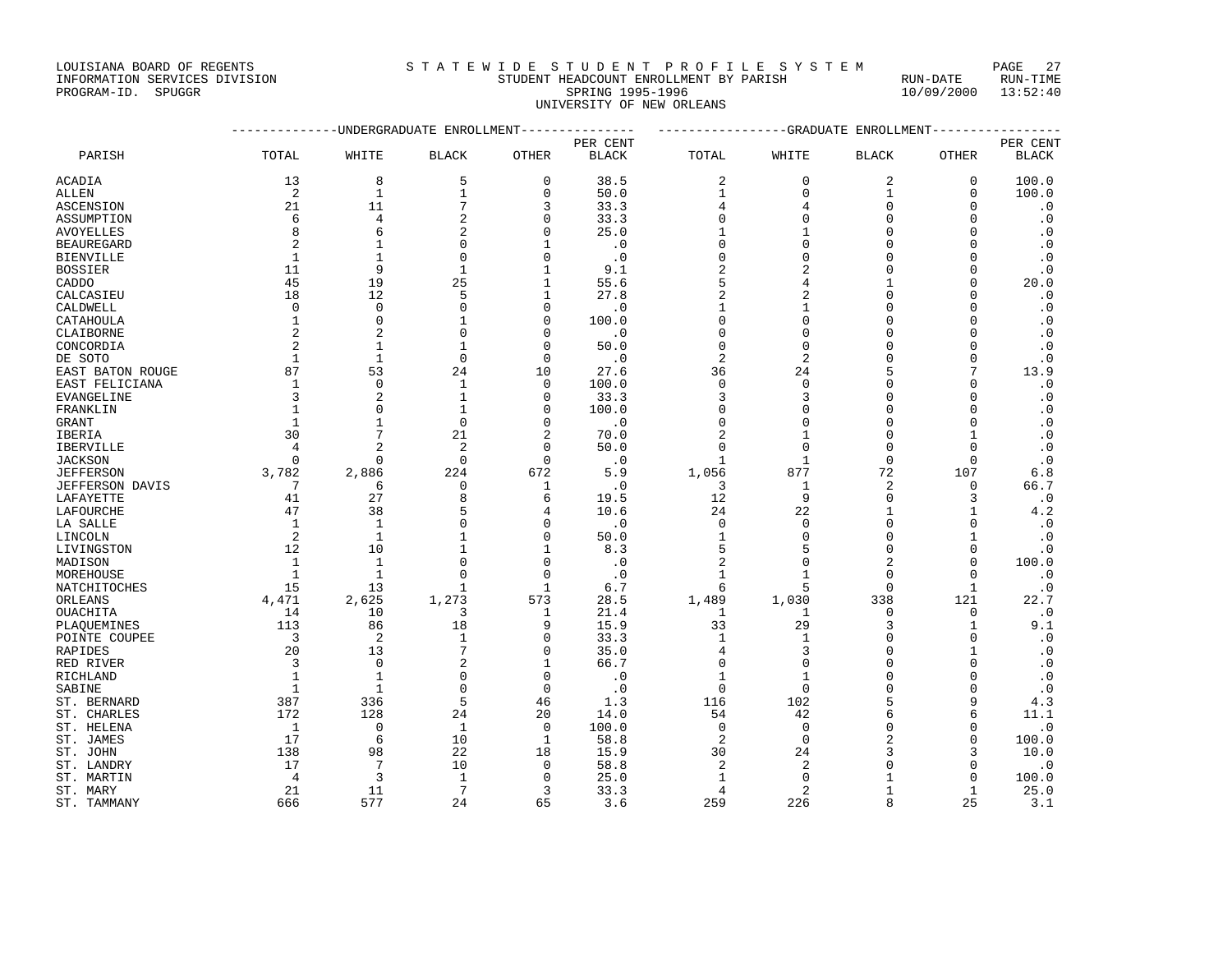LOUISIANA BOARD OF REGENTS STATEWIDE STUDENT PROFILE SYSTEM PAGE 28 INFORMATION SERVICES DIVISION STUDENT HEADCOUNT ENROLLMENT BY PARISH RUN-DATE RUN-TIME PROGRAM-ID. SPUGGR SPUISION FORMATION SERVICES DIVISION STRANGER STUDENT HEADCOUNT ENROLLMENT BY PARISH RUN-DATE RUN-TIME<br>PROGRAM-ID. SPUGGR SPUISION SERVICES SOLUTION SERVICES DIVISION SERVICES DIVISION SERVICES DIVISION

# UNIVERSITY OF NEW ORLEANS

|                                         |               |              | -UNDERGRADUATE ENROLLMENT- |              | -GRADUATE ENROLLMENT- |              |              |              |           |              |
|-----------------------------------------|---------------|--------------|----------------------------|--------------|-----------------------|--------------|--------------|--------------|-----------|--------------|
|                                         |               |              |                            |              | PER CENT              |              |              |              |           | PER CENT     |
| PARISH                                  | TOTAL         | WHITE        | <b>BLACK</b>               | <b>OTHER</b> | <b>BLACK</b>          | TOTAL        | WHITE        | <b>BLACK</b> | OTHER     | <b>BLACK</b> |
| TANGIPAHOA                              | 30            | 19           |                            |              | 30.0                  | 11           |              |              |           | 18.2         |
| TENSAS                                  |               |              |                            |              | $\cdot$ 0             |              |              |              |           | 100.0        |
| TERREBONNE                              | 56            | 40           |                            |              | 12.5                  |              |              |              |           | . 0          |
| UNION                                   |               |              |                            |              |                       |              |              |              |           | $\cdot$ 0    |
| VERMILLION                              |               |              |                            |              | 16.7                  |              |              |              |           | $\cdot$ 0    |
| <b>VERNON</b>                           |               |              |                            |              | 14.3                  |              |              |              |           | . 0          |
| WASHINGTON                              |               |              |                            |              | 50.0                  |              |              |              |           | $\cdot$ 0    |
| WEBSTER                                 |               |              |                            |              | 100.0                 |              |              |              |           | $\cdot$ 0    |
| WEST BATON ROUGE                        |               |              |                            |              | 100.0                 |              |              |              |           | $\cdot$ 0    |
| WEST CARROLL                            |               |              |                            |              |                       |              |              |              |           | $\cdot$ 0    |
| WEST FELICIANA                          |               |              |                            |              | . 0                   |              |              |              |           | $\cdot$ 0    |
| LOUISIANA TOTALS<br>OUT-OF-STATE TOTALS | 10,342<br>354 | 7,111<br>210 | 1,777<br>68                | 1,454<br>76  | 17.2<br>19.2          | 3,208<br>205 | 2,459<br>163 | 456<br>19    | 293<br>23 | 14.2<br>9.3  |
|                                         |               |              |                            |              |                       |              |              |              |           |              |
| LA./OUT-OF-STATE                        | 10,696        | 7,321        | 1,845                      | 1,530        | 17.2                  | 3,413        | 2,622        | 475          | 316       | 13.9         |
| FOREIGN TOTALS                          | 303           |              |                            | 288          | 2.0                   | 325          |              |              | 323       | $\cdot$ 0    |
| INSTITUTION TOTALS                      | 10,999        | 7,330        | 1,851                      | 1,818        | 16.8                  | 3,738        | 2,624        | 475          | 639       | 12.7         |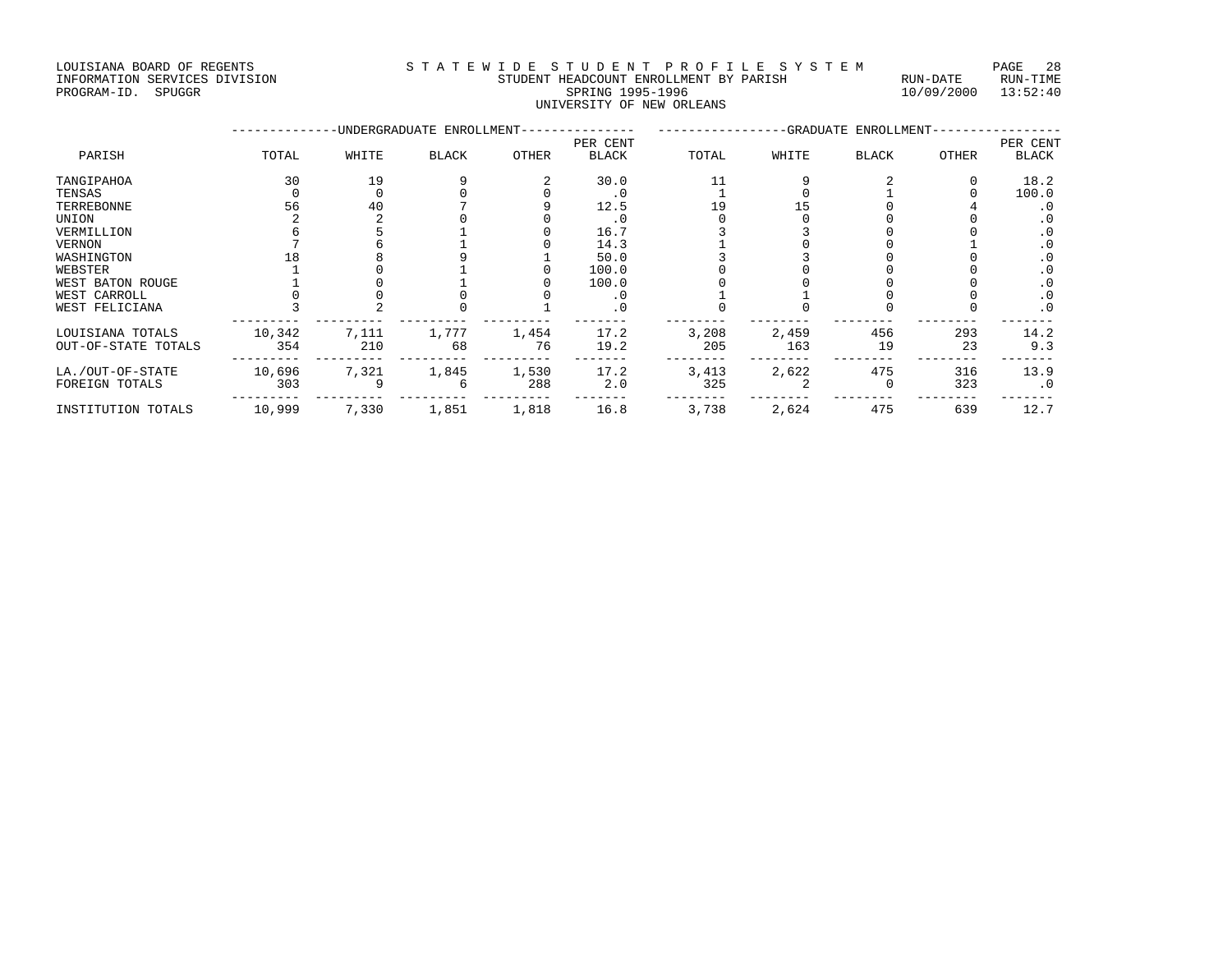LOUISIANA BOARD OF REGENTS S T A T E W I D E S T U D E N T P R O F I L E S Y S T E M PAGE 29

### INFORMATION SERVICES DIVISION STUDENT HEADCOUNT ENROLLMENT BY PARISH RUN-DATE RUN-TIME PROGRAM-ID. SPUGGR SPRING 1995-1996 10/09/2000 13:52:40 L.S.U. LAW CENTER

|                        |              |             | UNDERGRADUATE ENROLLMENT |              | -GRADUATE ENROLLMENT       |                |                |                |              |                        |
|------------------------|--------------|-------------|--------------------------|--------------|----------------------------|----------------|----------------|----------------|--------------|------------------------|
|                        |              |             |                          |              |                            | PER CENT       |                |                |              |                        |
| PARISH                 | TOTAL        | WHITE       | <b>BLACK</b>             | OTHER        | PER CENT<br><b>BLACK</b>   | TOTAL          | WHITE          | <b>BLACK</b>   | OTHER        | <b>BLACK</b>           |
| ACADIA                 | $\mathbf 0$  | $\mathbf 0$ | $\mathbf 0$              | $\mathbf{0}$ | $\cdot$ 0                  | 5              | 5              | $\mathbf 0$    | 0            | $\cdot$ 0              |
| <b>ALLEN</b>           | $\mathbf{0}$ | $\mathbf 0$ | $\mathbf 0$              | $\mathbf{0}$ | $\cdot$ 0                  | 2              | $\overline{a}$ | $\mathbf 0$    | $\mathbf{0}$ | $\cdot$ 0              |
| ASCENSION              | $\mathbf 0$  | $\mathbf 0$ | $\Omega$                 | $\mathbf 0$  | $\cdot$ 0                  | 11             | 11             | $\mathbf 0$    | $\Omega$     | $\cdot$ 0              |
| ASSUMPTION             | $\Omega$     | $\Omega$    | $\Omega$                 | $\Omega$     | $\overline{\phantom{0}}$ . | $\mathbf{1}$   | $1\,$          | $\Omega$       | $\Omega$     | .0                     |
| <b>AVOYELLES</b>       | $\Omega$     | $\mathbf 0$ | $\mathbf 0$              | 0            | $\cdot$ 0                  | 4              | 4              | $\mathbf 0$    | $\Omega$     | $\cdot$ 0              |
| <b>BEAUREGARD</b>      | $\Omega$     | $\Omega$    | $\Omega$                 | O            | $\cdot$ 0                  | 3              | 3              | $\overline{0}$ | $\Omega$     | $\cdot$ 0              |
| <b>BIENVILLE</b>       | $\Omega$     | $\Omega$    | $\Omega$                 | O            | $\cdot$ 0                  | $\mathbf{1}$   | $\mathbf{1}$   | $\Omega$       | $\Omega$     | $\cdot$ 0              |
| <b>BOSSIER</b>         | $\cap$       | $\Omega$    | $\Omega$                 | $\Omega$     | $\cdot$ 0                  | 6              | 6              | $\Omega$       | $\Omega$     | $\cdot$ 0              |
| CADDO                  | $\Omega$     | $\Omega$    | $\Omega$                 | $\Omega$     | $\cdot$ 0                  | 28             | 26             | $\overline{2}$ | $\Omega$     | 7.1                    |
| CALCASIEU              | $\Omega$     | $\Omega$    | $\Omega$                 | $\Omega$     | $\cdot$ 0                  | 12             | 12             | $\Omega$       | $\Omega$     | $\boldsymbol{\cdot}$ 0 |
| CALDWELL               | $\Omega$     | $\Omega$    | $\Omega$                 | $\Omega$     | $\cdot$ 0                  | $\mathbf{1}$   | $\mathbf{1}$   | $\mathbf 0$    | $\Omega$     | $\cdot$ 0              |
| CAMERON                | $\Omega$     | $\mathbf 0$ | $\Omega$                 | O            | $\cdot$ 0                  | 4              | 4              | $\overline{0}$ | $\Omega$     | $\cdot$ 0              |
| CATAHOULA              | $\Omega$     | $\Omega$    | $\Omega$                 | $\Omega$     | $\cdot$ 0                  | $\mathbf{1}$   | $\mathbf{1}$   | $\overline{0}$ | $\Omega$     | .0                     |
| CONCORDIA              | $\Omega$     | $\mathbf 0$ | $\mathbf 0$              | $\mathbf 0$  | $\cdot$ 0                  | $\mathbf{1}$   | $\mathbf{1}$   | $\mathbf 0$    | $\Omega$     | $\cdot$ 0              |
| DE SOTO                | $\Omega$     | $\Omega$    | $\Omega$                 | $\Omega$     | $\cdot$ 0                  | $\overline{2}$ | 2              | $\Omega$       | $\Omega$     | $\cdot$ 0              |
| EAST BATON ROUGE       | $\Omega$     | 0           | $\Omega$                 | $\Omega$     | $\cdot$ 0                  | 195            | 175            | 14             | 6            | 7.2                    |
| EAST FELICIANA         | $\Omega$     | $\Omega$    | $\Omega$                 | $\Omega$     | $\cdot$ 0                  | 2              | 2              | $\mathbf 0$    | $\Omega$     | $\boldsymbol{\cdot}$ 0 |
| EVANGELINE             | $\Omega$     | $\Omega$    | $\mathbf 0$              | $\Omega$     | $\cdot$ 0                  | 2              | 2              | $\overline{0}$ | $\Omega$     | $\cdot$ 0              |
| FRANKLIN               | $\Omega$     | $\Omega$    | $\Omega$                 | O            | $\cdot$ 0                  | $\mathbf{1}$   | $\mathbf{1}$   | $\mathbf 0$    | $\Omega$     | $\boldsymbol{\cdot}$ 0 |
| <b>GRANT</b>           | $\Omega$     | $\Omega$    | $\Omega$                 | O            | . 0                        | $\sqrt{2}$     | 2              | $\Omega$       | $\Omega$     | $\cdot$ 0              |
| IBERIA                 | $\Omega$     | $\mathbf 0$ | $\Omega$                 | $\Omega$     | $\overline{\phantom{0}}$ . | 8              | 7              | $\mathbf{1}$   | $\Omega$     | 12.5                   |
| IBERVILLE              | $\Omega$     | $\Omega$    | 0                        | $\mathbf 0$  | $\cdot$ 0                  | 3              | 2              | 1              | $\Omega$     | 33.3                   |
| <b>JACKSON</b>         | $\Omega$     | $\Omega$    | $\Omega$                 | $\Omega$     | $\cdot$ 0                  | $\overline{2}$ | 2              | $\Omega$       | $\Omega$     | $\cdot$ 0              |
| <b>JEFFERSON</b>       | $\Omega$     | $\Omega$    | $\Omega$                 | $\Omega$     | $\cdot$ 0                  | 50             | 45             | $\overline{c}$ | 3            | 4.0                    |
| <b>JEFFERSON DAVIS</b> | $\Omega$     | $\Omega$    | $\Omega$                 | O            | $\cdot$ 0                  | 3              | 3              | $\overline{0}$ | $\Omega$     | $\cdot$ 0              |
| LAFAYETTE              | $\Omega$     | $\mathbf 0$ | $\mathbf 0$              | $\Omega$     | $\cdot$ 0                  | 33             | 31             | $\overline{c}$ | $\Omega$     | 6.1                    |
| LAFOURCHE              | $\Omega$     | $\Omega$    | $\Omega$                 | $\Omega$     | $\cdot$ 0                  | 4              | 3              | $\mathbf{1}$   | $\Omega$     | 25.0                   |
| LINCOLN                | $\Omega$     | $\Omega$    | $\Omega$                 | $\Omega$     | $\cdot$ 0                  | 9              | 8              | $\mathbf{1}$   | $\Omega$     | 11.1                   |
| LIVINGSTON             | $\Omega$     | $\Omega$    | $\Omega$                 | 0            | $\cdot$ 0                  | 6              | б              | $\mathbf 0$    | $\Omega$     | $\cdot$ 0              |
| MOREHOUSE              | $\Omega$     | $\Omega$    | $\Omega$                 | $\Omega$     | $\overline{\phantom{0}}$ . | $\overline{2}$ | 2              | $\Omega$       | $\Omega$     | $\cdot$ 0              |
| NATCHITOCHES           | $\Omega$     | $\Omega$    | $\mathbf 0$              | $\mathbf 0$  | $\cdot$ 0                  | 6              | 6              | $\Omega$       | $\Omega$     | $\cdot$ 0              |
| ORLEANS                | $\Omega$     | $\Omega$    | $\Omega$                 | O            | $\cdot$ 0                  | 28             | 28             | $\overline{0}$ | $\Omega$     | $\cdot$ 0              |
| <b>OUACHITA</b>        | $\Omega$     | $\Omega$    | $\Omega$                 | $\Omega$     | $\cdot$ 0                  | 18             | 17             | $\mathbf{1}$   | $\Omega$     | 5.6                    |
| PLAOUEMINES            | $\Omega$     | $\Omega$    | $\Omega$                 | $\Omega$     | $\cdot$ 0                  | 4              | 4              | $\overline{0}$ | $\cap$       | $\cdot$ 0              |
| POINTE COUPEE          | $\Omega$     | $\Omega$    | $\mathbf 0$              | $\Omega$     | $\cdot$ 0                  | $\mathbf{1}$   | $\mathbf{1}$   | $\overline{0}$ | $\Omega$     | $\cdot$ 0              |
| RAPIDES                | $\Omega$     | $\mathbf 0$ | $\mathbf 0$              | $\mathbf 0$  | $\cdot$ 0                  | 15             | 14             | $\mathbf 0$    | 1            | $\cdot$ 0              |
| RICHLAND               | $\Omega$     | $\Omega$    | $\Omega$                 | $\Omega$     | $\overline{\phantom{0}}$ . | $\overline{2}$ | 2              | $\overline{0}$ | $\Omega$     | $\boldsymbol{\cdot}$ 0 |
| SABINE                 | $\Omega$     | $\Omega$    | $\Omega$                 | O            | $\cdot$ 0                  | 2              | $\mathbf{1}$   | $\overline{0}$ |              | $\cdot$ 0              |
| ST. BERNARD            | $\Omega$     | $\Omega$    | $\Omega$                 | $\Omega$     | $\cdot$ 0                  | 5              | 5              | $\Omega$       | $\Omega$     | .0                     |
| ST. CHARLES            | $\Omega$     | $\Omega$    | $\Omega$                 | $\mathbf 0$  | $\cdot$ 0                  | $\overline{2}$ | 2              | $\overline{0}$ | $\Omega$     | $\cdot$ 0              |
| ST. JOHN               | $\Omega$     | $\Omega$    | $\Omega$                 | U            | $\cdot$ 0                  | $\mathbf{1}$   | 1              | $\Omega$       | $\Omega$     | $\cdot$ 0              |
| ST. LANDRY             | $\Omega$     | $\Omega$    | $\Omega$                 | $\Omega$     | $\cdot$ 0                  | 7              | б              | $\mathbf{1}$   | $\Omega$     | 14.3                   |
| ST. MARTIN             | $\Omega$     | $\Omega$    | $\Omega$                 | $\Omega$     | $\cdot$ 0                  | 3              | 3              | $\overline{0}$ | $\Omega$     | $\cdot$ 0              |
| ST. MARY               | $\Omega$     | $\Omega$    | $\Omega$                 | $\Omega$     | $\cdot$ 0                  | $\overline{2}$ | $\overline{a}$ | $\Omega$       | $\Omega$     | $\cdot$ 0              |
| ST. TAMMANY            | $\Omega$     | $\mathbf 0$ | $\Omega$                 | 0            | $\cdot$ 0                  | 21             | 21             | $\overline{0}$ | $\Omega$     | $\cdot$ 0              |
| TANGIPAHOA             | $\Omega$     | $\Omega$    | $\Omega$                 | U            | $\cdot$ 0                  | 13             | 13             | $\Omega$       | $\Omega$     | $\cdot$ 0              |
| TERREBONNE             | $\Omega$     | $\Omega$    | $\Omega$                 | U            | $\cdot$ 0                  | 11             | 11             | $\Omega$       | $\Omega$     | $\cdot$ 0              |
| UNION                  | $\Omega$     | $\Omega$    | $\Omega$                 | U            | $\cdot$ 0                  | $\mathbf{1}$   | $\mathbf{1}$   | $\Omega$       | $\Omega$     | $\cdot$ 0              |
| VERMILLION             | $\Omega$     | $\Omega$    | $\mathbf 0$              | O            | $\cdot$ 0                  | 5              | 5              | $\mathbf 0$    | $\Omega$     | $\cdot$ 0              |
| VERNON                 | $\Omega$     | $\Omega$    | $\Omega$                 | $\Omega$     | $\cdot$ 0                  | 4              | 3              | $\mathbf{1}$   | $\Omega$     | 25.0                   |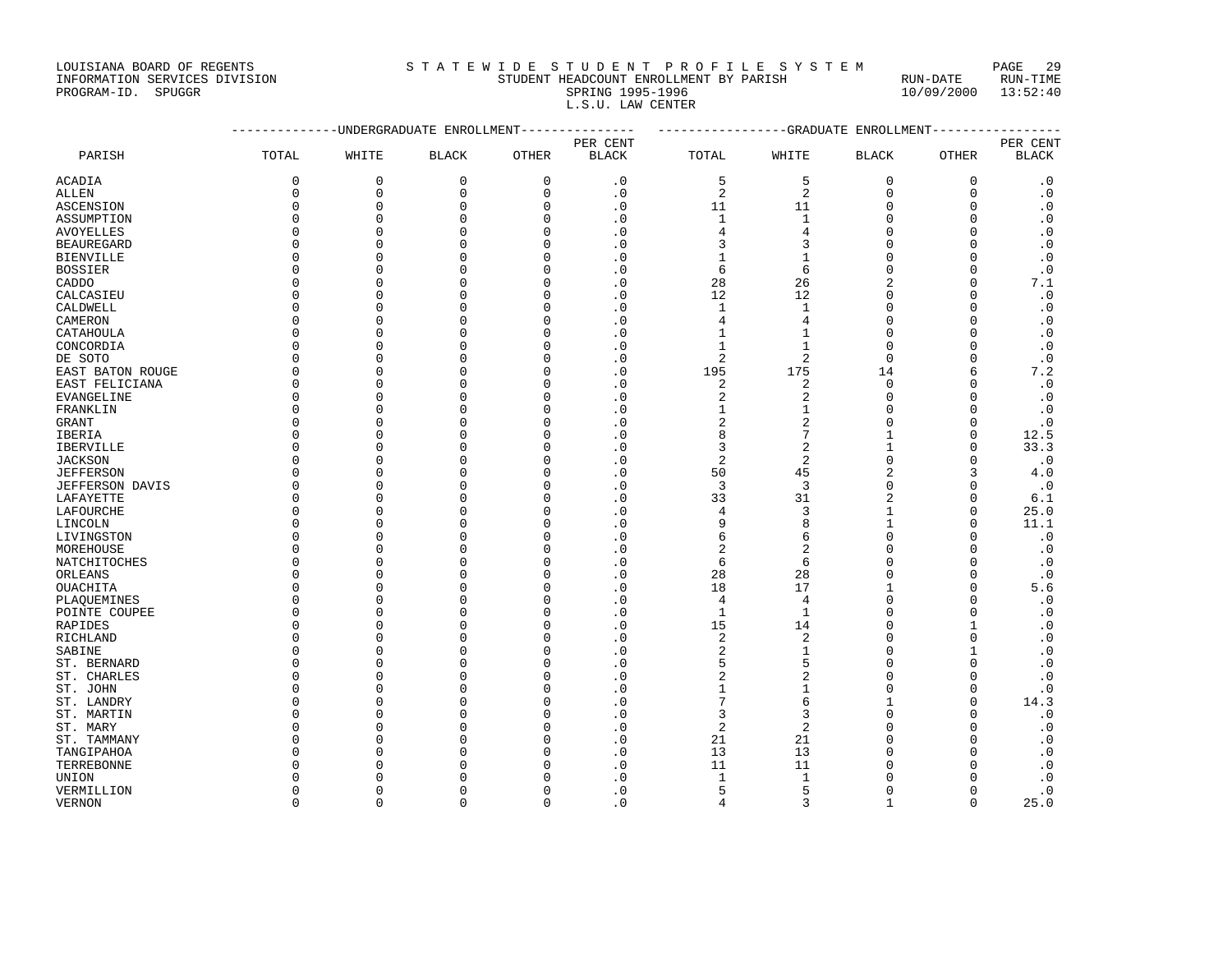LOUISIANA BOARD OF REGENTS STATEWIDE STUDENT PROFILE SYSTEM PAGE 30 INFORMATION SERVICES DIVISION STUDENT HEADCOUNT ENROLLMENT BY PARISH RUN-DATE RUN-TIME ENTERNATION SERVICES DIVISION <br>
FILE STUDENT HEADCOUNT ENROLLMENT BY PARISH RUN-DATE RUN-TIME<br>
PROGRAM-ID. SPUGGR SPRING 1995-1996 10/09/2000 13:52:40 L.S.U. LAW CENTER

|                     |       |       | -UNDERGRADUATE ENROLLMENT- |       | -GRADUATE ENROLLMENT- |       |       |              |       |              |
|---------------------|-------|-------|----------------------------|-------|-----------------------|-------|-------|--------------|-------|--------------|
|                     |       |       |                            |       | PER CENT              |       |       |              |       | PER CENT     |
| PARISH              | TOTAL | WHITE | BLACK                      | OTHER | <b>BLACK</b>          | TOTAL | WHITE | <b>BLACK</b> | OTHER | <b>BLACK</b> |
| WASHINGTON          |       |       |                            |       |                       |       |       |              |       | . 0          |
| WEST CARROLL        |       |       |                            |       |                       |       |       |              |       | . 0          |
| WEST FELICIANA      |       |       |                            |       |                       |       |       |              |       | $\cdot$ 0    |
| WINN                |       |       |                            |       | . v                   |       |       |              |       | $\cdot$ 0    |
| LOUISIANA TOTALS    |       |       |                            |       |                       | 562   | 524   | 27           |       | 4.8          |
| OUT-OF-STATE TOTALS |       |       |                            |       | . U                   | 66    | 56    |              |       | 13.6         |
| LA./OUT-OF-STATE    |       |       |                            |       |                       | 628   | 580   | 36           | 12    | 5.7          |
| FOREIGN TOTALS      |       |       |                            |       | . U                   |       |       |              |       | $\cdot$ 0    |
| INSTITUTION TOTALS  |       |       |                            |       |                       | 637   | 580   | 36           | 21    | 5.7          |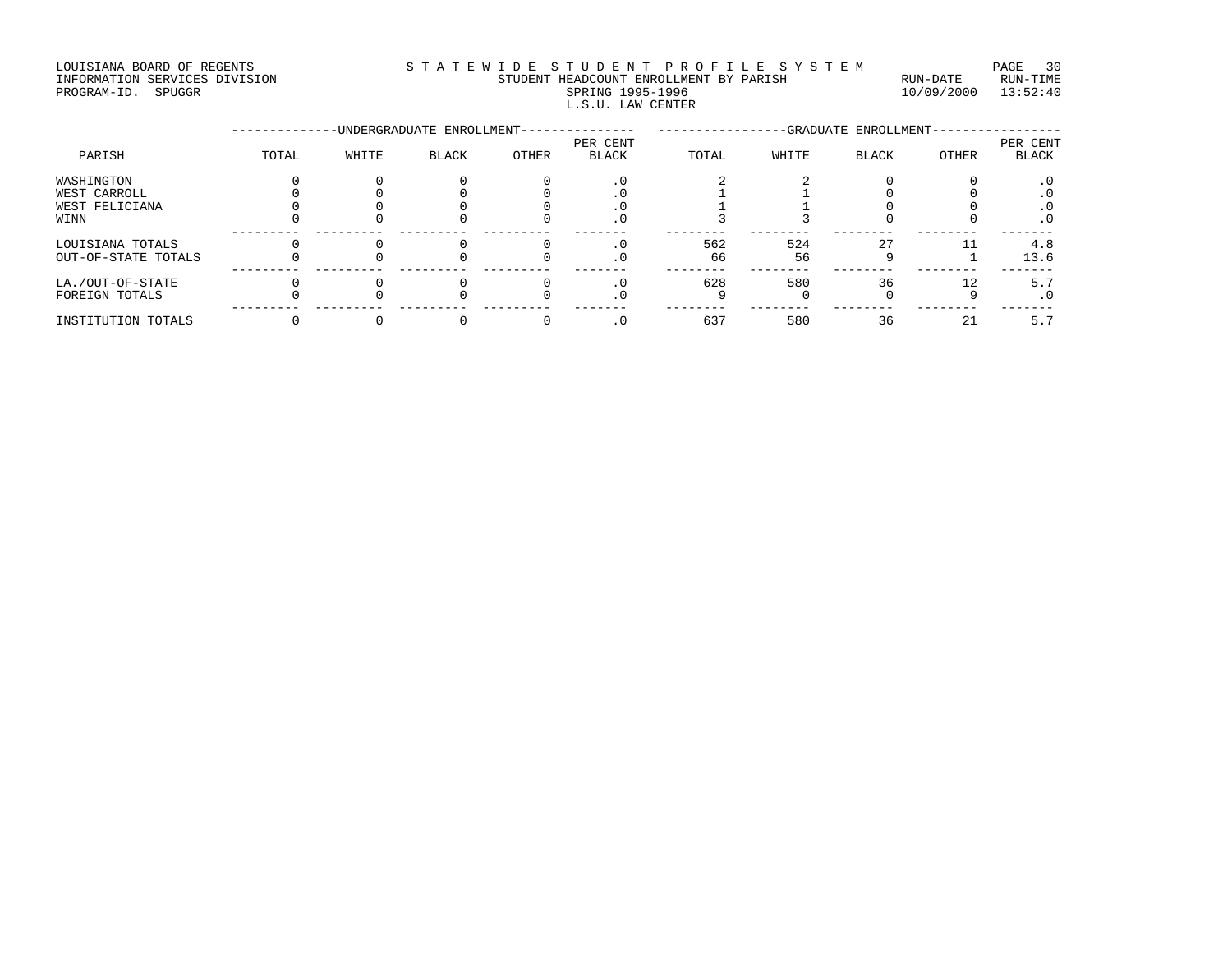|                    | INFORMATION SERVICES DIVISION | STUDENT HEADCOUNT ENROLLMENT BY PARISH |                            | RUN-DATE                | RUN-TIME |
|--------------------|-------------------------------|----------------------------------------|----------------------------|-------------------------|----------|
| PROGRAM-ID. SPUGGR |                               |                                        | SPRING 1995-1996           | $10/09/2000$ $13:52:40$ |          |
|                    |                               |                                        | SOUTHERN U. IN BATON ROUGE |                         |          |

|                  | ----------     | ----------------GRADUATE ENROLLMENT |                           |              |              |                 |                |                 |              |           |
|------------------|----------------|-------------------------------------|---------------------------|--------------|--------------|-----------------|----------------|-----------------|--------------|-----------|
|                  |                |                                     | -UNDERGRADUATE ENROLLMENT |              | PER CENT     |                 |                |                 |              | PER CENT  |
| PARISH           | TOTAL          | WHITE                               | <b>BLACK</b>              | OTHER        | <b>BLACK</b> | TOTAL           | WHITE          | <b>BLACK</b>    | OTHER        | BLACK     |
| ACADIA           | 28             | 1                                   | 27                        | $\Omega$     | 96.4         | 6               | 1              | 4               | 1            | 66.7      |
| ALLEN            | 17             | $\mathbf 0$                         | 17                        | $\Omega$     | 100.0        | 3               | $\mathbf{1}$   | $\overline{2}$  | 0            | 66.7      |
| ASCENSION        | 157            | 6                                   | 151                       | 0            | 96.2         | 19              | 2              | 17              | 0            | 89.5      |
| ASSUMPTION       | 38             | $\mathbf{1}$                        | 37                        | $\Omega$     | 97.4         | $7\phantom{.0}$ | $\mathbf{1}$   | 5               | $\mathbf{1}$ | 71.4      |
| AVOYELLES        | 27             | $\mathbf{2}$                        | 25                        | $\mathbf 0$  | 92.6         | 12              | 5              | $7\phantom{.0}$ | 0            | 58.3      |
| BEAUREGARD       | 17             | $\Omega$                            | 17                        | $\Omega$     | 100.0        | 3               | 2              | $\mathbf{1}$    | $\Omega$     | 33.3      |
| BIENVILLE        | $\overline{4}$ | $\Omega$                            | $\overline{4}$            | O            | 100.0        | $\mathbf{1}$    | 0              | 1               | $\Omega$     | 100.0     |
| BOSSIER          | 14             | $\mathbf{1}$                        | 13                        | $\Omega$     | 92.9         | 6               | 0              | 6               | $\Omega$     | 100.0     |
| CADDO            | 199            | 2                                   | 196                       | $\mathbf{1}$ | 98.5         | 32              | $\overline{4}$ | 28              | $\Omega$     | 87.5      |
| CALCASIEU        | 108            | $\Omega$                            | 107                       | 1            | 99.1         | 22              | 8              | 14              | 0            | 63.6      |
| CALDWELL         | 13             | $\Omega$                            | 13                        | $\Omega$     | 100.0        | $\overline{a}$  | $\mathbf 0$    | $\overline{2}$  | $\Omega$     | 100.0     |
| CAMERON          | <sup>1</sup>   | $\Omega$                            | 1                         | O            | 100.0        | 2               | 1              | $\mathbf{1}$    | $\Omega$     | 50.0      |
| CATAHOULA        | 20             | $\Omega$                            | 20                        | $\Omega$     | 100.0        | 1               | $\Omega$       | $\mathbf{1}$    | $\Omega$     | 100.0     |
| CLAIBORNE        | 8              | 1                                   | 7                         | O            | 87.5         | $\mathbf 0$     | 0              | $\Omega$        | $\Omega$     | . 0       |
| CONCORDIA        | 42             | $\mathbf{1}$                        | 41                        | $\Omega$     | 97.6         | 2               | $\Omega$       |                 | $\Omega$     | 100.0     |
| DE SOTO          | 25             | $\mathbf 0$                         | 24                        | $\mathbf{1}$ | 96.0         | 4               | $\mathbf{1}$   | 3               | $\Omega$     | 75.0      |
| EAST BATON ROUGE | 2,664          | 87                                  | 2,551                     | 26           | 95.8         | 400             | 65             | 329             | 6            | 82.3      |
| EAST CARROLL     | 20             | $\mathbf 0$                         | 20                        | $\mathbf 0$  | 100.0        | 9               | $\mathbf 0$    | 9               | $\Omega$     | 100.0     |
| EAST FELICIANA   | 102            | 6                                   | 95                        | 1            | 93.1         | 21              | 2              | 19              | $\Omega$     | 90.5      |
| EVANGELINE       | 34             | 5                                   | 29                        | $\Omega$     | 85.3         | 23              | 11             | 11              | 1            | 47.8      |
| FRANKLIN         | 27             | $\Omega$                            | 27                        | $\Omega$     | 100.0        | $7\phantom{.0}$ | $\mathbf 0$    | $7\phantom{.0}$ | $\Omega$     | 100.0     |
| GRANT            | 6              | $\mathbf 0$                         | 6                         | $\mathbf 0$  | 100.0        | $\mathbf{1}$    | 0              | 1               | $\Omega$     | 100.0     |
| IBERIA           | 67             | $\Omega$                            | 66                        | $\mathbf{1}$ | 98.5         | 34              | 5              | 29              | $\Omega$     | 85.3      |
| IBERVILLE        | 249            | 8                                   | 241                       | $\Omega$     | 96.8         | 40              | 2              | 38              | 0            | 95.0      |
| JACKSON          | 10             |                                     | 9                         | $\Omega$     | 90.0         | 3               | 1              | 2               | $\Omega$     | 66.7      |
| <b>JEFFERSON</b> | 103            | $\overline{4}$                      | 97                        | 2            | 94.2         | 20              | 6              | 12              | 2            | 60.0      |
| JEFFERSON DAVIS  | 15             | $\Omega$                            | 15                        | $\Omega$     | 100.0        | 4               | 1              | 3               | $\Omega$     | 75.0      |
| LAFAYETTE        | 97             | $\overline{2}$                      | 94                        | $\mathbf{1}$ | 96.9         | 26              | 6              | 20              | $\Omega$     | 76.9      |
| LAFOURCHE        | 29             |                                     | 28                        | $\mathbf 0$  | 96.6         | 6               | 5              | 1               | 0            | 16.7      |
| LA SALLE         | 6              | $\Omega$                            | 6                         | U            | 100.0        | $\Omega$        | $\Omega$       | $\Omega$        | $\Omega$     | $\cdot$ 0 |
| LINCOLN          | 6              | $\mathbf{0}$                        | 6                         | $\mathbf 0$  | 100.0        | 4               | 0              | 4               | 0            | 100.0     |
| LIVINGSTON       | 31             | 3                                   | 27                        | 1            | 87.1         | 8               | $\overline{2}$ | 6               | O            | 75.0      |
| MADISON          | 18             | $\mathbf{1}$                        | 17                        | $\Omega$     | 94.4         | 6               | 1              | 5               | $\Omega$     | 83.3      |
| MOREHOUSE        | 23             | $\Omega$                            | 23                        | O            | 100.0        | 7               | 0              | $7\phantom{.0}$ | $\Omega$     | 100.0     |
| NATCHITOCHES     | 35             | $\mathbf{1}$                        | 34                        | $\Omega$     | 97.1         | 8               | $\overline{4}$ | $\overline{4}$  | $\Omega$     | 50.0      |
| ORLEANS          | 495            | 8                                   | 485                       | 2            | 98.0         | 100             | 9              | 90              | 1            | 90.0      |
| OUACHITA         | 101            | 5                                   | 96                        | $\Omega$     | 95.0         | 12              | 3              | 9               | $\Omega$     | 75.0      |
| PLAOUEMINES      | 29             |                                     | 28                        | O            | 96.6         | $\mathbf{1}$    | 0              | $\mathbf{1}$    | $\Omega$     | 100.0     |
| POINTE COUPEE    | 101            | 6                                   | 95                        | $\Omega$     | 94.1         | 35              | 9              | 26              | $\Omega$     | 74.3      |
| RAPIDES          | 128            | $\mathbf{1}$                        | 126                       | 1            | 98.4         | 32              | 9              | 22              | $\mathbf{1}$ | 68.8      |
| RED RIVER        | 7              | $\Omega$                            | 7                         | $\Omega$     | 100.0        | 2               | $\mathbf 0$    | $\overline{2}$  | $\Omega$     | 100.0     |
| RICHLAND         | $\overline{7}$ | $\Omega$                            | 7                         | $\Omega$     | 100.0        | 2               | $\mathbf{1}$   | $\mathbf{1}$    | $\Omega$     | 50.0      |
| SABINE           | 7              | $\Omega$                            | 7                         | O            | 100.0        | $\Omega$        | 0              | $\Omega$        | $\Omega$     | $\cdot$ 0 |
| ST. BERNARD      | 8              | $\mathbf{1}$                        | 7                         | $\Omega$     | 87.5         | $\mathbf{1}$    | $\mathbf{1}$   | $\Omega$        | $\Omega$     | $\cdot$ 0 |
| ST. CHARLES      | 18             | $\mathbf{0}$                        | 18                        | O            | 100.0        | 3               | $\mathbf{1}$   | $\overline{c}$  | 0            | 66.7      |
| ST. HELENA       | 61             | $\Omega$                            | 61                        | U            | 100.0        | 16              | $\Omega$       | 16              | $\Omega$     | 100.0     |
| ST. JAMES        | 108            | $\Omega$                            | 105                       | 3            | 97.2         | 17              | 0              | 17              | $\Omega$     | 100.0     |
| ST. JOHN         | 60             |                                     | 60                        |              | 100.0        | 7               | $\Omega$       | 7               | U            | 100.0     |
| ST. LANDRY       | 213            | 6                                   | 207                       | O            | 97.2         | 103             | 12             | 90              | $\mathbf{1}$ | 87.4      |
| ST. MARTIN       | 44             | $\Omega$                            | 44                        | U            | 100.0        | 8               | -1             | 7               | $\Omega$     | 87.5      |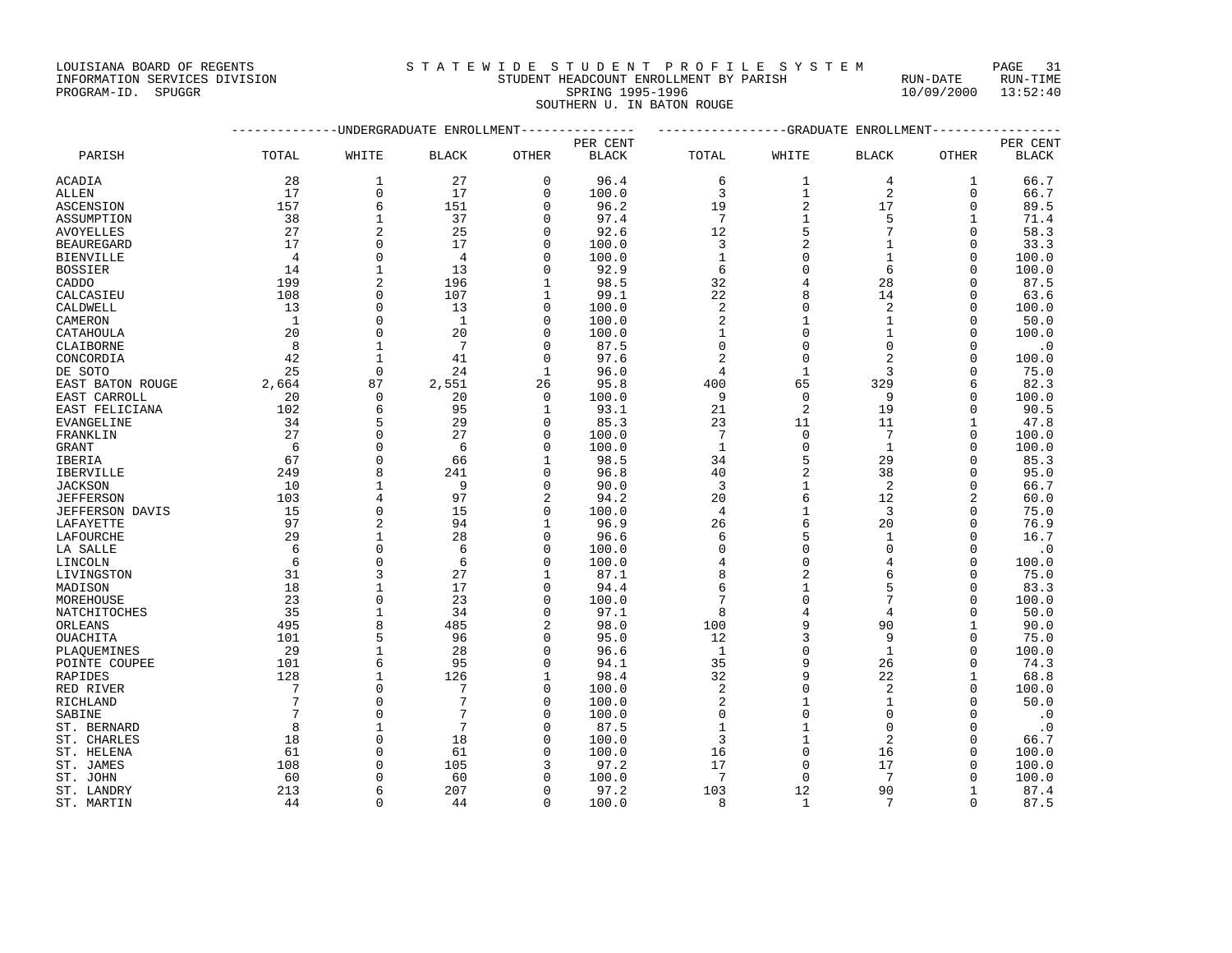LOUISIANA BOARD OF REGENTS STRITE WIDE STUDENT HEADCOUNT ENROLLMENT BY STRISH AUN-DATE RUN-TIME SUPPORMATION SERVICES DIVISION

## INFORMATION SERVICES DIVISION STUDENT STUDENT HEADCOUNT ENROLLMENT BY PARISH THEORMATION SERVICES DIVISION STUDENT STUDENT HEADCOUNT ENROLLMENT BY PARISH SOUTHERN U. IN BATON ROUGE

|                     |       |       | -UNDERGRADUATE ENROLLMENT- |       |              |       | -GRADUATE ENROLLMENT- |              |       |          |
|---------------------|-------|-------|----------------------------|-------|--------------|-------|-----------------------|--------------|-------|----------|
|                     |       |       |                            |       | PER CENT     |       |                       |              |       | PER CENT |
| PARISH              | TOTAL | WHITE | <b>BLACK</b>               | OTHER | <b>BLACK</b> | TOTAL | WHITE                 | <b>BLACK</b> | OTHER | BLACK    |
| ST. MARY            | 75    |       | 73                         |       | 97.3         | 22    |                       | 16           |       | 72.7     |
| ST. TAMMANY         | 51    |       | 48                         |       | 94.1         |       |                       |              |       | 75.0     |
| TANGIPAHOA          | 102   |       | 101                        |       | 99.0         | 21    |                       | 20           |       | 95.2     |
| TENSAS              | 36    |       | 36                         |       | 100.0        |       |                       |              |       | 100.0    |
| TERREBONNE          | 64    |       | 64                         |       | 100.0        |       |                       | 10           |       | 90.9     |
| UNION               | 11    |       | 11                         |       | 100.0        |       |                       |              |       | 100.0    |
| VERMILLION          |       |       | 15                         |       | 88.2         |       |                       |              |       | 75.0     |
| VERNON              | 14    |       | 14                         |       | 100.0        |       |                       |              |       | 33.3     |
| WASHINGTON          | 78    |       | 78                         |       | 100.0        |       |                       |              |       | 80.0     |
| WEBSTER             | 41    |       | 41                         |       | 100.0        |       |                       |              |       | 75.0     |
| WEST BATON ROUGE    | 128   |       | 121                        |       | 94.5         | 18    |                       | 16           |       | 88.9     |
| WEST CARROLL        | 11    |       | 11                         |       | 100.0        |       |                       |              |       | 100.0    |
| WEST FELICIANA      | 54    |       | 47                         |       | 87.0         |       |                       |              |       | 57.1     |
| WINN                |       |       |                            |       | 100.0        |       |                       |              |       | 50.0     |
| LOUISIANA TOTALS    | 6,334 | 182   | 6,109                      | 43    | 96.4         | 1,214 | 206                   | 994          | 14    | 81.9     |
| OUT-OF-STATE TOTALS | 1,760 | 13    | 1,733                      | 14    | 98.5         | 172   | 24                    | 148          |       | 86.0     |
| LA./OUT-OF-STATE    | 8,094 | 195   | 7,842                      | 57    | 96.9         | 1,386 | 230                   | 1,142        | 14    | 82.4     |
| FOREIGN TOTALS      | 117   |       | 27                         | 85    | 23.1         | 61    |                       |              | 53    | 9.8      |
| INSTITUTION TOTALS  | 8,211 | 200   | 7,869                      | 142   | 95.8         | 1,447 | 232                   | 1,148        | 67    | 79.3     |
|                     |       |       |                            |       |              |       |                       |              |       |          |

10/09/2000 13:52:40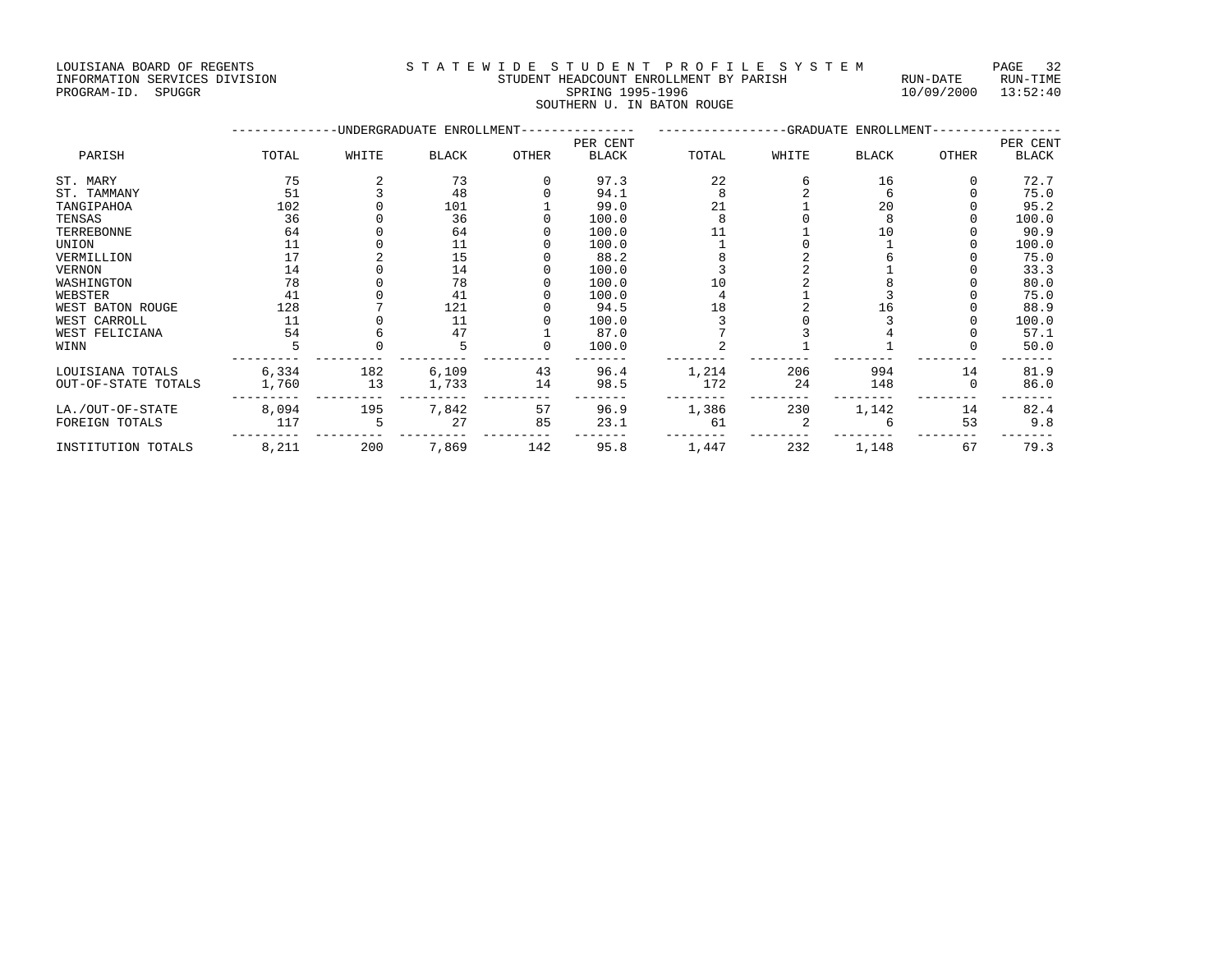| _ _ _ _ _ _ _ _ _ _ _ _ _ _ _ _ _ _ |                                        |            | --------<br>____ |
|-------------------------------------|----------------------------------------|------------|------------------|
| INFORMATION SERVICES DIVISION       | STUDENT HEADCOUNT ENROLLMENT BY PARISH | RUN-DATE   | RUN-TIME         |
| PROGRAM-ID.<br>SPUGGR               | SPRING 1995-1996                       | 10/09/2000 | 13:52:40         |
|                                     | SOUTHERN U. IN NEW ORLEANS             |            |                  |
|                                     |                                        |            |                  |

|                     |                |                | ----------UNDERGRADUATE ENROLLMENT |              | -------------          |              |              | -------------GRADUATE ENROLLMENT- |              |                      |
|---------------------|----------------|----------------|------------------------------------|--------------|------------------------|--------------|--------------|-----------------------------------|--------------|----------------------|
|                     |                |                |                                    |              | PER CENT               |              |              |                                   |              | PER CENT             |
| PARISH              | TOTAL          | WHITE          | <b>BLACK</b>                       | <b>OTHER</b> | <b>BLACK</b>           | TOTAL        | WHITE        | <b>BLACK</b>                      | <b>OTHER</b> | <b>BLACK</b>         |
| ACADIA              | 1              | 1              | $\mathbf 0$                        | 0            | $\cdot$ 0              | $\mathbf 0$  | $\mathbf{0}$ | $\mathbf 0$                       | 0            | $\cdot$ 0            |
| <b>ASCENSION</b>    | 4              | $\Omega$       | 4                                  | $\Omega$     | 100.0                  | $\Omega$     | $\Omega$     | $\Omega$                          | $\Omega$     | $\cdot$ 0            |
| ASSUMPTION          | 4              | $\mathbf{0}$   | 4                                  | $\Omega$     | 100.0                  |              | $\Omega$     | 1                                 | 0            | 100.0                |
| AVOYELLES           | 3              | $\overline{2}$ | 1                                  | ∩            | 33.3                   | O            | $\Omega$     | $\Omega$                          | U            | $\cdot$ 0            |
| BOSSIER             | 2              | $\Omega$       | $\overline{c}$                     | O            | 100.0                  | O            | $\Omega$     | $\Omega$                          | $\Omega$     | $\cdot$ 0            |
| CADDO               | $\overline{c}$ | 1              | 1                                  |              | 50.0                   |              | $\Omega$     | $\mathbf{1}$                      | $\mathbf 0$  | 100.0                |
| CALCASIEU           | 3              | $\cap$         | 3                                  |              | 100.0                  |              | $\Omega$     |                                   | $\Omega$     | 100.0                |
| CONCORDIA           | 3              | $\Omega$       | 3                                  |              | 100.0                  | $\Omega$     | $\Omega$     |                                   | U            | $\cdot$ 0            |
| EAST BATON ROUGE    | 17             | $\overline{2}$ | 15                                 |              | 88.2                   | 2            |              |                                   | U            | 50.0                 |
| EAST CARROLL        | 1              | $\cap$         | 1                                  |              | 100.0                  | n            | $\cap$       | U                                 | U            | $\cdot$ 0            |
| EAST FELICIANA      | $\mathbf{1}$   | $\cap$         | 1                                  | ∩            | 100.0                  |              | $\cap$       | $\cap$                            | U            | $\cdot$ 0            |
| EVANGELINE          |                | $\Omega$       | $\overline{c}$                     | O            | 100.0                  |              | $\Omega$     | $\Omega$                          | 0            | $\cdot$ 0            |
| FRANKLIN            |                | $\Omega$       | 3                                  | O            | 100.0                  | n            | $\Omega$     |                                   | U            | $\cdot$ 0            |
| IBERIA              |                |                | 8                                  | $\Omega$     | 88.9                   | $\Omega$     | $\Omega$     |                                   | O            | $\cdot$ 0            |
| IBERVILLE           | 6              | $\Omega$       | 6                                  | $\Omega$     | 100.0                  | 1            | $\Omega$     | $\mathbf{1}$                      | O            | 100.0                |
| JEFFERSON           | 394            | 25             | 359                                | 10           | 91.1                   | 14           | 8            | б                                 | U            | 42.9                 |
| JEFFERSON DAVIS     | 2              | $\mathbf{1}$   | $\mathbf{1}$                       | $\Omega$     | 50.0                   | $\Omega$     | O            |                                   | U            | $\cdot$ 0            |
| LAFAYETTE           | 22             | 13             | 8                                  | 1            | 36.4                   |              | 1            |                                   | U            | $\cdot$ 0            |
| LAFOURCHE           | 9              | 1              | 8                                  | ∩            | 88.9                   |              |              |                                   | U            | $\cdot$ 0            |
| LA SALLE            | $\overline{c}$ | $\mathbf{1}$   | 1                                  | O            | 50.0                   | $\Omega$     | $\Omega$     |                                   | O            | $\cdot$ 0            |
| LINCOLN             |                |                | 1                                  | O            | 50.0                   | <sup>0</sup> | $\Omega$     | $\Omega$                          | U            | $\cdot$ 0            |
| MOREHOUSE           | 1              | $\Omega$       | $\mathbf{1}$                       | O            | 100.0                  | <sup>0</sup> | $\Omega$     | $\Omega$                          | U            | $\cdot$ 0            |
| NATCHITOCHES        | $\overline{c}$ | $\Omega$       | 2                                  | $\Omega$     | 100.0                  | $\Omega$     | $\Omega$     | $\Omega$                          | O            | $\cdot$ 0            |
| ORLEANS             | 3,148          | 68             | 3,021                              | 59           | 96.0                   | 268          | 82           | 181                               | 5            | 67.5                 |
| OUACHITA            | 1              | $\Omega$       | 1                                  | $\Omega$     | 100.0                  | $\Omega$     | $\Omega$     | $\Omega$                          | U            | $\cdot$ 0            |
| PLAOUEMINES         | 28             | O              | 28                                 | O            | 100.0                  | <sup>0</sup> | $\Omega$     | $\Omega$                          | U            | $\cdot$ 0            |
| POINTE COUPEE       | $\overline{2}$ | ∩              | $\overline{2}$                     | ∩            | 100.0                  | $\Omega$     | $\Omega$     | C                                 | U            | $\cdot$ 0            |
| RAPIDES             | २              | $\cap$         | 3                                  |              | 100.0                  | 2            | $\cap$       |                                   | $\Omega$     | 100.0                |
| SABINE              | 1              | $\Omega$       | $\mathbf{1}$                       |              | 100.0                  | <sup>0</sup> | $\Omega$     | $\cap$                            | $\Omega$     | $\cdot$ 0            |
| ST. BERNARD         | 21             |                | 15                                 |              | 71.4                   | $\Omega$     | $\Omega$     |                                   | 0            | $\cdot$ 0            |
| ST. CHARLES         | 48             |                | 47                                 |              | 97.9                   |              | $\Omega$     |                                   | $\Omega$     | 100.0                |
| ST. HELENA          | $\overline{4}$ | $\Omega$       | $\overline{4}$                     | $\Omega$     | 100.0                  | $\Omega$     | $\Omega$     |                                   | O            | $\cdot$ 0            |
| ST. JAMES           | 5              | $\cap$         | 5                                  | ∩            | 100.0                  | $\Omega$     | $\cap$       |                                   | O            | $\cdot$ 0            |
| ST. JOHN            | 33             | 2              | 31                                 |              | 93.9                   | 2            | ∩            |                                   | $\Omega$     | 100.0                |
| ST. LANDRY          | 5              | O              | 5                                  | n            | 100.0                  | 3            | $\Omega$     |                                   | U            | 100.0                |
| ST. MARTIN          | २              |                | 3                                  |              | 100.0                  | ∩            | $\Omega$     |                                   | U            | $\cdot$ 0            |
| ST. MARY            | 4              |                | 3                                  |              | 75.0                   |              | $\cap$       |                                   | U            | 100.0                |
| ST. TAMMANY         | 25             | 2              | 23                                 |              | 92.0                   |              | $\Omega$     |                                   | O            | 100.0                |
| TANGIPAHOA          | 10             |                | 8                                  | O            | 80.0                   |              | O            |                                   | U            | $\cdot$ 0            |
| TENSAS              | $\mathbf{1}$   | $\Omega$       | $\mathbf{1}$                       | ∩            | 100.0                  |              | $\Omega$     | $\Omega$                          | $\Omega$     | $\cdot$ 0            |
| TERREBONNE          | 15             | 1              | 14                                 | $\Omega$     | 93.3                   |              | $\Omega$     | $\mathbf{1}$                      | $\Omega$     | 100.0                |
| WASHINGTON          | 11             | $\Omega$       | 11                                 | $\Omega$     | 100.0                  | $\Omega$     | $\mathbf{0}$ | $\Omega$                          | $\Omega$     | $\cdot$ 0            |
| WEST FELICIANA      | 2              | $\Omega$       | 2                                  | $\Omega$     | 100.0<br>$\frac{1}{2}$ | $\Omega$     | $\Omega$     | $\Omega$                          | 0            | $\cdot$ 0<br>$- - -$ |
| LOUISIANA TOTALS    | 3,865          | 131            | 3,663                              | 71           | 94.8                   | 303          | 93           | 205                               | 5            | 67.7                 |
| OUT-OF-STATE TOTALS | 90             | 9              | 73                                 | 8            | 81.1<br>$- - - -$      | 1            | 1            | 0                                 | $\mathbf 0$  | $\cdot$ 0<br>$- - -$ |
| LA./OUT-OF-STATE    | 3,955          | 140            | 3,736                              | 79           | 94.5                   | 304          | 94           | 205                               | 5            | 67.4                 |
| FOREIGN TOTALS      | 61             | $\Omega$       | $\Omega$                           | 61           | $\cdot$ 0              | 4            | $\Omega$     | $\Omega$                          | 4            | $\cdot$ 0            |

--------- --------- --------- --------- ------- -------- -------- -------- -------- -------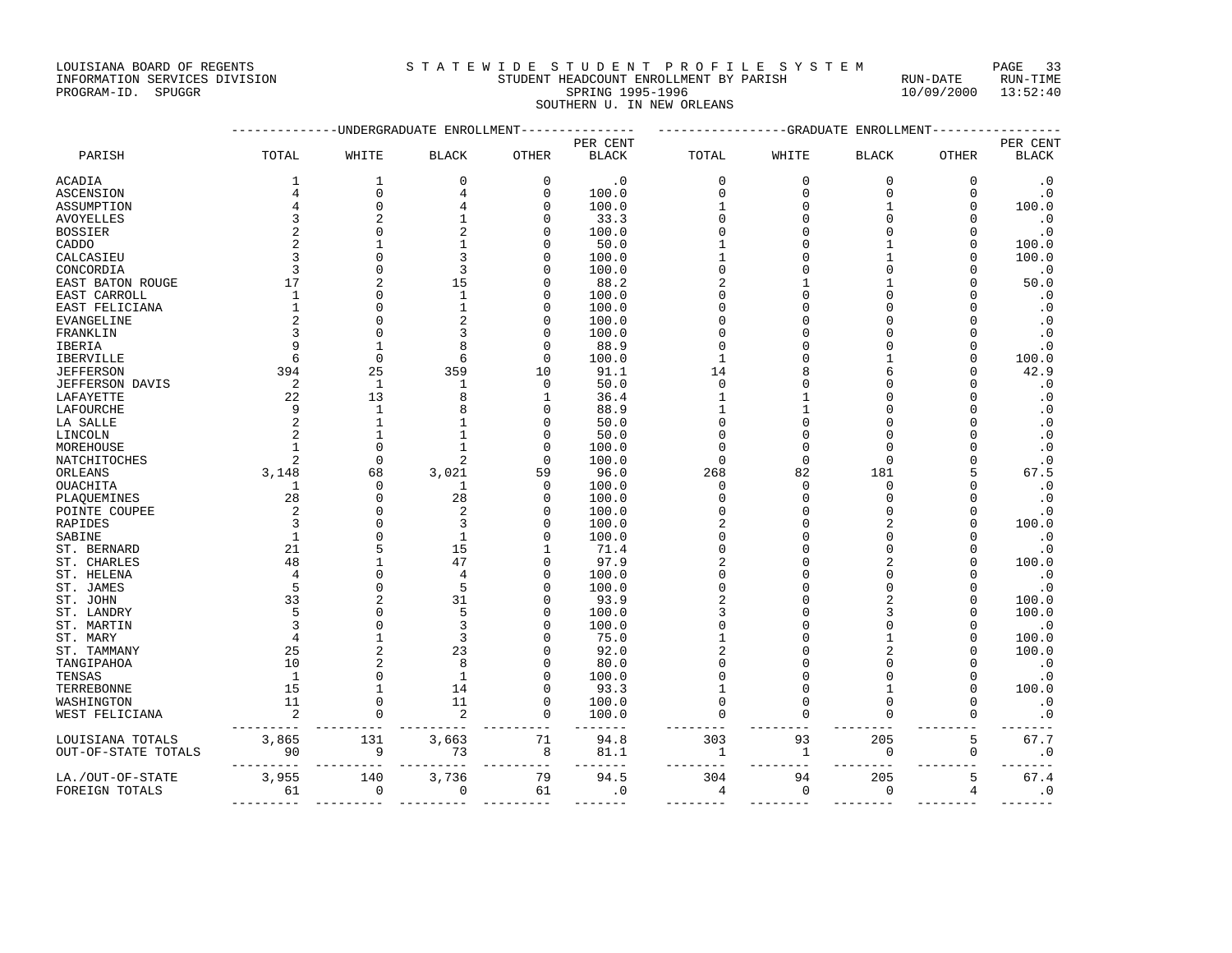| LOUISIANA BOARD OF REGENTS    | STATEWIDE STUDENT PROFILE SYSTEM       |            | PAGE 34  |
|-------------------------------|----------------------------------------|------------|----------|
| INFORMATION SERVICES DIVISION | STUDENT HEADCOUNT ENROLLMENT BY PARISH | RUN-DATE   | RUN-TIME |
| PROGRAM-ID. SPUGGR            | SPRING 1995-1996                       | 10/09/2000 | 13:52:40 |
|                               | SOUTHERN U. IN NEW ORLEANS             |            |          |

|                    |       |       | -UNDERGRADUATE ENROLLMENT--------------- |       |              |       |              | -GRADUATE ENROLLMENT----------------- |              |              |
|--------------------|-------|-------|------------------------------------------|-------|--------------|-------|--------------|---------------------------------------|--------------|--------------|
|                    |       |       |                                          |       | PER CENT     |       |              |                                       |              | CENT<br>PER  |
| PARISH             | TOTAL | WHITF | BLACK                                    | OTHER | <b>BLACK</b> | TOTAL | WHITE        | <b>BLACK</b>                          | <b>OTHER</b> | <b>BLACK</b> |
|                    |       |       |                                          |       |              |       |              |                                       |              |              |
| INSTITUTION TOTALS | .016  | 140   | 736                                      | 140   |              | 308   | $Q_{\Delta}$ | 205                                   |              | 66.6         |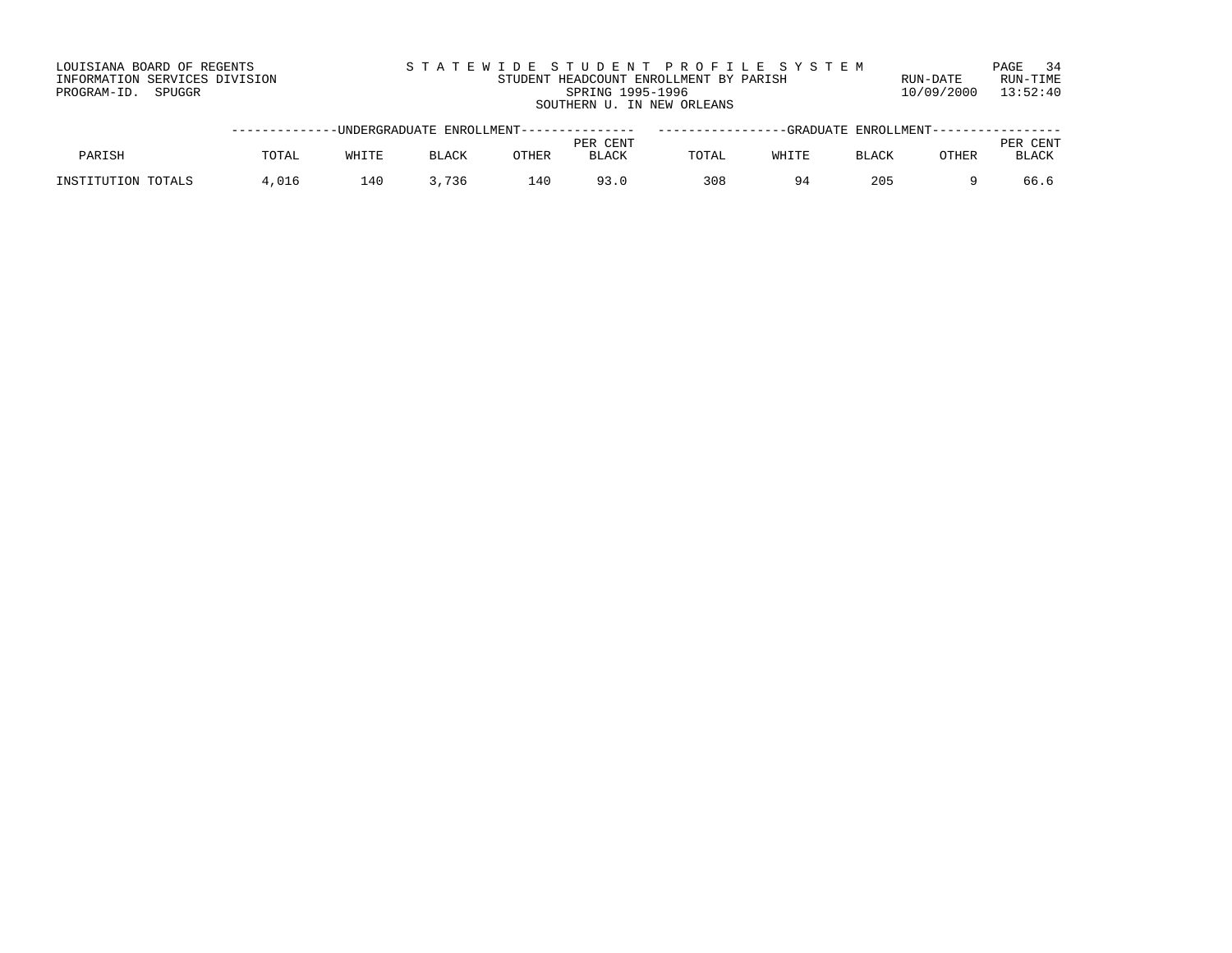LOUISIANA BOARD OF REGENTS<br>
S T A T E W I D E S T U D E N T P R O F I L E S Y S T E M PAGE 35<br>
STUDENT HEADCOUNT ENROLLMENT BY PARISH<br>
STUDENT HEADCOUNT ENROLLMENT BY PARISH<br>
STUDENT ENROLLMENT BY PARISH INFORMATION SERVICES DIVISION STUDENT HEADCOUNT ENROLLMENT BY PARISH PROGRAM-ID. SPUGGRAM-ID. SERVICES PARISH

|  |  |  |  | STATEWIDE STUDENT PROFILE SYS                     |  |  |  |  |  |  |  |  |  |
|--|--|--|--|---------------------------------------------------|--|--|--|--|--|--|--|--|--|
|  |  |  |  | $A$ min min in in dainm min at throw mit pipe air |  |  |  |  |  |  |  |  |  |

SOUTHERN U. IN SHREVEPORT

|                        |              |              | -UNDERGRADUATE ENROLLMENT |              |              |             | -GRADUATE    | ENROLLMENT   |              |                            |
|------------------------|--------------|--------------|---------------------------|--------------|--------------|-------------|--------------|--------------|--------------|----------------------------|
|                        |              |              |                           |              | PER CENT     |             |              |              |              | PER CENT                   |
| PARISH                 | TOTAL        | WHITE        | <b>BLACK</b>              | <b>OTHER</b> | <b>BLACK</b> | TOTAL       | WHITE        | <b>BLACK</b> | <b>OTHER</b> | <b>BLACK</b>               |
| <b>ACADIA</b>          | 1            | 1            | $\mathbf 0$               | $\mathbf{0}$ | $\cdot$ 0    | $\Omega$    | $\mathbf 0$  | $\mathbf 0$  | $\mathbf 0$  | $\cdot$ 0                  |
| ASSUMPTION             |              | $\Omega$     | $\mathbf{1}$              | $\cap$       | 100.0        | U           | $\mathbf{0}$ | $\cap$       | $\mathbf 0$  | $\cdot$ 0                  |
| <b>BEAUREGARD</b>      |              | 1            | $\Omega$                  |              | $\cdot$ 0    |             | $\Omega$     |              | $\Omega$     | $\cdot$ 0                  |
| <b>BIENVILLE</b>       | 5            | $\mathbf{1}$ | 4                         |              | 80.0         |             |              |              | $\Omega$     | $\cdot$ 0                  |
| <b>BOSSIER</b>         | 82           | 9            | 71                        |              | 86.6         |             |              |              | $\Omega$     | $\cdot$ 0                  |
| CADDO                  | 1,077        | 74           | 994                       |              | 92.3         |             |              |              | $\Omega$     | $\overline{\phantom{0}}$ . |
| CALCASIEU              | $\mathbf{1}$ | 0            | 1                         |              | 100.0        |             |              |              | $\Omega$     | $\cdot$ 0                  |
| CATAHOULA              |              | $\Omega$     | $\mathbf{1}$              |              | 100.0        |             |              |              | $\cap$       | $\cdot$ 0                  |
| CLAIBORNE              |              |              | 7                         |              | 87.5         |             |              |              | $\Omega$     | $\cdot$ 0                  |
| CONCORDIA              |              | $\Omega$     | $\mathbf{1}$              |              | 100.0        |             |              |              | $\Omega$     | $\cdot$ 0                  |
| DE SOTO                | 68           | 3            | 63                        |              | 92.6         |             |              |              | $\Omega$     | $\cdot$ 0                  |
| EAST BATON ROUGE       | 5            |              | $\overline{4}$            |              | 80.0         |             |              |              | $\cap$       | $\cdot$ 0                  |
| EAST FELICIANA         |              | $\Omega$     |                           |              | 100.0        |             |              |              | $\cap$       | $\cdot$ 0                  |
| FRANKLIN               |              | $\Omega$     |                           |              | 100.0        |             |              |              | $\Omega$     | $\overline{\phantom{0}}$ . |
| <b>GRANT</b>           |              | U            |                           |              | 50.0         |             |              |              | O            | $\cdot$ 0                  |
| <b>IBERVILLE</b>       |              | $\Omega$     |                           |              | 100.0        |             |              |              | $\Omega$     | $\cdot$ 0                  |
| <b>JACKSON</b>         |              | $\Omega$     |                           |              | 100.0        |             |              |              | $\Omega$     | $\cdot$ 0                  |
| <b>JEFFERSON</b>       |              |              |                           |              | 50.0         |             |              |              | $\Omega$     | $\cdot$ 0                  |
| <b>JEFFERSON DAVIS</b> |              |              |                           |              | $\cdot$ 0    |             |              |              | $\Omega$     | $\cdot$ 0                  |
| LA SALLE               |              | $\Omega$     |                           |              | 100.0        |             |              |              | $\cap$       | $\cdot$ 0                  |
| LINCOLN                |              |              |                           |              | $\cdot$ 0    |             |              |              | $\Omega$     | $\cdot$ 0                  |
| MADISON                |              | O            |                           |              | 100.0        |             |              |              | $\Omega$     | $\cdot$ 0                  |
| MOREHOUSE              |              | $\Omega$     |                           |              | 100.0        |             |              |              | $\Omega$     | $\cdot$ 0                  |
| NATCHITOCHES           |              |              |                           |              | 75.0         |             |              |              | $\Omega$     | $\cdot$ 0                  |
| ORLEANS                |              | $\Omega$     |                           |              | 100.0        |             |              |              | $\Omega$     | $\cdot$ 0                  |
| OUACHITA               |              | $\Omega$     |                           |              | 100.0        |             |              |              | $\Omega$     | $\cdot$ 0                  |
| RAPIDES                |              |              |                           |              | 50.0         |             |              |              | $\Omega$     | $\cdot$ 0                  |
| RED RIVER              | 10           | 2            |                           |              | 70.0         |             |              |              | $\Omega$     | $\cdot$ 0                  |
| RICHLAND               |              | $\Omega$     |                           |              | 100.0        |             |              |              | $\Omega$     | $\cdot$ 0                  |
| ST. CHARLES            |              | O            |                           |              | 100.0        |             |              |              | $\cap$       | $\cdot$ 0                  |
| ST. MARTIN             |              | $\Omega$     |                           |              | 100.0        |             |              |              | $\Omega$     | $\cdot$ 0                  |
| TENSAS                 |              |              |                           |              | $\cdot$ 0    |             |              |              | $\Omega$     | $\cdot$ 0                  |
| UNION                  |              | $\Omega$     |                           |              | 100.0        |             |              |              | $\Omega$     | $\cdot$ 0                  |
| VERMILLION             |              | $\Omega$     | $\mathbf{1}$              |              | 100.0        |             |              |              | $\Omega$     | $\cdot$ 0                  |
| VERNON                 |              | $\Omega$     | $\mathbf{1}$              |              | 100.0        |             | $\cap$       |              | $\Omega$     | $\cdot$ 0                  |
| WASHINGTON             |              | $\Omega$     | $\overline{4}$            |              | 100.0        | U           | $\Omega$     | $\Omega$     | $\Omega$     | $\cdot$ 0                  |
| WEBSTER                | 21           | 4            | 17                        | $\Omega$     | 81.0         |             | $\Omega$     | $\cap$       | $\mathbf 0$  | $\cdot$ 0                  |
| LOUISIANA TOTALS       | 1,324        | 103          | 1,206                     | 15           | 91.1         | $\mathbf 0$ | $\mathbb O$  | $\mathbf 0$  | $\mathsf 0$  | $\boldsymbol{\cdot}$ 0     |
| OUT-OF-STATE TOTALS    | $\Omega$     | $\mathbf 0$  | 0                         | $\mathbf 0$  | $\cdot$ 0    | $\Omega$    | $\Omega$     | $\Omega$     | $\mathbf 0$  | $\boldsymbol{\cdot}$ 0     |
| LA./OUT-OF-STATE       | 1,324        | 103          | 1,206                     | 15           | 91.1         | $\mathbf 0$ | 0            | 0            | 0            | $\cdot$ 0                  |
| FOREIGN TOTALS         | $\mathbf 0$  | $\mathbf 0$  | 0                         | 0            | $\cdot$ 0    | $\mathbf 0$ | 0            | $\mathbf 0$  | 0            | $\cdot$ 0                  |
| INSTITUTION TOTALS     | 1,324        | 103          | 1,206                     | 15           | 91.1         | $\mathbf 0$ | $\Omega$     | $\Omega$     | $\Omega$     | $\cdot$ 0                  |

 $P_{\text{2}}$   $P_{\text{2}}$   $P_{\text{2}}$   $P_{\text{2}}$   $P_{\text{2}}$   $P_{\text{3}}$   $P_{\text{3}}$   $P_{\text{4}}$   $P_{\text{5}}$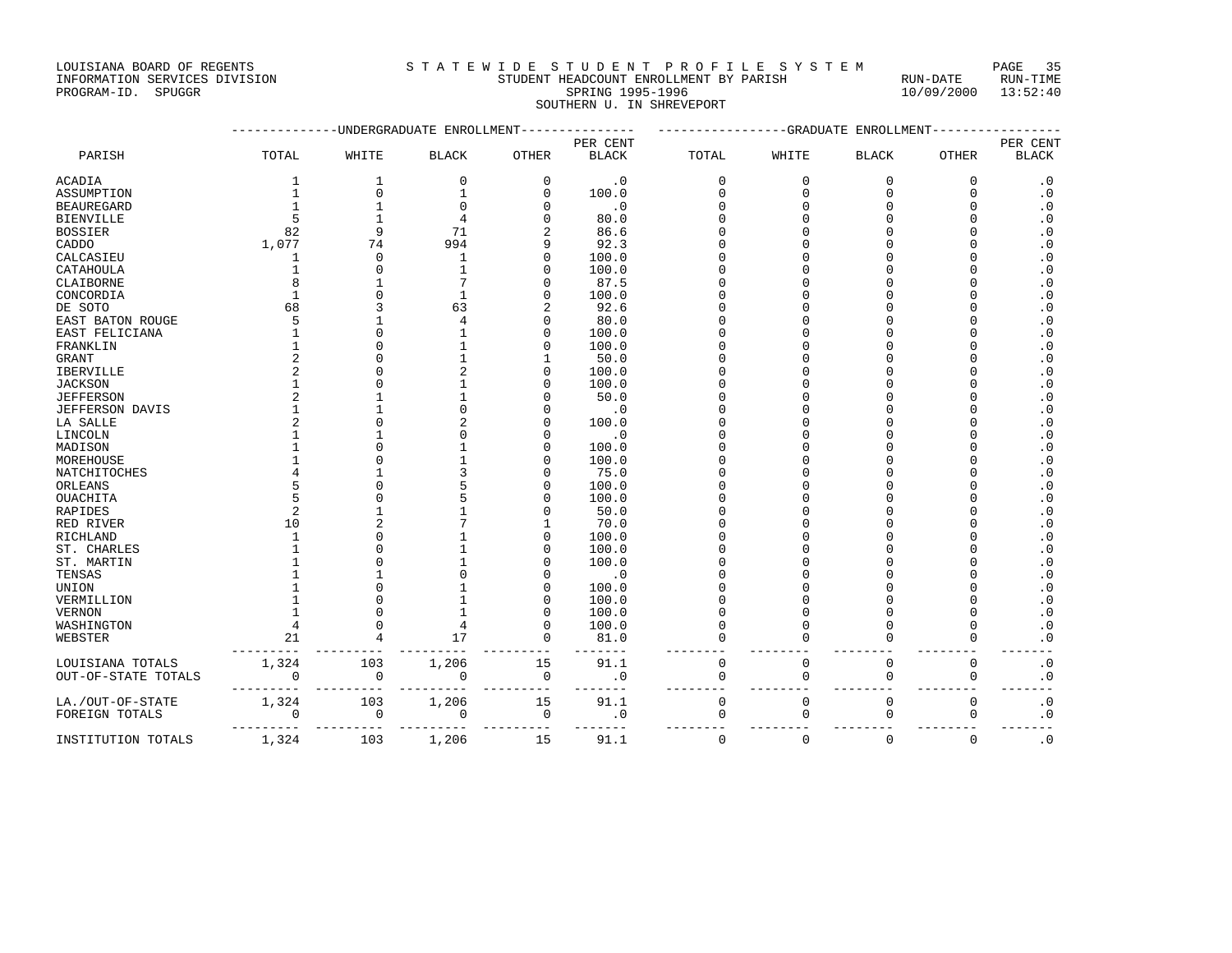## INFORMATION SERVICES DIVISION STUDENT HEADCOUNT ENROLLMENT BY PARISH RUN-DATE RUN-TIME PROGRAM-ID. SPUGGR SPRING 1995-1996 10/09/2000 13:52:40 UNIVERSITY OF LA. SYSTEM TOTALS

|                   |       | ----------UNDERGRADUATE ENROLLMENT |              |                 |              |       |                 | ------------GRADUATE ENROLLMENT- |                |              |
|-------------------|-------|------------------------------------|--------------|-----------------|--------------|-------|-----------------|----------------------------------|----------------|--------------|
|                   |       |                                    |              |                 | PER CENT     |       |                 |                                  |                | PER CENT     |
| PARISH            | TOTAL | WHITE                              | <b>BLACK</b> | OTHER           | <b>BLACK</b> | TOTAL | WHITE           | <b>BLACK</b>                     | <b>OTHER</b>   | <b>BLACK</b> |
| ACADIA            | 844   | 690                                | 145          | 9               | 17.2         | 83    | 76              | 6                                | 1              | 7.2          |
| ALLEN             | 308   | 259                                | 42           | $7\phantom{.0}$ | 13.6         | 60    | 49              | $\mathsf{R}$                     | 3              | 13.3         |
| <b>ASCENSION</b>  | 823   | 730                                | 80           | 13              | 9.7          | 40    | 34              | 5                                | $\mathbf{1}$   | 12.5         |
| ASSUMPTION        | 388   | 310                                | 75           | 3               | 19.3         | 69    | 45              | 24                               | $\Omega$       | 34.8         |
|                   | 298   | 220                                | 73           | 5               | 24.5         | 47    | 39              | 6                                | $\overline{a}$ | 12.8         |
| AVOYELLES         |       |                                    |              |                 |              |       |                 |                                  | 2              |              |
| <b>BEAUREGARD</b> | 636   | 519                                | 88           | 29              | 13.8         | 87    | 72              | 13                               |                | 14.9         |
| <b>BIENVILLE</b>  | 348   | 177                                | 156          | 15              | 44.8         | 62    | 31              | 27                               | $\overline{4}$ | 43.5         |
| <b>BOSSIER</b>    | 1,304 | 964                                | 228          | 112             | 17.5         | 181   | 147             | 20                               | 14             | 11.0         |
| CADDO             | 2,435 | 1,344                              | 965          | 126             | 39.6         | 353   | 247             | 96                               | 10             | 27.2         |
| CALCASIEU         | 4,249 | 3,345                              | 789          | 115             | 18.6         | 595   | 479             | 103                              | 13             | 17.3         |
| CALDWELL          | 197   | 178                                | 14           | 5               | 7.1          | 40    | 38              | 2                                | $\Omega$       | 5.0          |
| CAMERON           | 191   | 187                                | 2            | 2               | 1.0          | 17    | 16              | $\Omega$                         | $\mathbf{1}$   | $\cdot$ 0    |
| CATAHOULA         | 273   | 223                                | 42           | 8               | 15.4         | 33    | 24              | 8                                |                | 24.2         |
| CLAIBORNE         | 260   | 136                                | 119          | 5               | 45.8         | 51    | 30              | 19                               | 2              | 37.3         |
| CONCORDIA         | 316   | 217                                | 90           | 9               | 28.5         | 41    | 26              | 14                               | $\mathbf{1}$   | 34.1         |
| DE SOTO           | 348   | 176                                | 149          | 23              | 42.8         | 49    | 30              | 17                               | $\overline{a}$ | 34.7         |
| EAST BATON ROUGE  | 3,749 | 3,203                              | 395          | 151             | 10.5         | 316   | 280             | 32                               | $\overline{4}$ | 10.1         |
| EAST CARROLL      | 170   | 66                                 | 103          | 1               | 60.6         | 29    | - 5             | 24                               |                | 82.8         |
| EAST FELICIANA    | 139   | 106                                | 29           | $\overline{4}$  | 20.9         | 11    | 8               | $\overline{3}$                   |                | 27.3         |
| <b>EVANGELINE</b> | 335   | 268                                | 62           | 5               | 18.5         | 37    | 34              | $\overline{3}$                   | $\Omega$       | 8.1          |
| FRANKLIN          | 468   | 315                                | 147          | 6               | 31.4         | 97    | 74              | 22                               |                | 22.7         |
|                   | 241   | 188                                | 39           | 14              | 16.2         | 39    | 33              | $\overline{4}$                   |                | 10.3         |
| GRANT             |       |                                    |              |                 |              |       |                 |                                  |                |              |
| IBERIA            | 1,559 | 1,096                              | 402          | 61              | 25.8         | 106   | 89              | 13                               |                | 12.3         |
| IBERVILLE         | 216   | 154                                | 57           | 5               | 26.4         | 12    | $7\phantom{.0}$ | 5                                | $\Omega$       | 41.7         |
| <b>JACKSON</b>    | 424   | 265                                | 152          | $7\phantom{.0}$ | 35.8         | 55    | 29              | 26                               | $\Omega$       | 47.3         |
| <b>JEFFERSON</b>  | 7,628 | 5,293                              | 1,277        | 1,058           | 16.7         | 139   | 118             | 17                               | $\overline{4}$ | 12.2         |
| JEFFERSON DAVIS   | 596   | 493                                | 94           | 9               | 15.8         | 86    | 72              | 14                               | $\Omega$       | 16.3         |
| LAFAYETTE         | 6,656 | 5,291                              | 1,086        | 279             | 16.3         | 797   | 711             | 50                               | 36             | 6.3          |
| LAFOURCHE         | 2,030 | 1,786                              | 162          | 82              | 8.0          | 303   | 276             | 20                               | 7              | 6.6          |
| LA SALLE          | 303   | 266                                | 17           | 20              | 5.6          | 21    | 18              | $\overline{3}$                   | $\Omega$       | 14.3         |
| LINCOLN           | 1,682 | 1,197                              | 433          | 52              | 25.7         | 260   | 163             | 84                               | 13             | 32.3         |
| LIVINGSTON        | 1,321 | 1,248                              | 47           | 26              | 3.6          | 107   | 105             | 2                                | $\Omega$       | 1.9          |
| MADISON           | 262   | 102                                | 157          | $\overline{3}$  | 59.9         | 42    | 18              | 23                               | $\mathbf{1}$   | 54.8         |
| MOREHOUSE         | 716   | 417                                | 294          | 5               | 41.1         | 96    | 50              | 44                               | $\overline{a}$ | 45.8         |
| NATCHITOCHES      | 1,244 | 754                                | 384          | 106             | 30.9         | 218   | 160             | 49                               | 9              | 22.5         |
| ORLEANS           | 7,304 | 2,426                              | 4,277        | 601             | 58.6         | 113   | 71              | 34                               | 8              | 30.1         |
| OUACHITA          | 4,549 | 3,271                              | 1,163        | 115             | 25.6         | 591   | 454             | 119                              | 18             | 20.1         |
| PLAOUEMINES       | 514   | 344                                | 141          | 29              | 27.4         | 12    | 10              | 2                                | $\Omega$       | 16.7         |
| POINTE COUPEE     | 231   | 197                                | 29           | - 5             | 12.6         | 6     | 6               | $\Omega$                         | $\Omega$       | $\cdot$ 0    |
| RAPIDES           | 1,684 | 1,074                              | 524          | 86              | 31.1         | 317   | 243             | 63                               | 11             | 19.9         |
| RED RIVER         | 174   | 100                                | 64           | 10              | 36.8         | 19    | 16              | $\overline{3}$                   | $\Omega$       | 15.8         |
| RICHLAND          | 541   | 404                                | 134          | $\overline{3}$  | 24.8         | 75    | 55              | 19                               | 1              | 25.3         |
| SABINE            | 533   | 396                                | 65           | 72              | 12.2         | 66    | 50              | 6                                | 10             | 9.1          |
| ST. BERNARD       | 1,836 | 1,657                              | 76           | 103             | 4.1          | 9     | -9              | $\Omega$                         | $\Omega$       |              |
|                   |       |                                    |              |                 |              |       |                 |                                  |                | $\cdot$ 0    |
| ST. CHARLES       | 845   | 668                                | 144          | 33              | 17.0         | 75    | 57              | 17                               | 1              | 22.7         |
| ST. HELENA        | 108   | 31                                 | 74           | $\overline{3}$  | 68.5         | 16    | 9               | $7\phantom{.0}$                  | $\Omega$       | 43.8         |
| ST. JAMES         | 307   | 227                                | 75           | 5               | 24.4         | 36    | 24              | 11                               |                | 30.6         |
| ST. JOHN          | 717   | 519                                | 177          | 21              | 24.7         | 47    | 33              | 13                               | $\mathbf{1}$   | 27.7         |
| ST. LANDRY        | 1,264 | 815                                | 431          | 18              | 34.1         | 139   | 103             | 33                               | 3              | 23.7         |
| ST. MARTIN        | 866   | 604                                | 241          | 21              | 27.8         | 61    | 51              | 10                               | $\Omega$       | 16.4         |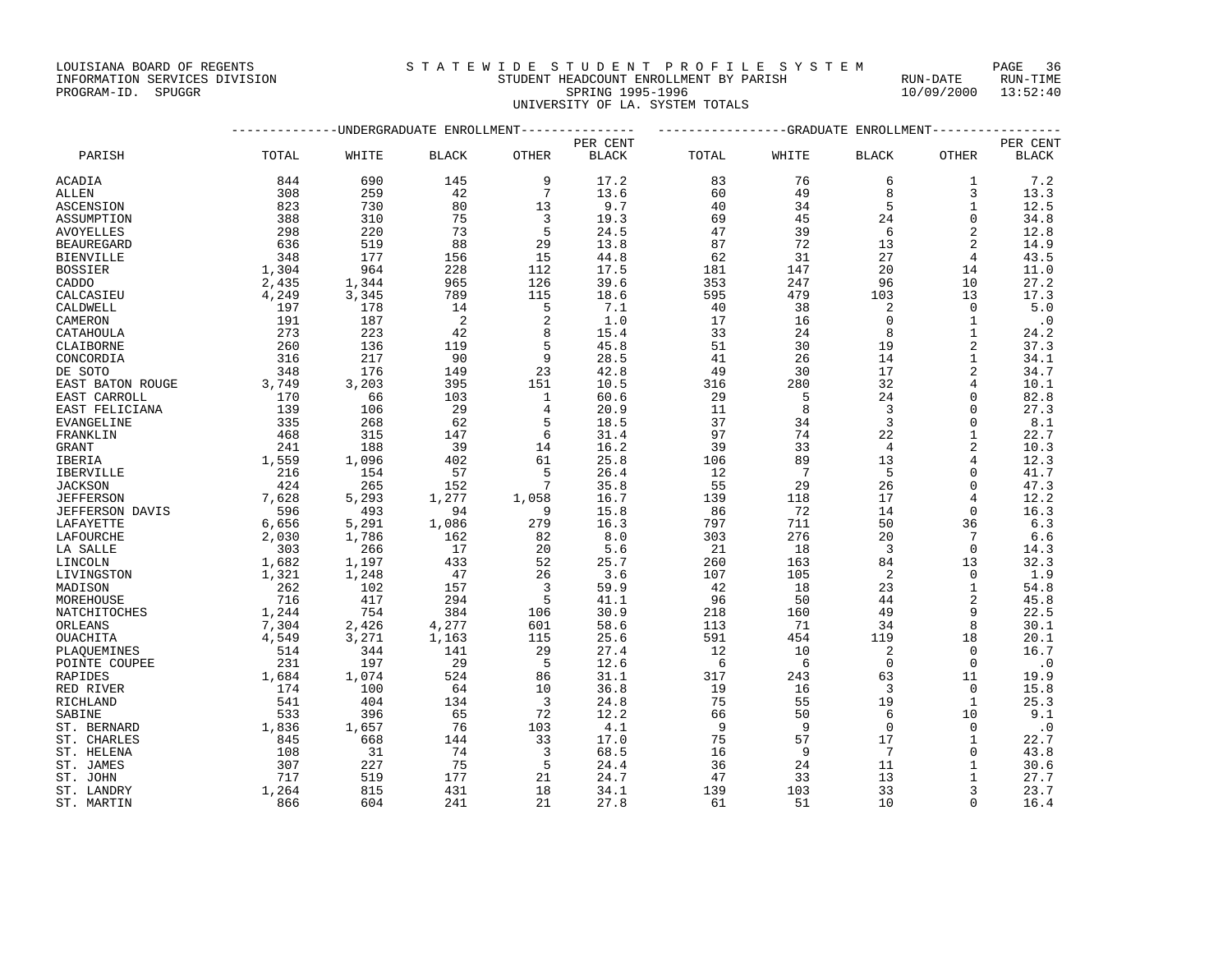### INFORMATION SERVICES DIVISION STUDENT HEADCOUNT ENROLLMENT BY PARISH RUN-DATE RUN-TIME ENTERNATION SERVICES DIVISION **EXAMPLE SPACE ASSAULT AND STUDENT HEADCOUNT ENROLLMENT** BY PARISH FOR THE RUN-DATE<br>PROGRAM-ID. SPUGGR SPRING 1995-1996 SPRING 1995-1996 10/09/2000 13:52:40 UNIVERSITY OF LA. SYSTEM TOTALS

|                     |        |        | -UNDERGRADUATE ENROLLMENT- |       |              |       | -GRADUATE ENROLLMENT- |              |       |           |
|---------------------|--------|--------|----------------------------|-------|--------------|-------|-----------------------|--------------|-------|-----------|
|                     |        |        |                            |       | PER CENT     |       |                       |              |       | PER CENT  |
| PARISH              | TOTAL  | WHITE  | BLACK                      | OTHER | <b>BLACK</b> | TOTAL | WHITE                 | <b>BLACK</b> | OTHER | BLACK     |
| ST. MARY            | 1,033  | 737    | 245                        | 51    | 23.7         | 187   | 162                   | 21           |       | 11.2      |
| ST. TAMMANY         | 3,493  | 3,080  | 283                        | 130   | 8.1          | 328   | 312                   | 10           |       | 3.0       |
| TANGIPAHOA          | 2,884  | 2,301  | 515                        | 68    | 17.9         | 321   | 269                   | 48           |       | 15.0      |
| TENSAS              | 154    | 86     | 65                         |       | 42.2         | 33    | 19                    | 13           |       | 39.4      |
| TERREBONNE          | 2,135  | 1,777  | 244                        | 114   | 11.4         | 253   | 212                   | 34           |       | 13.4      |
| UNION               | 450    | 346    | 91                         | 13    | 20.2         | 73    | 52                    | 20           |       | 27.4      |
| VERMILLION          | 1,116  | 960    | 102                        | 54    | 9.1          | 71    | 61                    | 10           |       | 14.1      |
| VERNON              | 1,440  | 1,030  | 240                        | 170   | 16.7         | 146   | 120                   | 14           | 12    | 9.6       |
| WASHINGTON          | 611    | 466    | 136                        | 9     | 22.3         | 65    | 49                    | 15           |       | 23.1      |
| WEBSTER             | 559    | 339    | 209                        | 11    | 37.4         | 96    | 68                    | 25           |       | 26.0      |
| WEST BATON ROUGE    | 140    | 118    | 20                         |       | 14.3         |       |                       |              |       | 12.5      |
| WEST CARROLL        | 276    | 240    | 31                         |       | 11.2         | 32    | 23                    |              |       | 28.1      |
| WEST FELICIANA      | 89     | 80     |                            |       | 7.9          |       |                       |              |       | $\cdot$ 0 |
| WINN                | 501    | 357    | 123                        | 21    | 24.6         | 65    | 55                    | 10           |       | 15.4      |
| LOUISIANA TOTALS    | 79,311 | 56,833 | 18,320                     | 4,158 | 23.1         | 7,841 | 6,234                 | 1,373        | 234   | 17.5      |
| OUT-OF-STATE TOTALS | 6,138  | 2,293  | 3,601                      | 244   | 58.7         | 754   | 503                   | 208          | 43    | 27.6      |
| LA./OUT-OF-STATE    | 85,449 | 59,126 | 21,921                     | 4,402 | 25.7         | 8,595 | 6,737                 | 1,581        | 277   | 18.4      |
| FOREIGN TOTALS      | 916    | 38     | 26                         | 852   | 2.8          | 726   |                       |              | 717   | .8        |
| INSTITUTION TOTALS  | 86,365 | 59,164 | 21,947                     | 5,254 | 25.4         | 9,321 | 6,740                 | 1,587        | 994   | 17.0      |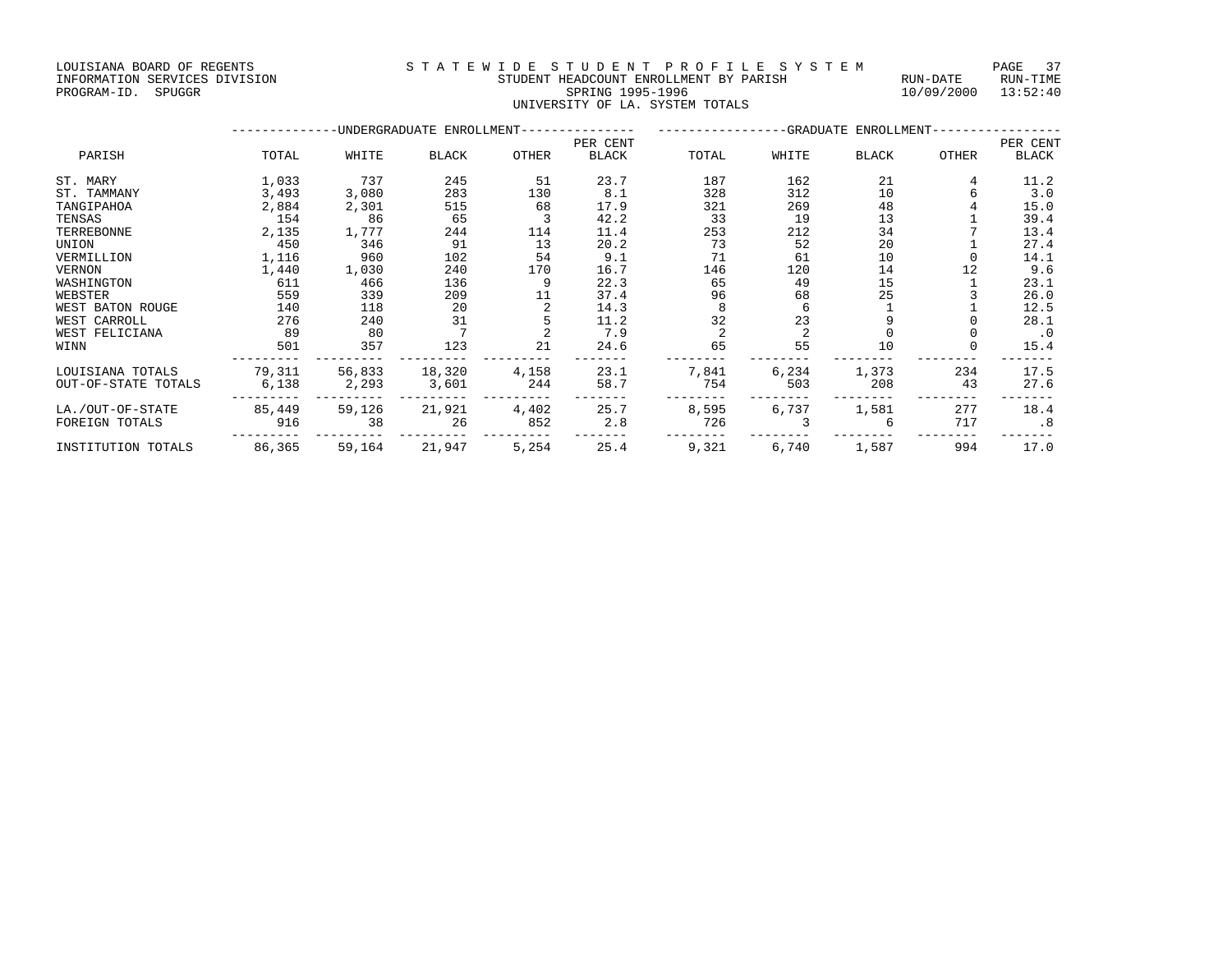## INFORMATION SERVICES DIVISION STUDENT HEADCOUNT ENROLLMENT BY PARISH RUN-DATE RUN-TIME EXTERNIS AND SERVICES DIVISION **EXAMPLE AND SPUGGRAM-ID.** SPUGGRAM-ID. SPUGGRAM-ID. SPUGGRAM-ID. SPUGGRAM-ID. SPUGGRAM-ID. SPUGGRAM-ID. SPUGGRAM-ID. SPUGGRAM-ID. SPUGGRAM-ID. SPUGGRAM-ID. SPUGGRAM-ID. SPUGGRAM-ID. SPUGGRAM

L.S.U. SYSTEM TOTALS

|                        |          |       | -UNDERGRADUATE ENROLLMENT |                |              |                 |                 | ------------GRADUATE ENROLLMENT |                     |              |
|------------------------|----------|-------|---------------------------|----------------|--------------|-----------------|-----------------|---------------------------------|---------------------|--------------|
|                        |          |       |                           |                | PER CENT     |                 |                 |                                 |                     | PER CENT     |
| PARISH                 | TOTAL    | WHITE | <b>BLACK</b>              | OTHER          | <b>BLACK</b> | TOTAL           | WHITE           | <b>BLACK</b>                    | OTHER               | <b>BLACK</b> |
| <b>ACADIA</b>          | 582      | 535   | 39                        | 8              | 6.7          | 14              | 11              | 3                               | $\Omega$            | 21.4         |
| <b>ALLEN</b>           | 147      | 118   | 18                        | 11             | 12.2         | $7\phantom{.0}$ | 5               | $\overline{2}$                  | $\Omega$            | 28.6         |
| ASCENSION              | 541      | 479   | 39                        | 23             | 7.2          | 78              | 69              | 9                               | $\mathbf 0$         | 11.5         |
| ASSUMPTION             | 70       | 60    | 8                         | $\overline{c}$ | 11.4         | 13              | 11              | $\overline{a}$                  | $\mathbf 0$         | 15.4         |
| <b>AVOYELLES</b>       | 500      | 435   | 53                        | 12             | 10.6         | 26              | 21              | 3                               | $\overline{2}$      | 11.5         |
| <b>BEAUREGARD</b>      | 102      | 86    | 10                        | 6              | 9.8          | 24              | 20              |                                 | 3                   | 4.2          |
| <b>BIENVILLE</b>       | 13       | 11    | $\sqrt{2}$                | $\mathbf 0$    | 15.4         | $7\phantom{.0}$ | 6               | $\mathbf{1}$                    | $\Omega$            | 14.3         |
| <b>BOSSIER</b>         | 775      | 676   | 53                        | 46             | 6.8          | 155             | 135             | 18                              | $\overline{2}$      | 11.6         |
| CADDO                  | 2,358    | 1,868 | 408                       | 82             | 17.3         | 443             | 348             | 82                              | 13                  | 18.5         |
| CALCASIEU              | 408      | 339   | 51                        | 18             | 12.5         | 77              | 71              | 3                               | 3                   | 3.9          |
| CALDWELL               | 16       | 15    | $\mathbf{1}$              | $\mathbf 0$    | 6.3          | 3               | 3               | $\Omega$                        | $\Omega$            | $\cdot$ 0    |
| CAMERON                | 31       | 26    | 3                         | 2              | 9.7          | 9               | 9               | $\Omega$                        | $\Omega$            | $\cdot$ 0    |
| CATAHOULA              | 65       | 61    | 3                         | $\mathbf{1}$   | 4.6          | $\overline{2}$  | $\mathbf{1}$    | $\mathbf{1}$                    | $\mathbf 0$         | 50.0         |
| CLAIBORNE              | 21       | 17    | $\mathbf{1}$              | 3              | 4.8          | 7               | 7               | $\Omega$                        | $\Omega$            | $\cdot$ 0    |
| CONCORDIA              | 82       | 73    | 5                         | 4              | 6.1          | 14              | 13              |                                 | $\Omega$            | 7.1          |
| DE SOTO                | 134      | 108   | 24                        | $\overline{2}$ | 17.9         | 29              | 17              | 10                              | $\overline{2}$      | 34.5         |
| EAST BATON ROUGE       | 6,008    | 4,980 | 501                       | 527            | 8.3          | 1,587           | 1,297           | 181                             | 109                 | 11.4         |
| EAST CARROLL           | 16       | 15    | $\mathbf{1}$              | 0              | 6.3          | 5               | 2               | 1                               | 2                   | 20.0         |
| EAST FELICIANA         | 77       | 55    | 18                        | 4              | 23.4         | 19              | 15              | 3                               | 1                   | 15.8         |
| EVANGELINE             | 550      | 473   | 69                        | 8              | 12.5         | 14              | 13              |                                 | $\Omega$            | 7.1          |
| FRANKLIN               | 19       | 11    | 8                         | $\mathbf 0$    | 42.1         | 6               | 5               | $\mathbf{1}$                    | $\mathbf 0$         | 16.7         |
| <b>GRANT</b>           | 135      | 123   | 9                         | 3              | 6.7          | 3               | $\overline{2}$  | $\mathbf{1}$                    | $\Omega$            | 33.3         |
| IBERIA                 | 250      | 187   | 55                        | 8              | 22.0         | 46              | 37              |                                 | $\mathbf{1}$        | 17.4         |
| <b>IBERVILLE</b>       | 205      | 165   | 30                        | 10             | 14.6         | 34              | 25              | $\mathsf{R}$                    | $\mathbf{1}$        | 23.5         |
|                        |          |       | 4                         | $\mathbf 0$    | 26.7         | 10              | 10              | $\Omega$                        | $\Omega$            |              |
| <b>JACKSON</b>         | 15       | 11    | 311                       | 941            |              |                 |                 | 96                              | 147                 | $\cdot$ 0    |
| <b>JEFFERSON</b>       | 5,113    | 3,861 | 10                        |                | 6.1          | 1,366           | 1,123<br>9      |                                 |                     | 7.0          |
| <b>JEFFERSON DAVIS</b> | 155      | 137   |                           | 8              | 6.5          | 12              |                 | 3                               | 0<br>7              | 25.0         |
| LAFAYETTE              | 793      | 650   | 102                       | 41             | 12.9         | 149             | 131             | 11<br>3                         | 4                   | 7.4          |
| LAFOURCHE              | 319      | 282   | 14<br>$\mathbf 0$         | 23             | 4.4          | 65              | 58              | $\Omega$                        | $\mathbf{0}$        | 4.6          |
| LA SALLE               | 85<br>49 | 84    | $7\phantom{.0}$           | $\mathbf{1}$   | $\cdot$ 0    | 1               | -1              | $\overline{2}$                  | $\mathbf{1}$        | $\cdot$ 0    |
| LINCOLN                |          | 41    |                           | $\mathbf{1}$   | 14.3         | 31              | 28              |                                 |                     | $6.5$        |
| LIVINGSTON             | 449      | 420   | 17                        | 12             | 3.8          | 82              | 72              | 5                               | 5                   | 6.1          |
| MADISON                | 63       | 54    | 5                         | 4              | 7.9          | 15              | 12              |                                 | $\Omega$            | 20.0         |
| MOREHOUSE              | 15       | 9     | 6                         | $\mathbf 0$    | 40.0         | 5               | $\overline{4}$  | $\mathbf{1}$                    | $\Omega$            | 20.0         |
| NATCHITOCHES           | 284      | 235   | 13                        | 36             | 4.6          | 83              | 67              | 12                              | 4                   | 14.5         |
| ORLEANS                | 6,248    | 3,930 | 1,524                     | 794            | 24.4         | 1,802           | 1,287           | 375                             | 140                 | 20.8         |
| OUACHITA               | 242      | 195   | 36                        | 11             | 14.9         | 54              | 46              | 7                               | 1                   | 13.0         |
| PLAQUEMINES            | 189      | 145   | 30                        | 14             | 15.9         | 46              | 41              | 4                               | $\mathbf 1$         | 8.7          |
| POINTE COUPEE          | 260      | 223   | 21                        | 16             | 8.1          | 36              | 31              | 3<br>5                          | $\overline{2}$<br>3 | 8.3          |
| RAPIDES                | 1,664    | 1,351 | 250                       | 63             | 15.0         | 72              | 64              |                                 |                     | 6.9          |
| RED RIVER              | 33       | 23    | 9                         | $\mathbf{1}$   | 27.3         | 7               | $7\phantom{.0}$ |                                 | $\mathbf{0}$        | $\cdot$ 0    |
| RICHLAND               | 46       | 36    | 4                         | 6              | 8.7          | 20              | 16              | 3                               | $\mathbf{1}$        | 15.0         |
| SABINE                 | 41       | 35    | $\mathbf{1}$              | 5              | 2.4          | 10              | 9               |                                 | $\mathbf{1}$        | $\cdot$ 0    |
| ST. BERNARD            | 507      | 449   | 8                         | 50             | 1.6          | 137             | 122             | 6                               | 9                   | 4.4          |
| ST. CHARLES            | 342      | 264   | 38                        | 40             | 11.1         | 73              | 54              | 10                              | 9                   | 13.7         |
| ST. HELENA             | 10       | 3     | 7                         | $\Omega$       | 70.0         | $\Omega$        | $\overline{0}$  | $\Omega$                        | $\Omega$            | $\cdot$ 0    |
| ST. JAMES              | 73       | 57    | 15                        | $\mathbf{1}$   | 20.5         | 13              | 10              | κ                               | $\Omega$            | 23.1         |
| ST. JOHN               | 298      | 239   | 30                        | 29             | 10.1         | 47              | 40              |                                 | 3                   | 8.5          |
| ST. LANDRY             | 1,083    | 848   | 215                       | 20             | 19.9         | 48              | 41              | 6                               | $\mathbf{1}$        | 12.5         |
| ST. MARTIN             | 112      | 83    | 18                        | 11             | 16.1         | 22              | 21              | 1                               | $\Omega$            | 4.5          |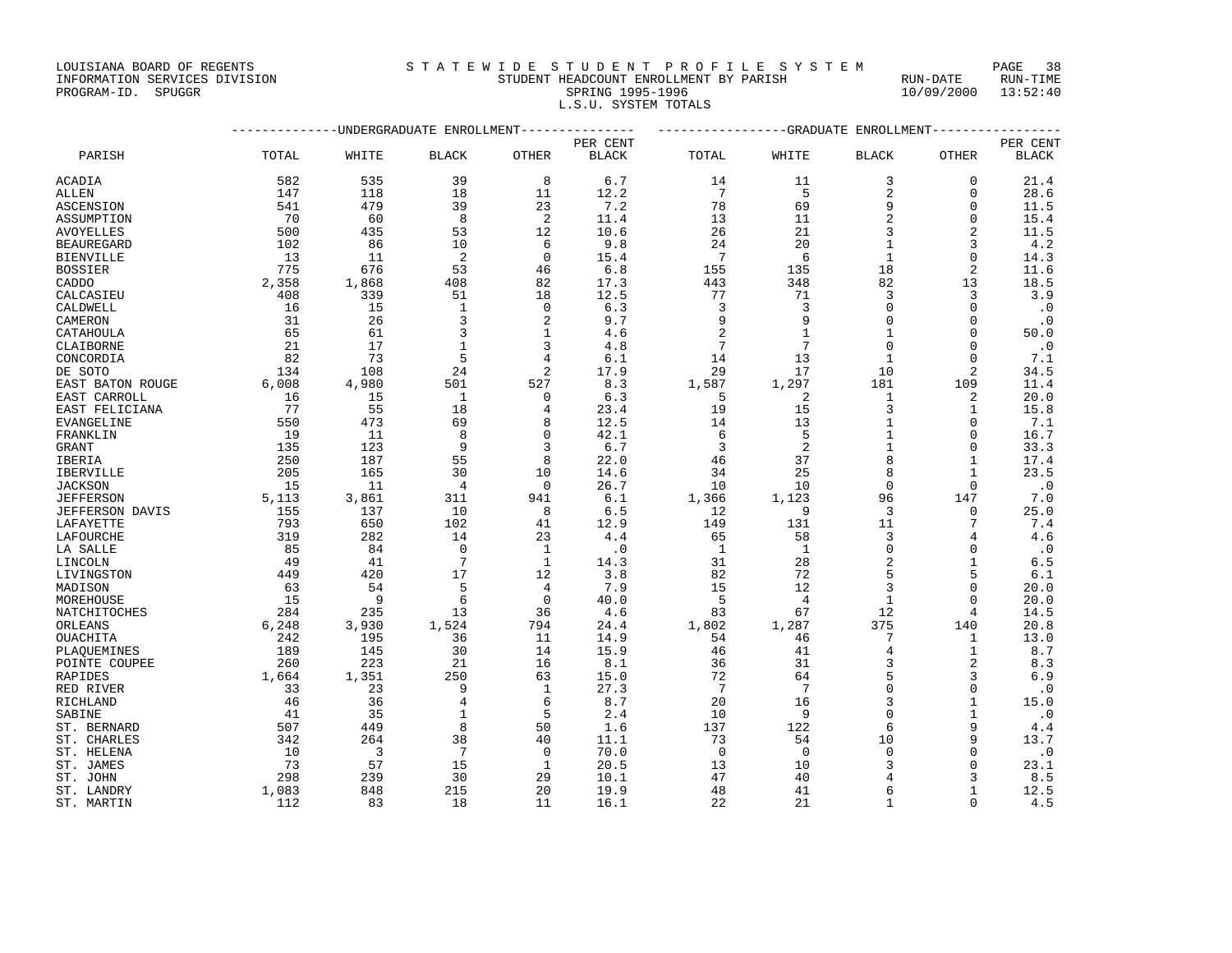LOUISIANA BOARD OF REGENTS STATEWIDE STUDENT PROFILE SYSTEM PAGE 39 INFORMATION SERVICES DIVISION STUDENT HEADCOUNT ENROLLMENT BY PARISH RUN-DATE RUN-TIME

| PROGRAM-ID. | SPUGGR | SPRING 1995-1996<br>10/09/2000<br>L.S.U. SYSTEM TOTALS |       |                                          |              |          |               |       |                                     |              | 13:52:40     |  |
|-------------|--------|--------------------------------------------------------|-------|------------------------------------------|--------------|----------|---------------|-------|-------------------------------------|--------------|--------------|--|
|             |        | -----------                                            |       | -UNDERGRADUATE ENROLLMENT--------------- |              |          | ------------- |       | -GRADUATE ENROLLMENT--------------- |              |              |  |
|             |        |                                                        |       |                                          |              | PER CENT |               |       |                                     |              | PER CENT     |  |
| PARISH      |        | TOTAL                                                  | WHITE | <b>BLACK</b>                             | <b>OTHER</b> | BLACK    | TOTAL         | WHITE | <b>BLACK</b>                        | <b>OTHER</b> | <b>BLACK</b> |  |
| ST. MARY    |        | 227                                                    | 171   | 30                                       | 26           | 13.2     | 32            | 28    |                                     |              | 9.4          |  |
| ST. TAMMANY |        | ⊥,629                                                  | 1,439 | 69                                       | 121          | 4.2      | 405           | 356   | 18                                  | 31           | 4.4          |  |
| TANGIPAHOA  |        | 204                                                    | 168   | 27                                       |              | 13.2     | 63            | 56    |                                     |              | 7.9          |  |
| TENSAS      |        |                                                        |       |                                          |              | 20.0     |               |       |                                     |              | 100.0        |  |
|             |        |                                                        |       |                                          |              |          |               |       |                                     |              |              |  |

| ST. MARY            | 227    | 171    | 30    | 26    | 13.2      | 32     | 28    |          |       | 9.4       |
|---------------------|--------|--------|-------|-------|-----------|--------|-------|----------|-------|-----------|
| ST. TAMMANY         | 1,629  | 1,439  | 69    | 121   | 4.2       | 405    | 356   | 18       | 31    | 4.4       |
| TANGIPAHOA          | 204    | 168    | 27    |       | 13.2      | 63     | 56    |          |       | 7.9       |
| TENSAS              |        | 4      |       |       | 20.0      |        |       |          |       | 100.0     |
| TERREBONNE          | 329    | 279    | 20    | 30    | 6.1       | 69     | 60    |          |       | 5.8       |
| UNION               | 15     | 13     |       |       | 13.3      |        |       |          |       | . 0       |
| VERMILLION          | 224    | 195    |       | 20    | 4.0       | 18     | 18    |          |       | . 0       |
| <b>VERNON</b>       | 101    | 86     |       |       | 6.9       | 20     | 16    |          |       | 5.0       |
| WASHINGTON          | 107    | 73     | 32    |       | 29.9      | 21     | 20    |          |       | 4.8       |
| WEBSTER             | 125    | 108    | 16    |       | 12.8      | 24     | 19    |          |       | 16.7      |
| WEST BATON ROUGE    | 170    | 154    | 10    |       | 5.9       | 31     | 28    |          |       | 6.5       |
| WEST CARROLL        | 18     | 17     |       |       | 5.6       |        |       |          |       | 33.3      |
| WEST FELICIANA      | 51     | 49     |       |       | $\cdot$ 0 |        |       |          |       | 28.6      |
| WINN                |        | 36     |       |       | 9.8       |        |       |          |       | $\cdot$ 0 |
| LOUISIANA TOTALS    | 34,839 | 27,373 | 4,332 | 3,134 | 12.4      | 7,533  | 6,066 | 945      | 522   | 12.5      |
| OUT-OF-STATE TOTALS | 2,427  | 1,835  | 315   | 277   | 13.0      | 1,353  | 1,157 | 93       | 103   | 6.9       |
| LA./OUT-OF-STATE    | 37,266 | 29,208 | 4,647 | 3,411 | 12.5      | 8,886  | 7,223 | 1,038    | 625   | 11.7      |
| FOREIGN TOTALS      | 937    | 13     | 6     | 918   | .6        | 1,339  |       | $\Omega$ | 1,337 | $\cdot$ 0 |
| INSTITUTION TOTALS  | 38,203 | 29,221 | 4,653 | 4,329 | 12.2      | 10,225 | 7,225 | 1,038    | 1,962 | 10.2      |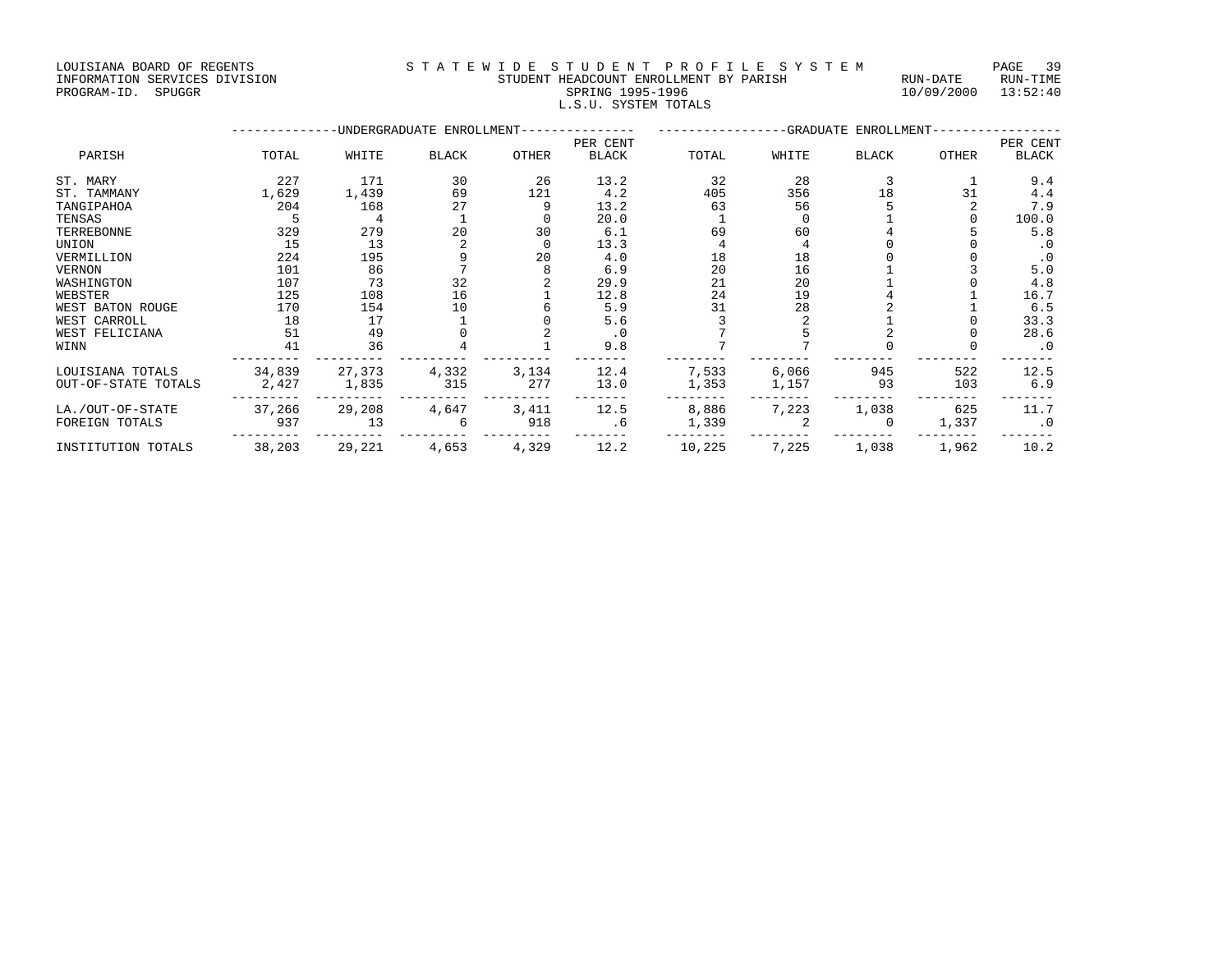INFORMATION SERVICES DIVISION STUDENT HEADCOUNT ENROLLMENT BY PARISH RUN-DATE RUN-TIME

PROGRAM-ID. SPUGGR SPRING 1995-1996 10/09/2000 13:52:40 SOUTHERN UNIV. SYSTEM TOTALS

--------------UNDERGRADUATE ENROLLMENT--------------- -----------------GRADUATE ENROLLMENT-----------------

PER CENT PER CENT

PARISH TOTAL WHITE BLACK OTHER BLACK TOTAL WHITE BLACK OTHER BLACK ACADIA 30 3 27 0 90.0 6 1 4 1 66.7

| <b>ALLEN</b>      | 17           | $\Omega$       | 17           | $\Omega$             | 100.0         | 3                  | 1              | 2                 | 0                    | 66.7          |
|-------------------|--------------|----------------|--------------|----------------------|---------------|--------------------|----------------|-------------------|----------------------|---------------|
| ASCENSION         | 161          | 6              | 155          | $\mathbf{0}$         | 96.3          | 19                 | $\overline{2}$ | 17                | 0                    | 89.5          |
| ASSUMPTION        | 43           | 1              | 42           | $\mathbf 0$          | 97.7          | 8                  | $\mathbf{1}$   | 6                 | 1                    | 75.0          |
| <b>AVOYELLES</b>  | 30           | 4              | 26           | $\Omega$             | 86.7          | 12                 | 5              |                   | 0                    | 58.3          |
| <b>BEAUREGARD</b> | 18           | $\mathbf{1}$   | 17           | $\Omega$             | 94.4          | 3                  | $\overline{c}$ |                   | $\Omega$             | 33.3          |
| <b>BIENVILLE</b>  | 9            | $\mathbf{1}$   | 8            | $\mathbf{0}$         | 88.9          | $\mathbf{1}$       | $\Omega$       |                   | $\mathbf 0$          | 100.0         |
| <b>BOSSIER</b>    | 98           | 10             | 86           | $\overline{2}$       | 87.8          | 6                  | $\Omega$       | 6                 | $\Omega$             | 100.0         |
| CADDO             | 1,278        | 77             | 1,191        | 10                   | 93.2          | 33                 | $\overline{4}$ | 29                | $\Omega$             | 87.9          |
| CALCASIEU         | 112          | $\Omega$       | 111          | $\mathbf{1}$         | 99.1          | 23                 | 8              | 15                | $\Omega$             | 65.2          |
| CALDWELL          | 13           | $\mathbf{0}$   | 13           | $\mathbf{0}$         | 100.0         | 2                  | $\Omega$       | 2                 | $\Omega$             | 100.0         |
| CAMERON           | $\mathbf{1}$ | $\Omega$       | $\mathbf{1}$ | $\mathbf{0}$         | 100.0         | $\overline{2}$     | $\mathbf{1}$   | 1                 | $\mathbf 0$          | 50.0          |
| CATAHOULA         | 21           | $\Omega$       | 21           | $\Omega$             | 100.0         | $\mathbf{1}$       | $\cap$         |                   | $\Omega$             | 100.0         |
| CLAIBORNE         | 16           | $\overline{c}$ | 14           | $\Omega$             | 87.5          | $\Omega$           | $\Omega$       | $\Omega$          | $\Omega$             | $\cdot$ 0     |
| CONCORDIA         | 46           | $\mathbf{1}$   | 45           | $\mathbf{0}$         | 97.8          | $\overline{2}$     | $\Omega$       | $\overline{2}$    | $\Omega$             | 100.0         |
| DE SOTO           | 93           | 3              | 87           | 3                    | 93.5          | $\overline{4}$     | $\mathbf{1}$   | 3                 | 0                    | 75.0          |
| EAST BATON ROUGE  | 2,686        | 90             | 2,570        | 26                   | 95.7          | 402                | 66             | 330               | 6                    | 82.1          |
| EAST CARROLL      | 21           | $\Omega$       | 21           | $\Omega$             | 100.0         | 9                  | $\Omega$       | 9                 | $\mathbf 0$          | 100.0         |
| EAST FELICIANA    | 104          | 6              | 97           | $\mathbf{1}$         | 93.3          | 21                 | $\overline{2}$ | 19                | $\mathbf 0$          | 90.5          |
| EVANGELINE        | 36           |                | 31           | $\mathbf 0$          | 86.1          | 23                 | 11             | 11                | 1                    | 47.8          |
| FRANKLIN          | 31           | $\Omega$       | 31           | $\mathbf{0}$         | 100.0         | 7                  | $\Omega$       | 7                 | $\mathbf 0$          | 100.0         |
| <b>GRANT</b>      | 8            | $\Omega$       | 7            | $\mathbf{1}$         | 87.5          | $\mathbf{1}$       | $\Omega$       | $\mathbf{1}$      | $\mathbf 0$          | 100.0         |
| <b>IBERIA</b>     | 76           | $\mathbf{1}$   | 74           | $\mathbf{1}$         | 97.4          | 34                 | 5              | 29                | $\mathbf 0$          | 85.3          |
| IBERVILLE         | 257          | 8              | 249          | $\Omega$             | 96.9          | 41                 | $\overline{2}$ | 39                | $\Omega$             | 95.1          |
| <b>JACKSON</b>    | 11           | $\mathbf{1}$   | 10           | $\Omega$             | 90.9          | 3                  | $\mathbf{1}$   | 2                 | $\Omega$             | 66.7          |
| <b>JEFFERSON</b>  | 499          | 30             | 457          | 12                   | 91.6          | 34                 | 14             | 18                | $\overline{2}$       | 52.9          |
| JEFFERSON DAVIS   | 18           | $\overline{2}$ | 16           | $\mathbf{0}$         | 88.9          | $\overline{4}$     | $\mathbf{1}$   | 3                 | $\Omega$             | 75.0          |
| LAFAYETTE         | 119          | 15             | 102          | 2                    | 85.7          | 27                 | 7              | 20                | $\Omega$             | 74.1          |
| LAFOURCHE         | 38           | $\overline{c}$ | 36           | $\mathbf{0}$         | 94.7          | 7                  | 6              | 1                 | $\mathbf 0$          | 14.3          |
| LA SALLE          | 10           | $\mathbf{1}$   | 9            | $\Omega$             | 90.0          | $\Omega$           | $\Omega$       | $\Omega$          | $\Omega$             | $\cdot$ 0     |
| LINCOLN           | 9            | $\overline{a}$ | 7            | $\Omega$             | 77.8          | 4                  | $\Omega$       |                   | $\mathbf 0$          | 100.0         |
| LIVINGSTON        | 31           | 3              | 27           | $\mathbf{1}$         | 87.1          | 8                  | $\overline{c}$ |                   | $\mathbf 0$          | 75.0          |
|                   | 19           | $\mathbf{1}$   | 18           | $\Omega$             | 94.7          | 6                  | $\mathbf{1}$   | 5                 |                      | 83.3          |
| MADISON           |              |                |              |                      |               | 7                  | $\Omega$       |                   | 0                    |               |
| MOREHOUSE         | 25<br>41     | $\Omega$       | 25<br>39     | $\Omega$<br>$\Omega$ | 100.0<br>95.1 | 8                  | $\overline{4}$ |                   | $\Omega$<br>$\Omega$ | 100.0<br>50.0 |
| NATCHITOCHES      |              | $\overline{2}$ |              |                      |               |                    |                | 4                 |                      |               |
| ORLEANS           | 3,648        | 76             | 3,511        | 61                   | 96.2          | 368                | 91             | 271               | 6                    | 73.6          |
| OUACHITA          | 107          | 5              | 102          | $\mathbf 0$          | 95.3          | 12                 | 3<br>$\Omega$  | 9                 | 0                    | 75.0          |
| PLAQUEMINES       | 57           | $\mathbf{1}$   | 56<br>97     | $\Omega$             | 98.2          | $\mathbf{1}$<br>35 | 9              | $\mathbf 1$<br>26 | $\mathbf 0$          | 100.0         |
| POINTE COUPEE     | 103          | 6              |              | $\Omega$             | 94.2          |                    |                |                   | $\Omega$             | 74.3          |
| RAPIDES           | 133          | $\overline{2}$ | 130          | $\mathbf{1}$         | 97.7          | 34                 | 9              | 24                | $\mathbf{1}$         | 70.6          |
| RED RIVER         | 17           | $\overline{2}$ | 14           | 1                    | 82.4          | 2                  | $\Omega$       | 2                 | $\Omega$             | 100.0         |
| RICHLAND          | 8            | $\cap$         | 8            | $\mathbf 0$          | 100.0         | $\overline{2}$     | $\mathbf{1}$   | $\mathbf{1}$      | $\Omega$             | 50.0          |
| SABINE            | 8            | $\Omega$       | 8            | $\Omega$             | 100.0         | $\Omega$           | $\Omega$       | $\Omega$          | $\Omega$             | $\cdot$ 0     |
| ST. BERNARD       | 29           | 6              | 22           | $\mathbf{1}$         | 75.9          | 1                  | $\mathbf{1}$   | $\Omega$          | $\Omega$             | $\cdot$ 0     |
| ST. CHARLES       | 67           |                | 66           | $\Omega$             | 98.5          | 5                  | $\mathbf{1}$   | 4                 | $\Omega$             | 80.0          |
| ST. HELENA        | 65           | $\Omega$       | 65           | $\mathbf 0$          | 100.0         | 16                 | $\Omega$       | 16                | 0                    | 100.0         |
| ST. JAMES         | 113          | $\Omega$       | 110          | 3                    | 97.3          | 17                 | $\Omega$       | 17                | $\Omega$             | 100.0         |
| ST. JOHN          | 93           | $\overline{2}$ | 91           | 0                    | 97.8          | 9                  | $\mathbf{0}$   | 9                 | $\mathbf 0$          | 100.0         |
| ST. LANDRY        | 218          | 6              | 212          | O                    | 97.2          | 106                | 12             | 93                | 1                    | 87.7          |
| ST. MARTIN        | 48           | $\Omega$       | 48           | $\Omega$             | 100.0         | $\mathsf{R}$       | $\mathbf{1}$   | 7                 | $\Omega$             | 87.5          |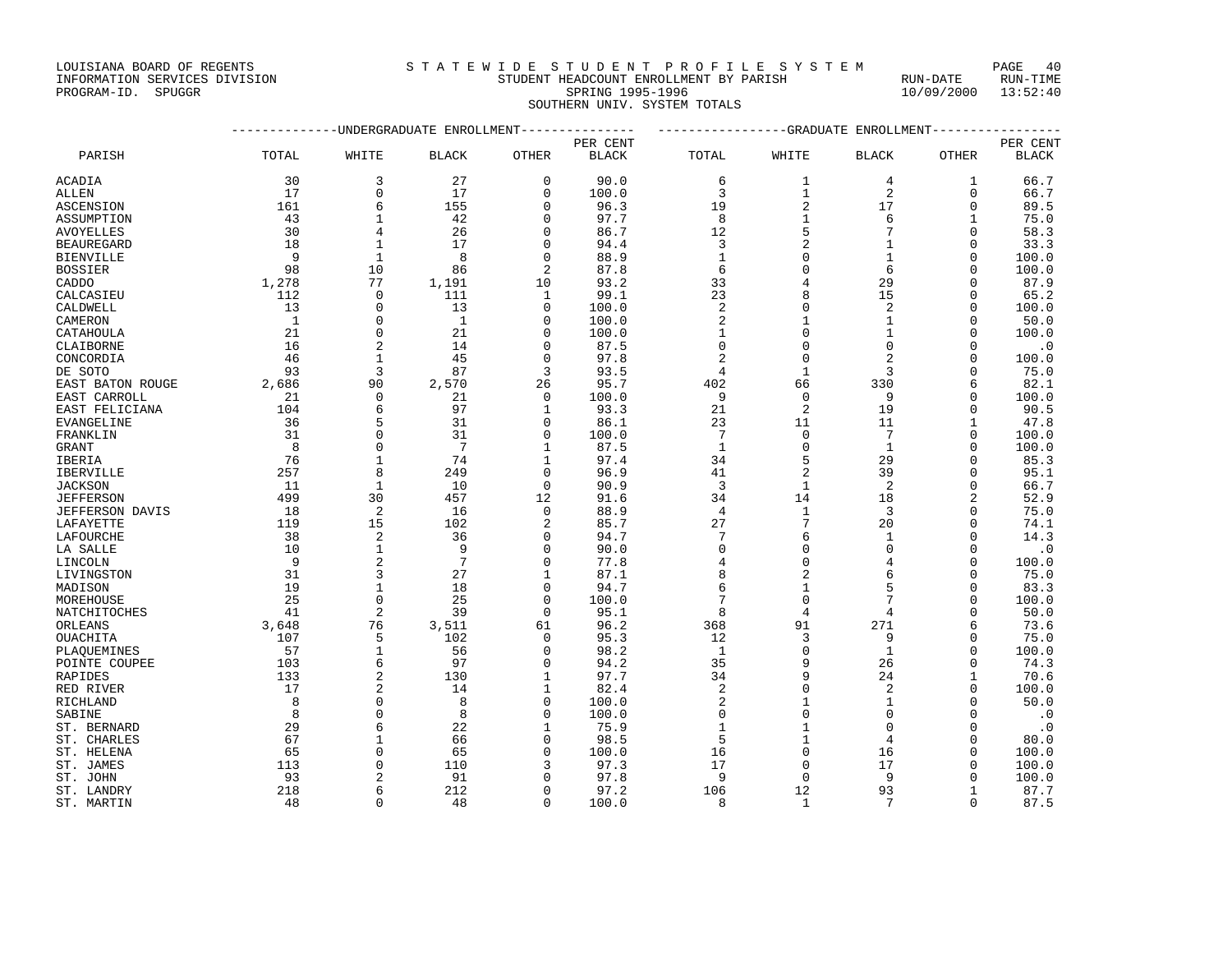LOUISIANA BOARD OF REGENTS S T A T E W I D E S T U D E N T P R O F I L E S Y S T E M PAGE 41

## INFORMATION SERVICES DIVISION STUDENT HEADCOUNT ENROLLMENT BY PARISH RUN-DATE RUN-TIME PROGRAM-ID. SPUGGR SPRING 1995-1996 10/09/2000 13:52:40 SOUTHERN UNIV. SYSTEM TOTALS

|                     |        |       | -UNDERGRADUATE ENROLLMENT-- |       | -------------GRADUATE ENROLLMENT-- |          |       |              |       |       |
|---------------------|--------|-------|-----------------------------|-------|------------------------------------|----------|-------|--------------|-------|-------|
| PARISH              |        |       |                             |       |                                    | PER CENT |       |              |       |       |
|                     | TOTAL  | WHITE | <b>BLACK</b>                | OTHER | <b>BLACK</b>                       | TOTAL    | WHITE | <b>BLACK</b> | OTHER | BLACK |
| ST. MARY            | 79     |       | 76                          |       | 96.2                               | 23       |       | 17           |       | 73.9  |
| ST. TAMMANY         | 76     |       | 71                          |       | 93.4                               | 10       |       |              |       | 80.0  |
| TANGIPAHOA          | 112    |       | 109                         |       | 97.3                               | 21       |       | 20           |       | 95.2  |
| TENSAS              | 38     |       | 37                          |       | 97.4                               |          |       |              |       | 100.0 |
| TERREBONNE          | 79     |       | 78                          |       | 98.7                               |          |       |              |       | 91.7  |
| UNION               | 12     |       | 12                          |       | 100.0                              |          |       |              |       | 100.0 |
| VERMILLION          | 18     |       | 16                          |       | 88.9                               |          |       |              |       | 75.0  |
| VERNON              | 15     |       | 15                          |       | 100.0                              |          |       |              |       | 33.3  |
| WASHINGTON          | 93     |       | 93                          |       | 100.0                              | 10       |       |              |       | 80.0  |
| WEBSTER             | 62     |       | 58                          |       | 93.5                               |          |       |              |       | 75.0  |
| WEST BATON ROUGE    | 128    |       | 121                         |       | 94.5                               | 18       |       | 16           |       | 88.9  |
| WEST CARROLL        | 11     |       | 11                          |       | 100.0                              |          |       |              |       | 100.0 |
| WEST FELICIANA      | 56     |       | 49                          |       | 87.5                               |          |       |              |       | 57.1  |
| WINN                |        |       |                             |       | 100.0                              |          |       |              |       | 50.0  |
| LOUISIANA TOTALS    | 11,523 | 416   | 10,978                      | 129   | 95.3                               | 1,517    | 299   | 1,199        | 19    | 79.0  |
| OUT-OF-STATE TOTALS | 1,850  | 22    | 1,806                       | 22    | 97.6                               | 173      | 25    | 148          |       | 85.5  |
| LA./OUT-OF-STATE    | 13,373 | 438   | 12,784                      | 151   | 95.6                               | 1,690    | 324   | 1,347        | 19    | 79.7  |
| FOREIGN TOTALS      | 178    |       | 27                          | 146   | 15.2                               | 65       |       |              | 57    | 9.2   |
| INSTITUTION TOTALS  | 13,551 | 443   | 12,811                      | 297   | 94.5                               | 1,755    | 326   | 1,353        | 76    | 77.1  |
|                     |        |       |                             |       |                                    |          |       |              |       |       |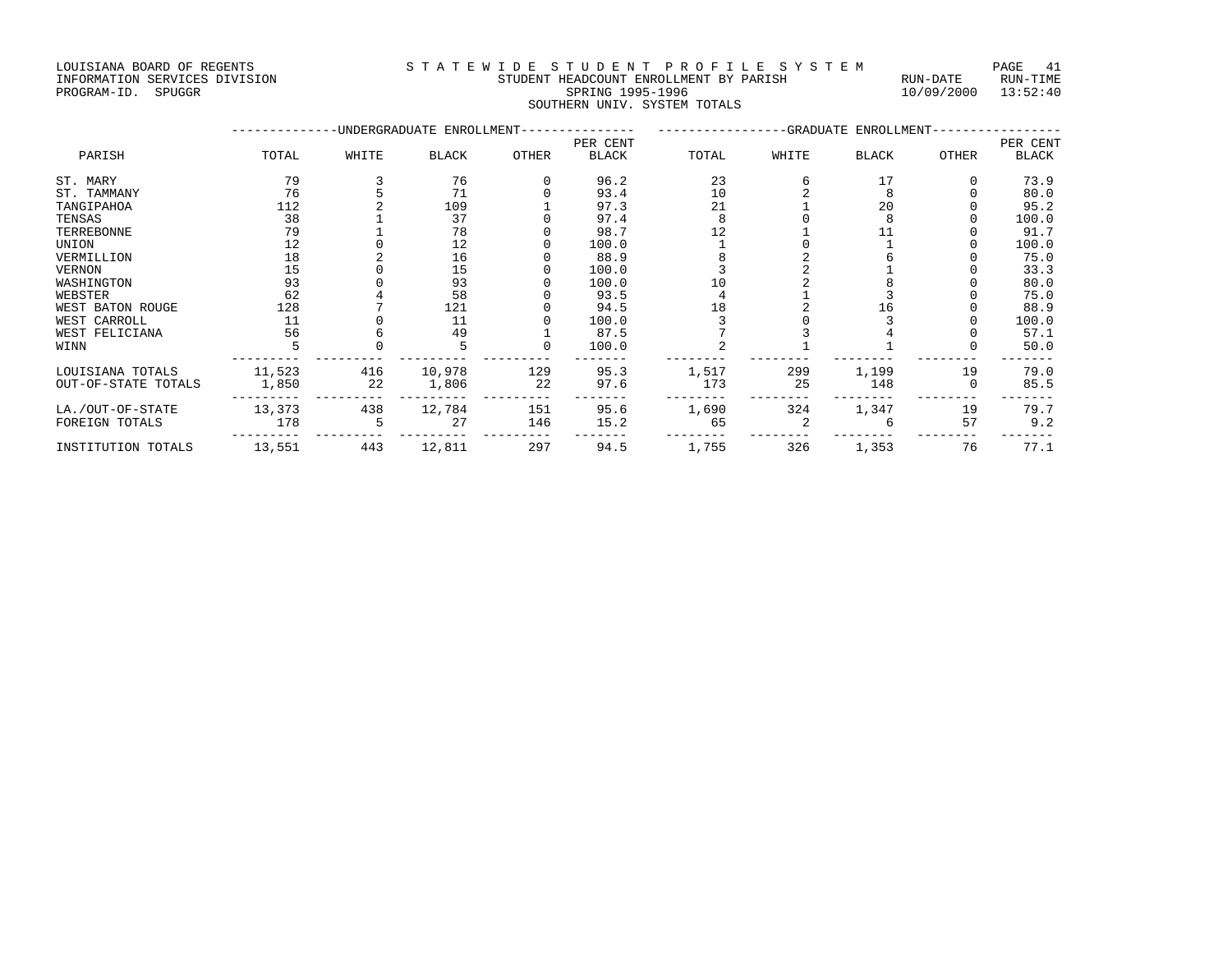### LOUISIANA BOARD OF REGENTS STATEWIDE STUDENT PROFILE SYSTEM PAGE 42 INFORMATION SERVICES DIVISION STUDENT HEADCOUNT ENROLLMENT BY PARISH RUN-DATE RUN-TIME PROGRAM-ID. SPUGGR SPRING 1995-1996 10/09/2000 13:52:40 L.C.T.C.S. SYSTEM TOTALS

|                     |       |       | -UNDERGRADUATE ENROLLMENT- |       | -GRADUATE ENROLLMENT-    |       |       |              |       |                          |
|---------------------|-------|-------|----------------------------|-------|--------------------------|-------|-------|--------------|-------|--------------------------|
| PARISH              | TOTAL | WHITE | <b>BLACK</b>               | OTHER | PER CENT<br><b>BLACK</b> | TOTAL | WHITE | <b>BLACK</b> | OTHER | PER CENT<br><b>BLACK</b> |
|                     |       |       |                            |       |                          |       |       |              |       |                          |
| LOUISIANA TOTALS    |       |       |                            |       | . 0                      |       |       |              |       |                          |
| OUT-OF-STATE TOTALS |       |       |                            |       |                          |       |       |              |       |                          |
| LA./OUT-OF-STATE    |       |       |                            |       | . 0                      |       |       |              |       |                          |
| FOREIGN TOTALS      |       |       |                            |       | . 0                      |       |       |              |       |                          |
| INSTITUTION TOTALS  |       |       |                            |       |                          |       |       |              |       |                          |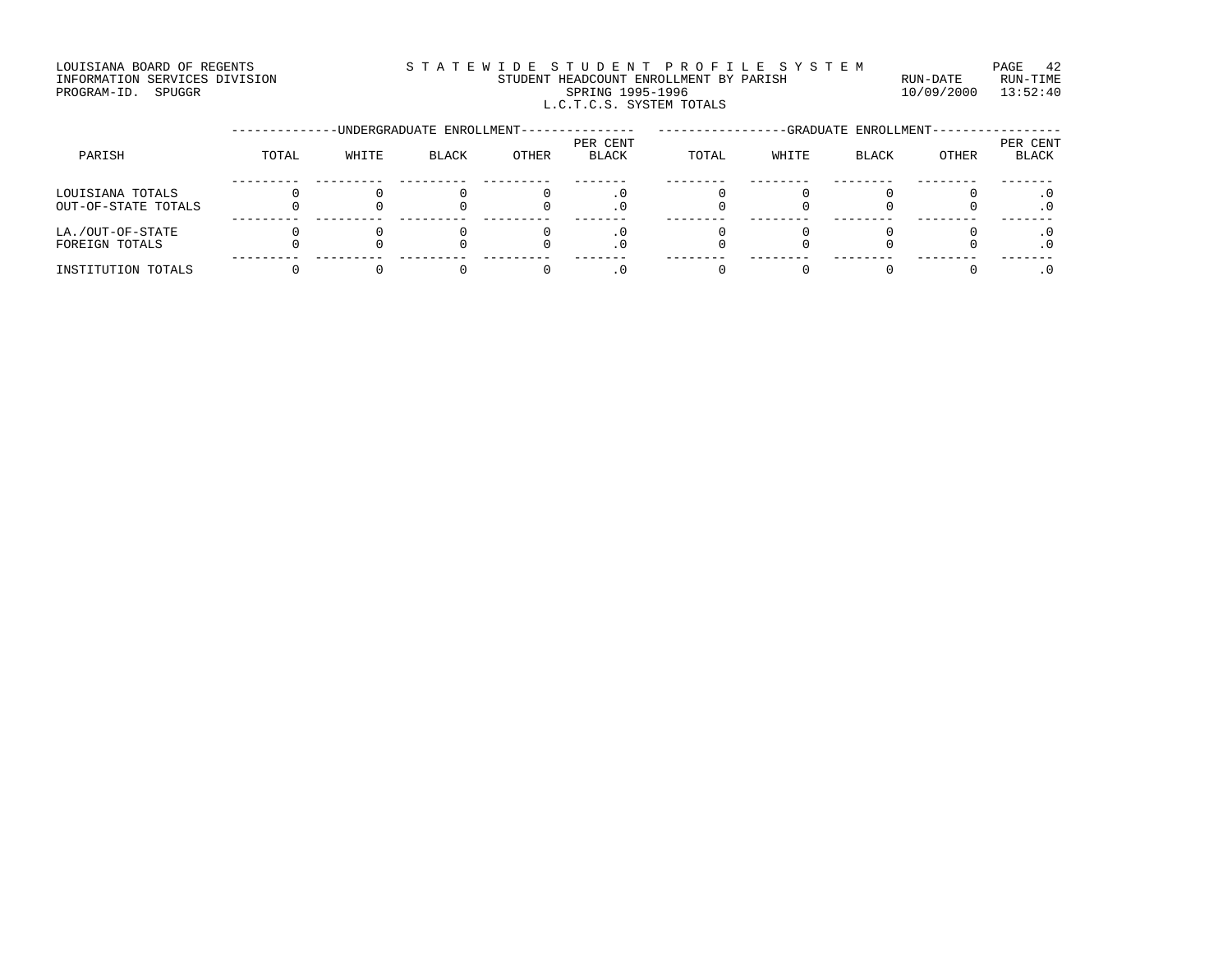## INFORMATION SERVICES DIVISION STUDENT HEADCOUNT ENROLLMENT BY PARISH RUN-DATE RUN-TIME PROGRAM-ID. SPUGGR SPRING 1995-1996 10/09/2000 13:52:40 PUBLIC INSTITUTIONS TOTALS

|                                     |               |              | -----------UNDERGRADUATE ENROLLMENT--------------- |                 |              | -------------GRADUATE ENROLLMENT-------- |                 |                         |                 |              |
|-------------------------------------|---------------|--------------|----------------------------------------------------|-----------------|--------------|------------------------------------------|-----------------|-------------------------|-----------------|--------------|
|                                     |               |              |                                                    |                 | PER CENT     |                                          |                 |                         |                 | PER CENT     |
| PARISH                              | TOTAL         | WHITE        | <b>BLACK</b>                                       | OTHER           | <b>BLACK</b> | TOTAL                                    | WHITE           | <b>BLACK</b>            | OTHER           | <b>BLACK</b> |
| ACADIA                              | 1,456         | 1,228        | 211                                                | 17              | 14.5         | 103                                      | 88              | 13                      | 2               | 12.6         |
| ALLEN                               | 472           | 377          | 77                                                 | 18              | 16.3         | 70                                       | 55              | 12                      | 3               | 17.1         |
| <b>ASCENSION</b>                    | 1,525         | 1,215        | 274                                                | 36              | 18.0         | 137                                      | 105             | 31                      | 1               | 22.6         |
| ASSUMPTION                          | 501           | 371          | 125                                                | -5              | 25.0         | 90                                       | 57              | 32                      | $\mathbf{1}$    | 35.6         |
| AVOYELLES                           | 828           | 659          | 152                                                | 17              | 18.4         | 85                                       | 65              | 16                      | $\overline{4}$  | 18.8         |
| <b>BEAUREGARD</b>                   | 756           | 606          | 115                                                | 35              | 15.2         | 114                                      | 94              | 15                      | 5               | 13.2         |
| <b>BIENVILLE</b>                    | 370           | 189          | 166                                                | 15              | 44.9         | 70                                       | 37              | 29                      | $\overline{4}$  | 41.4         |
| <b>BOSSIER</b>                      | 2,177         | 1,650        | 367                                                | 160             | 16.9         | 342                                      | 282             | 44                      | 16              | 12.9         |
| CADDO                               | 6,071         | 3,289        | 2,564                                              | 218             | 42.2         | 829                                      | 599             | 207                     | 23              | 25.0         |
| CALCASIEU                           | 4,769         | 3,684        | 951                                                | 134             | 19.9         | 695                                      | 558             | 121                     | 16              | 17.4         |
| CALDWELL                            | 226           | 193          | 28                                                 | 5               | 12.4         | 45                                       | 41              | $\overline{4}$          | $\Omega$        | 8.9          |
| CAMERON                             | 223           | 213          | 6                                                  | 4               | 2.7          | 28                                       | 26              | <sup>1</sup>            | 1               | 3.6          |
| CATAHOULA                           | 359           | 284          | 66                                                 | 9               | 18.4         | 36                                       | 25              | 10                      | 1               | 27.8         |
| CLAIBORNE                           | 297           | 155          | 134                                                | 8               | 45.1         | 58                                       | 37              | 19                      | 2               | 32.8         |
| CONCORDIA                           | 444           | 291          | 140                                                | 13              | 31.5         | 57                                       | 39              | 17                      | $\mathbf{1}$    | 29.8         |
| DE SOTO                             | 575           | 287          | 260                                                | 28              | 45.2         | 82                                       | 48              | 30                      | $\overline{4}$  | 36.6         |
| EAST BATON ROUGE                    | 12,443        | 8,273        | 3,466                                              | 704             | 27.9         | 2,305                                    | 1,643           | 543                     | 119             | 23.6         |
| EAST CARROLL                        | 207           | 81           | 125                                                | 1               | 60.4         | 43                                       | $7\phantom{.0}$ | 34                      | 2               | 79.1         |
| EAST FELICIANA                      | 320           | 167          | 144                                                | 9               | 45.0         | 51                                       | 25              | 25                      | 1               | 49.0         |
| <b>EVANGELINE</b>                   | 921           | 746          | 162                                                | 13              | 17.6         | 74                                       | 58              | 15                      | $\mathbf{1}$    | 20.3         |
| FRANKLIN                            | 518           | 326          | 186                                                | 6               | 35.9         | 110                                      | 79              | 30                      | $\mathbf{1}$    | 27.3         |
| <b>GRANT</b>                        | 384           | 311          | 55                                                 | 18              | 14.3         | 43                                       | 35              | - 6                     | $\overline{2}$  | 14.0         |
| <b>IBERIA</b>                       | 1,885         | 1,284        | 531                                                | 70              | 28.2         | 186                                      | 131             | 50                      | 5               | 26.9         |
| IBERVILLE                           | 678           | 327          | 336                                                | 15              | 49.6         | 87                                       | 34              | 52                      | 1               | 59.8         |
| <b>JACKSON</b>                      | 450<br>13,240 | 277<br>9,184 | 166                                                | $7\phantom{.0}$ | 36.9         | 68                                       | 40              | 28                      | $\Omega$        | 41.2         |
| <b>JEFFERSON</b>                    | 769           | 632          | 2,045<br>120                                       | 2,011<br>17     | 15.4<br>15.6 | 1,539<br>102                             | 1,255<br>82     | 131<br>20               | 153<br>$\Omega$ | 8.5<br>19.6  |
| <b>JEFFERSON DAVIS</b><br>LAFAYETTE | 7,568         | 5,956        | 1,290                                              | 322             | 17.0         | 973                                      | 849             | 81                      | 43              | 8.3          |
|                                     | 2,387         | 2,070        | 212                                                | 105             | 8.9          | 375                                      | 340             | 24                      | 11              | 6.4          |
| LAFOURCHE<br>LA SALLE               | 398           | 351          | 26                                                 | 21              | 6.5          | 22                                       | 19              | $\overline{\mathbf{3}}$ | $\Omega$        | 13.6         |
| LINCOLN                             | 1,740         | 1,240        | 447                                                | 53              | 25.7         | 295                                      | 191             | 90                      | 14              | 30.5         |
| LIVINGSTON                          | 1,801         | 1,671        | 91                                                 | 39              | 5.1          | 197                                      | 179             | 13                      | -5              | 6.6          |
| MADISON                             | 344           | 157          | 180                                                | $\overline{7}$  | 52.3         | 63                                       | 31              | 31                      | 1               | 49.2         |
| MOREHOUSE                           | 756           | 426          | 325                                                | 5               | 43.0         | 108                                      | 54              | 52                      | -2              | 48.1         |
| NATCHITOCHES                        | 1,569         | 991          | 436                                                | 142             | 27.8         | 309                                      | 231             | 65                      | 13              | 21.0         |
| ORLEANS                             | 17,200        | 6,432        | 9,312                                              | 1,456           | 54.1         | 2,283                                    | 1,449           | 680                     | 154             | 29.8         |
| OUACHITA                            | 4,898         | 3,471        | 1,301                                              | 126             | 26.6         | 657                                      | 503             | 135                     | 19              | 20.5         |
| PLAQUEMINES                         | 760           | 490          | 227                                                | 43              | 29.9         | 59                                       | 51              | $\overline{7}$          | $\mathbf{1}$    | 11.9         |
| POINTE COUPEE                       | 594           | 426          | 147                                                | 21              | 24.7         | 77                                       | 46              | 29                      | 2               | 37.7         |
| RAPIDES                             | 3,481         | 2,427        | 904                                                | 150             | 26.0         | 423                                      | 316             | 92                      | 15              | 21.7         |
| RED RIVER                           | 224           | 125          | 87                                                 | 12              | 38.8         | 28                                       | 23              | 5                       | $\Omega$        | 17.9         |
| RICHLAND                            | 595           | 440          | 146                                                | 9               | 24.5         | 97                                       | 72              | 23                      | 2               | 23.7         |
| SABINE                              | 582           | 431          | 74                                                 | 77              | 12.7         | 76                                       | 59              | 6                       | 11              | 7.9          |
| ST. BERNARD                         | 2,372         | 2,112        | 106                                                | 154             | 4.5          | 147                                      | 132             | 6                       | 9               | 4.1          |
| ST. CHARLES                         | 1,254         | 933          | 248                                                | 73              | 19.8         | 153                                      | 112             | 31                      | 10              | 20.3         |
| ST. HELENA                          | 183           | 34           | 146                                                | 3               | 79.8         | 32                                       | $\overline{9}$  | 23                      | $\Omega$        | 71.9         |
| ST. JAMES                           | 493           | 284          | 200                                                | 9               | 40.6         | 66                                       | 34              | 31                      | 1               | 47.0         |
| ST. JOHN                            | 1,108         | 760          | 298                                                | 50              | 26.9         | 103                                      | 73              | 26                      |                 | 25.2         |
| ST. LANDRY                          | 2,565         | 1,669        | 858                                                | 38              | 33.5         | 293                                      | 156             | 132                     | 5               | 45.1         |
| ST. MARTIN                          | 1,026         | 687          | 307                                                | 32              | 29.9         | 91                                       | 73              | 18                      | $\Omega$        | 19.8         |